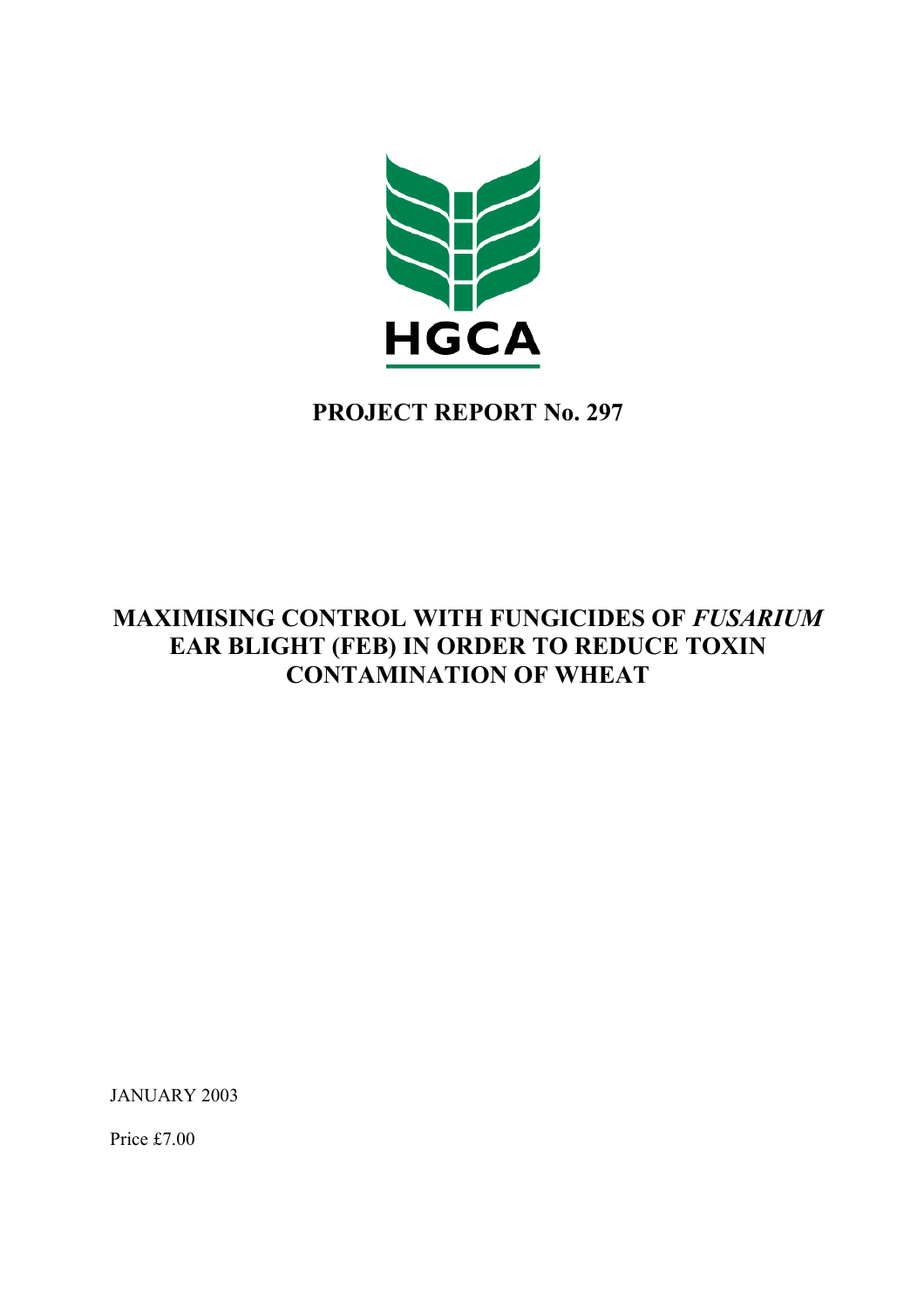# **PROJECT REPORT No. 297**

# **MAXIMISING CONTROL WITH FUNGICIDES OF** *FUSARIUM* **EAR BLIGHT (FEB) IN ORDER TO REDUCE TOXIN CONTAMINATION OF WHEAT**

by

# P NICHOLSON<sup>1</sup>, J A TURNER<sup>2</sup>, P JENKINSON<sup>3</sup>, P JENNINGS<sup>2</sup>, J STONEHOUSE $^2$ , M NUTTALL $^4$ , D DRING $^4$ , G WESTON $^1$  AND M THOMSETT $1$

- <sup>1</sup> John Innes Centre, Norwich Research Park, Colney, Norwich NR4 7UH
- <sup>2</sup> Central Science Laboratory, Sand Hutton, York YO41 1LZ
- <sup>3</sup> Harper Adams University College, Newport, Shropshire TF10 8NB
- 4 Morley Research Centre, Morley St Botolph, Wymondham, Norfolk NR18 9DB

This is the final report of a three-year project which started in October 1999. The work was funded by a grant of £296,627 from HGCA (project no. 2067).

The Home-Grown Cereals Authority (HGCA) has provided funding for this project but has not conducted the research or written this report. While the authors have worked on the best information available to them, neither HGCA nor the authors shall in any event be liable for any loss, damage or injury howsoever suffered directly or indirectly in relation to the report or the research on which it is based.

Reference herein to trade names and proprietary products without stating that they are protected does not imply that they may be regarded as unprotected and thus free for general use. No endorsement of named products is intended nor is any criticism implied of other alternative, but unnamed products.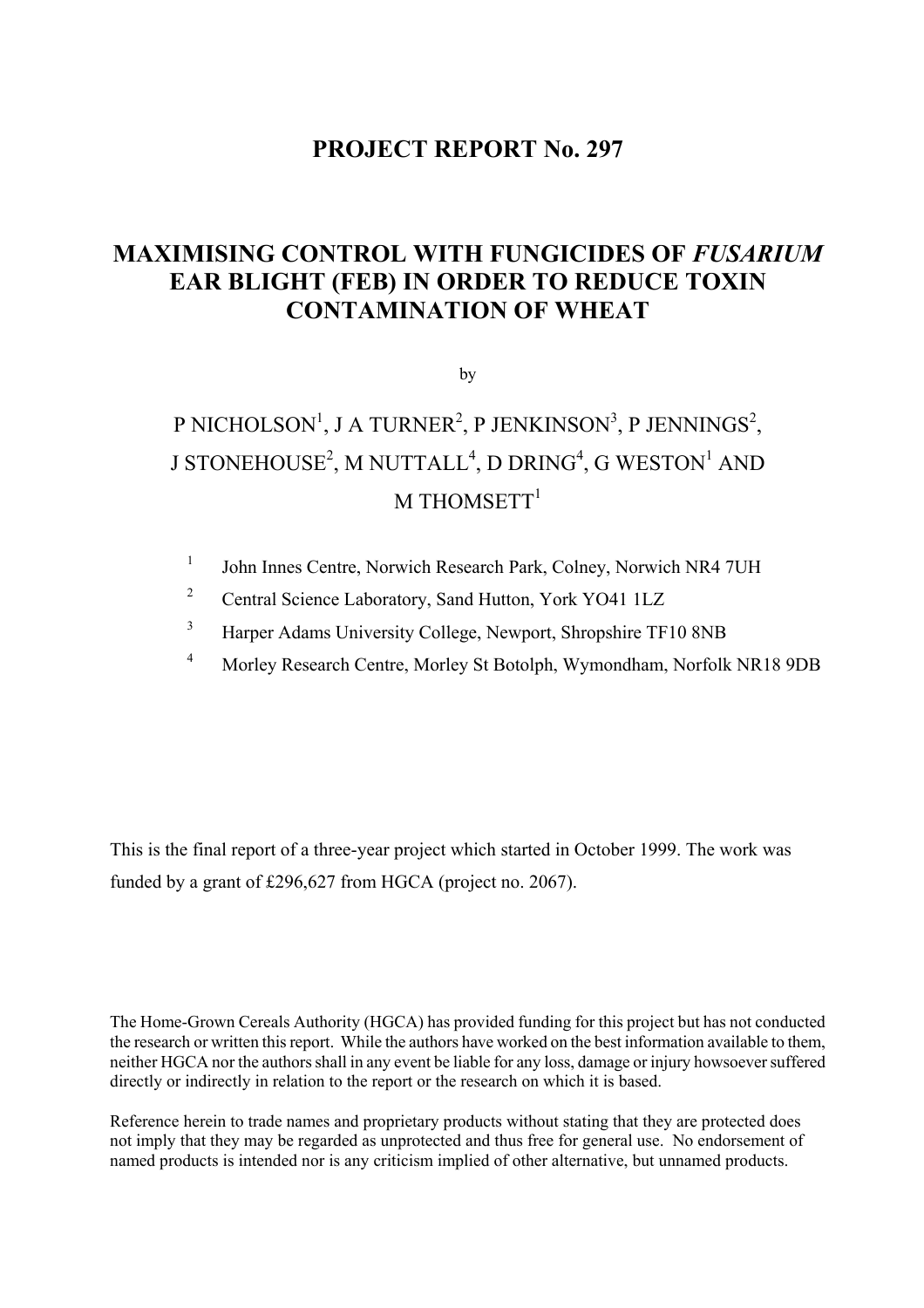| PART <sub>1</sub>                                                                    |    |
|--------------------------------------------------------------------------------------|----|
| <b>ABSTRACT</b>                                                                      | 5  |
| PART <sub>2</sub>                                                                    |    |
| <b>SUMMARY</b>                                                                       | 6  |
| PART <sub>3</sub>                                                                    |    |
| <b>TECHNICAL DETAILS</b>                                                             | 16 |
| 1 Introduction                                                                       | 16 |
| 2 Materials and Methods                                                              | 18 |
| 2.1 Field experiments                                                                | 18 |
| 2.2 Evaluation of fungicide efficacy against FEB pathogens and                       | 18 |
| mycotoxin accumulation (year 1)                                                      |    |
| 2.2.1 Plot inoculation                                                               | 19 |
| 2.2.2 Fungicide application                                                          | 19 |
| 2.2.3 Disease assessment                                                             | 20 |
| 2.3 Effect of fungicide dose and mixtures on FEB pathogens and mycotoxin             | 20 |
| accumulation (Year 2).                                                               |    |
| 2.3.1 Plot inoculation                                                               | 20 |
| 2.3.2 Fungicide application                                                          | 20 |
| 2.3.3 Disease assessment                                                             | 20 |
| 2.4 Effects of fungicide timing and dose on FEB pathogens and mycotoxin              | 21 |
| accumulation (Year 3).                                                               |    |
| 2.4.1 Plot inoculation                                                               | 21 |
| 2.4.2 Fungicide application                                                          | 21 |
| 2.4.3 Disease assessment                                                             | 22 |
| 2.5 Yield assessment                                                                 | 22 |
| 2.6 Molecular diagnosis and quantification of fungal pathogens                       | 23 |
| 2.6.1 Tissue preparation and DNA extraction                                          | 23 |
| 2.6.2 DNA Quantification                                                             | 23 |
| 2.6.3 PCR amplification                                                              | 23 |
| 2.7 Trichothecene analysis                                                           | 24 |
| 2.7.1 Toxin extraction                                                               | 24 |
| 2.7.2 Spiked samples                                                                 | 24 |
| 2.7.3 Derivatisation                                                                 | 24 |
| 2.7.4 GC/MS Analysis                                                                 | 24 |
| 2.8 DON analysis by ELISA                                                            | 25 |
| 2.9 Statistical analyses                                                             | 25 |
| 3 Evaluation of fungicide efficacy against FEB pathogens and mycotoxin accumulation. | 26 |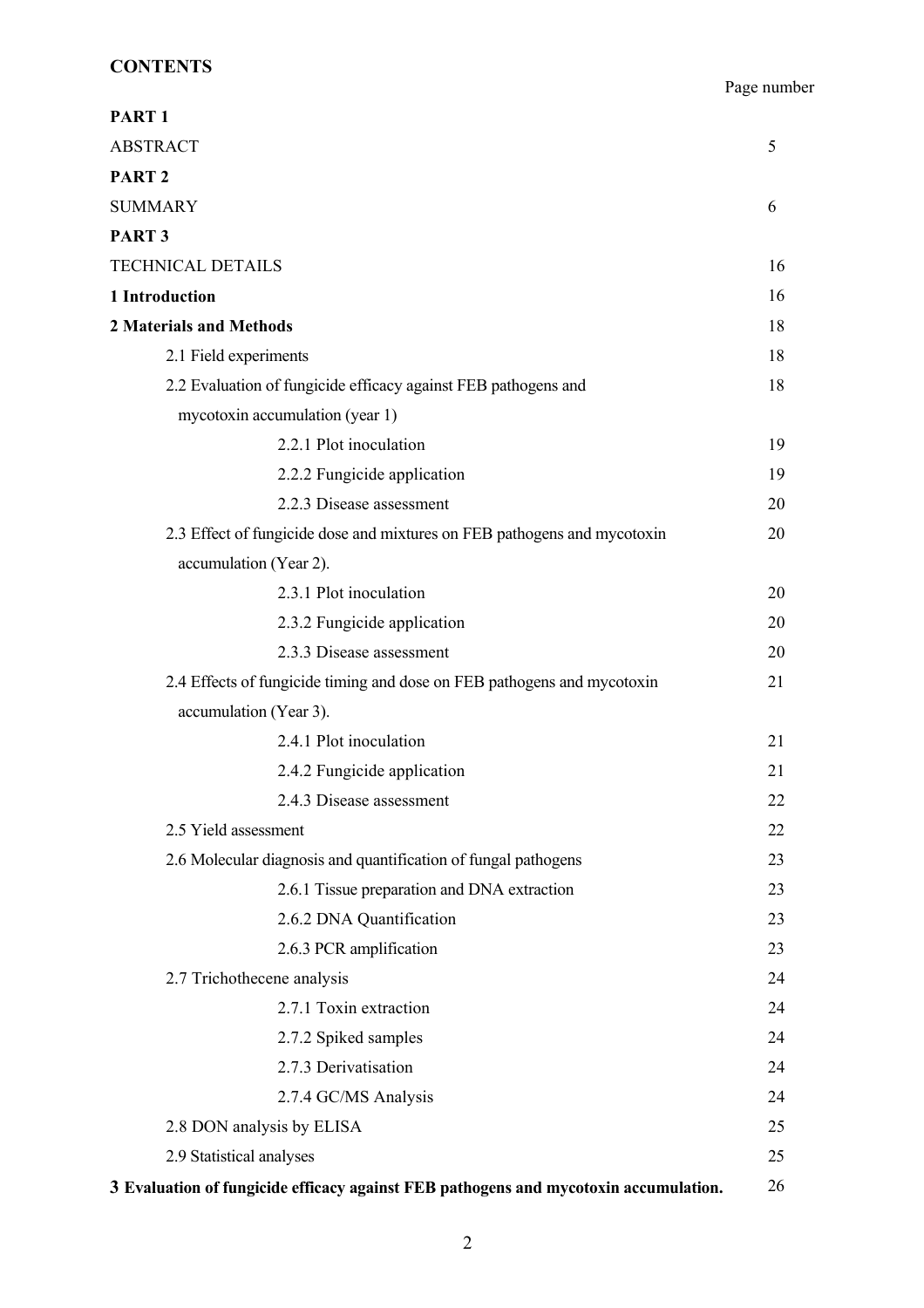| 3.1 Background                                                                             | 26 |
|--------------------------------------------------------------------------------------------|----|
| 3.2. Disease control                                                                       | 26 |
| 3.2.1 HAUC                                                                                 | 26 |
| 3.2.2 CSL                                                                                  | 27 |
| 3.2.3 MRC                                                                                  | 27 |
| 3.3 Fungal species                                                                         | 28 |
| 3.3.1 HAUC                                                                                 | 28 |
| 3.3.2 CSL                                                                                  | 28 |
| 3.3.3 MRC                                                                                  | 29 |
| 3.4 Trichothecene mycotoxins                                                               | 31 |
| 3.4.1 HAUC                                                                                 | 31 |
| 3.4.2 CSL                                                                                  | 31 |
| 3.4.3 MRC                                                                                  | 32 |
| 3.5 Yield parameters                                                                       | 32 |
| 3.5.1 HAUC                                                                                 | 32 |
| 3.5.2 CSL                                                                                  | 34 |
| 3.5.3 MRC                                                                                  | 34 |
| 3.6 Discussion                                                                             | 35 |
| 4 Effect of fungicide dose and mixtures against Fusarium ear blight and                    | 37 |
| deoxynivalenol accumulation in grain of winter wheat.                                      |    |
| 4.1 Background                                                                             | 37 |
| 4.2 Disease control                                                                        | 37 |
| <b>4.2.1 HAUC</b>                                                                          | 37 |
| 4.2.2 CSL                                                                                  | 37 |
| 4.2.3 MRC                                                                                  | 39 |
| 4.3 Fungal species                                                                         | 39 |
| 4.3.1 HAUC                                                                                 | 39 |
| 4.3.2 CSL                                                                                  | 40 |
| 4.3.3 MRC                                                                                  | 41 |
| 4.4 Deoxynivalenol content of harvested grain                                              | 42 |
| 4.4.1 HAUC                                                                                 | 42 |
| 4.4.2 CSL                                                                                  | 42 |
| 4.4.3 MRC                                                                                  | 44 |
| 4.5 Yield parameters                                                                       | 44 |
| 4.5.1 HAUC                                                                                 | 44 |
| 4.5.2 CSL                                                                                  | 45 |
| 4.5.3 MRC                                                                                  | 45 |
| 4.6 Discussion                                                                             | 46 |
| 5 Effect of timing of fungicide application and fungicide dose against Fusarium ear blight | 49 |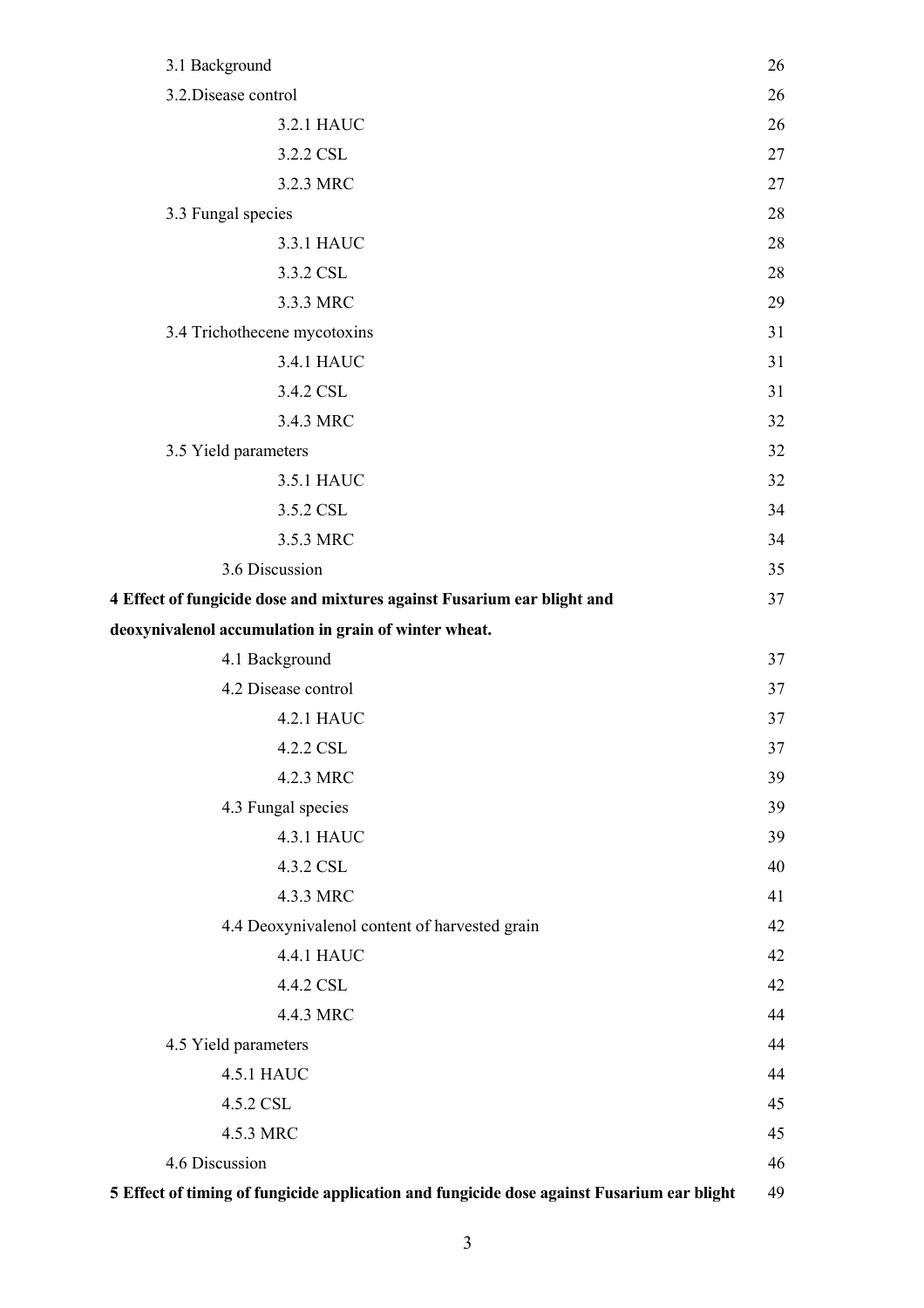**and trichothecene mycotoxin accumulation in grain of winter wheat.**

|                      | 5.1 Background                                                          | 49 |
|----------------------|-------------------------------------------------------------------------|----|
|                      | 5.2 Disease control                                                     | 49 |
|                      | 5.2.1 HAUC                                                              | 49 |
|                      | 5.2.2 CSL                                                               | 49 |
|                      | 5.2.3 MRC                                                               | 51 |
|                      | 5.3 Fungal species                                                      | 51 |
|                      | 5.3.1 HAUC                                                              | 51 |
|                      | 5.3.2 CSL                                                               | 52 |
|                      | 5.3.3 MRC                                                               | 52 |
|                      | 5.4 Deoxynivalenol content of harvested grain                           | 54 |
|                      | 5.4.1 HAUC                                                              | 54 |
|                      | 5.4.2 CSL                                                               | 54 |
|                      | 5.4.3 MRC                                                               | 55 |
|                      | 5.5 Yield parameters                                                    | 55 |
|                      | 5.5.1 HAUC                                                              | 55 |
|                      | 5.5.2 CSL                                                               | 56 |
|                      | 5.5.3 MRC                                                               | 57 |
|                      | 5.6 Discussion                                                          | 58 |
|                      | 6 Optimising control of FEB and mycotoxin accumulation through improved | 60 |
|                      | fungicide application techniques.                                       |    |
|                      | 6.1 Background                                                          | 60 |
|                      | 6.2 Deposition studies                                                  | 60 |
|                      | 6.2.1 Conventional application.                                         | 60 |
|                      | 6.2.2 Nozzle variation                                                  | 60 |
|                      | 6.2.3 Application speed                                                 | 60 |
|                      | 6.2.4 Field assessment of nozzle performance                            | 61 |
|                      | 6.3 Discussion                                                          | 61 |
| <b>7 Conclusions</b> |                                                                         | 62 |
| Acknowledgements     |                                                                         | 63 |
| References           |                                                                         | 63 |
| Appendix 1           |                                                                         | 65 |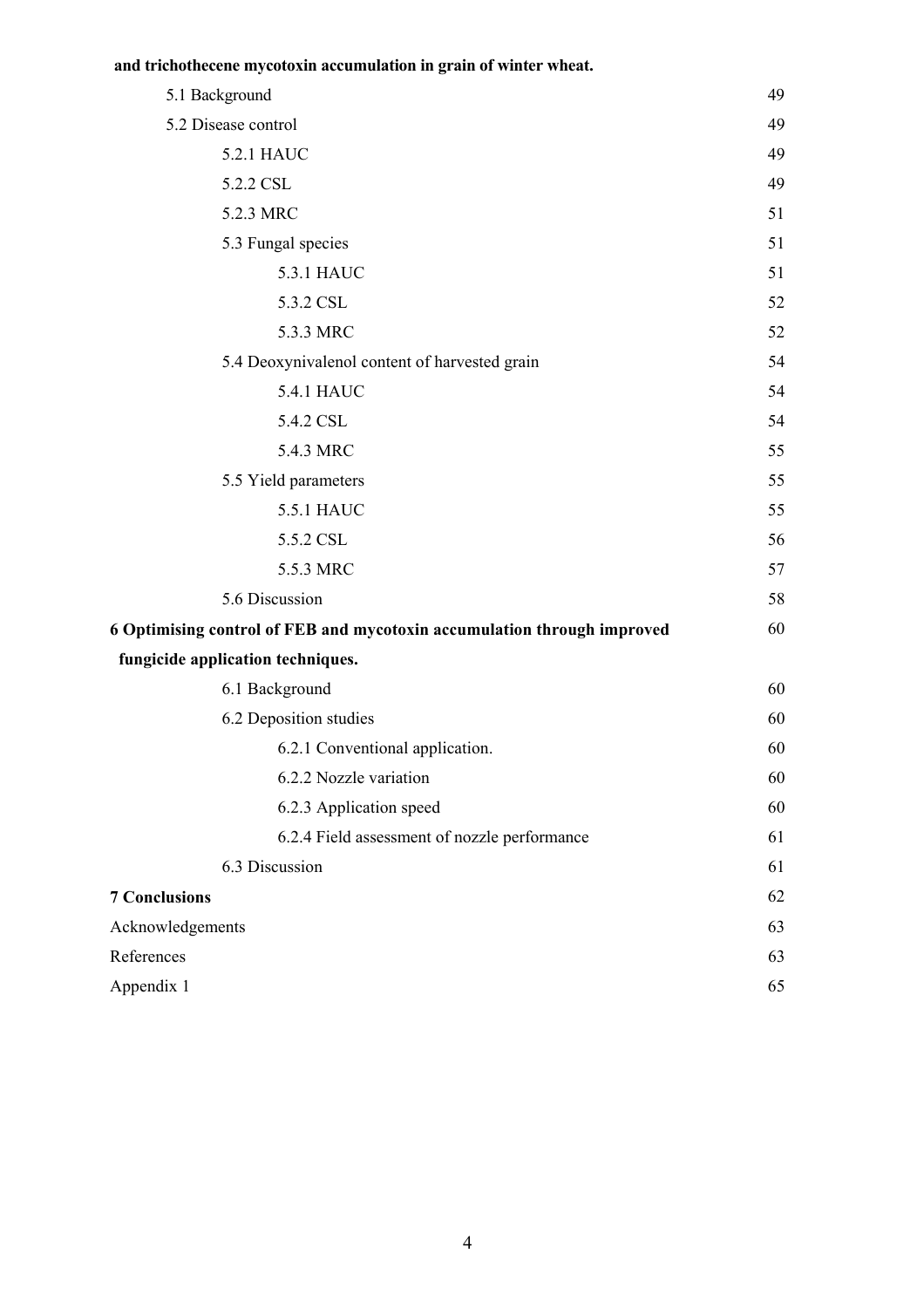## **ABSTRACT**

Fusarium ear blight (FEB) constitutes a disease complex involving toxin producing species (e.g. *Fusarium culmorum, F. graminearum, F. avenaceum* and *F. poae*) and non-toxin producing species (e.g. *Microdochium nivale* vars. *majus* and *nivale*). The chief toxins produced are trichothecenes, of which deoxynivalenol (DON) and nivalenol (NIV) are most commonly associated with FEB.

Field trials were carried out over three years at each of three sites in the UK. Wheat plots were inoculated at mid-anthesis with a mixture of toxin producing and non-toxin producing species. Fungicides were applied 2-3 days post inoculation (years 1 and 2) or pre- or post inoculation (year 3) to determine their efficacy in controlling disease, each of the fungal species and toxin accumulation in the grain. Disease was assessed visually and grain was analysed to determine the relative amounts of each fungal species present and also the amount of DON toxin.

Fungicides were differentially active against the toxin-producing and non toxin-producing species that cause FEB. Azoxystrobin had very high activity against *M. nivale* but only very limited activity against *Fusarium* species. In contrast, tebuconazole, metconazole and HGCA2 had high activity against the *Fusarium* species while being ineffective against *M. nivale*. The control of disease and toxin accumulation was generally related to fungicide dose for those compounds with activity against *Fusarium* species. Efficacy was reduced with reduced fungicide dose. Pre- and post inoculation fungicide application controlled disease to similar extents where application was very close to the time of inoculation (±2-3 days). Where *Fusarium* species predominated at a site, application of azoxystrobin generally did not markedly affect the level of disease or toxin accumulating in grain. However, where significant amounts of *M. nivale* were present, the application of azoxystrobin sometimes led to increases in the toxin content of grain.

Although the reduction in the DON content of grain was sometimes very large relative to the untreated plots, in no case did fungicide application lead to a level of DON below 0.75 ppm (mg/kg).

Lodging occurred on one site in the last year of the project. High levels of DON were detected in grain from the plots where lodging occurred, overwhelming the effect of fungicide application.

The use of double fan nozzles combined with a reduced tractor speed greatly improved coverage of wheat ears with fungicide and led to improved control of disease.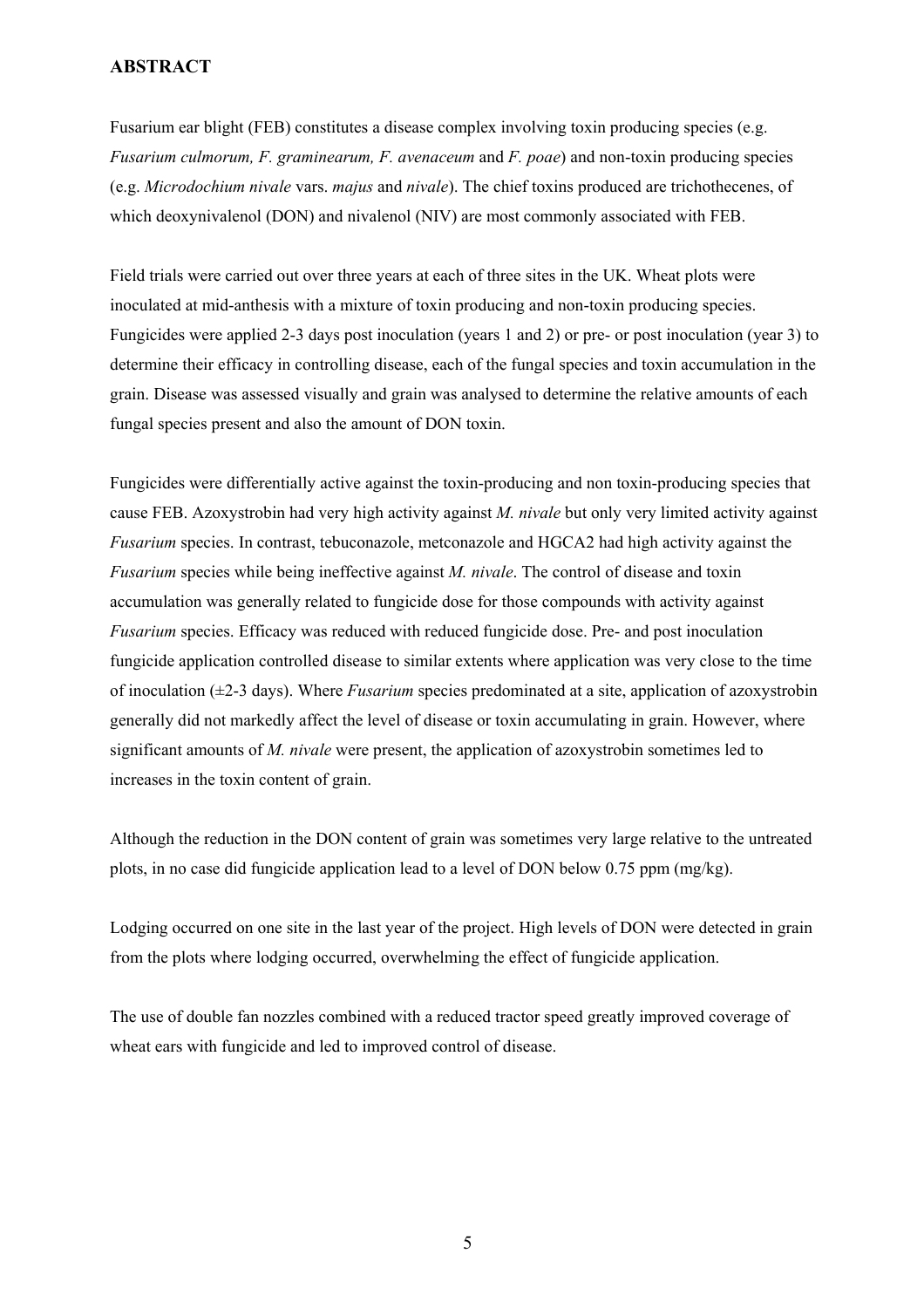#### **SUMMARY**

#### **Background**

*Fusarium* ear blight (FEB) of wheat is a potentially serious, although sporadic, disease of wheat in the UK. A number of *Fusarium* species have been reported to cause FEB but the major pathogens are *Fusarium culmorum, F. graminearum, F. avenaceum* and *F. poae* along with *Microdochium nivale* (varieties *majus* and *nivale*) (formerly *F. nivale*). As well as the loss of yield and quality, FEB is of particular importance because of the potential of the majority of the species to produce toxins within the grain that are harmful to humans and livestock.

#### **Objectives**

- 1) To determine the effect of fungicides on FEB caused by the major pathogens, on interactions between FEB pathogens, and on mycotoxin accumulation.
- 2) To optimise control of FEB and mycotoxin accumulation through improved fungicide application techniques.

#### **Methods**

Similar experiments were done in each of three years, 1998/1999, 1999/2000 and 2000/2001, on three sites in England. These were in the north-east at the Central Science Laboratory (CSL), in the west midlands at Harper Adams University College (HAUC) and in East Anglia at the Morley Research Centre (MRC). Three key aspects of fungicide activity against fusarium ear blight pathogens and toxin accumulation were investigated: (a) fungicide efficacy (yr1), (b) fungicide dose (yr 2) and (c) fungicide timing (yr 3).

Each experiment had four randomised blocks (minimum dimensions 1.5 m x 4 m) in which the effects of fungicide treatments (including untreated controls) were compared on single wheat cultivars at each site. HAUC: Equinox, (1998/99, 1999/00), Cadenza (2000/01); MRC: winter wheat Charger in all three years; CSL: Charger 1998/99, 1999/00) Chablis (spring wheat) (2000/01). The cultivars chosen had low resistance to ear blight.

In the first year (1998/1999), field plots were established at CSL, HAUC and MRC in which the crop was inoculated at mid-anthesis with a range of FEB pathogens (*F. culmorum, F. graminearum, F. avenaceum, F. poae and M. nivale*) and treated with selected fungicides (Table 1) at full dose. Disease was assessed and grain from field plots was harvested and assayed a range of yield characters and for species, fungal biomass (PCR) and toxins (GC-MS/ELISA).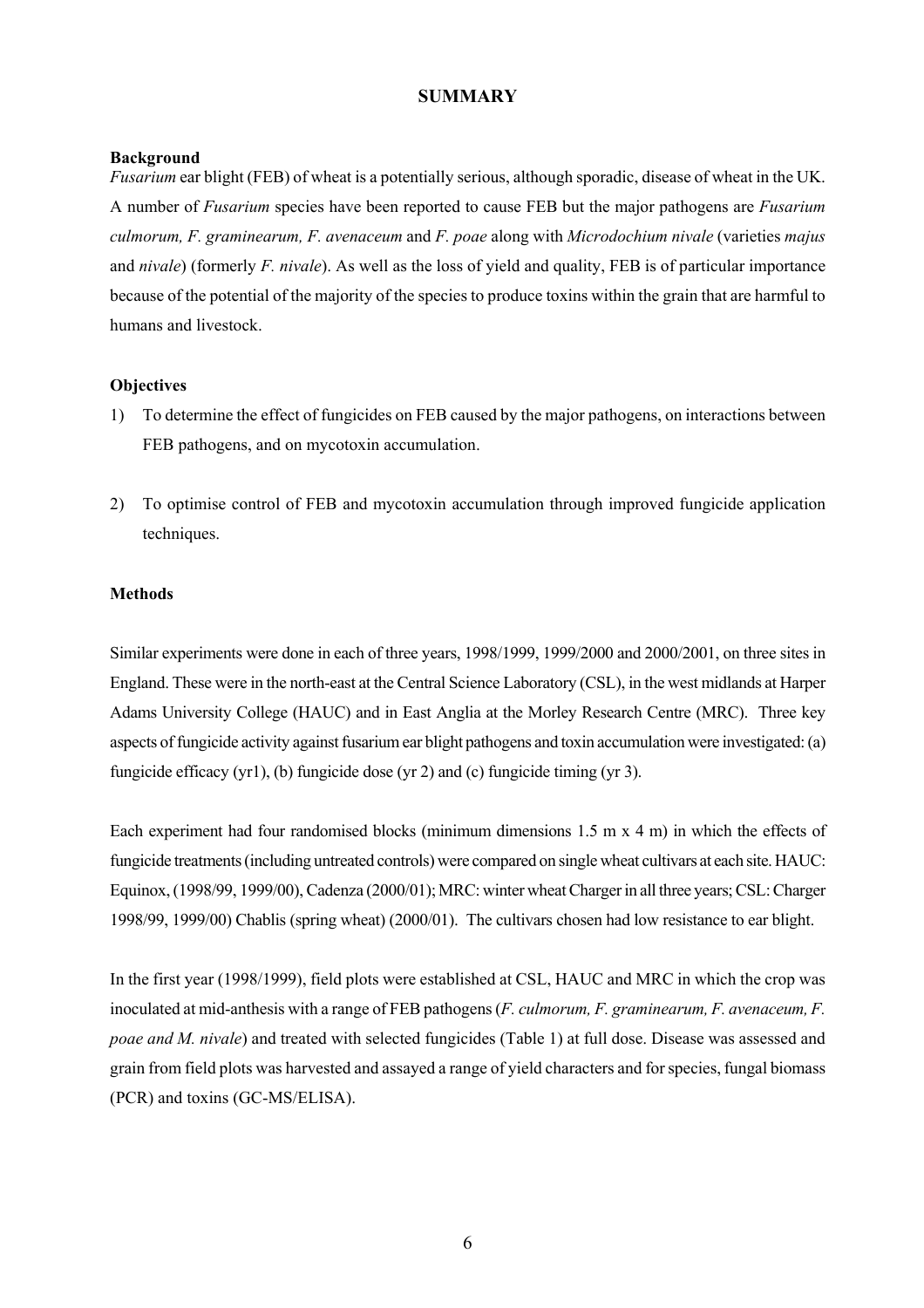|                                | Rate and timing of fungicide application |                 |                        |                      |
|--------------------------------|------------------------------------------|-----------------|------------------------|----------------------|
| Fungicide                      | Active ingredient                        | Year 1          | Year 2                 | Year 3               |
| Untreated                      |                                          |                 | ä,                     | $\overline{a}$       |
| HGCA 1                         | test chemical                            | Full/pre-inoc   |                        |                      |
| HGCA <sub>2</sub>              | test chemical                            | Full/pre-inoc   | Full and half/pre-inoc | Half and quarter/pre |
|                                |                                          |                 |                        | and post-inoc*       |
| HGCA 3 (Twist) trifloxystrobin |                                          | Full/pre-inoc   |                        |                      |
| HGCA 4                         | test chemical                            |                 | Full/pre-inoc*         |                      |
| Plover                         | difenoconazole                           | Full/pre-inoc   |                        |                      |
| Folicur                        | tebuconazole                             | Full/pre-inoc   | Full and half/pre-inoc | Half and quarter/pre |
|                                |                                          |                 |                        | and post-inoc        |
| Amistar                        | azoxystrobin                             | Full/pre-inoc   | Full and half/pre-inoc | Half and quarter/pre |
|                                |                                          |                 |                        | and post-inoc        |
| Caramba                        | metconazole                              | Full/pre-inoc   | Full and half/pre-inoc |                      |
| Sportak 45                     | prochloraz                               | Full/pre-inoc   |                        |                      |
| Landmark                       | epoxiconazole +                          | Full/pre-inoc   | Full/pre-inoc          |                      |
|                                | kresoxim-methyl                          |                 |                        |                      |
| Derosal <sup>1</sup>           | carbendazim                              | Full/pre-inoc*  |                        |                      |
| Bavistim <sup>2</sup>          | carbendazim                              | Full/pre-inoc** |                        |                      |
| Opus                           | epoxiconazole                            |                 | Full and half/pre-inoc |                      |
| Amistar +                      | azoxystrobin +                           |                 | Both half/pre-inoc     | Half and quarter/pre |
| Folicur                        | tebuconazole                             |                 |                        | and post-inoc        |
| Amistar +                      | azoxystrobin +                           |                 | Both half/pre-inoc     |                      |
| Caramba                        | metconazole                              |                 |                        |                      |
| Amistar + Opus                 | azoxystrobin +                           |                 | Both half/pre-inoc     |                      |
|                                | epoxiconazole                            |                 |                        |                      |

| Table 1. Treatment rate and timing of application for products used during the project. |  |  |  |
|-----------------------------------------------------------------------------------------|--|--|--|
|                                                                                         |  |  |  |
|                                                                                         |  |  |  |

\* applied only at CSL and MRC; \*\* applied only at HAUC

In the second year (1999/2000), the field trials were repeated at CSL, HAAC and MRC with selected fungicides and fungicide combinations at differing rates of application (Table 1). Disease was assessed and grains analysed as in year 1 except that most toxin analyses were carried out using ELISA.

In the final year (2000/2001), reduced rates of selected fungicides and fungicide mixtures were applied preor post inoculation to determine the relative efficacy of prophylactic and post-infection treatment (Table 1). Disease, yield and other analyses were carried out as in year 2.

Objective 1) was studied in detail following the finding of that there were significant differences in the profile of the Fusarium ear blight populations which established at the three sites (probably due to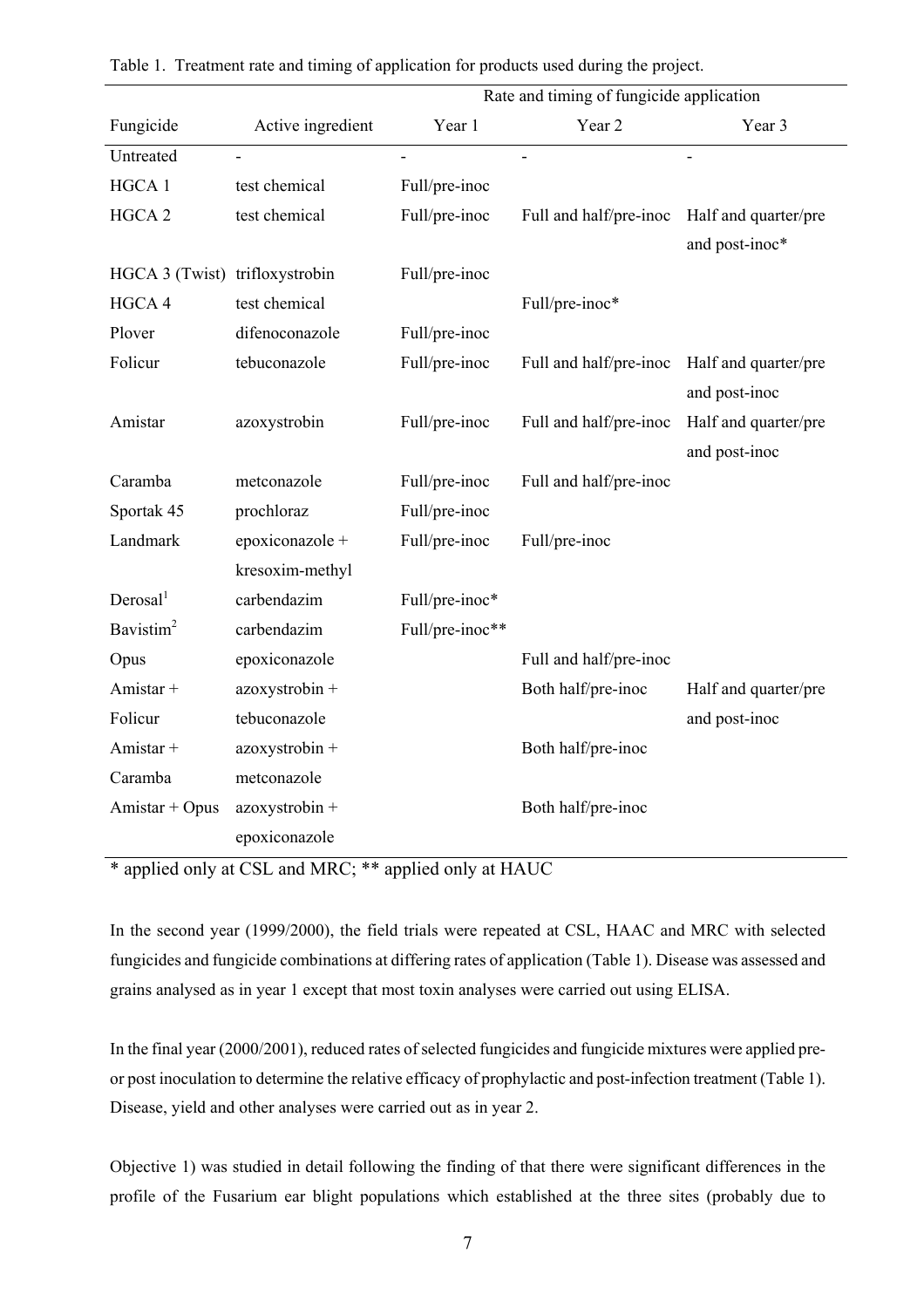agronomic and climatic factors). This necessitated the retention of all three sites throughout the study. A significant body of work relating to objective 2) was made available to the project from Bayer plc. that allowed efforts to concentrate upon the primary objective.

### **Results and Discussion**

*Evaluation of fungicide efficacy against Fusarium ear blight and trichothecene mycotoxins accumulation in grain of winter wheat (year 1).* 

The relative efficacies of the fungicides at all three sites were generally similar although significant differences in efficacy against different ear blight populations were observed. Visual disease assessment generally reflected differences in fungal colonisation of grain and toxin accumulation although on some sites significant differences in disease could not be observed while the level of fungal colonisation and mycotoxins present in harvested grain was found to differ significantly.

*Fusarium culmorum* was the main pathogen that developed and colonised the grain at all three sites. However, differences were observed in the composition of the fungal populations which established at the three sites. At CSL, moderate levels of *F. graminearum* and *F. poae* were also present along with low levels of *F. avenaceum* while at HAUC the levels of *F. graminearum* and *F. avenaceum* were low and *F. poae* was very low. At MRC moderate levels of *F. avenaceum* were found while both *F. graminearum* and *F. poae* were at very low levels. The level of both *M. nivale* varieties was very low at both CSL and MRC sites and was present at slightly higher levels at HAUC. Over all sites, three fungicides were most effective at reducing the level of *F. culmorum* (the major pathogen), these being metconazole, tebuconazole and HGCA2. At two sites (CSL and MRC) MBC fungicide also significantly reduced the colonisation of grain by *F. culmorum*.

Reduction in the amount of *F. culmorum* present in grain was generally associated with a reduced level of the predominant trichothecene, this being DON at the CSL and HAUC sites and NIV at MRC. The greater the reduction in the amount of *F. culmorum* colonising the grain, the lower the amount of trichothecene toxin present. The fungicides appeared to act similarly against DON and NIV-producing isolates of *F. culmorum*. This result is of significance because of the presence of both NIV and DON producing isolates in the UK.

The mean level of DON was reduced by fungicide treatment in all but two cases, although differences were not significant. Toxin content in grain following application of azoxystrobin or difenoconazole at the HAUC was higher than in grain from untreated plots. This site was the only one where either variety of *M. nivale* was present at reasonable levels. This is of significance in light of results obtained in the second year of trials (see below). Although moderate levels of *F. poae* were present at the CSL site, the level of type A trichothecenes (DAS, HT-2, T-2) was extremely low. Similarly, at the sites where this species was only present at extremely low levels, only trace levels of these toxins were detected.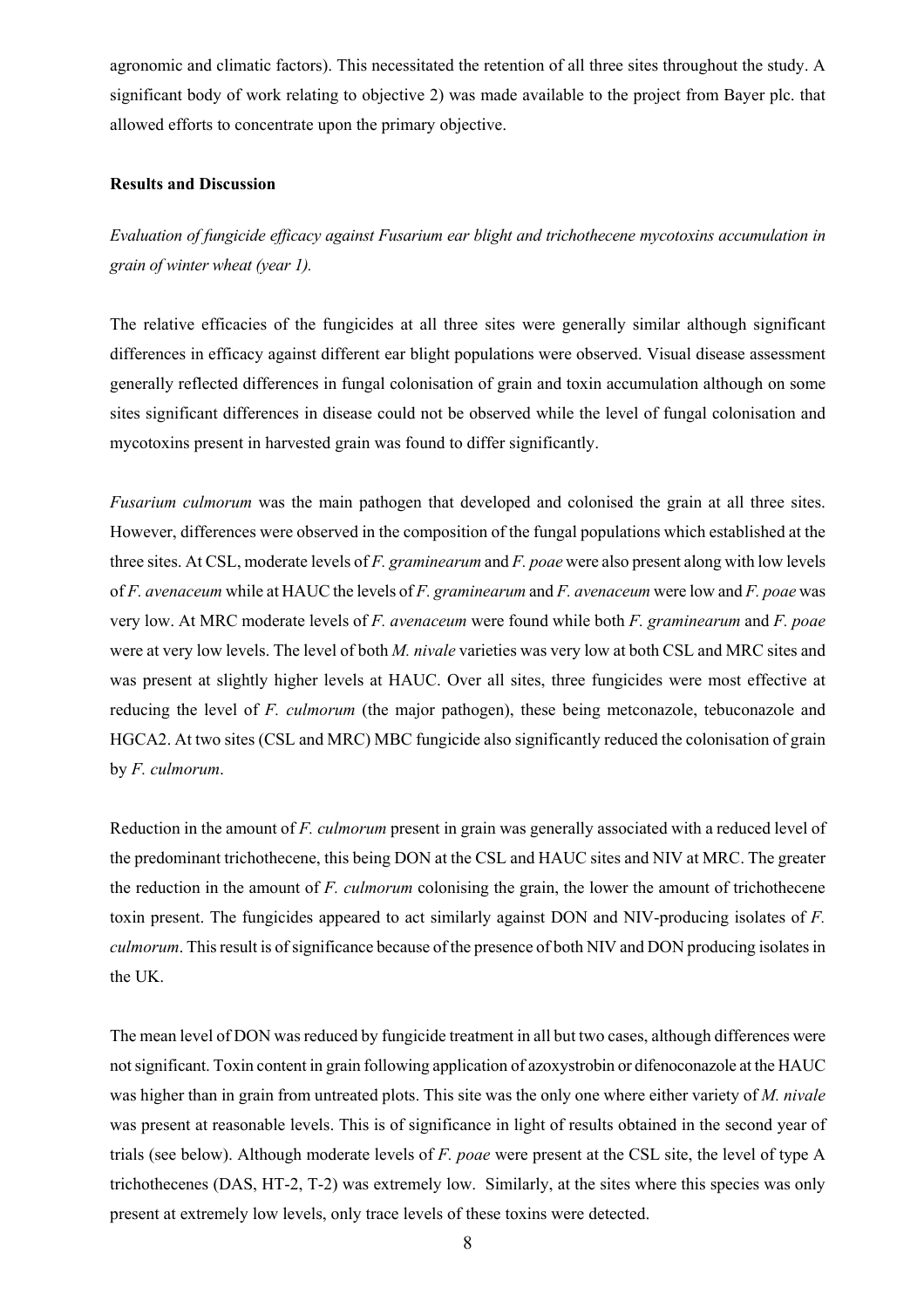

Figure1. Effect of fungicide treatment on levels of DON and *F. culmorum* at CSL in 1999.

The effect of the various fungicide treatments on yield parameters differed across the three sites. Yield was unaffected by any treatment at CSL while at HAUC yield was significantly increased by both HGCA2 and metconazole. In contrast, at MRC only two fungicides failed to effect a significant increase in yield (HGCA3 and difenoconazole). Thousand grain weight was not influenced by any treatment at CSL or MRC while at HAUC thousand grain weight was significantly increased by four fungicides (HGCA2, metconazole, tebuconazole and epoxiconazole + kresoxim-methyl). Specific weight was also significantly increased by three of these (HGCA2, metconazole and tebuconazole).

Overall, three fungicides (HGCA2, metconazole and tebuconazole) appeared to be most effective at reducing visual disease, fungal colonisation of grain and mycotoxin accumulation in grain. Whilst the effect on various yield parameters differed somewhat across sites, these fungicides also generally produced higher yield (t/ha) and thousand grain weight.

*Effect of fungicide dose and mixtures against Fusarium ear blight and trichothecene mycotoxin accumulation in grain of winter wheat (year2).* 

At all three sites the great majority of treatments significantly reduced disease levels. The level of disease estimated by visual assessment during grain development at the three sites did not reflect the relative amounts of DON detected in harvested grain of the untreated plots. Disease levels were 47.5% (spikelets affected) at HAUC (GS 75), 1.6% (ear area affected) at CSL (GS 75) and 45% (ear area affected) at MRC (GS73) while DON levels in harvested grain were 7.33 ppm, 13.63 ppm and 2.59 ppm respectively. At individual sites the relationship between disease control achieved by each of the treatments and control of DON accumulation also differed markedly. At MRC and HAUC there was little relationship between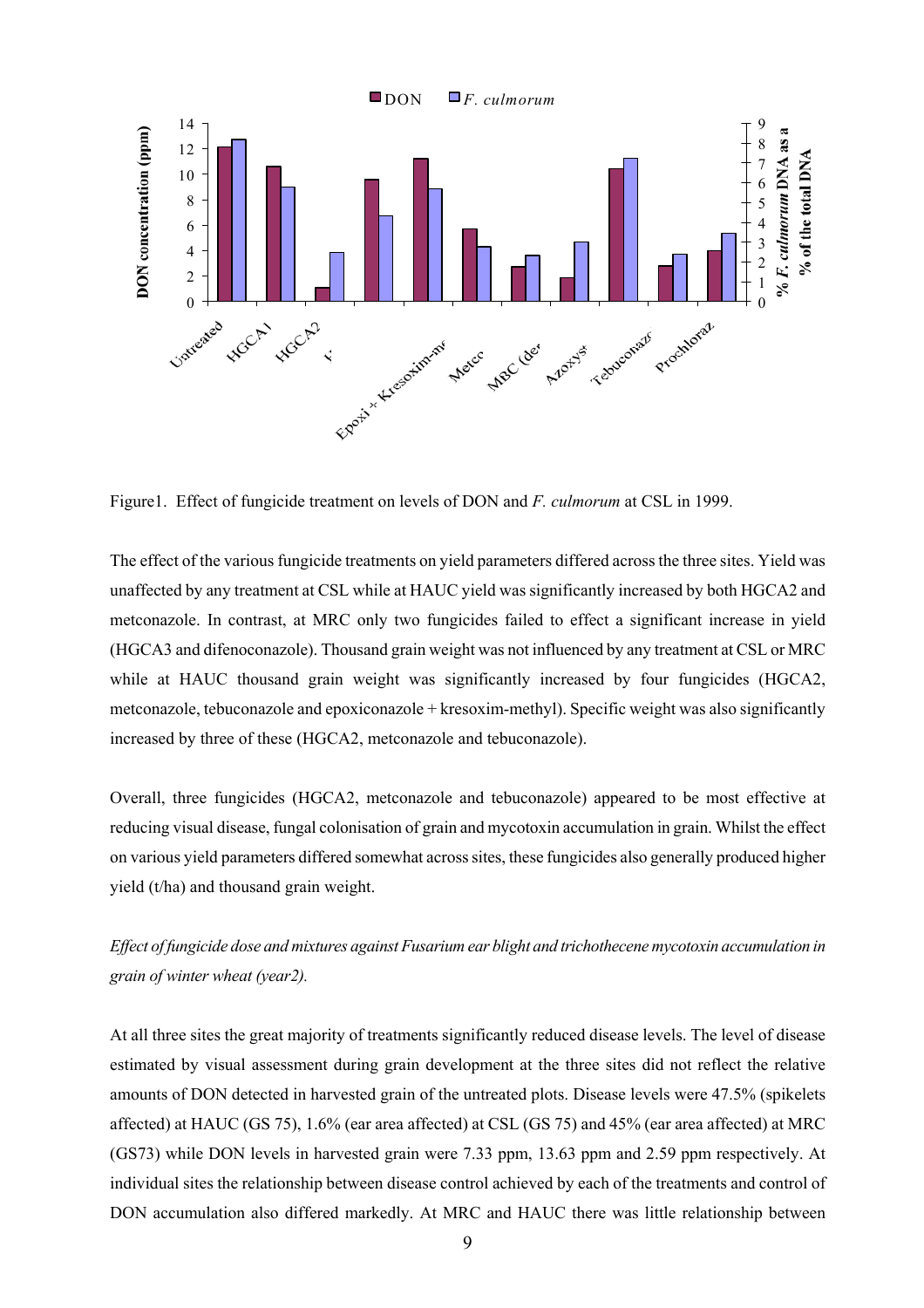disease and DON accumulation. For example, at HAUC (GS85) least disease was observed where azoxystrobin (full dose) was applied and most disease where tebuconazole (full dose) was applied. The level of DON was 7.58 ppm for the former and only 4.61 ppm for the latter. At CSL the relationship between disease (GS85) and DON accumulation was closer but still weak across all treatments.

The composition of the fungal populations that developed at the three sites differed significantly. At HAUC and MRC, *F. avenaceum* was the predominant *Fusarium* species with the level of *F. graminearum* being moderate at HAUC and very low at MRC. The level of *F. graminearum* was similar at HAUC and CSL (Figure 2) being the predominant species present at the latter site. The level of *F. avenaceum* was similar at CSL and MRC (1.51 % and 1.57% respectively) and very high at HAUC (5.9%). The high level of *F. avenaceum* is of significance because this species does not produce DON or other trichothecene mycotoxins. The level of non-toxin producing *Microdochium nivale* varieties was relatively high at HAUC and MRC but was very low at CSL (Figure 2).

At HAUC the effect of fungicide treatments was significant only against *M. nivale* varieties (with the single exception of metconazole (full dose) against *F. culmorum*. All treatments involving azoxystrobin reduced either or both *M. nivale* varieties. The only other treatment to affect the level of fungal colonisation of grain was HGCA4 (full dose), which significantly reduced *M. nivale* var. *majus*. Similar activity of HGCA4 and all treatments involving azoxystrobin were observed at MRC. No treatment significantly reduced the level of any *Fusarium* species colonising the grain. In contrast, at CSL where the level of *Fusarium* species was far greater than that of *M. nivale* varieties, many of the compounds that had shown activity against *Fusarium* species in year 1 of the project significantly reduced the level of *F. graminearum* and/or *F. culmorum* in harvested grain. Azoxystrobin-containing treatments and HGCA4 also significantly reduced the level of *M. nivale* var. *majus* in grain, a result similar to those at the other two sites.



Figure 2. Species profile for *F. graminearum* and *M. nivale* at HAUC, CSL and MRC in 2000.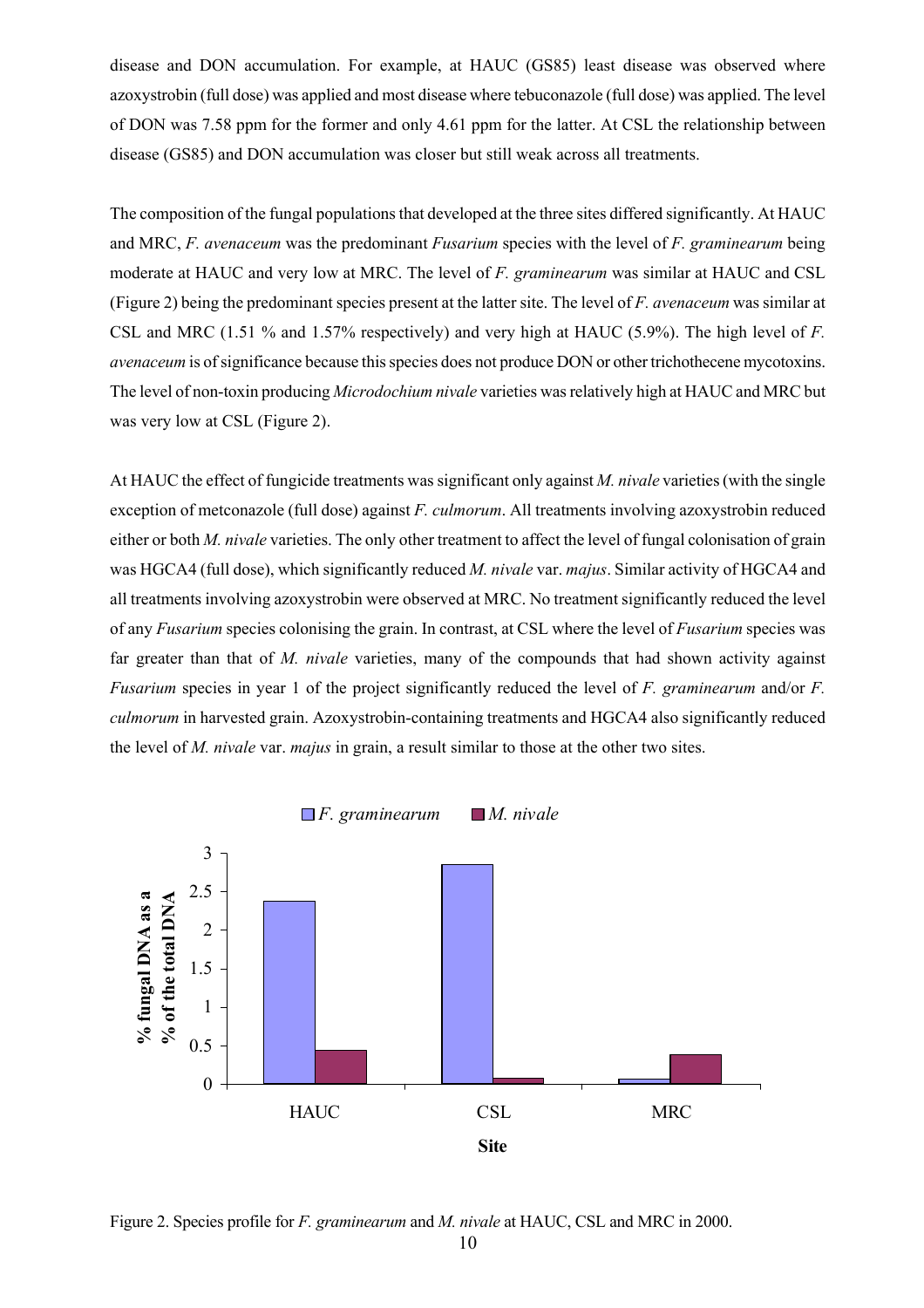The level of DON in grain from the untreated plots differed widely across the three sites, with CSL having very high DON levels (13.63 ppm), HAUC intermediate levels (7.33 ppm) and MRC relatively low levels (2.59 ppm). It is envisaged that the EU will produce guidelines or action limits for DON levels in harvested grain of 0.75 ppm. This level is similar to those already in place in the Netherlands and Austria. It is notable that, even at MRC where the DON level was relatively low, no fungicide treatment reduced DON to below this level. The lowest DON contents were generally achieved at MRC where full dose tebuconazole and metconazole reduced levels to 1.73 ppm and 1.85 ppm, respectively. At CSL several (generally full dose) treatments also reduced DON levels over three-fold with the greatest reduction being achieved by full dose HGCA2 (1.91 ppm).

At CSL (the site with greatest level of trichothecene-producing *Fusarium* species), all treatments except azoxystrobin (full and half dose) significantly reduced the level of DON in harvested grain. In all cases the reduction was greater for full dose than half dose applications. The least DON was present where full or half dose HGCA2 had been applied. At HAUC and MRC, no treatment significantly reduced the level of DON in harvested grain although the level was generally less where full, rather than half, dose had been applied. Most strikingly, at HAUC the level of DON in grain from plots treated with azoxystrobin (half dose) (14.91 ppm) was significantly greater than in grain from untreated plots (7.33 ppm), while at MRC both full and half dose azoxystrobin applications (5.11 ppm and 6.33 ppm respectively) resulted in a significantly greater level of DON than in untreated grain (2.59 ppm). It is probable that the differing efficacies of the fungicides with respect to accumulation of DON in grain can be explained in the context of the differing composition of the fungal populations at the three sites.

Where significant levels of trichothecene-producing species, such as *F. graminearum* or *F. culmorum* were present treatments such as tebuconazole, metconazole, HGCA2 and epoxiconazole as well as epoxiconazole + kresoxim methyl significantly reduced disease and DON accumulation. The use of full dose treatment resulted in a greater reduction of DON than half dose. Azoxystrobin appeared to have little, or no, activity against *Fusarium* species but in combination with tebuconazole, metconazole or epoxiconazole did reduce disease and DON levels in grain. In contrast, where significant levels of non-trichothecene producing species (*M. nivale*) were predominant, compounds such as tebuconazole, metconazole, HGCA2 and epoxiconazole had very limited effect on reducing fungal colonisation of grain. Azoxystrobin had high activity against both varieties of *M. nivale* and generally significantly reduced levels of these species, even where they comprised only a small proportion of the fungal FEB population. At HAUC and MRC, where *M. nivale* comprised a significant proportion of the fungal population, the application of treatments that included azoxystrobin not only led to a significant reduction in *M. nivale* but also often to a significant increase in the level of DON in harvested grain (Figure 3). Experiments carried out by partners in this project, as part of other projects, has revealed a competitive interaction between *F. culmorum* and *M. nivale* varieties. It is most probable that this increase in DON was a consequence of the control of *M. nivale* (and possibly also of other non toxin-producing fungi) which led to an increase in the colonisation of wheat ears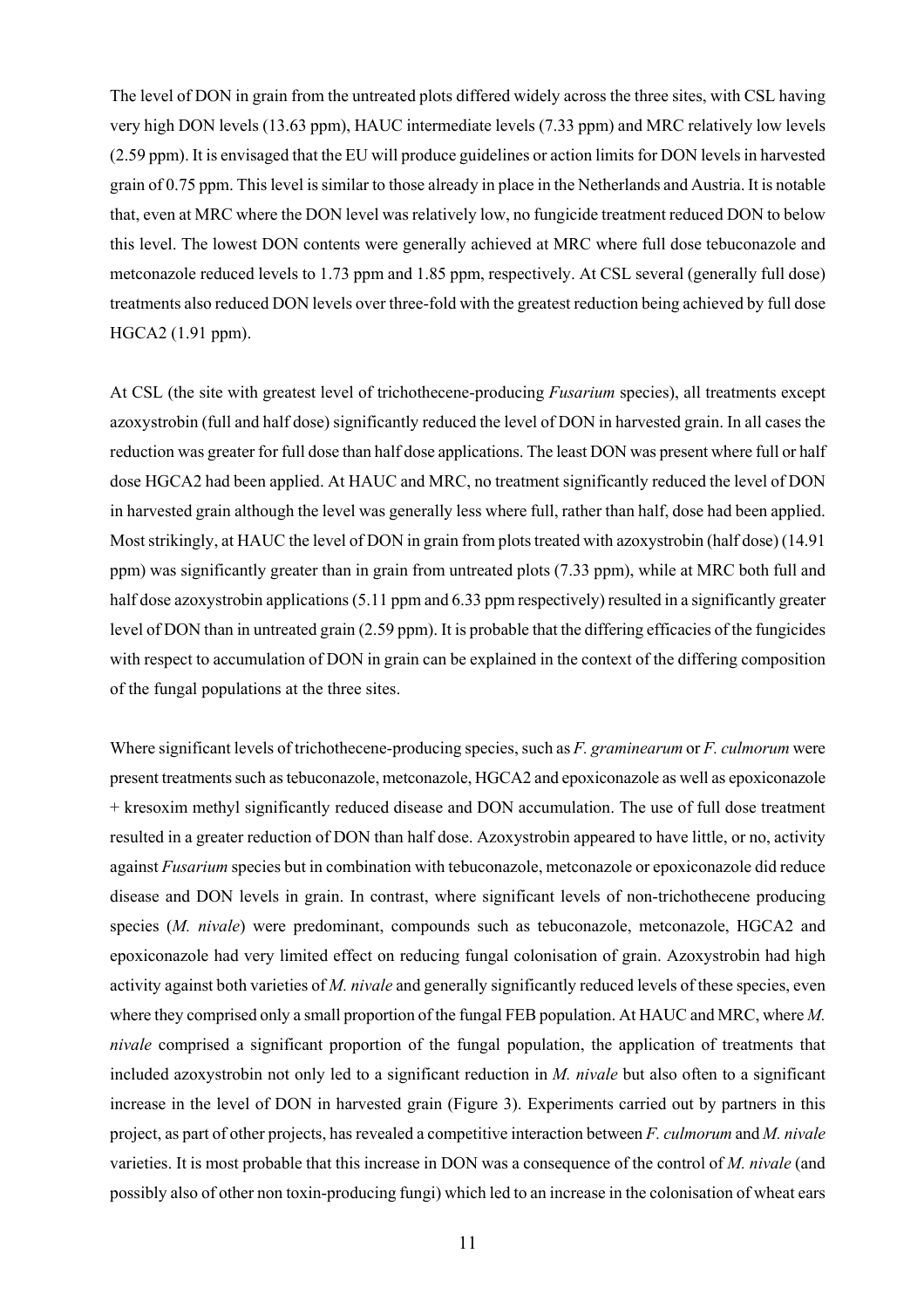by *Fusarium* species to fill the vacant niche. However, it is also possible that the fungicide has a direct influence on toxin production by the fungi.

The effect of treatment and dose against FEB on yield parameters was variable across the sites. At CSL (*Fusarium* species predominant) all treatments significantly increased thousand grain weight (TGW). Thousand-grain weight was increased significantly by most treatments at MRC, particularly those including azoxystrobin while at HAUC only two treatments resulted in increased TGW (azoxystrobin + tebuconazole and HGCA4). There was no relationship between TGW and DON observed at any site. The majority of treatments at MRC (significant levels of *M. nivale*) also significantly increased yield whereas at HAUC (intermediate between CSL and MRC with respect to fungal population) no treatment resulted in a significant increase in yield. Again, no relationship was observed between yield and DON content of grain.



Figure 3. Effect of azoxystrobin treatments on DON concentration in grain at HAUC and MRC in 2000.

*Effect of timing of fungicide application and fungicide dose against Fusarium ear blight and trichothecene mycotoxin accumulation in grain of winter wheat (year 3).* 

Experiments were carried out to examine the effectiveness of fungicides applied either before or after inoculation with ear blight pathogens.

Low levels of disease developed on two of the sites (HAUC and CSL) while at MRC disease levels were high. At CSL, where treatments were applied 3 days pre- and 3 days post inoculation, most treatments reduced disease and DON levels whether they were applied pre- or post-inoculation. While the higher dose generally reduced disease more than the 0.25 dose, there appeared to be little effect of fungicide dose on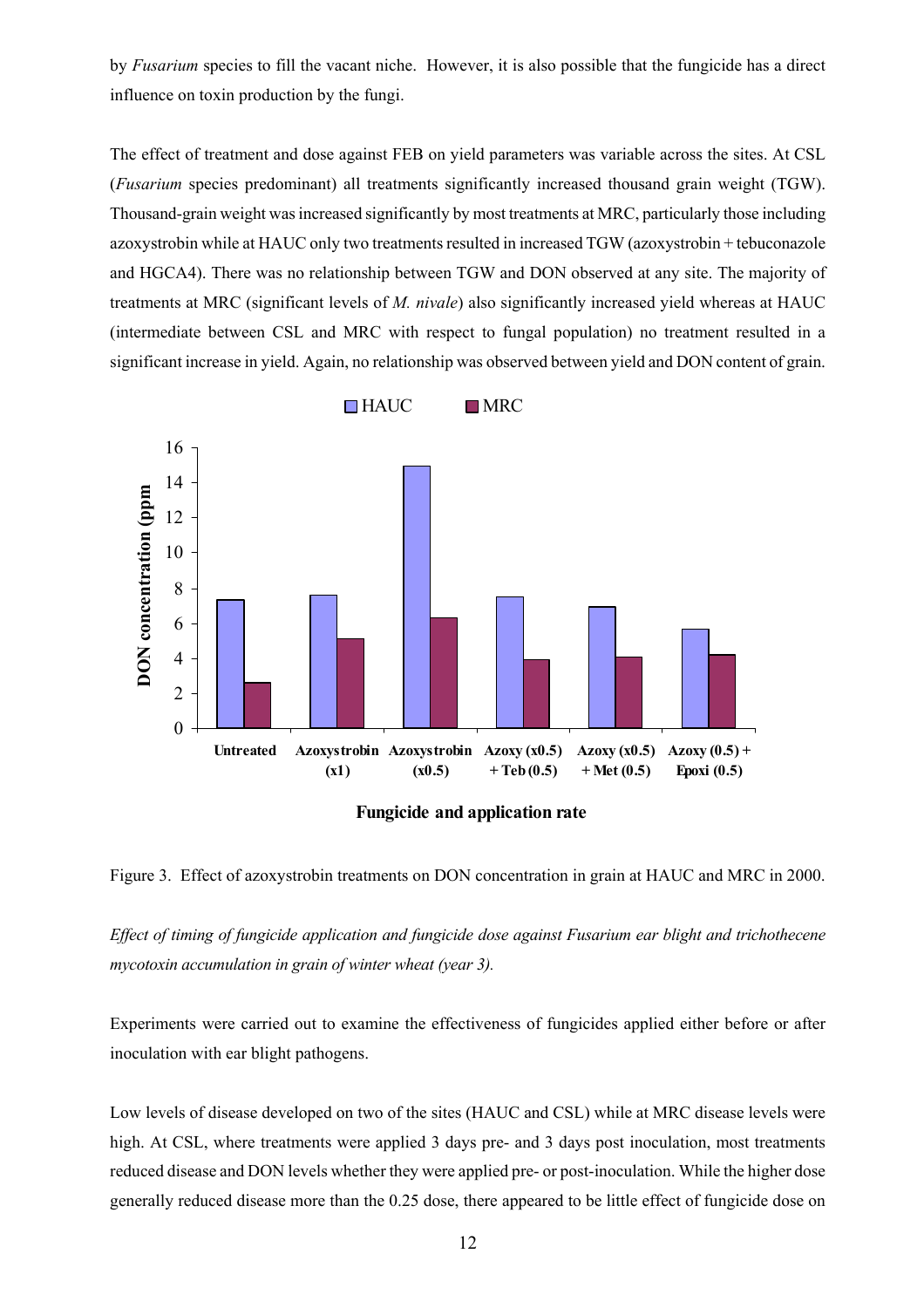DON content with 0.25 and 0.5 dose applications being largely similar in effect. Pre and post-inoculation treatments resulted in similar average DON levels (1.13 ppm and 1.14 ppm respectively). Considering only single products (0.25 or 0.5 dose), the average DON accumulation for pre and post-inoculation treatments was least where tebuconazole (mean 1.02 ppm) was applied and greatest for azoxystrobin treatments (1.23 ppm) with HGCA2 (1.11 ppm) being intermediate. Only two treatments resulted in a reduction in colonisation by trichothecene-producing species (*F. culmorum*), these being (tebuconazole (0.5 dose) applied pre-inoculation and HGCA2 (0.5 dose) applied post inoculation.

At HAUC where treatments were applied 2 days pre- and 2 days post inoculation visual disease was reduced by only two treatments, (tebuconazole (0.5 dose) pre-inoculation and azoxystrobin + tebuconazole (0.5+0.5 dose) pre-inoculation), at the time of the first assessment. By the time of the second assessment, no differences were observed in disease levels across treatments. Only two treatments significantly reduced the colonisation of grain by *F. culmorum* (tebuconazole (0.5 dose) and azoxystrobin + tebuconazole (0.25+0.25 dose) both applied post-inoculation. No treatment significantly reduced the amount of DON in grain although the lowest levels were for plots treated with tebuconazole (0.5 dose) post-inoculation and azoxystrobin + tebuconazole (0.5+0.5 dose) treated post-inoculation. In general the overall level of DON was less where treatments were applied post inoculation (mean 1.66 ppm) than where applied preinoculation (1.94 ppm). Considering only single products (0.25 or 0.5 dose), the average DON accumulation was least for applications of tebuconazole (mean 1.43 ppm) and greatest for azoxystrobin treatments (2.29 ppm).

Severe lodging was observed in the central portion of two rows of the MRC site. The amount of fungus and DON that accumulated in the grain of the plots in this region were significantly higher than in grain from the non-lodged plots. This variability was reflected in the lack of statistical evidence for any treatment having an effect on either fungal colonisation or DON accumulation. However, high levels of fungus and DON were observed even in non-lodged plots indicating that disease pressure at this site was very high. This factor may also have contributed to the failure of any treatment to significantly influence DON accumulation or fungal colonisation.

#### **Conclusions and implications for levy payers**

- 1. Fungicides are differentially active against the toxin-producing and non toxin-producing species that cause FEB. Azoxystrobin has very high activity against *M. nivale* but appears to have only very limited activity against *Fusarium* species. In contrast, tebuconazole, metconazole and HGCA2 have high activity against the *Fusarium* species while being ineffective against *M. nivale* varieties. Results indicate that a fungicide mixture is necessary to effectively control mixed populations of ear blight pathogens.
- 2. Evidence from this project shows that the use of full dose fungicides applied very close to mid-anthesis, using compounds with high activity against *Fusarium* ear blight species can significantly reduce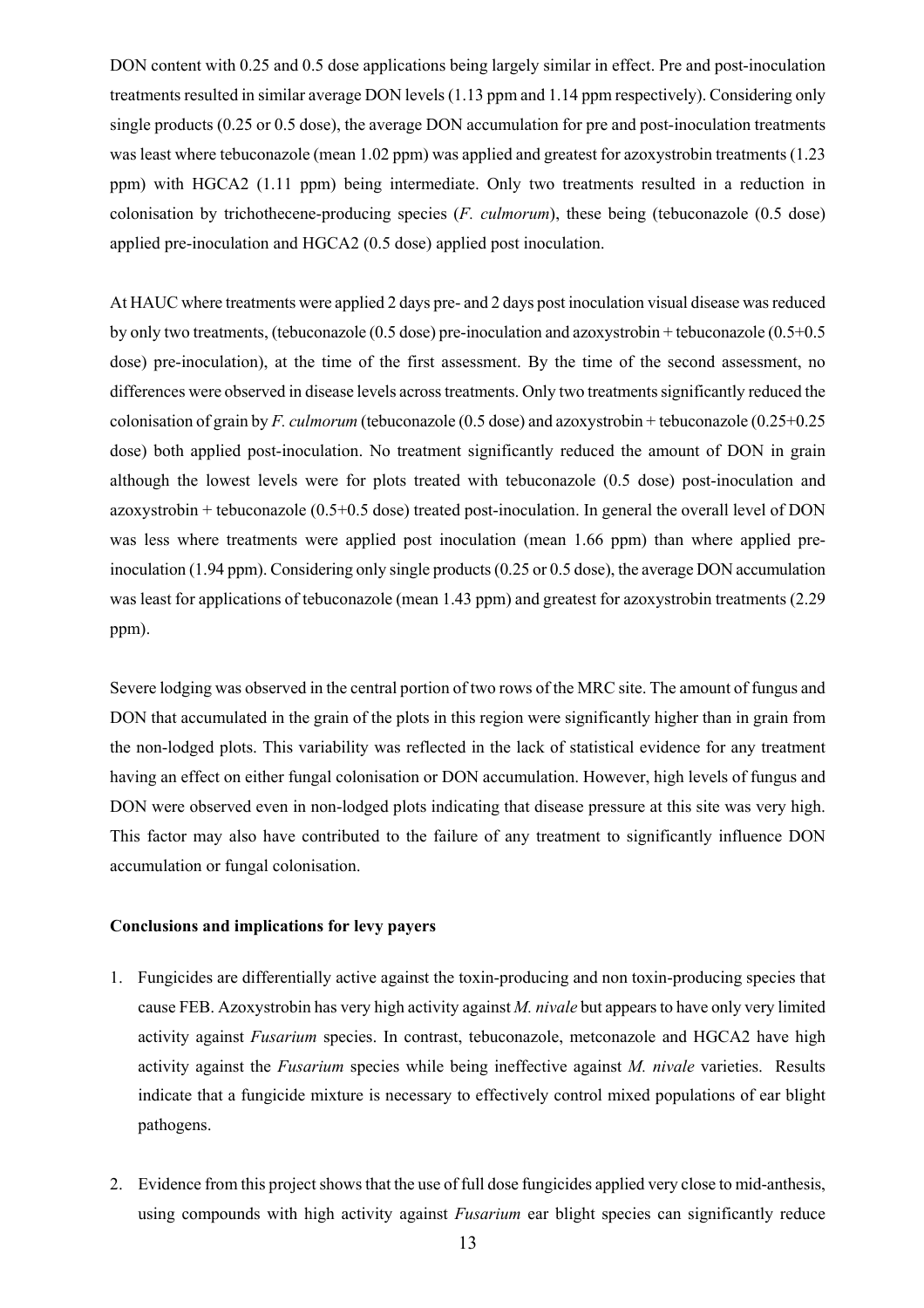disease, increase yield and reduce accumulation of DON. Fungicides with greatest efficacy against DON producing isolates also have most effect against NIV producing isolates.

- 3. Where high levels of disease occur chiefly due to *Fusarium* species, both full and half dose fungicide treatments with active ingredients such as tebuconazole, metconazole and HGCA2 significantly reduce disease and toxin levels. However, using a lower fungicide dose reduces efficacy of control of disease and toxin accumulation relative to the full dose and will not control infections effectively under high disease pressure.
- 4. Where disease is due to *Fusarium* species and *M. nivale* is absent (or nearly so) higher levels of disease are associated with greater amounts of DON accumulating in grain.
- 5. Where high levels of disease occur and both *Fusarium* species and *M. nivale* varieties are present, application of azoxystrobin can result in significantly reduced disease but significantly higher DON levels. The effect on DON accumulation appears to be more marked when the dose of azoxystrobin is reduced. The increase in DON content of grain may even occur where azoxystrobin is applied in mixture with compounds active against *Fusarium* species.
- 6. Fungicides were generally most effective when applied post inoculation.
- 7. Where disease levels are low, half and quarter dose application of tebuconazole or HGCA2 may significantly reduce disease and toxin levels when applied up to 3 days either side of mid-anthesis.
- 8. Lodging of the crop can lead to large increases in the toxin content of grain, overwhelming any effects of fungicide application to the ear.
- 9. Use of double fan nozzles combined with reduced traverse speed of fungicide application can improve efficacy of disease control.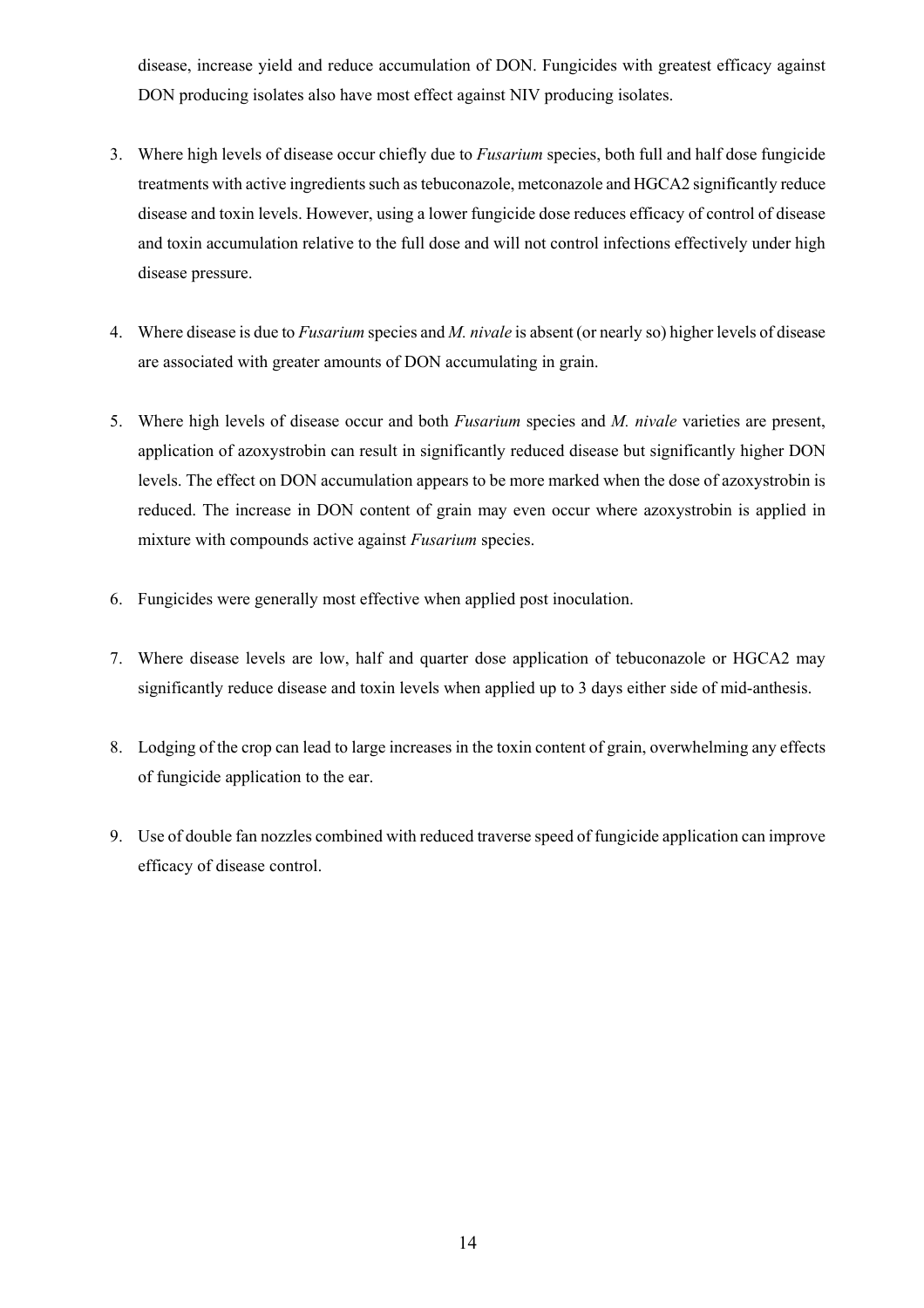#### **TECHNICAL DETAILS**

#### **1 Introduction**

*Fusarium* ear blight (FEB) of wheat is a potentially serious, although sporadic, disease of wheat in the UK. Evidence from the MAFF disease survey indicated that a significant proportion of the UK 1998 winter wheat crop was affected by FEB (Judith Turner, unpublished). FEB is becoming of increasing concern internationally with significant losses occurring in Canada and the USA in recent years. For example in Minnesota in 1993 yield losses in wheat and barley were estimated to be 33% with a value of 1 billion dollars (Dill-Macky & Jones, 1997). A number of *Fusarium* species have been reported to cause FEB but the major pathogens are *Fusarium culmorum, F. graminearum, F. avenaceum* and *F. poae* along with *Microdochium nivale* (varieties *majus* and *nivale*) (formerly *F. nivale*) (Parry *et al.*, 1995). Although *Fusarium graminearum* is the predominant pathogen worldwide, *F. culmorum* tends to predominate in cooler maritime regions such as the UK (Parry *et al.*, 1995). FEB forms part of a disease cycle on wheat and all the above pathogens may also cause seedling blight and brown foot rot. Increased levels of FEB have been associated with reduced tillage practices, and also with increased production of maize, both of which permit build-up of inoculum (Dill-Macky, 1997).

As well as the loss of yield and quality, FEB is of particular importance because of the potential of the majority of the species to produce toxins within the grain that are harmful to humans and livestock. The chief toxins of concern are trichothecenes (including deoxynivalenol, nivalenol, diacetoxyscirpenol and T-2 toxin), produced by *F. culmorum, F. graminearum, F. poae* and *F. sporotrichioides* which are immunosuppressive and potent inhibitors of protein synthesis (Joffe, 1986). In a recent UK survey of winter wheat *F. poae* was the species most commonly isolated from diseased glumes (Polley & Turner, 1995). This species is of significance because it is one of the most important producers of mycotoxins among *Fusarium* species infecting cereal grains (Joffe, 1986). *Fusarium avenaceum* produces a range of other mycotoxins (moniliformin and enniatins) that differ in their effect on plant hosts and human and animal consumers (Joffe, 1986) while *M. nivale* varieties are not known to produce any mycotoxins.

Control of FEB is difficult for a number of reasons. There are few sources of host resistance available and these are generally found in exotic germplasm and are difficult to transfer to agronomically adapted varieties. Fungicidal control of FEB is also problematic and there have been reports where application of fungicides has resulted in increased production of trichothecene mycotoxins (D'Mello *et al.,* 1996; Gareis & Ceynowa, 1994). Thus, whatever the species causing disease, it is vital that measures taken to control FEB also reduce levels of mycotoxins.

The symptoms caused by each of the *Fusarium* species, as well as those of the *M. nivale* varieties, are generally indistinguishable, making accurate disease diagnosis impossible. Even attempts to evaluate the relative proportion of each species in plant samples by isolation into axenic culture only reveals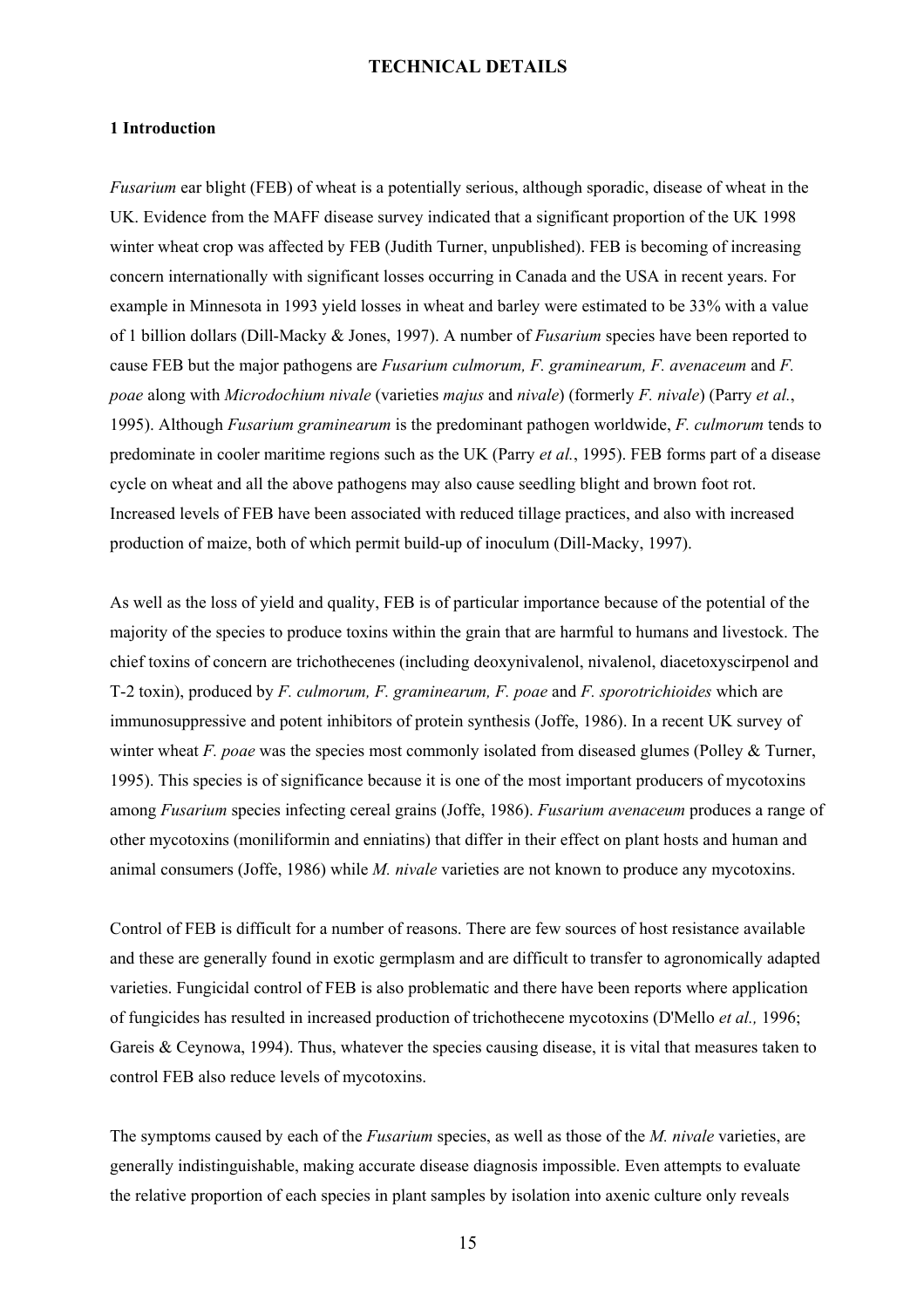what can be grown out of the plant rather than what is within the plant. The inability to detect, identify and quantify individual *Fusarium* species within plant tissues has seriously hindered the study and control of FEB. For example, the relationship between visual disease and yield loss differs markedly between species and it is thus important that the FEB species present are accurately diagnosed in order to determine the efficacy of any control measures (Turner & Jennings, 1997; Doohan, 1998). Differences in the ability of the FEB pathogen species to produce mycotoxins has obvious implications for the potential for mycotoxin contamination of the grain. It is essential to ensure that all the fungal species involved in this disease complex are effectively controlled and that suppression of one does not merely lead to it being replaced by another. This is of particular concern as certain fungicides may differentially control toxin-producing and non-producing species enabling greater infection of ears by toxin-producing species (Liggitt *et al.,* 1997; Nicholson *et al.,* unpublished).

Techniques are required to enable each of the FEB pathogens to be detected and quantified separately in plant tissue, even where they are present as part of a mixture of pathogens. An array of such techniques, including novel molecular and monoclonal assays for the study of FEB have been produced recently. A unique set of highly specific and sensitive polymerase chain reaction (PCR)-based assays have been developed at the JIC for the detection and quantification of *Fusarium* species and *Microdochium* varieties causing FEB (Nicholson *et al.*, 1996; Parry & Nicholson, 1996; Nicholson *et al*., 1998, Turner *et al.*, 1998). These assays have been designed to provide an integrated system for the study of FEB to enable the relative amount of each pathogen species present to be determined without having to isolate into culture.

Given the complex nature of FEB, a clear understanding of the factors (including fungicides) affecting disease development, yield and quality loss and mycotoxin accumulation will only be gained through rigorous, detailed and controlled studies. The information gained from such studies may then be applied to develop efficient strategies to control all of the pathogens responsible for FEB along with their associated mycotoxins.

This project aims to identify the relative efficacies of a range of fungicides against toxin-producing and non toxin-producing species associated with FEB. Further to this, the effect of reducing fungicide dose and altering application time were also to be investigated. It was originally intended to carry out studies to determine the effect of different application techniques on control of FEB. A significant body of work had already been carried out by Bayer plc. who were willing to make this information available to the project. This permitted all three sites to participate in the fungicide efficacy trials. This was most fortunate as the three sites (CSL, HAUC and MRC) provided contrasting FEB populations and this, in turn, had significant implications for the control of FEB and the associated mycotoxins.

Field plots were established at three sites (CSL, HAAC and MRC). Plots were inoculated at midanthesis (GS 65) with a conidial mixture of the FEB pathogens of most relevance in the UK (*F. culmorum, F. graminearum, F. avenaceum, F. poae* and *M. nivale*) to establish a crop under high and,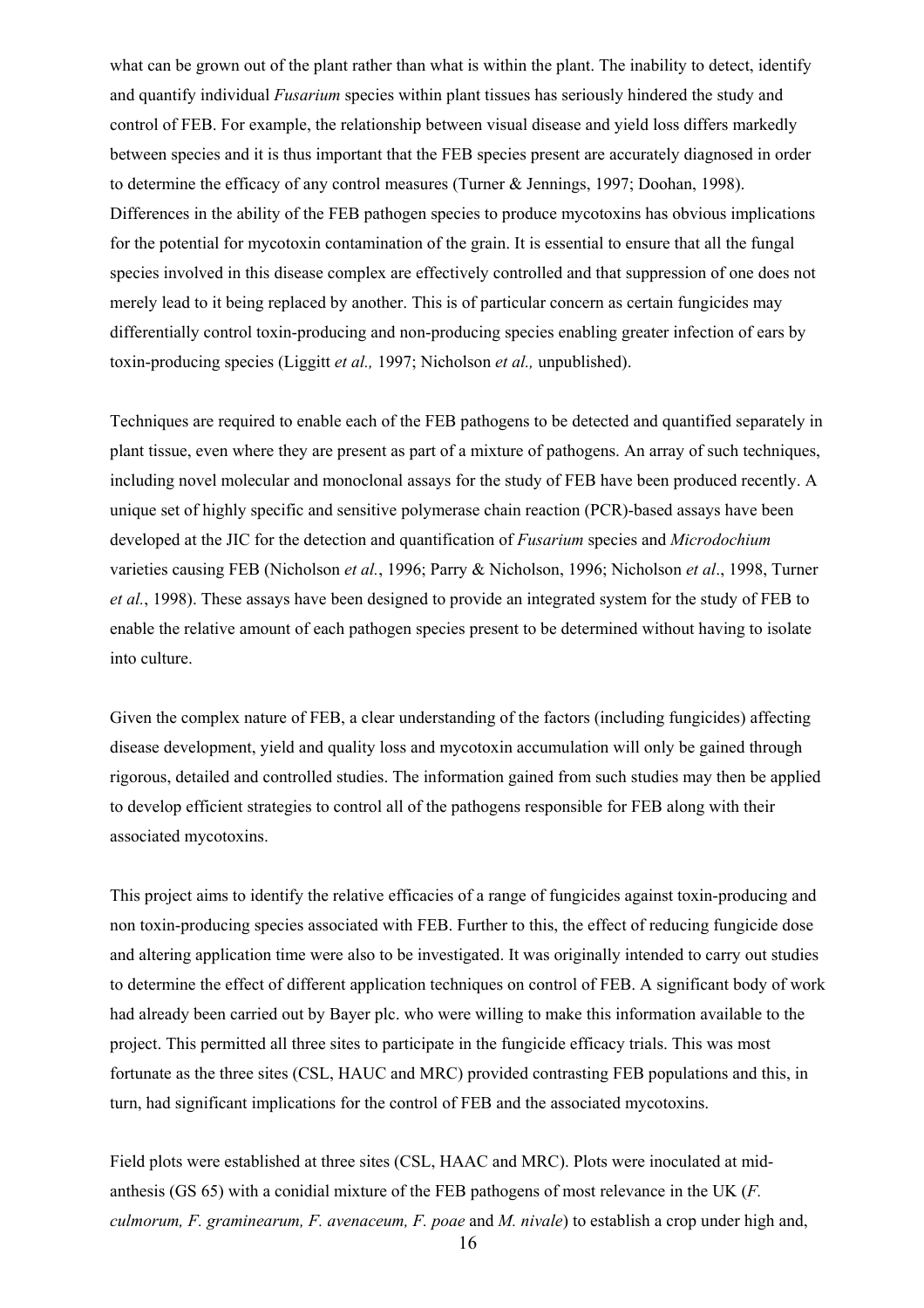most importantly, uniform disease pressure. Mist irrigation was applied during, and for selected periods after anthesis, to promote disease development and mycotoxin accumulation. Plants were treated with selected fungicides according to the manufacturers recommendations.

Efficacy of control was evaluated using a range of criteria. Ears were assessed for visual disease prior to ripening. At harvest, plot yields were determined where possible and 1000 grain weight was measured. Molecular diagnostic assays (species-specific quantitative PCR) was used determine how colonisation of grain by each of the pathogens was affected by particular fungicides. These assays provide the means to clearly reveal where fungicidal application alters the balance of species present or leads to the replacement of one pathogen by another.

Mycotoxin accumulation was determined in grain of the relevant material to determine the effect of species/fungicide/environment on mycotoxin accumulation and relate this to fungal biomass and disease levels. In the first year, quantification of mycotoxins was determined at CSL using gas chromatography/mass spectroscopy (GC-MS) and high performance liquid chromatography (HPLC) techniques to provide detailed information on the profile of toxins present. In subsequent years the prevalent mycotoxin at all sites was deoxynivalenol. Commercially available monoclonal antibodies to deoxynivalenol were used to determine the effect of fungicides on mycotoxin accumulation in the grain and to relate this to toxin production per unit of fungus in the grain.

# **2 Materials and Methods**

#### **2.1 Field experiments**

Trials were carried out over a three year period (1998-2001) at three sites in England. These were in the north-east at the Central Science Laboratory (CSL), in the West Midlands at Harper Adams University College (HAUC) and in East Anglia at the Morley Research Centre (MRC). Each experiment consisted of a randomised block design with four replicates in which the effects of fungicide treatments were compared on single wheat cultivars at each site. The cultivars chosen have poor resistance to FEB pathogens.

#### **2.2 Evaluation of fungicide efficacy against FEB pathogens and mycotoxin accumulation (year 1).**

Winter wheat crops of Charger were established at CSL and MRC, and Equinox at HAUC in 1998/1999.

#### *2.2.1 Plot inoculation*

Plots were artificially inoculated at mid-anthesis (GS65) at HAUC (09/6/99) and MRC (14/6/99). Inoculation was delayed at CSL until GS73 (24/6/99), due to the closed flowering phenotype preventing accurate estimation of the growth stage. Inoculation was a mixed conidial suspension of consisting of *F. culmorum* (CSL - cc41, 45, 53, 70, 66; HAUC - cc70, cc53, Fc47/1, Fc, FWW/95; MRC - Fu42, 491b/1,339/1, 418/17), *F. graminearum* (CSL - cc20, 113, 120, 145, 148; HAUC - cc113, 145; MRC -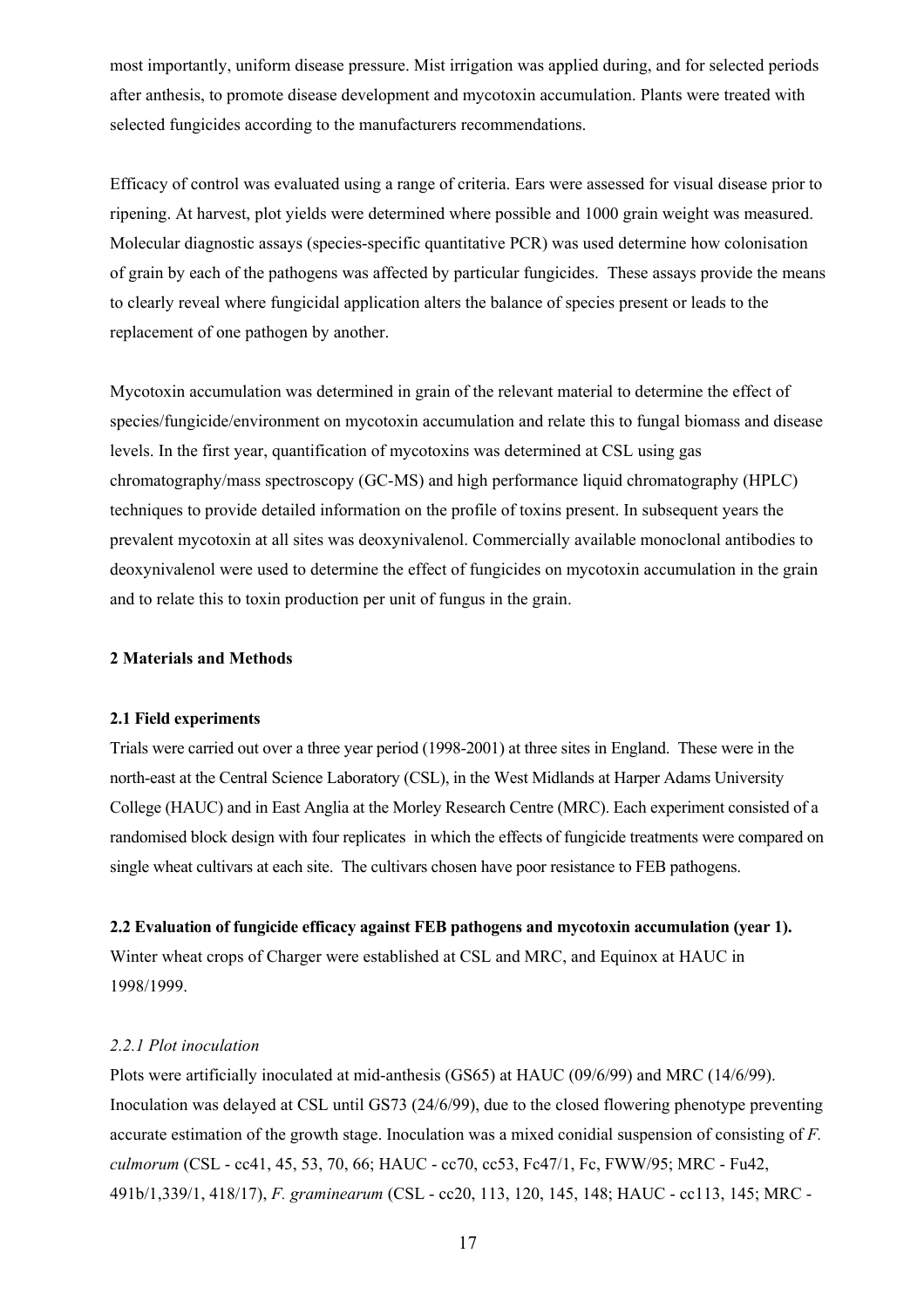cc19, 20, 113, 120), *F. poae* (CSL - cc4, 9, 12, 14, 50; HAUC - Fp 97/05, Fp W71), *F. avenaceum* (CSL - cc32, 35, 37, 39, 40; HAUC - Fa 27, Fa 88; MRC - Fu34, 239, C2781, 430c/1), *M. nivale* var*. majus* (CSL - cc114, 115, 193; HAUC - 80/1, 30/3; MRC - 11.2, Mn21, Mn4/1,Mn10/1, Mn 29/1) and *M. nivale* var. *nivale* (CSL - cc224; HAUC - 94/1, 30/1, 117/1). At MRC *F. graminearum* isolates failed to sporulate in year 1, as a result they were not inoculated. Each species was applied at  $10<sup>5</sup>$  spores/ml in an application volume of 500, 333 and 200 l water/ha at CSL, HAUC and MRC respectively. Mist irrigation of plots started immediately after inoculation and lasted for 5, 7 and 12 days at CSL, HAUC and MRC respectively.

#### *2.2.2 Fungicide application*

Fungicides were applied 2 days post-inoculation at CSL (26/6/99) and HAUC (11/6/99), and 3 days post-inoculation at MRC (17/6/99). All fungicides (Table 1) were applied at full rate in 200 l water/ha

| Fungicide                                         | Dose                           | Active ingredient                       | active ingredient         | Formulation              |
|---------------------------------------------------|--------------------------------|-----------------------------------------|---------------------------|--------------------------|
|                                                   | $(1 \text{ or } \text{kg/ha})$ |                                         | $(g/l \text{ or } kg/ha)$ |                          |
| Untreated                                         |                                | -                                       | ۰                         |                          |
| HGCA 1                                            | 2.0                            | ?                                       | $\gamma$                  | $\overline{\mathcal{L}}$ |
| HGCA <sub>2</sub>                                 | 0.8                            | $\overline{\mathcal{L}}$                | $\gamma$                  | $\gamma$                 |
| HGCA $3$ (Twist) $2.0$                            |                                | trifloxystrobin                         | 125                       | EC                       |
| Plover                                            | 0.3                            | difenoconazole                          | 250                       | EC                       |
| Folicur                                           | 1.0                            | tebuconazole                            | 250                       | EW                       |
| Amistar                                           | 1.0                            | azoxystrobin                            | 250                       | <b>SC</b>                |
| Caramba                                           | 1.5                            | metconazole                             | 60                        | SL                       |
| Sportak 45                                        | 0.9                            | prochloraz                              | 450                       | EC                       |
| Landmark                                          | 1.0                            | $epoxiconazole + kresoxim-methyl$       | $125 + 125$               | <b>SC</b>                |
| Derosal <sup>1</sup>                              | 0.2                            | carbendazim                             | 500                       | <b>SC</b>                |
| Bavistim <sup>2</sup><br>$\overline{\phantom{a}}$ | 0.4                            | carbendazim<br>$\overline{\phantom{0}}$ | 500                       | <b>SC</b>                |

Table 1. *Fungicides tested in 1999 at CSL, HAUC and MRC against Fusarium ear blight pathogens* 

 $<sup>1</sup>$  Applied at CSL and MRC  $<sup>2</sup>$ </sup></sup> <sup>2</sup> Applied at HAUC

#### *2.2.3 Disease assessment*

Plots were assessed for disease symptoms at two growth stages, GS 73-75 and GS 80-85. The protocol for assessment varied between sites as detailed below.

- CSL The % of the total ear area affected was assessed on 50 ears per plot. Discrete lesions on a single glume were assessed as 3%. More than one lesion on a spikelet or a bleached spikelet was assessed as 5%.
- HAUC Disease was assessed as % spikelets infected for 25 ears per plot.
- MRC The % ear area affected was assessed on 50 ears per plot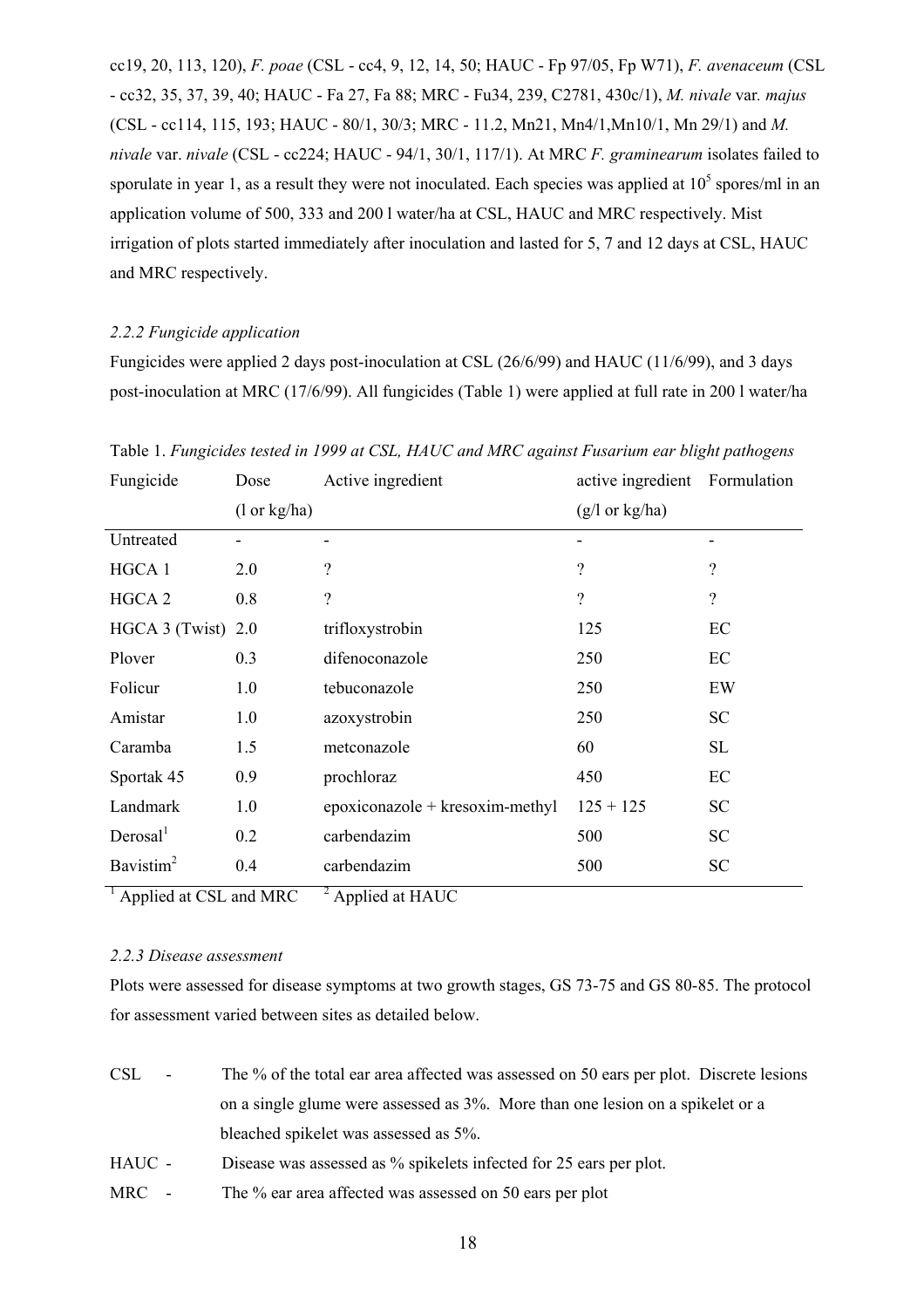# **2.3 Effect of fungicide dose and mixtures on FEB pathogens and mycotoxin accumulation (Year 2).**

Winter wheat crops of Charger were established at CSL and MRC, and Equinox at HAUC in 1999/2000.

# *2.3.1 Plot inoculation*

At all 3 sites plots were artificially inoculated at GS65 (11/6/00 at CSL; 18/6/00 at HAUC; 12/6/00 at MRC). Plot inoculation and mist irrigation was as described in year 1, with the exception that *F. graminearum* (isolates cc19, 20, 113, 120) were applied at MRC.

# *2.3.2 Fungicide application*

Fungicides were applied 2 days post-inoculation at CSL (13/6/00) and HAUC (20/6/00), and 3 days post-inoculation at MRC (15/6/00). Fungicides were applied in 200 l water/ha as detailed in Table 2.

# *2.3.3 Disease assessment*

Disease assessments were carried out as detailed in year 1.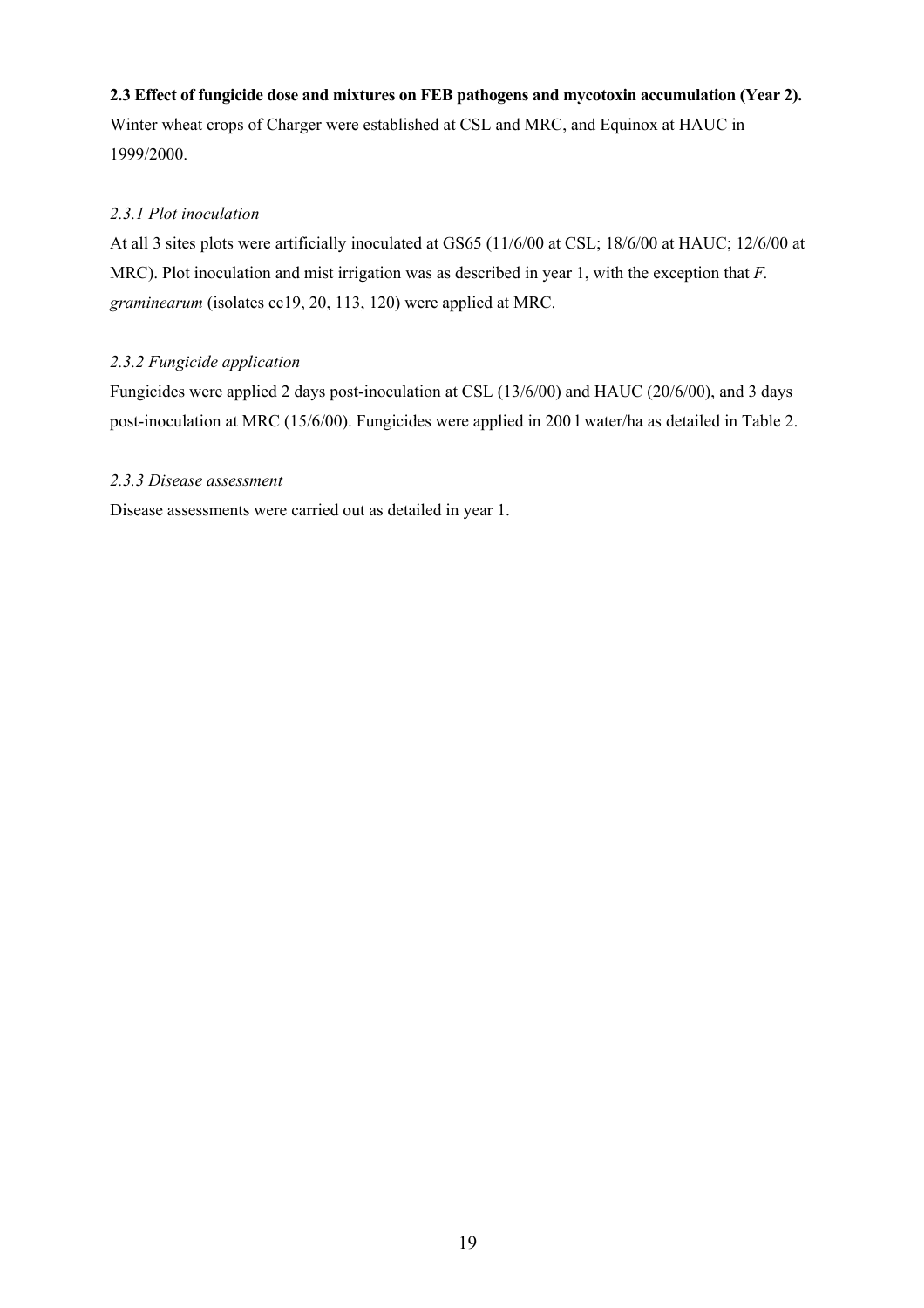| Fungicide         | Dose                           | Active ingredient               | active ingredient         | Formulation                  |
|-------------------|--------------------------------|---------------------------------|---------------------------|------------------------------|
|                   | $(1 \text{ or } \text{kg/ha})$ |                                 | $(g/l \text{ or } kg/ha)$ |                              |
| Untreated         | $\blacksquare$                 | $\overline{\phantom{a}}$        | $\overline{\phantom{a}}$  | $\qquad \qquad \blacksquare$ |
| Folicur           | 1.0                            | tebuconazole                    | 250                       | EW                           |
| Folicur           | 0.5                            | tebuconazole                    | 125                       | EW                           |
| Caramba           | 1.5                            | metconazole                     | 60                        | SL                           |
| Caramba           | 0.75                           | metconazole                     | 30                        | <b>SL</b>                    |
| Amistar           | 1.0                            | azoxystrobin                    | 250                       | <b>SC</b>                    |
| Amistar           | 0.5                            | azoxystrobin                    | 125                       | <b>SC</b>                    |
| Landmark          | 1.0                            | epoxiconazole + kresoxim-methyl | $125 + 125$               | <b>SC</b>                    |
| Opus              | 1.0                            | epoxiconazole                   | 125                       | <b>SC</b>                    |
| Opus              | 0.5                            | epoxiconazole                   | 62.5                      | <b>SC</b>                    |
| Amistar +         | $0.5 + 0.5$                    | azoxystrobin + tebuconazole     | $125 + 125$               | $SC + EW$                    |
| Folicur           |                                |                                 |                           |                              |
| Amistar +         | $0.5 + 0.75$                   | azoxystrobin + metconazole      | $125 + 30$                | $SC + SL$                    |
| Caramba           |                                |                                 |                           |                              |
| Amistar +         | $0.5 + 0.5$                    | azoxystrobin + epoxiconazole    | $125 + 62.5$              | $SC + SC$                    |
| Opus              |                                |                                 |                           |                              |
| HGCA <sub>2</sub> | $0.8\,$                        |                                 |                           |                              |
| HGCA <sub>2</sub> | 0.4                            |                                 |                           |                              |
| HGCA 4            | 1.0                            |                                 |                           |                              |

Table 2. *Treatments applied in 2000 at CSL, HAUC and MRC against Fusarium ear blight pathogens* 

# **2.4 Effects of fungicide timing and dose on FEB pathogens and mycotoxin accumulation (Year 3).**  Crops of winter wheat varieties Cadenza and Charger, and spring wheat variety Chablis were established at HAUC, MRC and CSL respectively in 2000/2001.

#### *2.4.1 Plot inoculation*

At all CSL and MRC plots were artificially inoculated at GS65 (29/6/01 at CSL; 18/6/01 at MRC). At HAUC GS 65 was missed due to retention of anthers so plots were inoculated at GS 70 (27/6/01). Plot inoculation and mist irrigation was as described in year 2. Spore levels inoculated were reduced to more closely mimic levels of FEB seen naturally.

#### *2.4.2 Fungicide application*

Fungicides were applied either pre- or post- inoculation as detailed in Table 3. At HAUC spray timing was 2 days pre- (25/6/01) or 2 days post-inoculation (29/6/01), at CSL spray timing was 3 days pre- $(26/6/01)$  or 3 days post-inoculation  $(2/7/01)$  and at MRC spray timing was 6 days pre- $(12/6/01)$  or 4 days post-inoculation (22/6/01). All fungicides were applied in 200 l water/ha.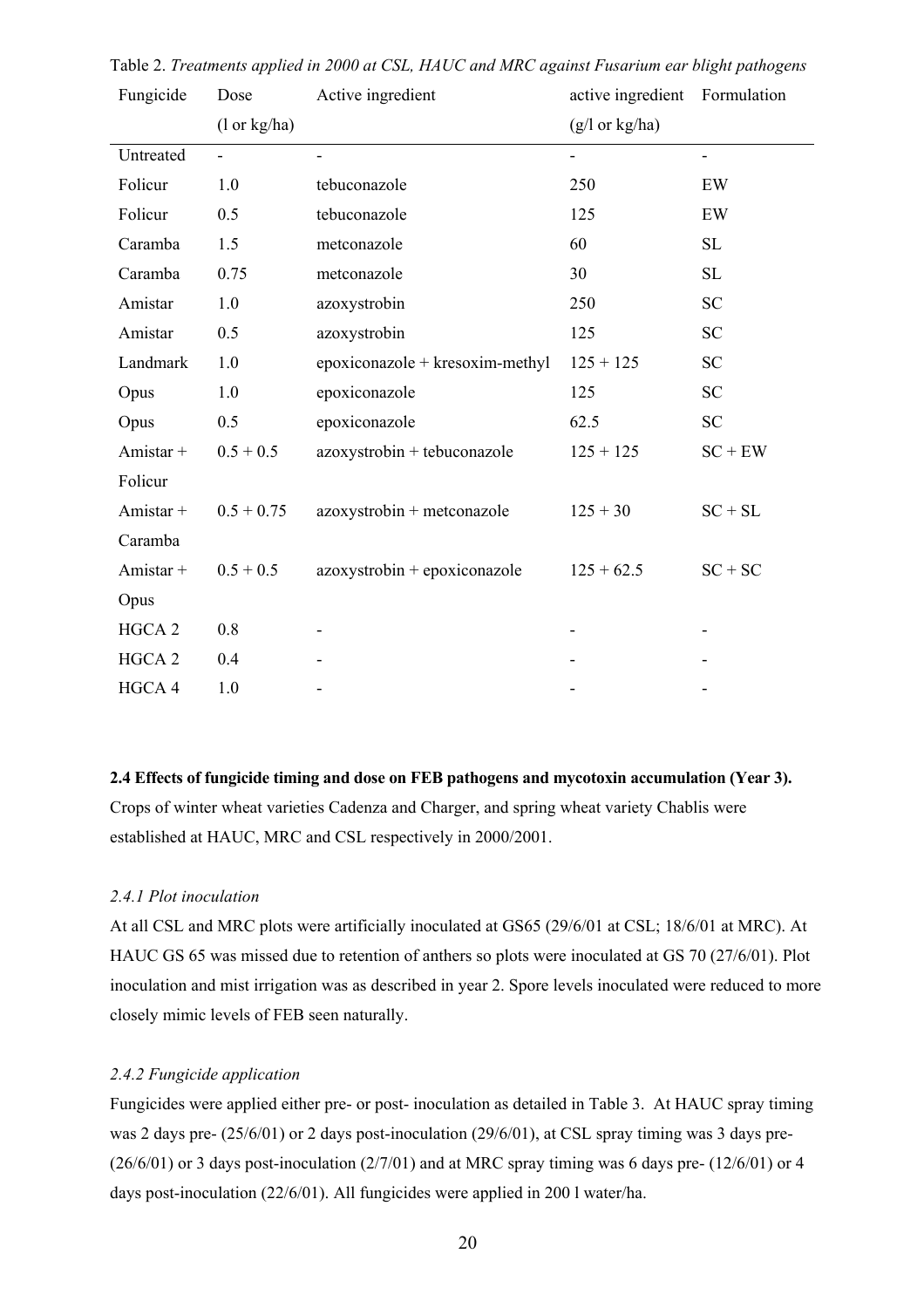| Fungicide   | Timing of fungicide | Dose          | Active         | Active ingredient         | Formulation    |
|-------------|---------------------|---------------|----------------|---------------------------|----------------|
|             | application         | (1 or kg/ha)  | ingredient     | $(g/l \text{ or } kg/ha)$ |                |
| Untreated   |                     |               |                | $\blacksquare$            | $\blacksquare$ |
| Amistar     | Pre-inoculation     | 0.5           | azoxystrobin   | 125                       | <b>SC</b>      |
| Amistar     | Pre-inoculation     | 0.25          | azoxystrobin   | 62.5                      | <b>SC</b>      |
| Folicur     | Pre-inoculation     | 0.5           | tebuconazole   | 125                       | EW             |
| Folicur     | Pre-inoculation     | 0.25          | tebuconazole   | 62.5                      | EW             |
| Amistar +   | Pre-inoculation     | $0.5 + 0.5$   | azoxystrobin + | $125 + 125$               | $SC + EW$      |
| Folicur     |                     |               | tebuconazole   |                           |                |
| Amistar +   | Pre-inoculation     | $0.25 + 0.25$ | azoxystrobin + | $62.5 + 62.5$             | $SC + EW$      |
| Folicur     |                     |               | tebuconazole   |                           |                |
| $HGCA$ $21$ | Pre-inoculation     | 0.4           |                |                           |                |
| HGCA $2^1$  | Pre-inoculation     | 0.2           |                |                           |                |
|             |                     |               |                |                           |                |
| Amistar     | Post-inoculation    | 0.5           | azoxystrobin   | 125                       | <b>SC</b>      |
| Amistar     | Post-inoculation    | 0.25          | azoxystrobin   | 62.5                      | <b>SC</b>      |
| Folicur     | Post-inoculation    | 0.5           | tebuconazole   | 125                       | $\mathbf{EW}$  |
| Folicur     | Post-inoculation    | 0.25          | tebuconazole   | 62.5                      | EW             |
| Amistar +   | Post-inoculation    | $0.5 + 0.5$   | azoxystrobin + | $125 + 125$               | $SC + EW$      |
| Folicur     |                     |               | tebuconazole   |                           |                |
| Amistar +   | Post-inoculation    | $0.25 + 0.25$ | azoxystrobin + | $62.5 + 62.5$             | $SC + EW$      |
| Folicur     |                     |               | tebuconazole   |                           |                |
| HGCA $2^1$  | Post-inoculation    | 0.4           |                |                           |                |
| HGCA $21$   | Post-inoculation    | 0.2           |                |                           |                |
|             |                     |               |                |                           |                |

Table 3. Treatments applied in 2001 at CSL, HAUC and MRC against Fusarium ear blight

<sup>1</sup> Applied only at CSL and MRC

#### *2.4.3 Disease assessment*

Disease assessments were carried out as detailed in year 1.

## **2.5 Yield assessment**

In all three years plot yield, moisture content, thousand grain weight (TGW) and specific weight assessed for each plot at harvest. Samples (500 g) of grain from each plot were sent to John Innes Institute for PCR diagnostics and 500 g of grain was sent to CSL for mycotoxin analysis.

# **2.6 Molecular diagnosis and quantification of fungal pathogens**

*2.6.1 Tissue preparation and DNA extraction*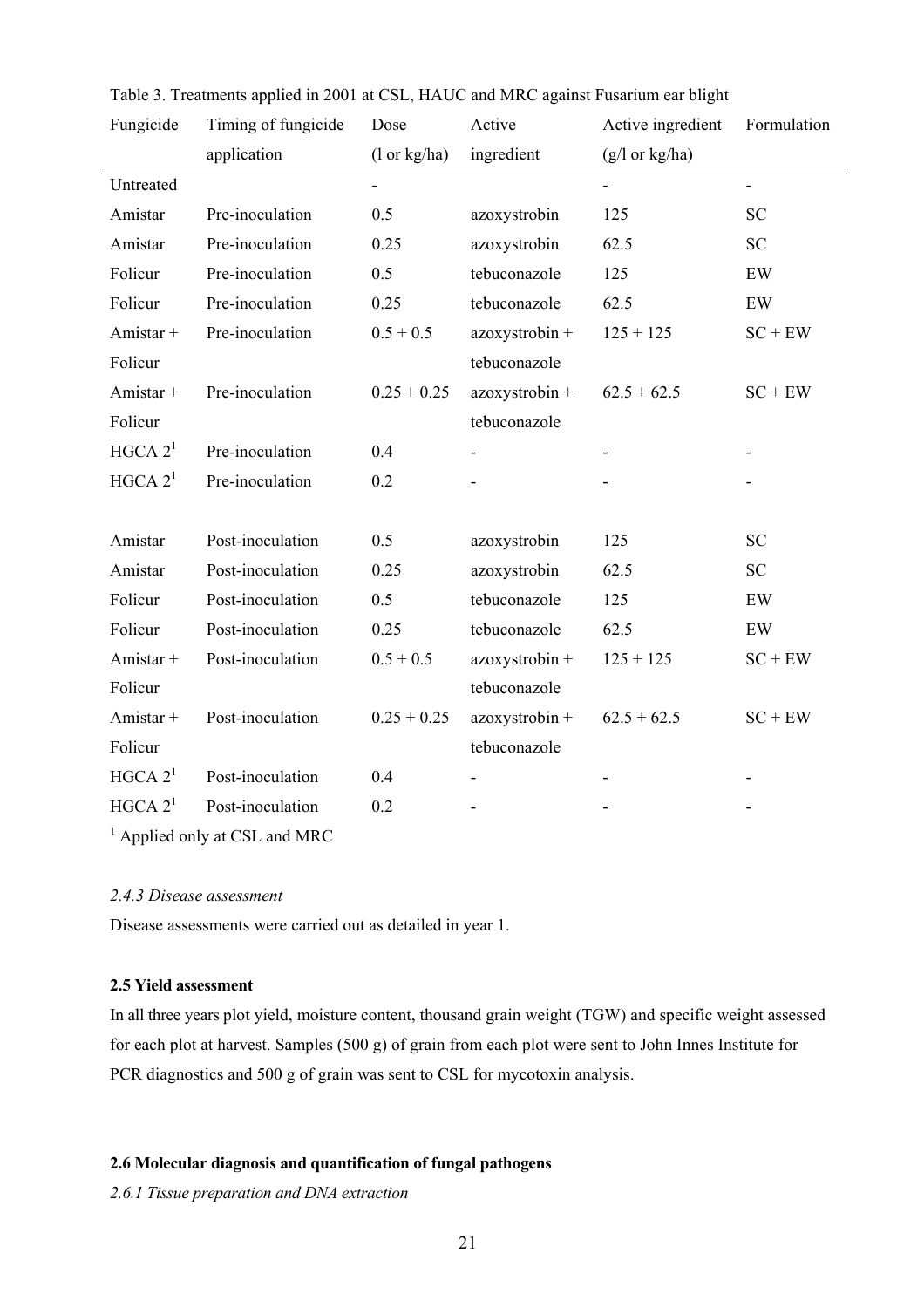Grain was freeze dried and ground to a fine powder in a ball mill (e.g. Glen Creston) prior to DNA extraction. Milled grain was added to 30 ml CTAB buffer (Nicholson & Parry, 1996) in 50 ml centrifuge tubes. Tubes were shaken well and incubated at  $65^{\circ}$ C for 1-2 h with shaking at intervals. Following incubation, 10 ml of 5 M potassium acetate and 5 ml of chloroform/isoamyl alcohol (24:1) were added to each sample. The tubes were mixed by inversion, placed at -20°C for 30 min and centrifuged at 3,000 rpm for 15 min. The aqueous phase was removed to a fresh tube and two volumes of ethanol (100%) were added followed by centrifugation as above to precipitate the DNA. The pellet was washed in a 70% solution of cold ethanol and dissolved in TE buffer (10 mM Tris HCL, 1 mM EDTA)at 0.1 µl mg<sup>-1</sup> dry weight of plant material. DNA was quantified by SybrGreen fluorescence (see below) and concentration figures used to prepare sub-samples at fixed concentrations (typically 40 ng  $\mu$ l<sup>-1</sup>). DNA samples were stored at 4<sup>o</sup>C until use (or frozen for long-term storage).

#### *2.6.2 DNA Quantification*

DNA was quantified according to the method described by Hopwood *et al.*, (1997). Aliquots of each DNA sample were added to a solution containing 100 ppm SYBR Green (Flowgen) and assayed using a Fluroskan II plate reader (INC Biomedicals Ltd, UK), which measured emission at 538 nm after excitation at 485 nm. The DNA concentration was ascertained by comparison with a serial dilution  $(0.0-1.8 \text{ ng } l^{-1})$  of DNA (Hind III cut DNA) included on each plate. A standard curve relating DNA concentrations to excitation/emission figures was prepared  $(r^2$  typically 0.99) and applied to excitation/emission figures from 1 µl of each DNA sample in 100 µl working dilution of SybrGreen. Duplicate readings were taken for each sample and mean concentrations determined. All samples were diluted to a fixed concentration (typically 40 ng  $\mu$ <sup>1</sup>) on the basis of the above quantification prior to PCR.

#### *2.6.3 PCR amplification*

Competitive PCR for, *F. culmorum*, *F. graminearum*, *F. avenaceum*, *F. poae*, *M. n.* var. *majus* and *M. nivale* var. *nivale* was performed as described by Nicholson *et al* (1996) using relevant primer pairs for each species (Doohan *et al*., 1998; Nicholson *et al*., 1996, 1997; Parry & Nicholson, 1996; Turner *et al*., 1998). Amplification reactions were performed in volumes of 50 µl containing 200 ng DNA extracted from infected grain. The reaction buffer consisted of 100  $\mu$ m each of dATP, dCTP, dGTP and dTTP, 100 nm each of forward and reverse primer for PCR reactions, and 0.8 units of Taq polymerase in 10 mM Tris-HCL (pH 8.3), 1.5 mM MgCl<sub>2</sub>, 50 mM KCL, 100  $\mu$ g/ml gelatine and 0.05% each of Tween 20 and Nonidet P-40 and the selected concentration of competitor template for the target species. Samples were applied to a preheated PCR block and denatured at 95°C for 2 min prior to cycling. DNA was amplified using 'touchdown' PCR (Don *et al.*, 1991) to ensure specificity of product amplification. The annealing temperature was 66°C for the first 5 cycles and 64°C for the next 5 cycles, followed by 25 cycles at 62°C. The temperature cycle consisted of denaturation (95°C) for 30 s, annealing (as described above) for 20 s and extension (72<sup>o</sup>C) for 45 s with maximal ramping rates between temperatures. A final extension step of 5 min was incorporated followed by cooling to 10°C until recovery of samples.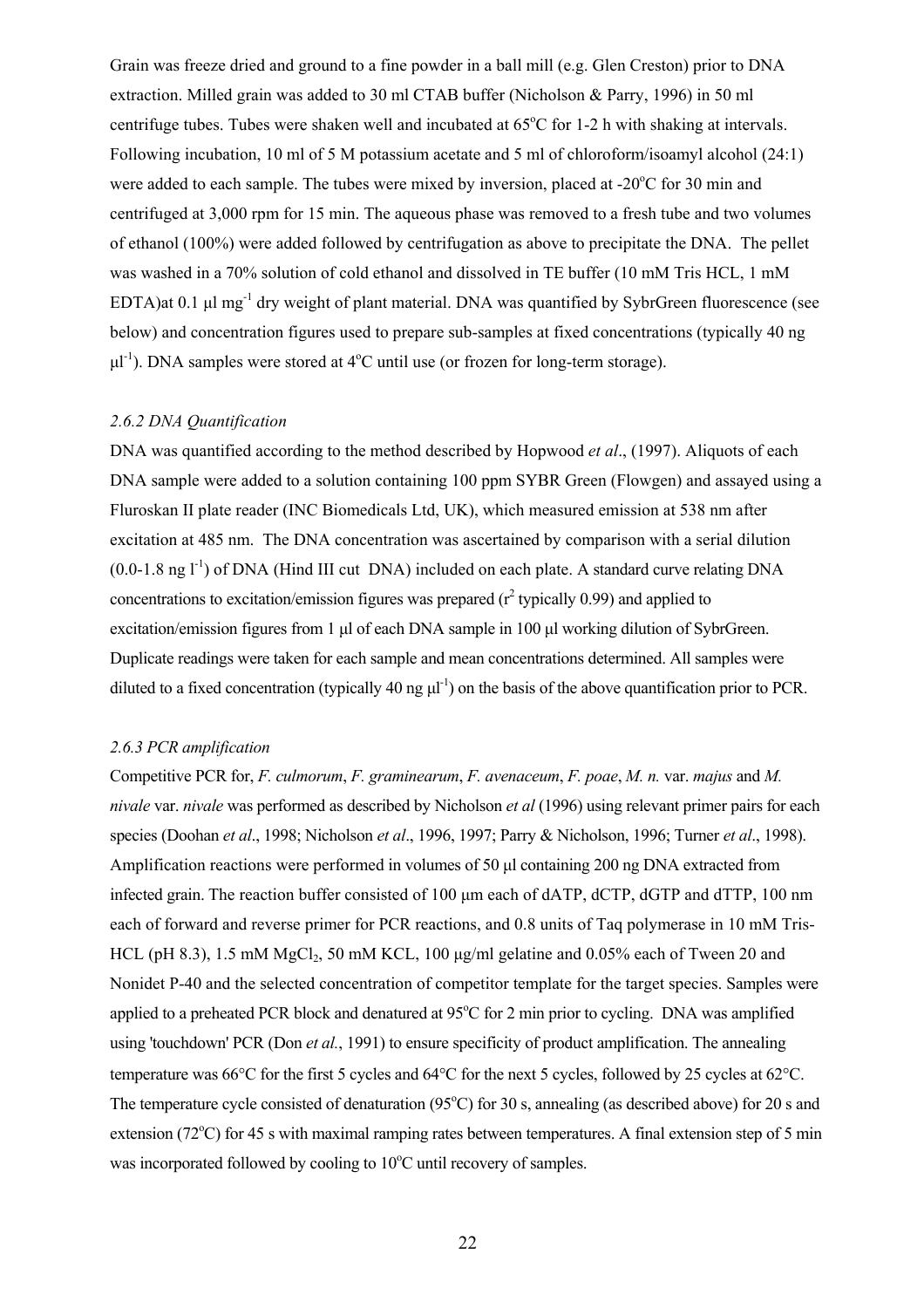Following amplification, PCR products were separated by electrophoresis through 2% agarose gel. Gels were stained with ethidium bromide, viewed under UV light on a 'Gel Doc 1000' system (Bio-Rad) and analysed using Molecular Analyst software (Bio-Rad) to estimate the relative degree of amplification of the fungal and competitor PCR product in each sample. The relationship was then determined, for each dilution series, between the PCR product ratios and the amount of fungal DNA added to the reaction. This generated a standard curve, by reference to which the amount of fungal DNA, of the relevant species, in plant samples was estimated.

#### **2.7 Trichothecene analysis**

In the first year a full trichothecene analysis was carried out using GC/MS.

#### *2.7.1 Toxin extraction*

Grain samples were ground to flour and 20 g sub-samples shaken with 100 ml acetonitrile: water (84:16, v:v) for 120 minutes on a wrist action shaker. Each sample was then homogenised in an Ultra Turrax blender for 1 minute and filtered through Whatman No. 4 filter paper. Approximately 10 ml of each filtrate was passed through a Mycosep #225 clean-up column (Romer Labs Inc). This process was repeated a second time and 10 ml of the cleaned up extract removed to a clean vial. The 10 ml of cleaned up extract was evaporated to dryness under nitrogen at 50˚C.

## *2.7.2 Spiked samples*

To 20 g of the ground sample 200 µl of 20 µg/ml mixed trichothecene standard solution was added. The solvent was allowed to evaporate before extraction proceeded.

#### *2.7.3 Derivatisation*

The dry residue was re-suspended in 50 µl of Tri-Sil/TBT, mixed for 30 seconds in a vortex mixer and heated to 80°C for 30 minutes. On cooling 500 µl of hexane and 1 ml of phosphate buffer were added to the vial and mixed for 30 sec. The phases were allowed to separate and the hexane fraction transferred to a vial containing a small amount of sodium sulphate. An aliquot of extract was then transferred to an auto sampler vial.

#### *2.7.4 GC/MS Analysis*

Analysis of the extract was by gas chromatography/mass spectroscopy (GC/MS) using selected ion monitoring for deoxynivalenol (DON), nivalenol (NIV), 3-O-acetyldeoxynivalenol (3AcDON), 15-Oacetyldeoxynivalenol (15AcDON), fusarenon X (FUS X), T2-toxin (T2), HT2-toxin (HT2) and diacetoxyscirpenol (DAS).

#### **2.8 DON analysis by ELISA**

In 2000 and 2001 DON was assayed by ELISA using monoclonal antibody kits (DON FAST) supplied by R-Biopharm Rhone Ltd. The DON content of grain was analysed according to the manufacturer's instructions.

23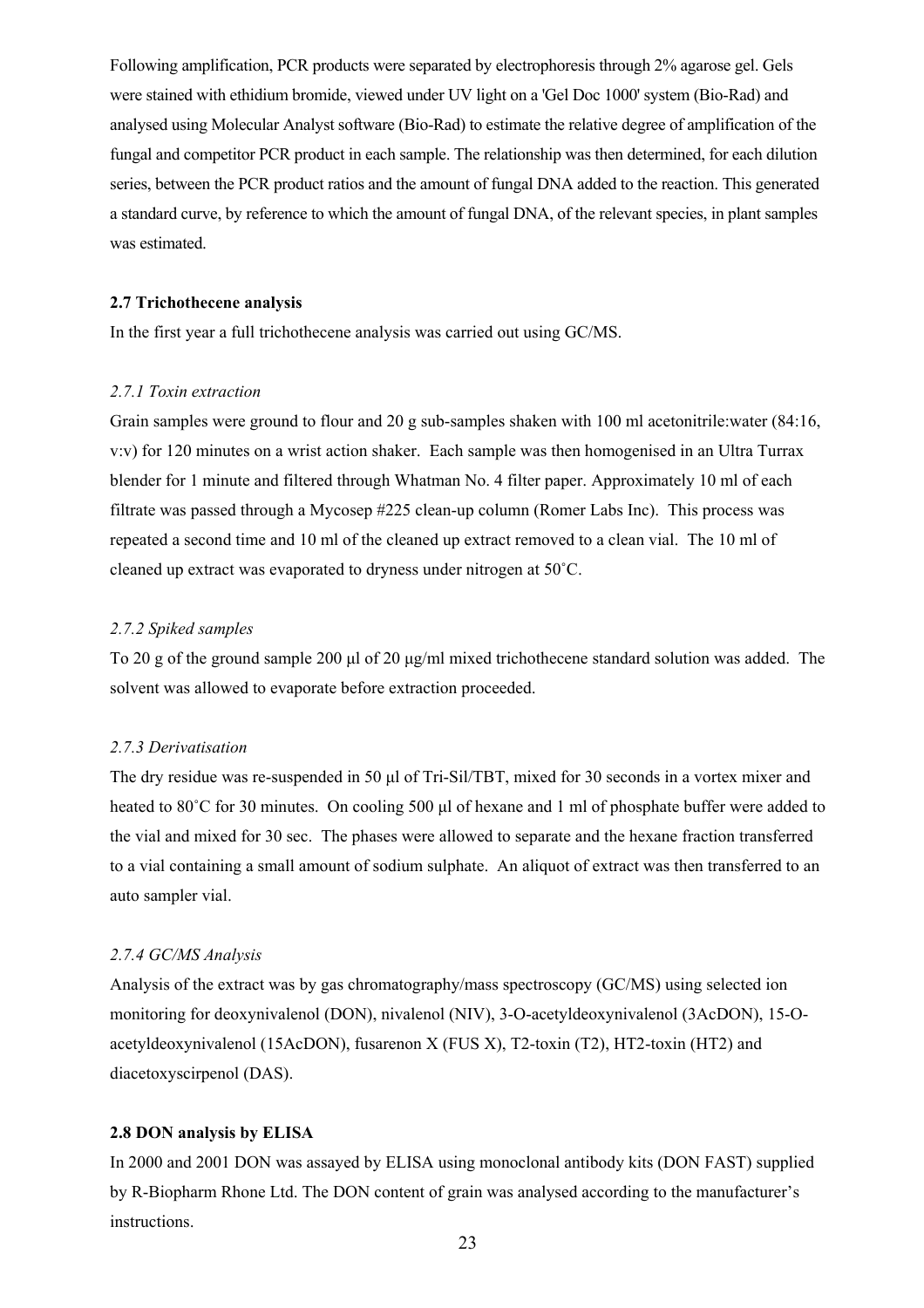## **2.9 Statistical analyses**

Data were analysed using Minitab (version 13). Effects of treatments on disease, yield variates, toxin levels and DNA quantity were determined by factorial analysis of variance. The data were transformed where relevant to obtain normality of distribution and variance. DNA quantities were analysed as pg fungal DNA  $ng^{-1}$  total DNA following  $log_{10}$  transformation. All treatments were compared to the untreated controls using Dunnett's test. Effects were considered to be significant where  $P \le 0.05$ .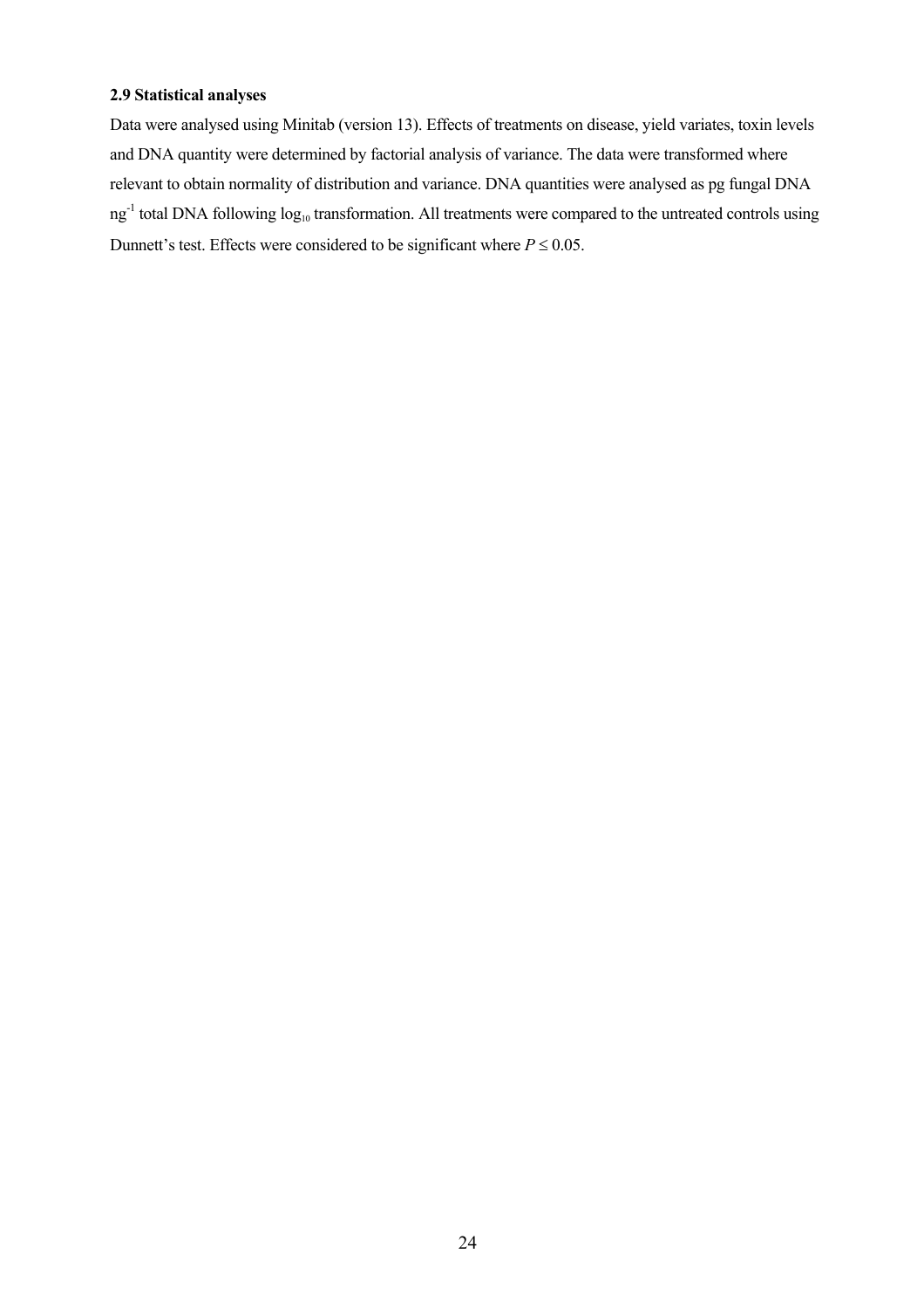#### **3 Evaluation of fungicide efficacy against FEB pathogens and mycotoxin accumulation.**

## **3.1 Background**

The effect of application of full rates of a range of fungicides applied shortly after inoculation of ears with conidia of several FEB pathogens was assessed at three sites, HAUC, CSL and MRC. The efficacy of treatment was determined by reference to inoculated but untreated plots at each site. The effect of fungicides was measured as reduced visual disease, reduced colonisation of grain by each fungal species, reduced trichothecene mycotoxin content of grain and yield parameters, including plot yield (t/ha), thousand grain weight (TGW) and specific weight (SPWT).

#### **3.2.Disease control**

#### *3.2.1 HAUC*

Disease (%spikelets infected) on the ears from untreated inoculated plots was 14.2% and 49.4% at GS75 and 85 (Figure 1). At GS75 no treatment differed significantly from the untreated plots with respect to disease severity. Disease was least where HGCA2, tebuconazole or metconazole had been applied. Two treatments, azoxystrobin and difenoconazole resulted in increased disease relative to the untreated plots but the differences were not statistically significant. Similarly, at GS85 no treatment differed significantly from the untreated plots. Disease was least on plots treated with HGCA2 and greatest where prochloraz had been applied. No treatment resulted in disease levels greater than those on the untreated plots.



Figure 1. The effect of fungicide treatment on disease levels assessed at HAUC (GS 75 and 85) (1999). Bars with a value are significantly different from the untreated.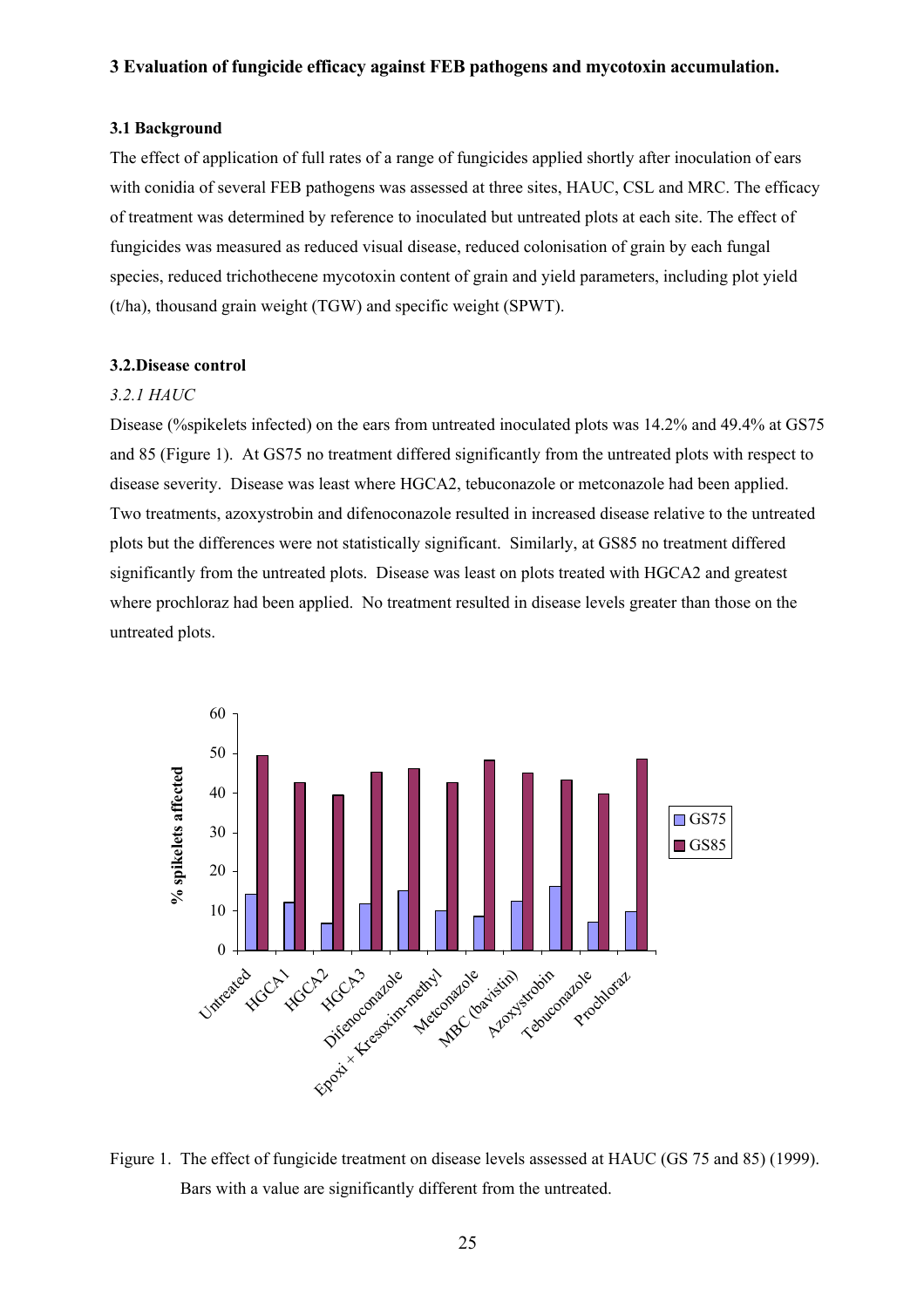## *3.2.2 CSL*

Disease (% total ear area affected) on the ears from untreated inoculated plots was 4.2% and 34.18% at GS 75 and 85 (Figure 2). At GS75 no treatment differed significantly from the untreated plots with respect to disease severity. Disease was least where tebuconazole, HGCA2 or metconazole had been applied. The majority of the other treatments also reduced disease. Two treatments difenoconazole and azoxystrobin resulted in increased disease relative to the untreated plots, however these differences were not statistically significant. At GS 85 the majority of treatments differed significantly from the untreated plots. Disease was least on plots treated with HGCA2, MBC, metconazole and tebuconazole. Only HGCA1 and difenoconazole failed to significantly reduce disease. No treatment resulted in increased disease relative to the untreated plots.



Figure 2. The effect of fungicide treatment on disease levels assessed at CSL (GS 75 and 85) (1999). Bars with a value are significantly different from the untreated.

#### *3.2.3 MRC*

Disease (% ear area affected) on the ears from untreated inoculated plots was 19.9% at GS 85 (Figure 3). Disease was significantly reduced where metconazole, tebuconazole, epoxiconazole + kresoximmethyl, HGCA2, prochloraz or HGCA3 had been applied. No treatment resulted in increased disease relative to the untreated plots.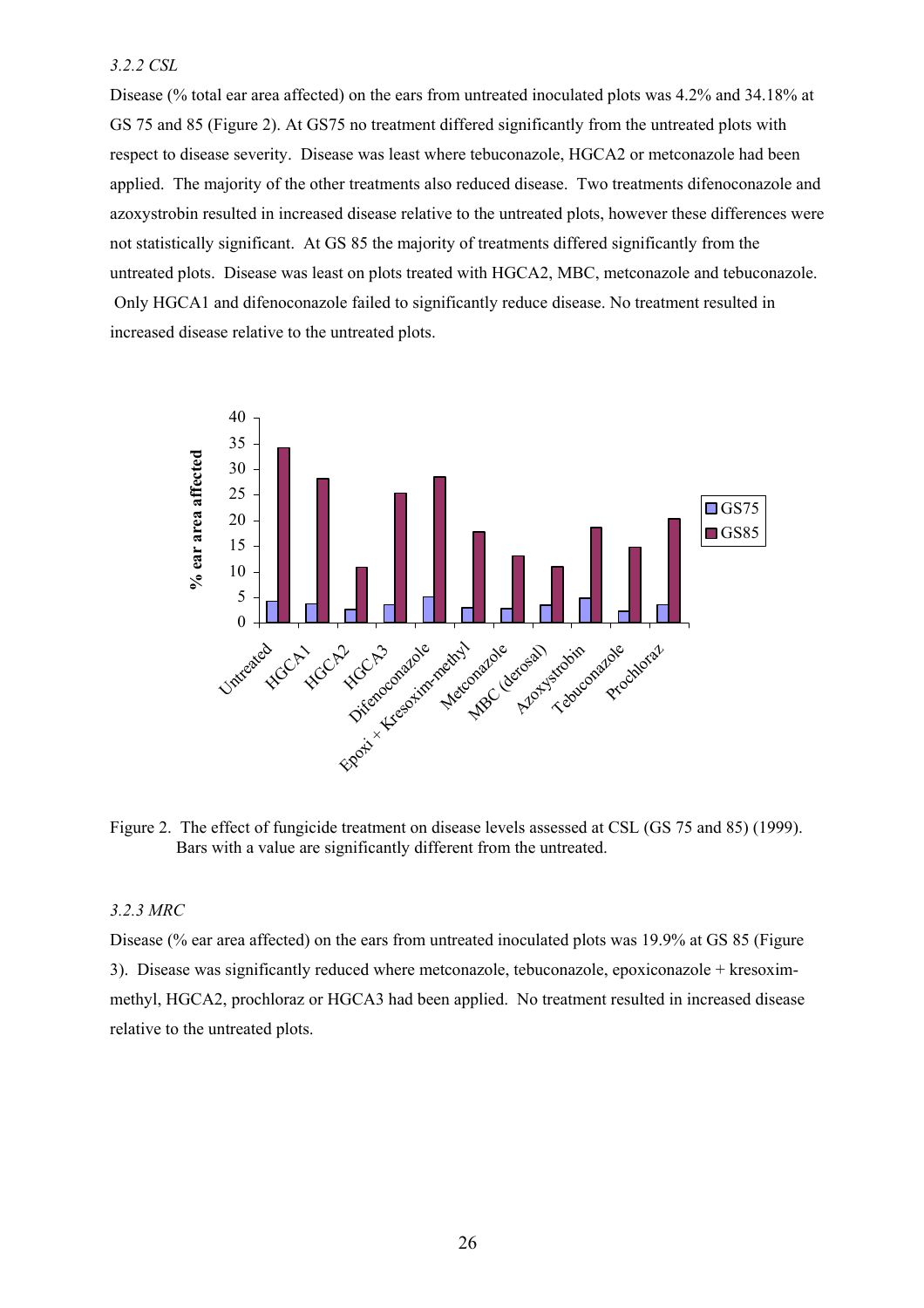

Figure 3. The effect of fungicide treatment on disease levels assessed at MRC (GS 85) (1999). Bars with a value are significantly different from the untreated.

#### **3.3 Fungal species**

#### *3.3.1 HAUC*

The predominant species present in grain was *F. culmorum* although *F. graminearum, F. avenaceum, F. poae* and both the *M. nivale* varieties were also present, however these were at relatively low levels (Figure 4). The amount of *F. culmorum* was reduced relative to that in the grain from untreated plots  $(6.7\%$  fungal DNA) by several of the treatments including metconazole  $(2.0\%)$ , tebuconazole  $(2.8\%)$ , HGCA2 (3.4%) although only the reduction by metconazole was statistically significant. The level of *F. graminearum* was significantly reduced relative to that of the untreated plots (0.1%) only by HGCA2 (0.02%). No treatment significantly reduced *F. avenaceum, F. poae* or either variety of *M. nivale*. *F. poae* and *M. nivale* var. *nivale* increased significantly relative to the untreated plots following sprays of epoxiconazole + kresoxim-methyl and tebuconazole respectively.

#### *3.3.2 CSL*

The predominant species present in grain was *F. culmorum* although *F. graminearum* and *F. poae* were also present at moderate levels. *Fusarium avenaceum,* was present at low levels while both *M. nivale* varieties were present only at very low levels (Figure 5). The amount of *F. culmorum* was reduced relative to that in the grain from untreated plots (3.4% fungal DNA) by several of the treatments including HGCA2 0.2%), MBC (0.3%) tebuconazole (0.5%), metconazole (1.0%) and prochloraz (1.1%). The level of *F. graminearum* was significantly reduced relative to that of the untreated plots (0.6%) only by HGCA2 (0.4%). Both azoxystrobin (0.7%) and HGCA3 (0.6%) had a higher level of *F.*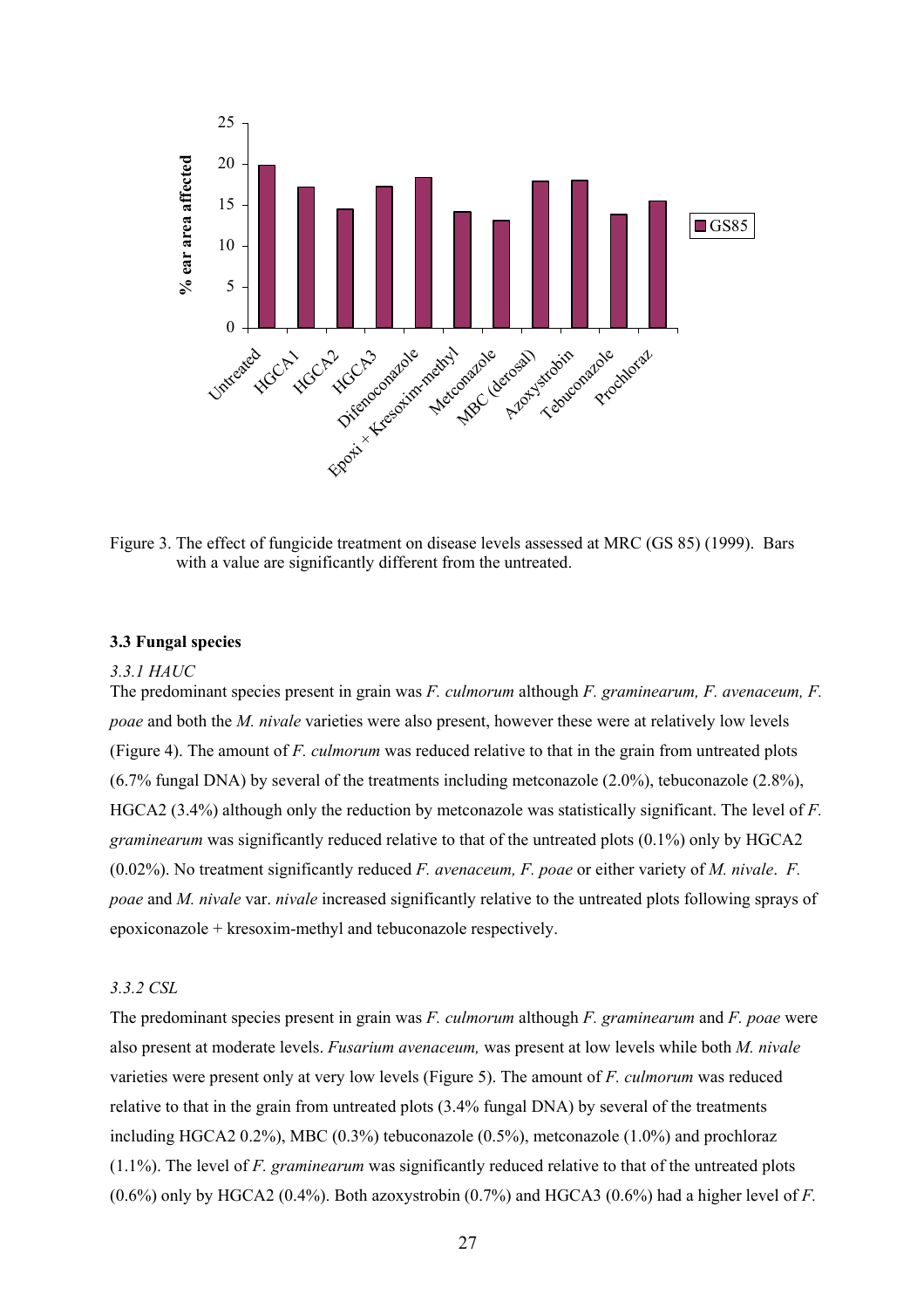*graminearum* present than the untreated although the increase was not significant. Both HGCA2 (0.3%) and tebuconazole (0.3%) significantly reduced the level of *F. avenaceum* present in grain relative to that from untreated plots. No treatment significantly reduced *F. poae* or either variety of *M. nivale*.

Figure 4. The effect of fungicide treatment on FEB pathogens (as determined by PCR analysis) at HAUC (1999).



#### *3.3.3 MRC*

The predominant species present in grain at this site was *F. culmorum* although *F. avenaceum* was also present at moderate levels. *Fusarium graminearum, F. poae* and both *M. nivale* varieties were present at very low levels (Figure 6). The amount of *F. culmorum* was significantly reduced relative to that in the grain from untreated plots (8.2% fungal DNA) by several of the treatments including metconazole  $(2.3\%)$ , tebuconazole  $(2.4\%)$ , HGCA2  $(2.5\%)$ , epoxiconazole + kresoxim-methyl  $(2.8\%)$  and MBC (3.0%). The level of *F. avenaceum* was significantly reduced relative to that of the untreated plots (1.3%) only by HGCA2 (0.4%) and tebuconazole (0.6%). No treatment significantly reduced *F. graminearum, F. poae* or either variety of *M. nivale* probably because of the very low levels present.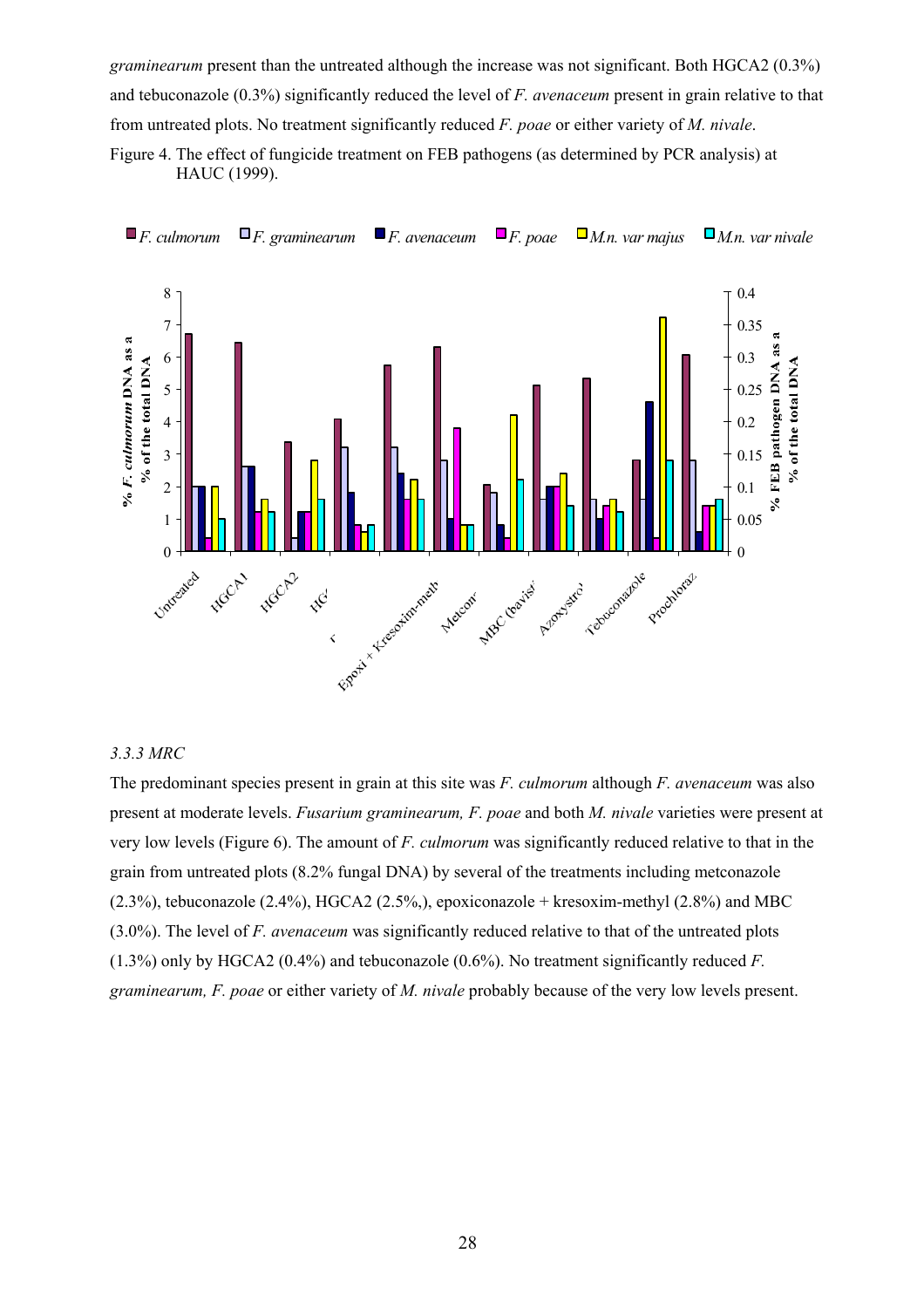



Figure 5. The effect of fungicide treatment on FEB pathogens (as determined by PCR analysis) at CSL (1999).



Figure 6. The effect of fungicide treatment on FEB pathogens (as determined by PCR analysis) at MRC (1999).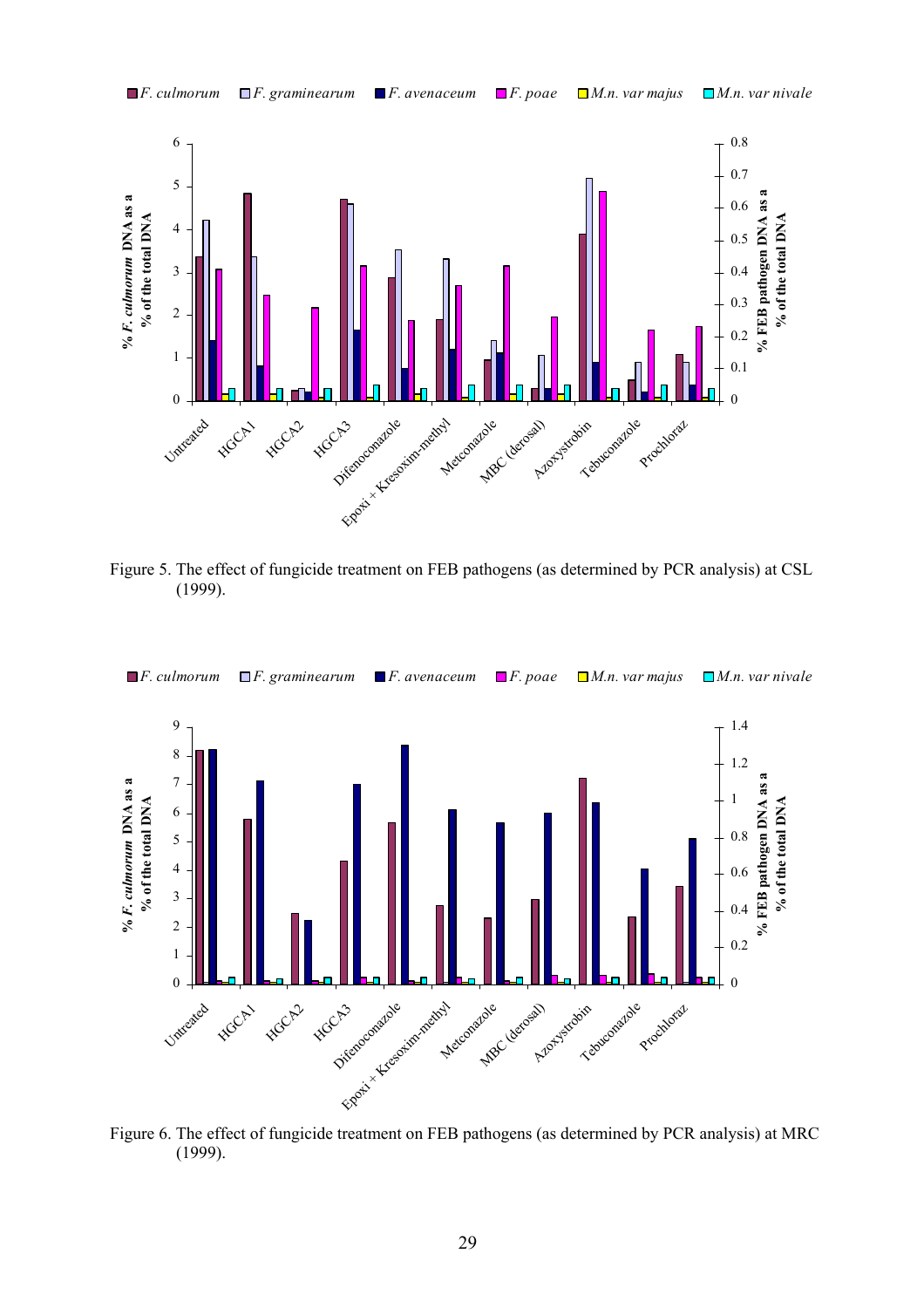#### **3.4 Trichothecene mycotoxins**

#### *3.4.1 HAUC*

DON was the predominant trichothecene detected in the grain (9.29 ppm in the untreated) although significant amounts of NIV were also present (1.39 ppm in the untreated) (Figure 7). Very low levels of 3 and 15-acetylDON, DAS, HT-2 and T2 were present while the level of fusarenone X was below the detection limit. The level of DON was significantly reduced by HGCA2, metconazole and tebuconazole. The level of DON was higher than that in the untreated following treatment with azoxystrobin and HGCA1 although in neither case was the increase significant. No treatment significantly influenced the level of NIV but the lowest levels were those following treatment with tebuconazole, metconazole and HGCA2 and the highest levels were in plots treated with azoxystrobin and HGCA1. No treatment significantly affected the level of any of the other trichothecene mycotoxins assayed, probably due to the very low levels present.



Figure 7. The effect of fungicide treatment on deoxynivalenol and nivalenol concentration in grain at HAUC (1999).

*3.4.2 CSL* 

DON was the predominant trichothecene detected in the grain (12.12 ppm in the untreated) although significant amounts of NIV were also present (1.29 ppm in the untreated) (Figure 8). Low levels of 3 and 15-acetyl DON and very low levels of HT-2 and T2 were present while the levels of DAS and fusarenone X were below the detection limit. The level of DON was significantly reduced by HGCA2, MBC, metconazole, tebuconazole, prochloraz and epoxiconazole + kresoxim-methyl. No treatment resulted in a higher level of DON than that in the untreated plots. No treatment significantly influenced the level of NIV but the lowest levels were those following MBC, HGCA2 and tebuconazole. No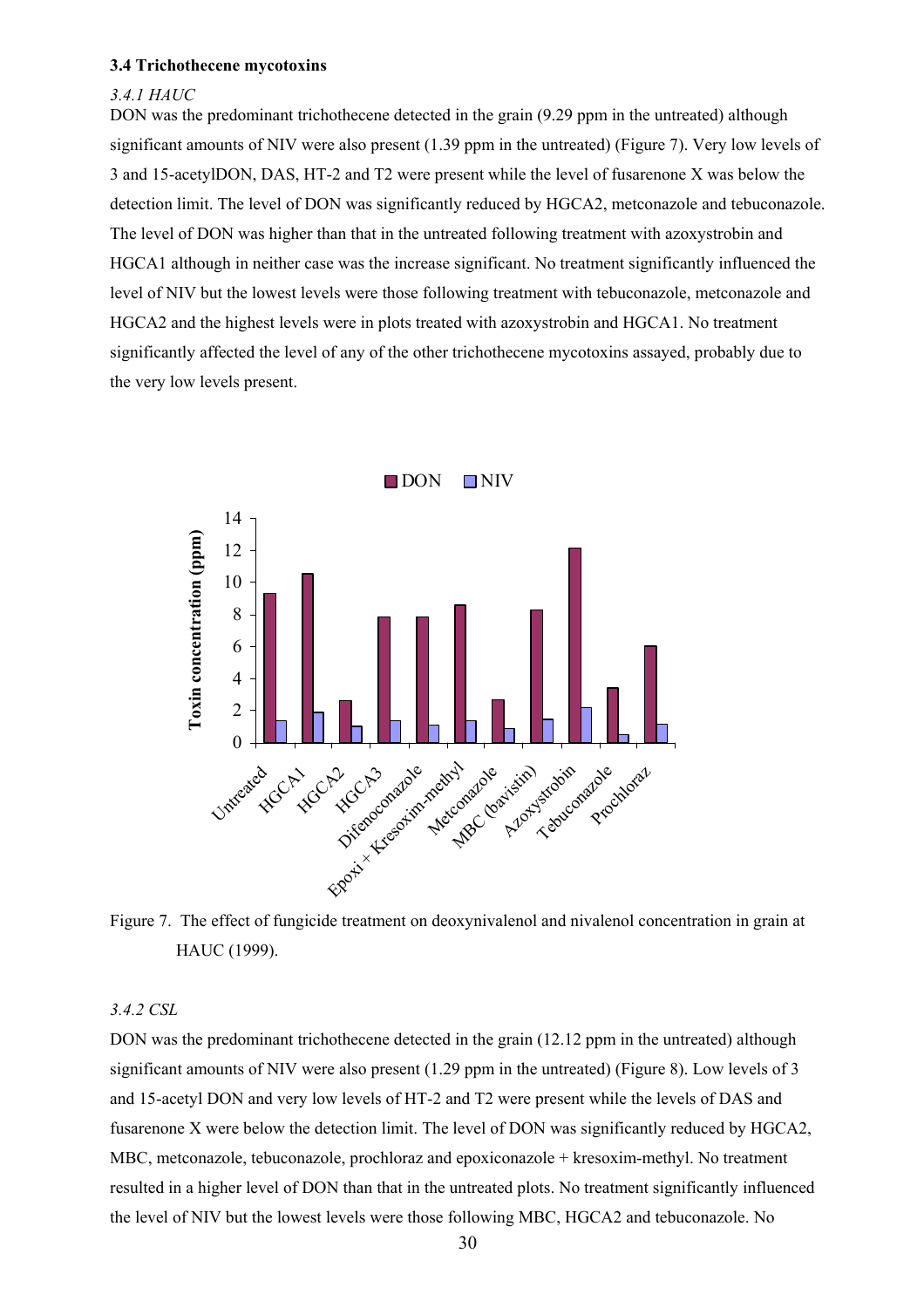treatment significantly affected the level of any of the other trichothecene mycotoxins assayed, probably due to the very low levels present.



Figure 8. The effect of fungicide treatment on deoxynivalenol and nivalenol concentration in grain at CSL (1999).

#### *3.4.3 MRC*

Unlike the other two sites, NIV was the predominant trichothecene detected in the grain (2.53 ppm in the untreated) although significant amounts of DON were also present (0.44 ppm in the untreated) (Figure 9). Very low levels of 3 and 15-acetyl DON, HT-2 and T2 were present while the level of fusarenone X and DAS was below the detection limit. The level of NIV was significantly reduced by MBC, epoxiconazole + kresoxim-methyl, prochloraz and HGCA2. No treatment significantly influenced the level of DON but the lowest levels were those following epoxiconazole + kresoximmethyl, MBC and prochloraz. No treatment significantly affected the level of any of the other trichothecene mycotoxins assayed, probably due to the very low levels present.

#### **3.5 Yield parameters**

#### *3.5.1 HAUC*

Yield was assessed by three measures; tonnes/hectare at 15% moisture (t/ha), thousand grain weight (TGW) and specific weight as kg per hectalitre (SPWT) (Table 4). The untreated plots produced 6.8 t/ha. While all treatments, except MBC, resulted in increased yield the increase was significant only for metconazole and HGCA2. The weight of 1000 grains for the untreated was 44.04g and all treatments resulted in a higher TGW (Table 4). The increase was significant for metconazole, tebuconazole,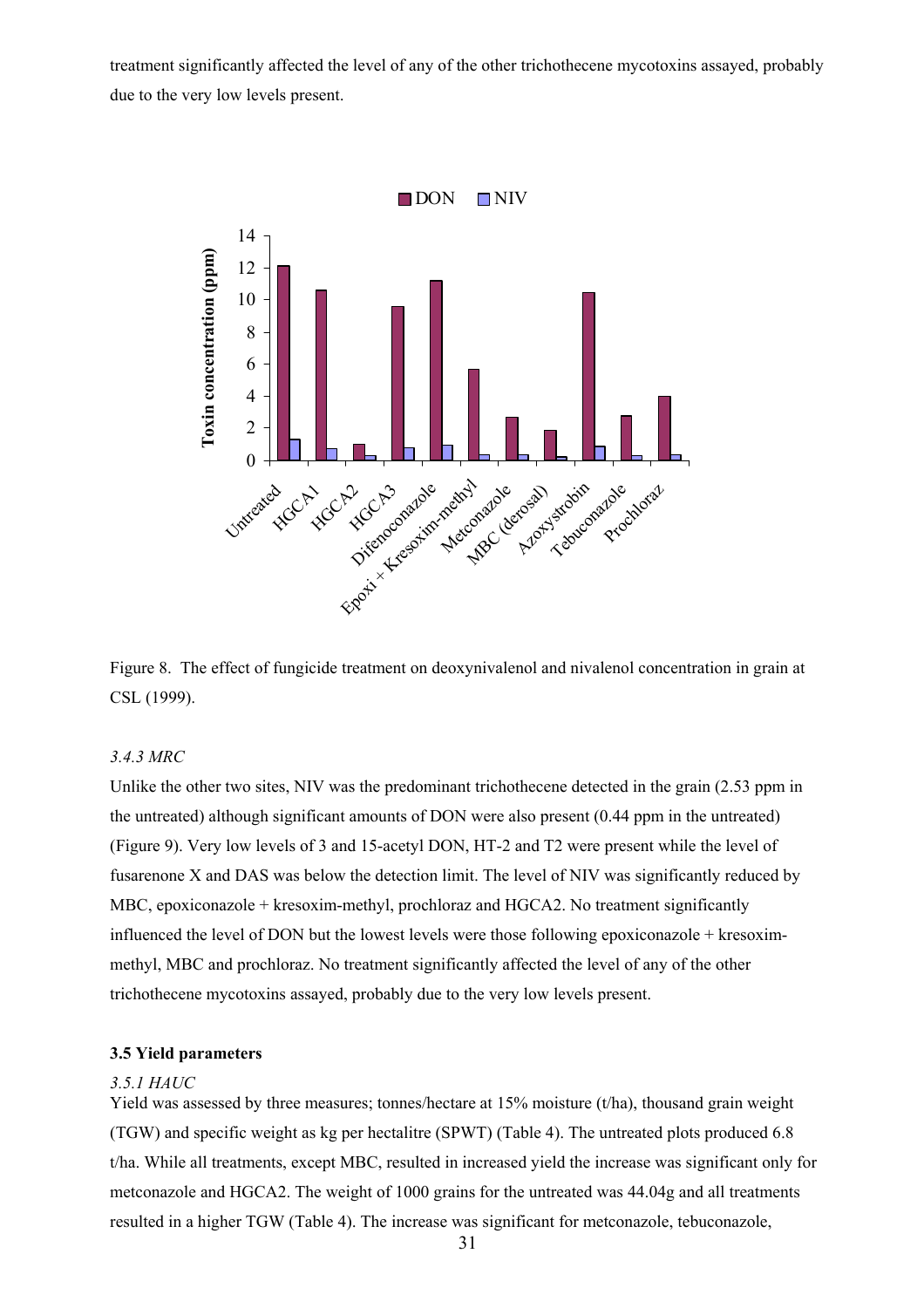HGCA2 and epoxiconazole + kresoxim-methyl. Specific weight was also greater than the untreated for all treatments with the increase being significant for HGCA2, metconazole, and tebuconazole (Table 4).



Figure 9. The effect of fungicide treatment on deoxynivalenol and nivalenol concentration in grain at MRC (1999).

Table 4. Effects of fungicide application on yield parameters at HAUC (1999).

|                                   | Yield  | <b>TGW</b> | Specific weight |
|-----------------------------------|--------|------------|-----------------|
| Fungicide                         | (t/ha) | (g)        | (kg/hl)         |
| Untreated                         | 6.80   | 44.04      | 55.25           |
| HGCA1                             | 6.92   | 47.38      | 57.43           |
| HGCA <sub>2</sub>                 | 8.15   | 52.52      | 63.40           |
| HGCA3                             | 7.15   | 49.32      | 59.05           |
| Difenoconazole                    | 7.22   | 47.55      | 56.90           |
| $Epoxiconazole + Kresoxim-methyl$ | 7.91   | 50.45      | 58.75           |
| Metconazole                       | 8.27   | 53.00      | 62.88           |
| MBC (Bavistin)                    | 6.67   | 45.82      | 55.65           |
| Azoxystrobin                      | 6.96   | 46.63      | 55.93           |
| Tebuconazole                      | 7.96   | 52.72      | 61.85           |
| Prochloraz                        | 7.48   | 48.65      | 58.88           |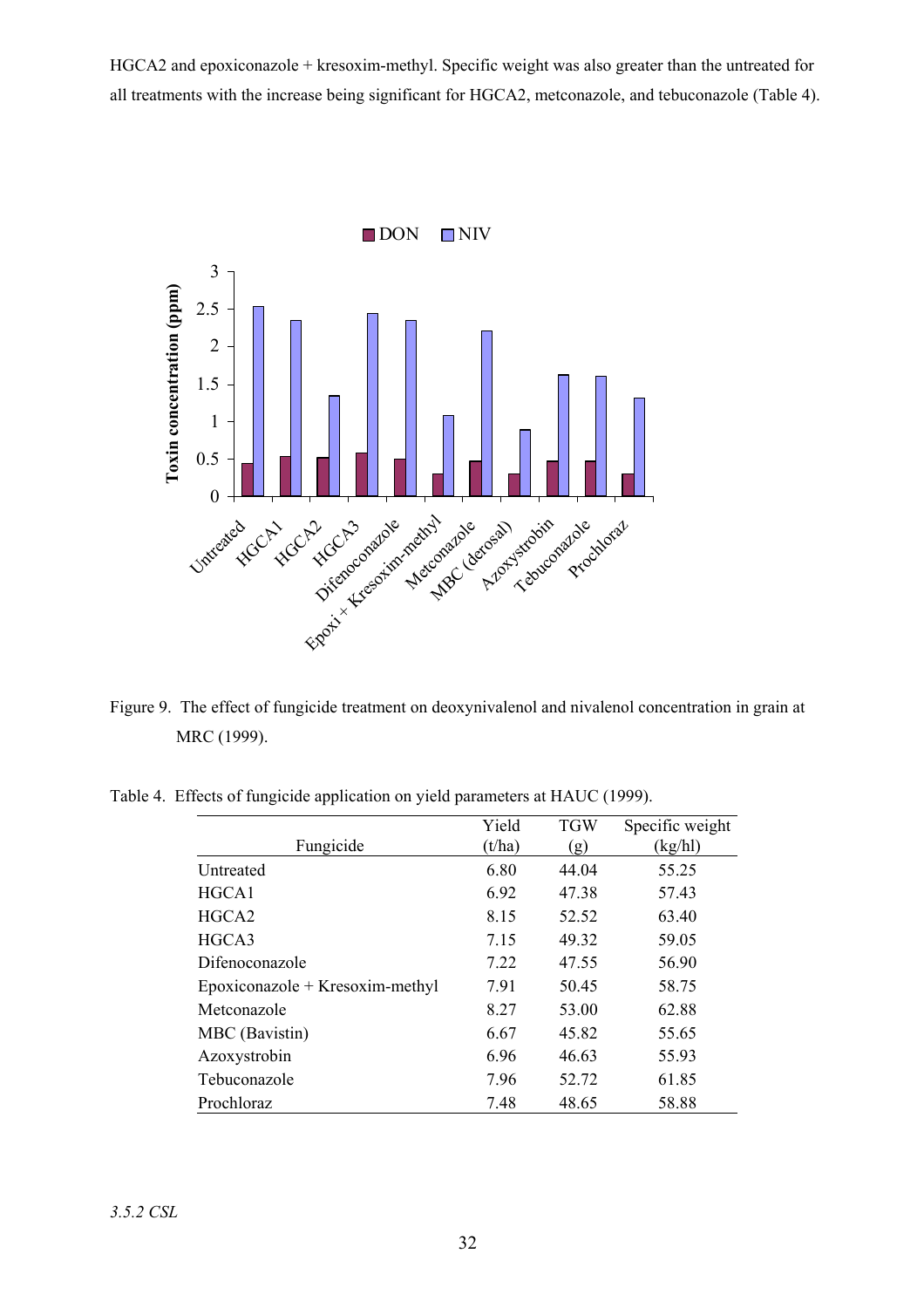Yield was assessed by TGW (Table 5). The TGW for untreated plots was 44.59g. All treatments resulted in increased TGW but the increase was not statistically significant for any treatment. The highest TGW was achieved following treatment with epoxiconazole + kresoxim-methyl, azoxystrobin, MBC and HGCA3.

| Fungicide                       | TGW(g) |
|---------------------------------|--------|
| Untreated                       | 44.59  |
| HGCA1                           | 44.81  |
| HGCA2                           | 46.35  |
| HGCA3                           | 47.35  |
| Difenoconazole                  | 44.67  |
| Epoxiconazole + Kresoxim-methyl | 47.79  |
| Metconazole                     | 45.28  |
| <b>MBC</b> (Bavistin)           | 47.63  |
| Azoxystrobin                    | 47.77  |
| Tebuconazole                    | 46.74  |
| Prochloraz                      | 46.60  |

Table 5. Effects of fungicide application on yield parameters at CSL (1999).

#### *3.5.3 MRC*

Yield was assessed by two measures; tonnes/hectare at 15% moisture (t/ha) and TGW. The untreated plots produced 9.54 t/ha (Table 6). All treatments except HGCA3 and difenoconazole resulted in significantly increased yield. The weight of 1000 grains for the untreated was 44.71g but no treatment resulted in a significantly higher TGW (Table 6).

Table 6. Effects of fungicide application on yield parameters at MRC (1999).

|                                   | Yield  | <b>TGW</b> |
|-----------------------------------|--------|------------|
| Fungicide                         | (t/ha) | (g)        |
| Untreated                         | 9.54   | 44.71      |
| HGCA1                             | 10.10  | 46.24      |
| HGCA <sub>2</sub>                 | 10.72  | 47.06      |
| HGCA3                             | 10.04  | 44.11      |
| Difenoconazole                    | 9.88   | 44.71      |
| $Epoxiconazole + Kresoxim-methyl$ | 10.60  | 46.86      |
| Metconazole                       | 10.72  | 46.36      |
| MBC (derosal)                     | 10.37  | 46.43      |
| Azoxystrobin                      | 10.18  | 44.61      |
| Tebuconazole                      | 10.78  | 46.40      |
| Prochloraz                        | 10.36  | 44.37      |

#### **3.6 Discussion**

The relative efficacy of fungicides at the three sites were generally similar although some interesting differences were observed. Visual disease assessment generally reflected differences in fungal colonisation of grain and toxin accumulation although on some sites and at some times after inoculation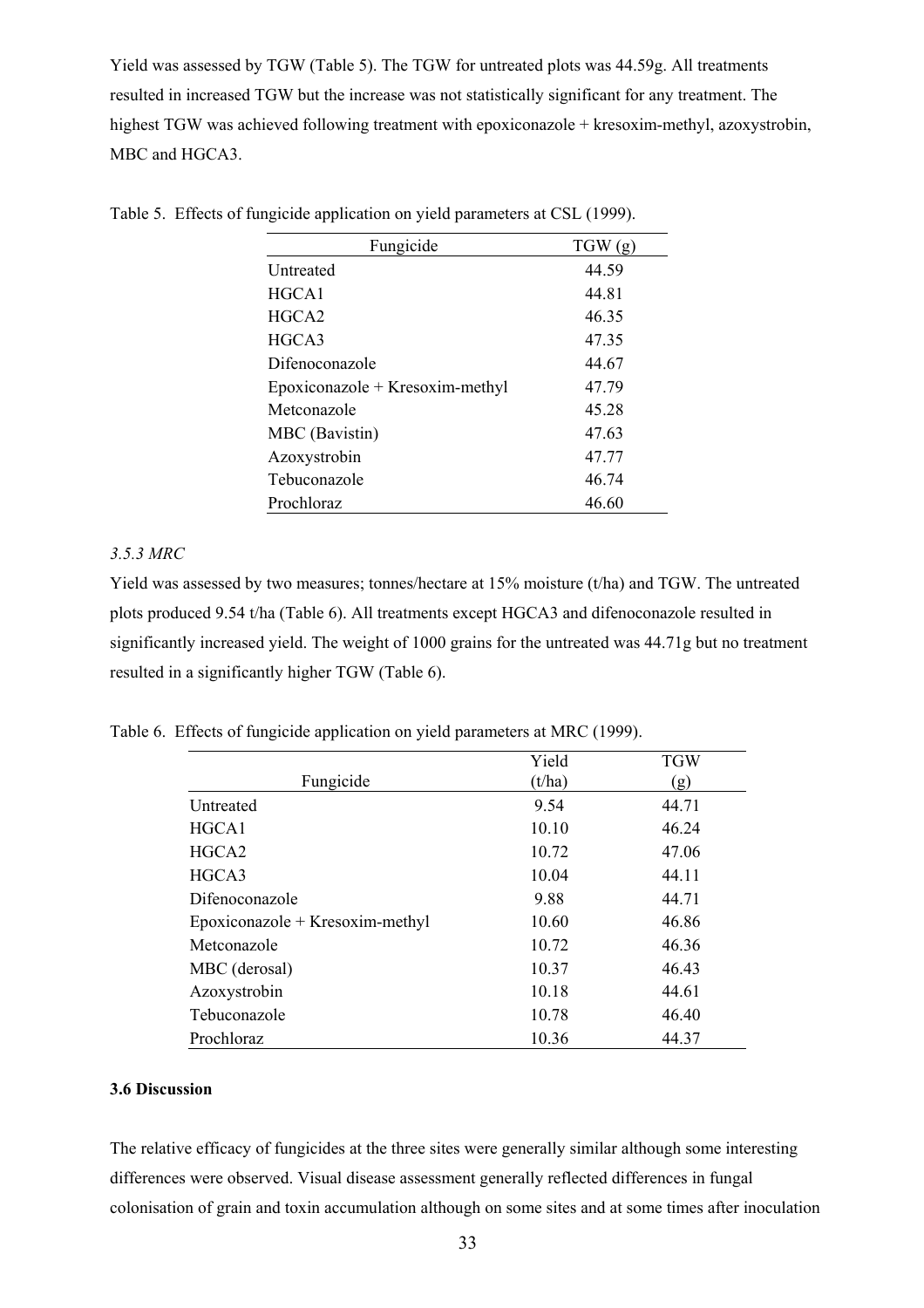significant differences in disease could not be observed while the level of fungal colonisation and mycotoxins present in harvested grain was found to differ significantly. HGCA2, metconazole and tebuconazole reduced disease symptoms most overall although MBC was also highly effective at CSL.

Differences were observed in the fungal populations at the three sites although *Fusarium culmorum* was the main pathogen that developed and colonised the grain at all sites. At CSL, moderate levels of *F. graminearum* and *F. poae* were also present along with low levels of *F. avenaceum* while at HAUC the levels of *F. graminearum* and *F. avenaceum* were low and *F. poae* was very low. At MRC moderate levels of *F. avenaceum* were found while both *F. graminearum* and *F. poae* were at very low levels. This latter finding provides evidence that the pathogens that colonised the grain were those inoculated rather than arising from natural inoculum at the site (neither species was included in the inoculum). The level of both *M. nivale* varieties was very low at both CSL and MRC sites being present at slightly higher levels at HAUC. Over all sites, three fungicides were most effective at reducing the level of *F. culmorum* (the major pathogen), these being metconazole, tebuconazole and HGCA2. At two sites (CSL and MRC) MBC fungicide also significantly reduced the colonisation of grain by *F. culmorum*. No effect was observed at HAUC. The reasons for this difference are not known although the product used at the latter site (Bavistin) differed from that at CSL and MRC (Derosal).

Reduction in the amount of *F. culmorum* present in grain was generally associated with a reduced level of the predominant trichothecene, this being DON at the CSL and HAUC sites and NIV at MRC. The greater the reduction in the amount of *F. culmorum* colonising the grain, the lower the amount of trichothecene toxin present. The fungicides appear to act similarly against DON and NIV producing isolates of *F. culmorum*. This result is of significance because of the presence of both NIV and DON producing isolates in the UK. The mean level of DON was greater than the untreated in only two cases, albeit non significant. At HAUC, the mean DON content was higher following application of azoxystrobin or difenoconazole than for the untreated. This site was the only one where either variety of *M. nivale* was present at reasonable levels. This is of significance in light of results obtained in the second year of trials. Although moderate levels of *F. poae* were present at the CSL site, the level of type A trichothecenes (DAS, HT-2, T-2) was extremely low. The levels of these mycotoxins was also extremely low at HAUC and MRC where this species was only present at extremely low levels.

The effect of the various fungicides on yield parameters differed across the three sites. Yield was unaffected by any treatment at CSL while at HAUC yield was significantly increased by both HGCA2 and metconazole. In contrast, at MRC only two fungicides failed to effect a significant increase in yield (HGCA3 and difenoconazole). Thousand grain weight was not influenced by any treatment at CSL or MRC while at HAUC thousand grain weight was significantly increased by four fungicides (HGCA2, metconazole, tebuconazole and epoxiconazole + kresoxim-methyl). Specific weight was also significantly increased by three of these (HGCA2, metconazole and tebuconazole).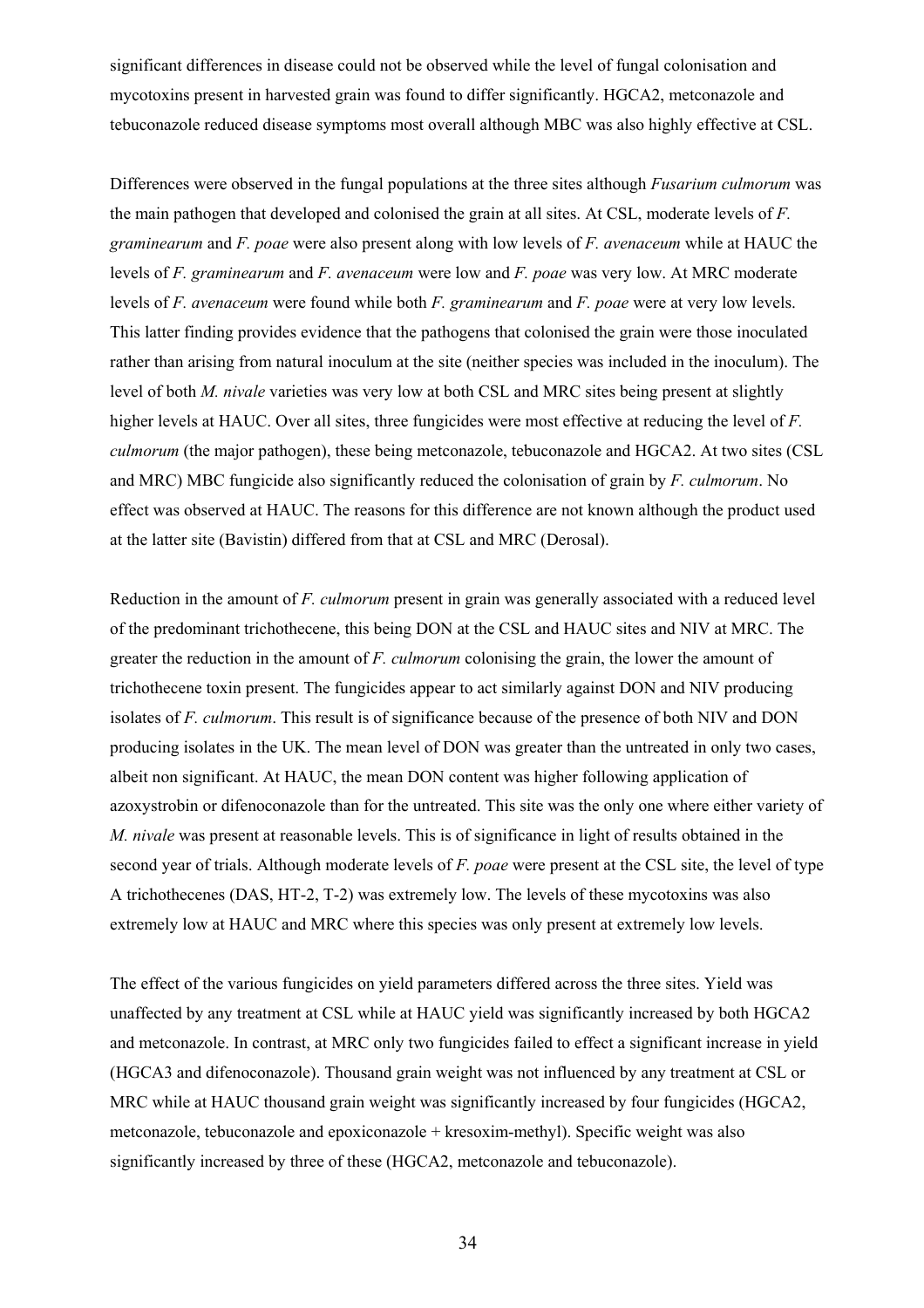Overall, three fungicides (HGCA2, metconazole and tebuconazole) appeared to be most effective at reducing visual disease, fungal colonisation of grain and mycotoxin accumulation in grain. While the effect on various yield parameters differed somewhat across sites these fungicides also generally produced higher yield (t/ha) and thousand grain weight.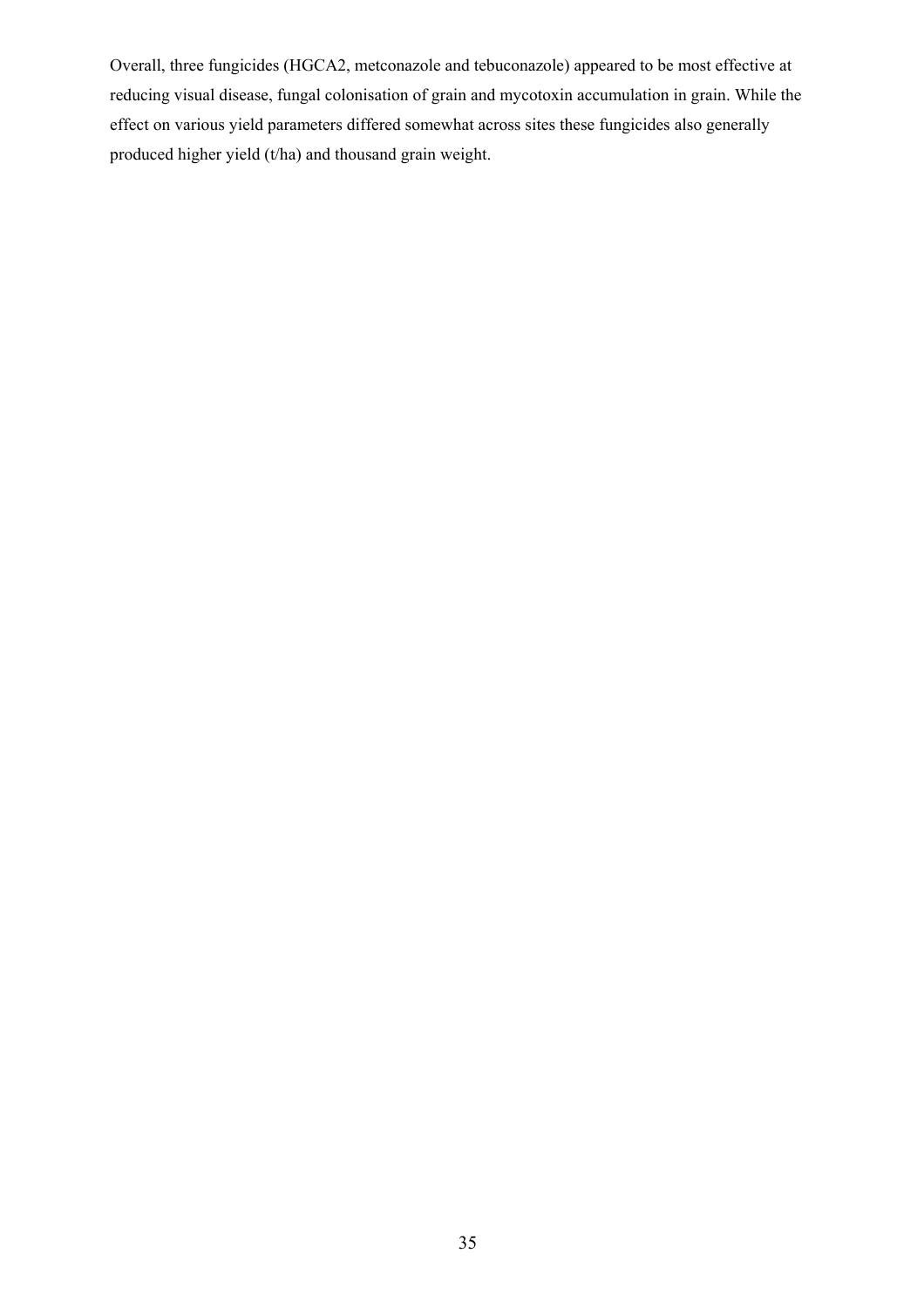# **4 Effect of fungicide dose and mixtures against Fusarium ear blight and deoxynivalenol accumulation in grain of winter wheat.**

# **4.1 Background**

The results from the first year of trials had indicated that application of full dose of three fungicides, HGCA2, metconazole and tebuconazole could reduce the level of disease, colonisation by *Fusarium* species and accumulation of trichothecenes in grain of wheat. Results from other studies had demonstrated the efficacy of azoxystrobin against *M. nivale* another important pathogen associated with FEB in the UK. A further fungicide, epoxiconazole had not been assessed in the first year of trials and this was included to determine whether it has activity against FEB. Trials were undertaken to determine the effect of reduced fungicide dose on disease control and to assess whether the combination of compounds active against *Fusarium* species with azoxystrobin (active against *M. nivale*) could provide control of the whole spectrum of FEB pathogens encountered under UK growing conditions. A full list of treatments is given in Table 2.

# **4.2 Disease control**

# *4.2.1 HAUC*

Disease (% spikelets infected) on the ears from untreated inoculated plots was 47.5% and 62.5% at GS 75 and GS 85 respectively (Figure 10). At GS75 no treatment differed significantly from the untreated plots with respect to disease severity although the lowest level of disease was where tebuconazole (0.5 dose) or azoxystrobin (0.5 dose) + epoxiconazole (0.5 dose) had been applied and the majority of other treatments also reduced disease. In contrast, at GS85 the majority of treatments significantly reduced disease relative to that on the untreated plots (Figure 10). Only, tebuconazole (1 and 0.5 dose), metconazole (1 dose), HGCA2 (0.5 dose) and epoxiconazole (0.5 dose) did not significantly reduce disease relative to the untreated plots.

# *4.2.2 CSL*

Disease (% total ear area affected) on the ears from untreated inoculated plots was 1.6% and 30.4% at GS 75 and GS 85 respectively (Figure 11). At GS75 all treatment differed significantly from the untreated plots with respect to disease severity. The lowest level of disease followed treatment with tebuconazole, metconazole and. At GS85 all the treatments, except azoxystrobin (0.5 dose) significantly reduced disease relative to that on the untreated plots (Figure 11).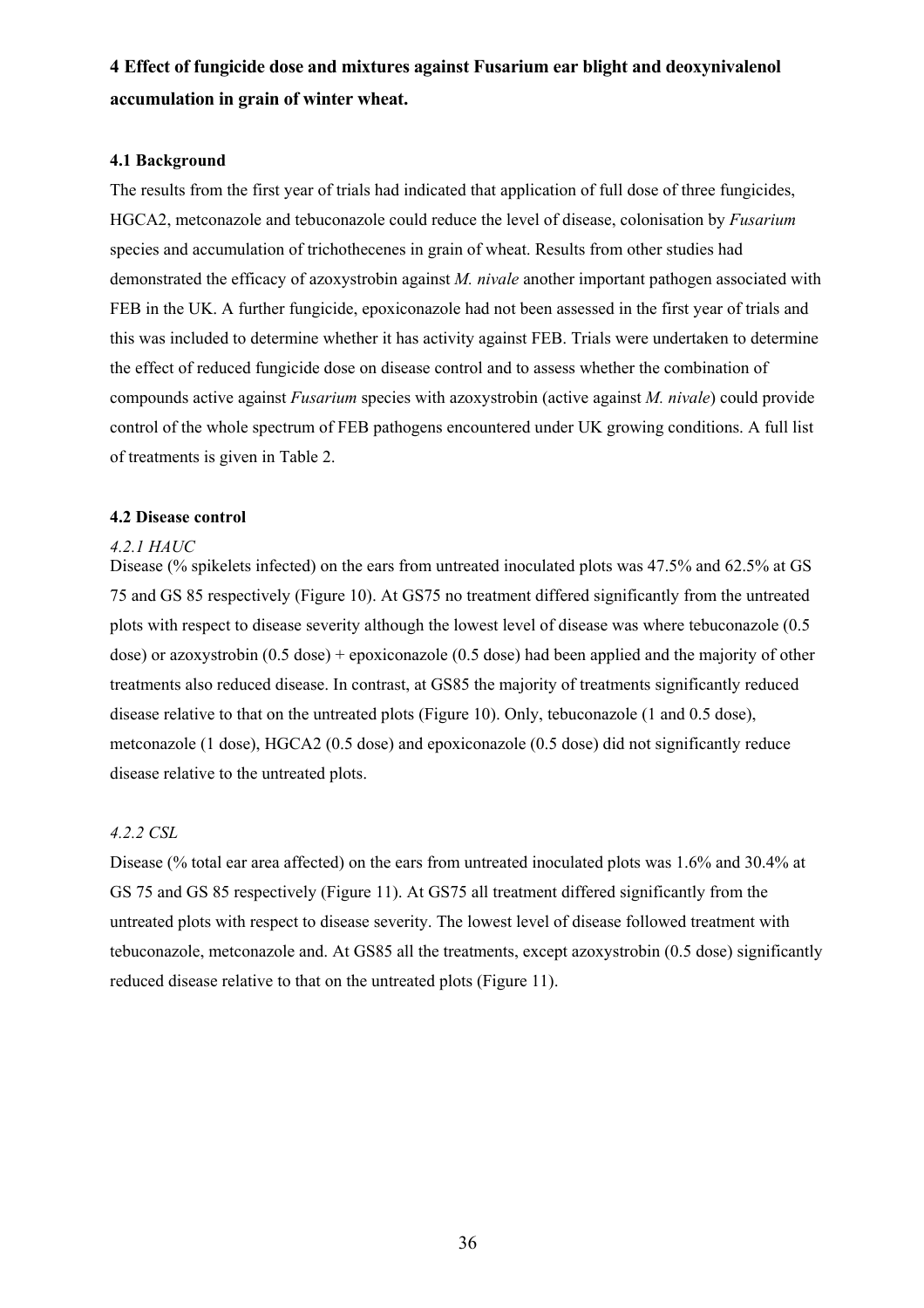

Figure 10. The effect of fungicide treatment on disease levels assessed at HAUC (GS 75 and 85) (2000).



Figure 11. The effect of fungicide treatment on disease levels assessed at CSL (GS 75 and 85) (2000).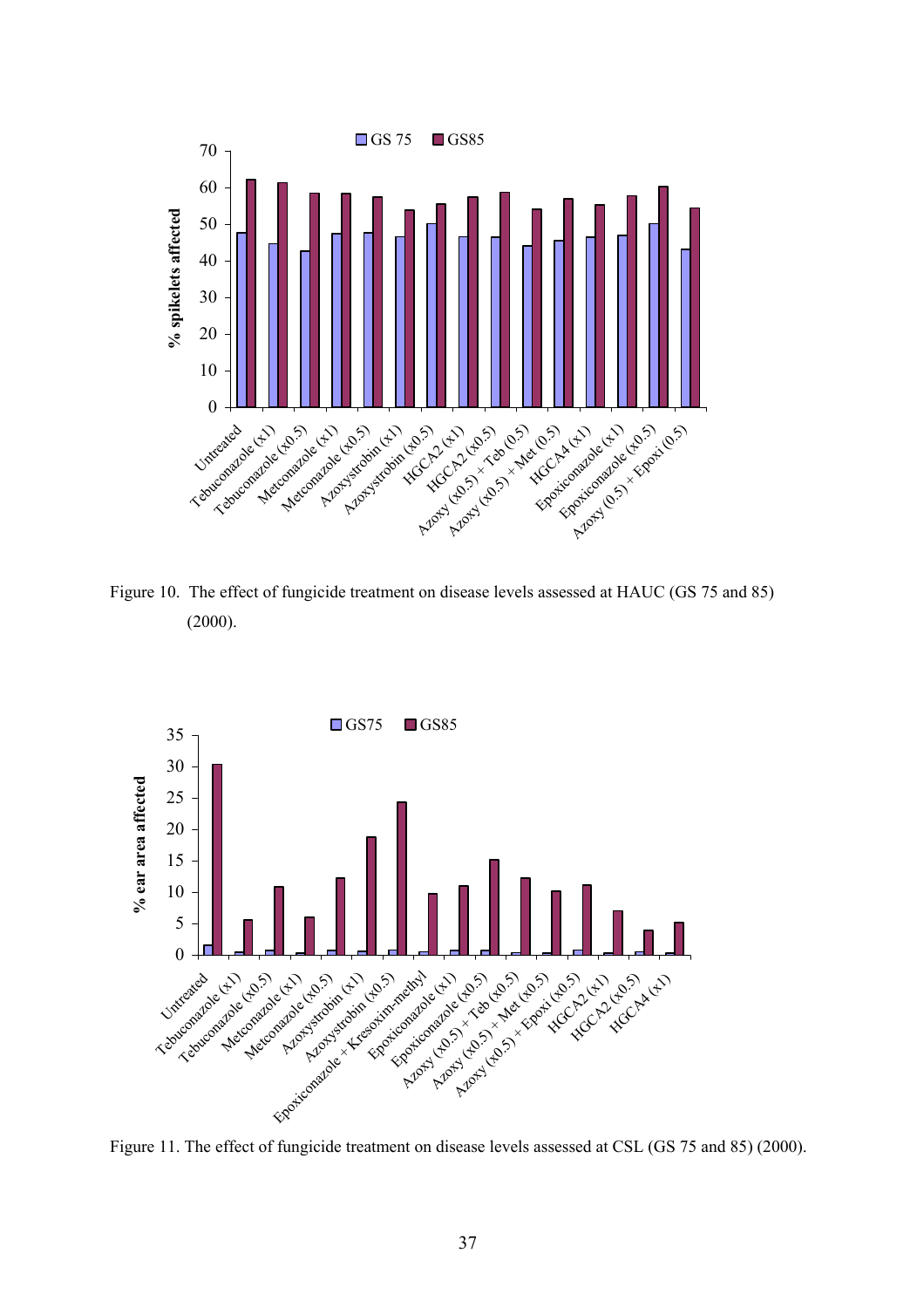# *4.2.3 MRC*

Disease (% ear area affected) on the ears from untreated inoculated plots was 45% at GS85 (Figure 12). At this time all treatments had significantly less disease than the untreated plots with the lowest level of disease where azoxystrobin + epoxiconazole (0.5+0.5 dose), epoxiconazole + kresoxim-methyl (1 dose), HGCA4 (1 dose), and azoxystrobin + tebuconazole (0.5+0.5 dose) had been applied.



Figure 12. The effect of fungicide treatment on disease levels assessed at MRC (GS 85) (2000).

#### **4.3 Fungal species**

#### *4.3.1 HAUC*

The predominant species present in grain at this site was *F. avenaceum* (5.9% fungal DNA) although *F. graminearum* (2.38%) was also present at moderate levels. Both *M. nivale* var. *majus* and var. *nivale* were present at low levels (0.29% and 0.15% respectively). The level of *F. culmorum* (0.12%) was much less than that of *F. avenaceum* and *F. graminearum* while *F. poae* was absent from most plots (Figure 13). No treatment significantly influenced the amount of the predominant *Fusarium* species (*F. avenaceum* and *F. graminearum*) in the grain although the level of *F. avenaceum* was least where full dose tebuconazole or HGCA2 had been applied while the lowest amount of *F. graminearum* was present in plots treated with full dose metconazole. The amount of *F. culmorum* was reduced relative to that in the grain from untreated plots by a single treatment, metconazole (0.03%). The level of *M. nivale* var. *majus* was significantly reduced relative to that of the untreated plots by several treatments, the majority of which included azoxystrobin either alone or in mixture (azoxystrobin (0.5 dose), azoxystrobin + tebuconazole (0.5+0.5 dose), azoxystrobin + metconazole (0.5+0.5 dose), azoxystrobin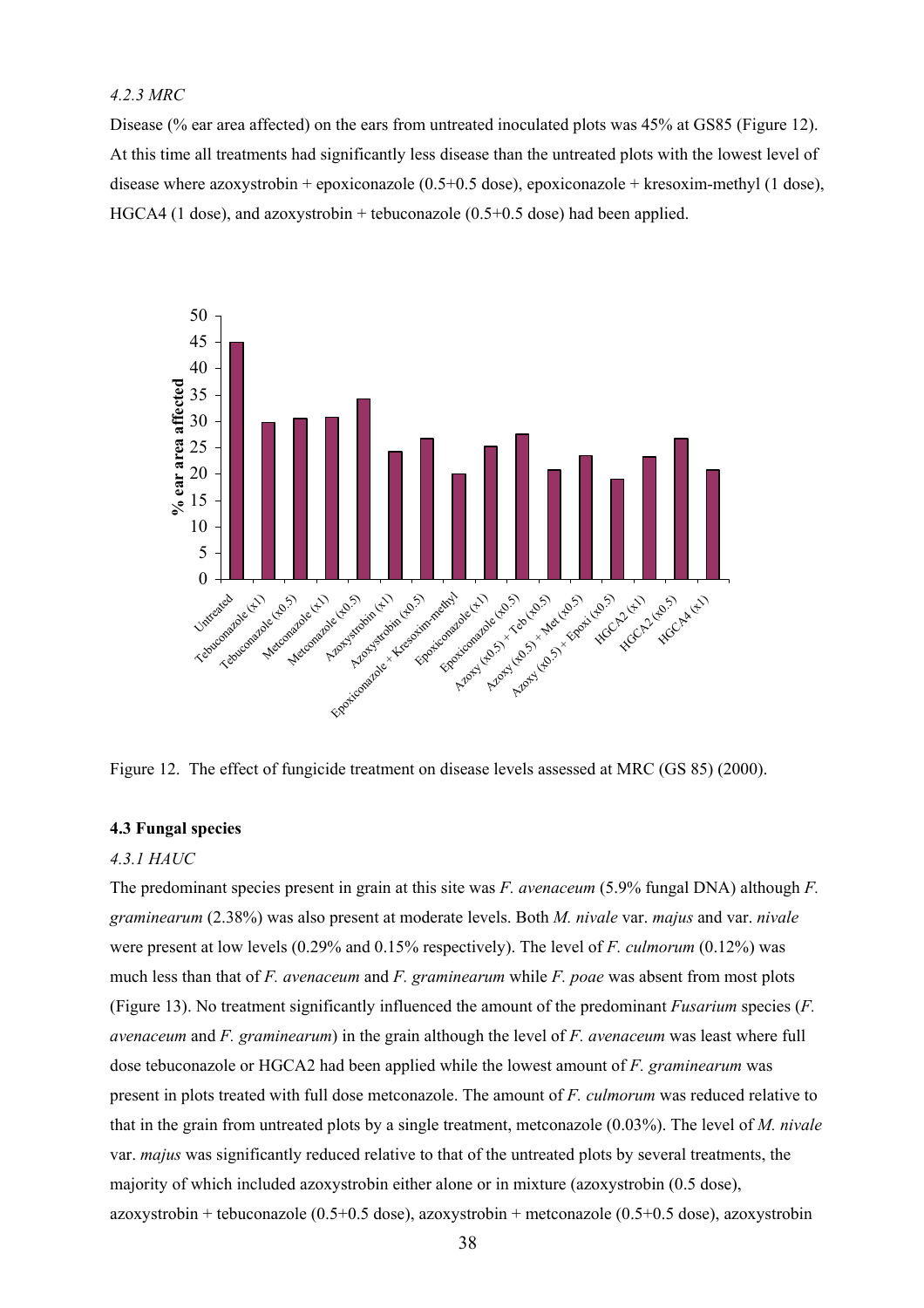+ epoxiconazole (0.5+0.5 dose) and HGCA4 (1 dose)). Four treatment significantly reduced *M. nivale* var. *nivale*, all of which included azoxystrobin either alone or in mixture (azoxystrobin (1 and 0.5 dose), azoxystrobin + tebuconazole (0.5+0.5 dose), and azoxystrobin + epoxiconazole (0.5+0.5 dose).



Figure 13. The effect of fungicide treatment on FEB pathogens (as determined by PCR analysis) at HAUC (2000).

#### *4.3.2 CSL*

The predominant species present in grain at this site was *F. graminearum* (2.85% fungal DNA) although *F. avenaceum* (1.51%) and *F. culmorum* (0.57%) were also present at moderate levels. Both *M. nivale* var. *majus* and *F. poae* were present at very low levels (0.07% and 0.03% respectively) while *M. nivale* var. *nivale* was negligible (0.01%) (Figure 14). The majority of treatments significantly reduced the amount of the predominant *Fusarium* species. The level of *F. graminearum* was least where HGCA4, HGCA2 (1 and 0.5 dose), metconazole (1 dose) and tebuconazole (1 dose) had been applied. Only five treatments failed to significantly reduce the level of *F. graminearum* in grain relative to that from untreated plots (azoxystrobin (1 dose), epoxiconazole + kresoxim-methyl (1 dose), azoxystrobin + epoxiconazole (0.5+0.5 dose), metconazole (0.5 dose) and epoxiconazole (0.5 dose)). Six treatments significantly reduced the level of *F. culmorum* relative to that in grain from untreated plots. These were HGCA2 (1 and 0.5 dose), tebuconazole (1 and 0.5 dose), metconazole (1 dose) and HGCA4. The level of *F. avenaceum* was significantly reduced relative to that of untreated plots only by metconazole (1 dose). All treatments containing azoxystrobin, even in mixtures, significantly reduced the level of *M. nivale* var. *majus*, as did HGCA4 (Figure 14).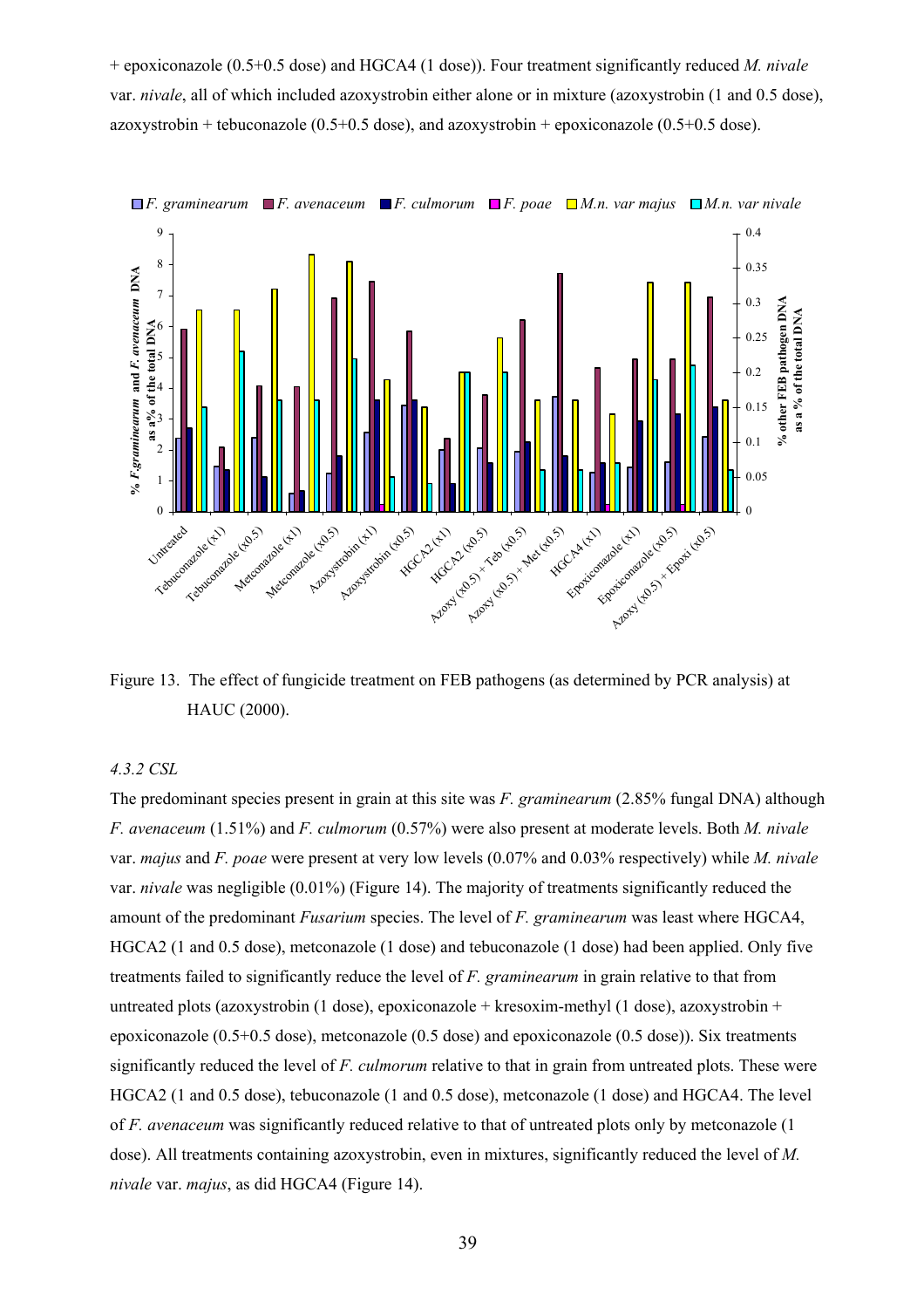

Figure 14. The effect of fungicide treatment on FEB pathogens (as determined by PCR analysis) at CSL (2000).

#### *4.3.3 MRC*

The predominant *Fusarium* species present in grain at this site was *F. avenaceum* (1.57% fungal DNA) although *F. culmorum* (0.18%) was also present at moderate levels (Figure 15). The level of *F. graminearum* (0.12%) was much less than that of *F. avenaceum* while *F. poae* was absent from most plots (Table 4.6). The level of *M. nivale* var. *majus* was moderate (0.33%) while that of *M. nivale* var. *nivale* was low (0.05%). No treatment significantly influenced the amount of any of the *Fusarium* species in the grain although the level of *F. avenaceum* was least where full or half dose HGCA2 had been applied while the lowest amount of *F. culmorum* was present in plots treated with tebuconazole (1 and 0.5 dose), HGCA2 (1 dose) or metconazole (1 dose). The level of *M. nivale* var. *majus* was significantly reduced relative to that of the untreated plots by all treatments that included azoxystrobin either alone or in mixture (azoxystrobin (1 and 0.5 dose), azoxystrobin + tebuconazole (0.5+0.5 dose), azoxystrobin + metconazole (0.5+0.5 dose), azoxystrobin + epoxiconazole (0.5+0.5 dose) and also by HGCA4 (1 dose)). Three treatments significantly reduced *M. nivale* var. *nivale*, these again included azoxystrobin either alone or in mixture (azoxystrobin (1 and 0.5 dose), azoxystrobin + metconazole  $(0.5+0.5$  dose)).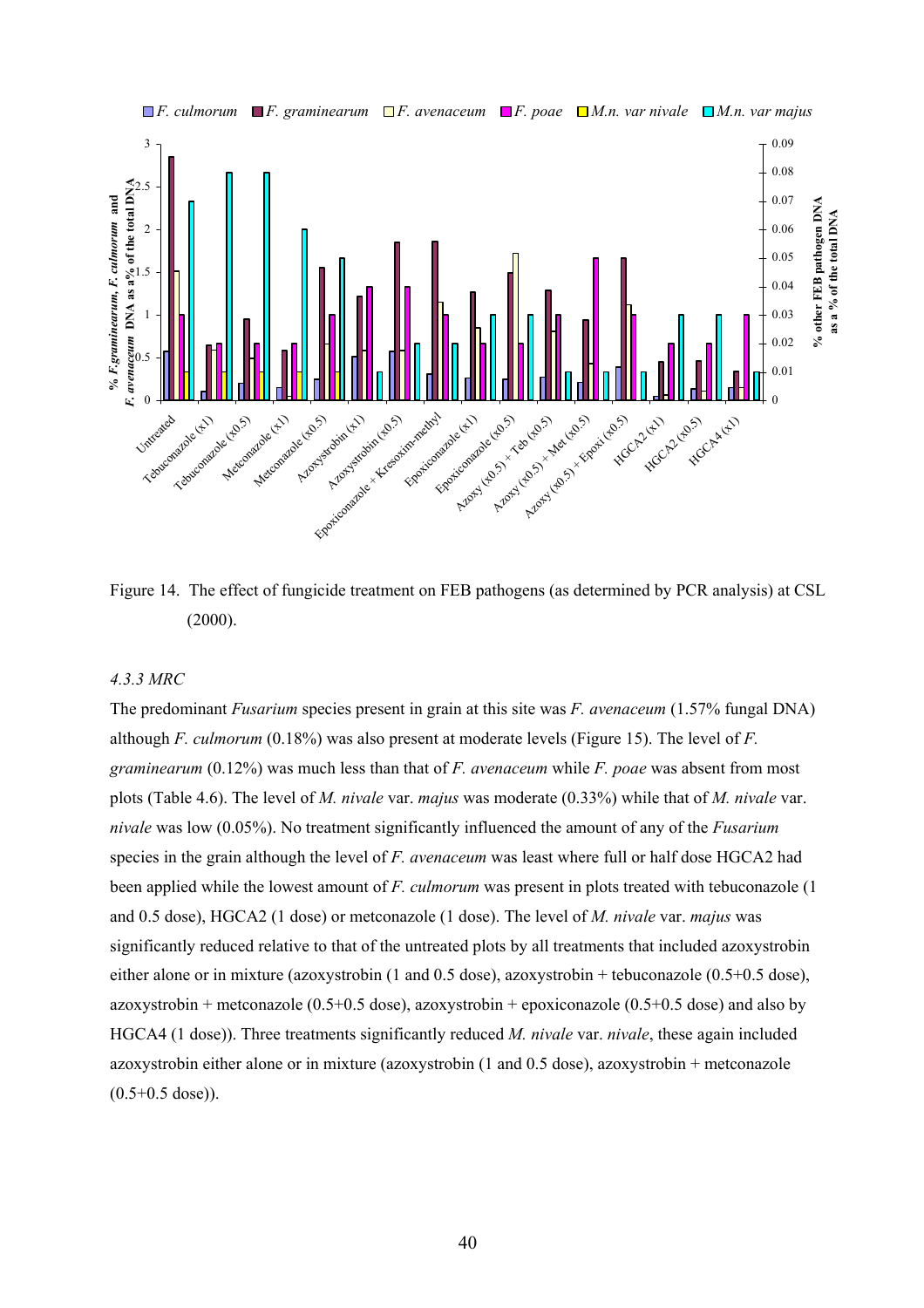

# Figure 15. The effect of fungicide treatment on FEB pathogens (as determined by PCR analysis) at MRC (2000).

## **4.4 Deoxynivalenol content of harvested grain**

## *4.4.1 HAUC*

The level of DON in the grain was 7.3 ppm in the untreated (Figure 16). No treatment significantly reduced the amount of DON in the grain although the mean level was less for most treatments. Notably, the level of DON was significantly increased relative to that of the untreated plots where azoxystrobin (0.5 dose) had been applied. The level of DON was also greater where azoxystrobin (1 dose) or azoxystrobin + tebuconazole  $(0.5+0.5$  dose) had been applied but this was not statistically significant.

# *4.4.2 CSL*

The level of DON in the grain was very high (13.6 ppm) in the untreated (Figure 17). The great majority of treatments significantly reduced the amount of DON in the grain with the least DON being where HGCA2 (1 and 0.5 dose), HGCA4, epoxiconazole (1 dose) or tebuconazole (1 dose) had been applied. Only two treatments failed to significantly reduce the level of DON accumulating in the grain (azoxystrobin (1 and 0.5 dose).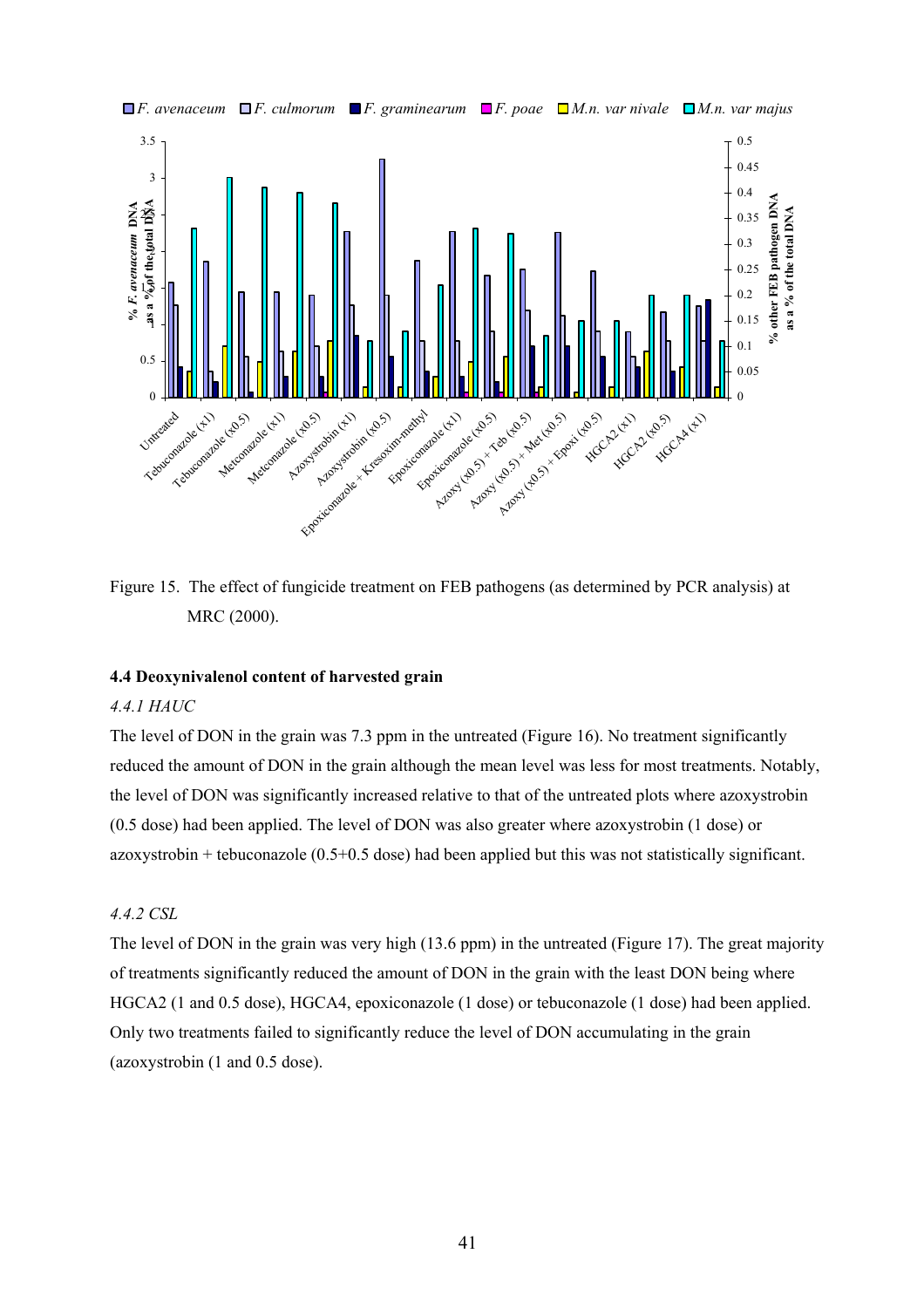

Figure 16. The effect of fungicide treatment on DON concentration in grain from HAUC (2000).



Figure 17. The effect of fungicide treatment on DON concentration in grain from CSL (2000).

*4.4.3 MRC*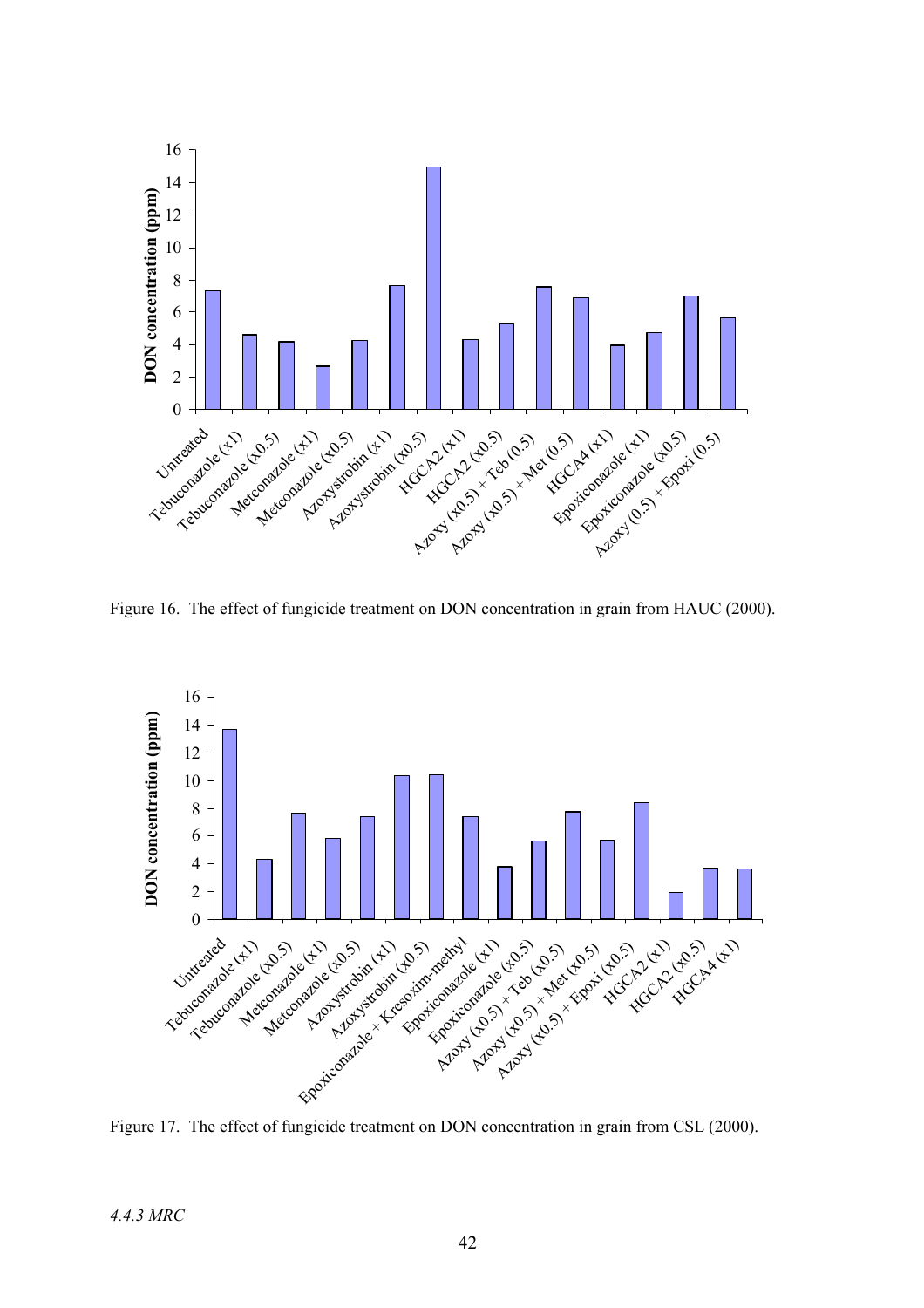The level of DON in the grain of the untreated plots (2.59 ppm) (Figure 18) was low in comparison with the other two sites (HAUC, 7.33 ppm; CSL 13.63 ppm). No treatment significantly reduced the amount of DON in the grain although the mean level was less for tebuconazole (1 dose), metconazole (1 dose), HGCA2 (1 dose) and epoxiconazole + kresoxim-methyl (1 dose). Notably, the level of DON was significantly increased relative to that of the untreated plots where azoxystrobin had been applied at either full or half dose. The level of DON was also greater where azoxystrobin + metconazole (0.5+0.5 dose), azoxystrobin + epoxiconazole (0.5+0.5 dose), azoxystrobin + tebuconazole (0.5+0.5 dose) or HGCA4 (1 dose) had been applied but these were not statistically significant.



Figure 18. The effect of fungicide treatment on DON concentration in grain from MRC (2000).

#### **4.5 Yield parameters**

#### *4.5.1 HAUC*

Yield was assessed by three measures; tonnes/hectare at 15% moisture (t/ha), thousand grain weight (TGW) and specific weight as kg per hectalitre (SPWT) (Table 7). The untreated plots produced 6.83 t/ha. While all treatments except metconazole (0.5 dose) resulted in a higher yield the increase was not significant for any treatment. The weight of 1000 grains for the untreated was 48.84g and all treatments resulted in a higher TGW. The increase was significant for azoxystrobin + tebuconazole (0.5+0.5 dose) and HGCA4. Specific weight was also greater than the untreated for all treatments with the increase again being significant for azoxystrobin + tebuconazole  $(0.5+0.5$  dose) and HGCA4.

Table 7. Effects of fungicide application on yield parameters at HAUC (2000).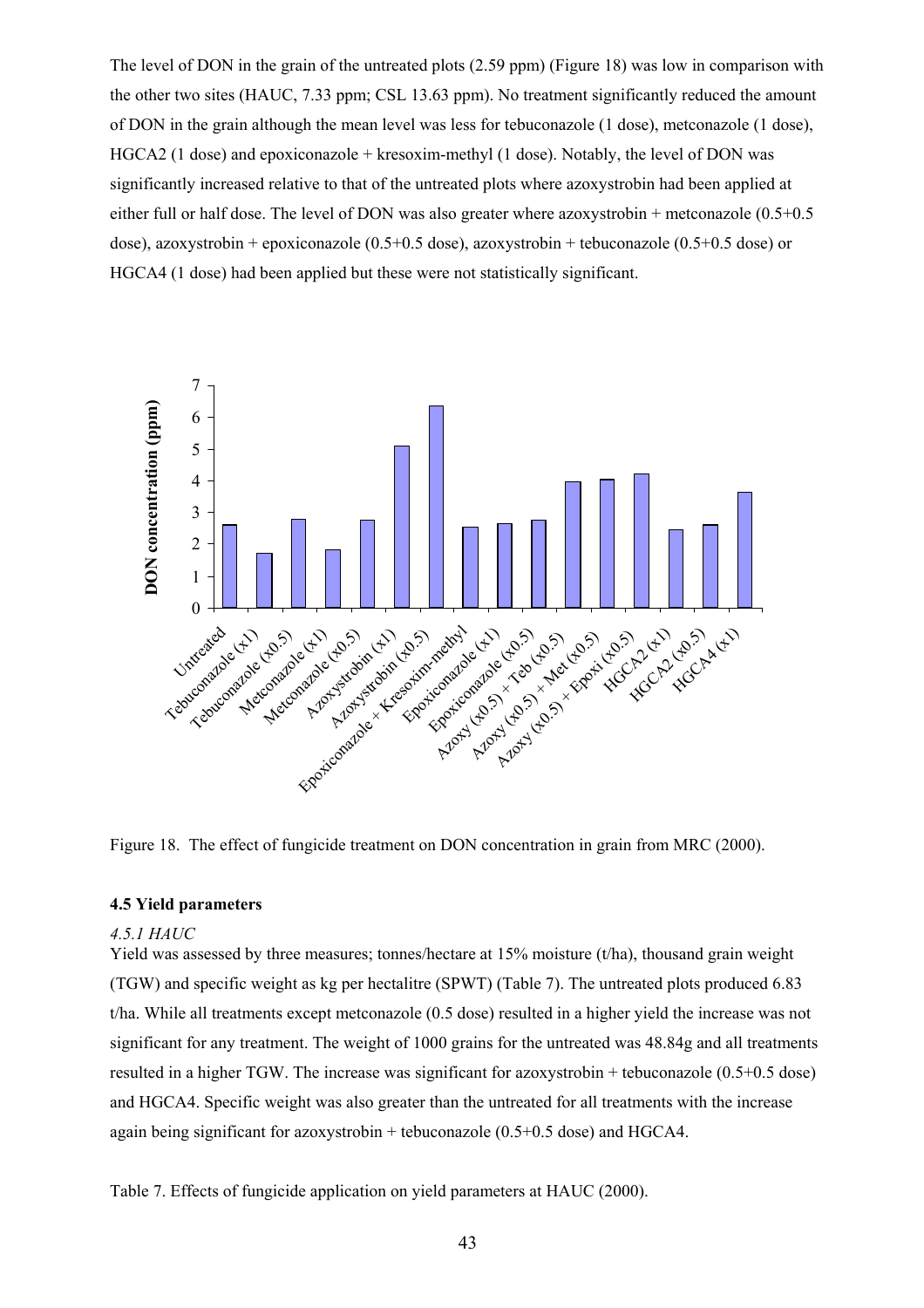|                                              | Yield  | TGW      | Specific weight |
|----------------------------------------------|--------|----------|-----------------|
| Fungicide                                    | (t/ha) | (g)      | (kg/hl)         |
| Untreated                                    | 6.83   | 48.84    | 63.85           |
| Tebuconazole $(x1)$                          | 7.10   | 52.99    | 66.78           |
| Tebuconazole $(x0.5)$                        | 7.48   | 50.31    | 65.93           |
| Metconazole $(x1)$                           | 7.47   | 53.60    | 66.95           |
| Metconazole $(x0.5)$                         | 6.83   | 51.39    | 65.48           |
| Azoxystrobin $(x1)$                          | 7.35   | 53.02    | 65.33           |
| Azoxystrobin $(x0.5)$                        | 7.50   | 51.76    | 64.15           |
| HGCA2(x1)                                    | 7.66   | 53.12    | 66.75           |
| HGCA2 $(x0.5)$                               | 7.14   | 51.44    | 66.25           |
| Azoxystrobin $(x0.5)$ + Tebuconazole (0.5)   | 7.64   | $56.01+$ | $68.3+$         |
| Azoxystrobin $(x0.5)$ + Metconazole (0.5)    | 7.62   | 53.26    | 66.43           |
| HGCA4(x1)                                    | 7.49   | $55.63+$ | $68+$           |
| Epoxiconazole $(x1)$                         | 7.76   | 52.90    | 66.50           |
| Epoxiconazole $(x0.5)$                       | 7.07   | 50.57    | 64.58           |
| Azoxystrobin $(0.5)$ + Epoxiconazole $(0.5)$ | 7.67   | 53.63    | 66.05           |

# *4.5.2 CSL*

Yield was assessed by TGW. The untreated plots had a TGW of 43.8 g (Table 8). All treatments resulted in a higher TGW than the untreated with the increase being greatest for HGCA2 (0.5 dose) and azoxystrobin (0.5 dose) + metconazole (0.5 dose).

Table 8. Effects of fungicide application on thousand grain weight (TGW) at CSL (2000).

| Fungicide                         | TGW   |
|-----------------------------------|-------|
| Untreated                         | 43.78 |
| Tebuconazole $(x1)$               | 47.90 |
| Tebuconazole $(x0.5)$             | 47.88 |
| Metconazole $(x1)$                | 49.22 |
| Metconazole $(x0.5)$              | 48.38 |
| Azoxystrobin(x1)                  | 49.48 |
| Azoxystrobin $(x0.5)$             | 48.73 |
| $Epoxiconazole + Kresoxim-methyl$ | 48.11 |
| Epoxiconazole $(x1)$              | 48.35 |
| Epoxiconazole $(x0.5)$            | 47.82 |
| Azoxy $(x0.5)$ + Teb $(x0.5)$     | 47.96 |
| Azoxy $(x0.5)$ + Met $(x0.5)$     | 50.11 |
| Azoxy $(x0.5)$ + Epoxi $(x0.5)$   | 48.58 |
| HGCA2(x1)                         | 49.16 |
| HGCA2(x0.5)                       | 50.26 |
| HGCA4(x1)                         | 49.97 |

# *4.5.3 MRC*

Yield was assessed by tonnes/hectare at 15% moisture (t/ha), TGW and SPWT (Table 9). The untreated plots produced 8.2 t/ha and all treatments except tebuconazole (0.5 dose) and metconazole (1 and 0.5 dose) resulted in a significantly higher yield than the untreated. The increase was greatest for HGCA4, epoxiconazole + kresoxim-methyl (1 dose) and azoxystrobin + tebuconazole (0.5+0.5 dose). The TGW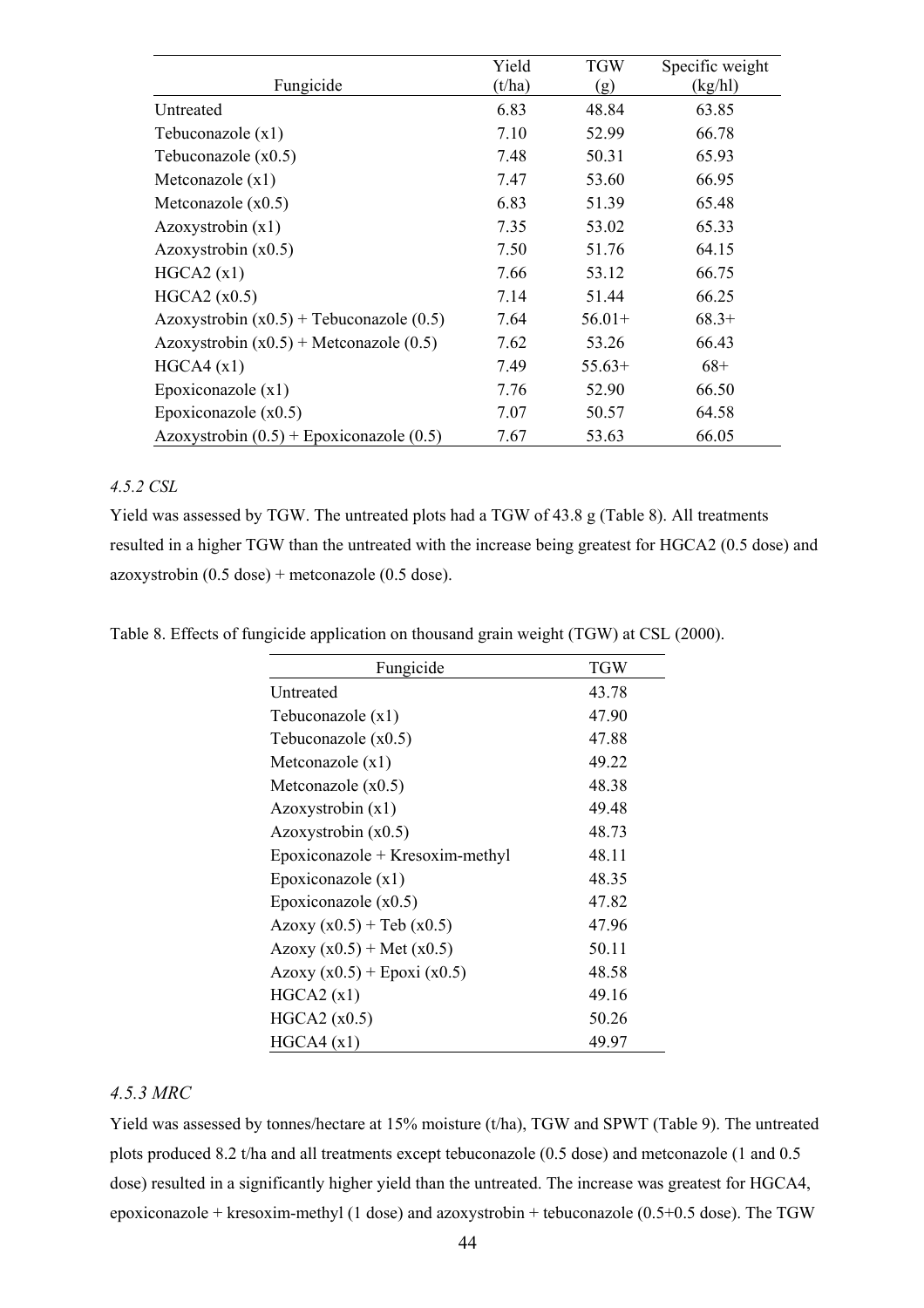for the untreated was 37.52 g and many treatments resulted in a significantly higher TGW. The increase was greatest for epoxiconazole + kresoxim-methyl (1 dose) and was also significant for all treatments involving azoxystrobin (Table 9). SPWT was significantly greater than the untreated for three treatments, HGCA4, azoxystrobin + epoxiconazole  $(0.5+0.5$  dose) and azoxystrobin + tebuconazole  $(0.5+0.5$  dose).

|                                                | Yield  | <b>TGW</b> | Specific weight |
|------------------------------------------------|--------|------------|-----------------|
| Fungicide                                      | (t/ha) | (g)        | (kg/hl)         |
| Untreated                                      | 8.20   | 37.52      | 71.94           |
| Tebuconazole $(x1)$                            | 8.85   | 39.53      | 72.98           |
| Tebuconazole $(x0.5)$                          | 8.68   | 37.49      | 72.41           |
| Metconazole $(x1)$                             | 8.61   | 38.41      | 71.96           |
| Metconazole $(x0.5)$                           | 8.48   | 38.61      | 72.09           |
| Azoxystrobin $(x1)$                            | 9.09   | 40.74      | 73.45           |
| Azoxystrobin $(x0.5)$                          | 9.03   | 40.23      | 72.98           |
| $Epoxiconazole + Kresoxim-methyl$              | 9.56   | 41.9       | 73.97           |
| Epoxiconazole $(x1)$                           | 9.09   | 40.25      | 73.04           |
| Epoxiconazole $(x0.5)$                         | 8.94   | 38.54      | 71.36           |
| Azoxystrobin $(x0.5)$ + Tebuconazole $(x0.5)$  | 9.48   | 41.66      | 74.07           |
| Azoxystrobin $(x0.5)$ + Metconazole $(x0.5)$   | 9.08   | 39.95      | 73.46           |
| Azoxystrobin $(x0.5)$ + Epoxiconazole $(x0.5)$ | 9.34   | 40.69      | 74.21           |
| HGCA2(x1)                                      | 9.03   | 40.92      | 73.57           |
| HGCA2 $(x0.5)$                                 | 8.95   | 38.02      | 73.21           |
| HGCA4(x1)                                      | 9.67   | 40.68      | 74.31           |

Table 9. Effects of fungicide application on yield parameters at MRC (2000).

### **4.6 Discussion**

At all three sites the great majority of treatments significantly reduced disease levels. The level of disease estimated during grain development at the three sites did not reflect the relative amounts of DON detected in harvested grain of the untreated plots. Disease levels at GS 85 were 63%, 30% and 45% at HAUC, CSL and MRC respectively, while DON levels in harvested grain were 7.33 ppm, 13.63 ppm and 2.59 ppm respectively. At individual sites the relationship between disease control achieved by each of the treatments and control of DON accumulation also differed markedly. At MRC and HAUC there was little relationship between disease and DON accumulation. For example, at HAUC (GS85) least disease was observed where azoxystrobin (1 dose) was applied and most disease where tebuconazole (1 dose) was applied. The level of DON was 7.58 ppm for the former and only 4.61 ppm for the latter. At CSL the relationship between disease (GS85) and DON accumulation was closer but still weak across all treatments.

The fungal populations that developed at the three sites differed significantly. At HAUC and MRC, *F. avenaceum* was the predominant *Fusarium* species with the level of *F. graminearum* being moderate at HAUC and very low at MRC. The level of *F. graminearum* was similar at HAUC and CSL (2.38% and 2.85% respectively) being the predominant species present at the latter site. The level of *F. avenaceum*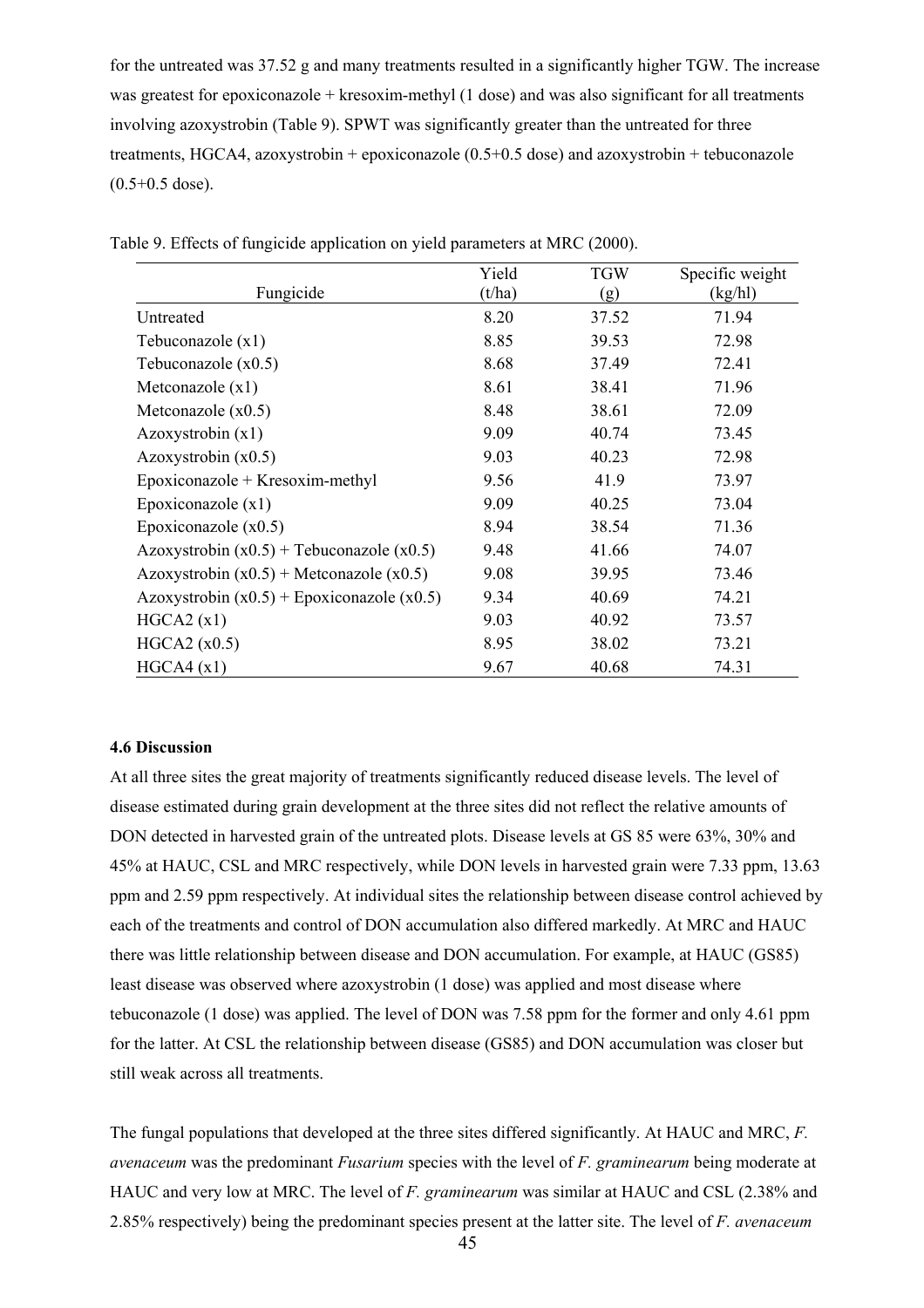was similar at CSL and MRC (1.51 % and 1.57% respectively) and very high at HAUC (5.9%). The high level of *F. avenaceum* is of significance because this species does not produce DON or other trichothecene mycotoxins. The level of non-toxin producing *Microdochium nivale* varieties was relatively high at HAUC and MRC but was very low at CSL.

At HAUC the effect of fungicide treatments was significant only against *M. nivale* varieties (with the single exception of metconazole (1 dose) against *F. culmorum*. All treatments involving azoxystrobin reduced either or both *M. nivale* varieties. The only other treatment to affect the level of fungal colonisation of grain was HGCA4 (1 dose), which significantly reduced *M. nivale* var. *majus*. Similar activity of HGCA4 and all treatments involving azoxystrobin were observed at MRC. As at the HAUC site, no treatment significantly reduced the level of any *Fusarium* species colonising the grain. In contrast, at CSL where the level of *Fusarium* species was far greater than that of *M. nivale* varieties, many of the compounds that had shown activity against *Fusarium* species in year 1 of the project significantly reduced the level of *F. graminearum* and/or *F. culmorum* in harvested grain. Azoxystrobin containing treatments and HGCA4 also significantly reduced the level of *M. nivale* var. *majus* in grain, a result similar to those at the other two sites. At HAUC and CSL the full dose of azoxystrobin reduced the level of *F. graminearum* colonising the grain to a greater extent than the half dose while the effect of reduced dose against *F. culmorum* appeared to be less pronounced. The effect of azoxystrobin dose against *M. nivale* was minimal at all sites indicating a dose independent efficacy against *M. nivale*.

At CSL (the site with greatest level of trichothecene-producing *Fusarium* species), all treatments except azoxystrobin (1 and 0.5 dose) significantly reduced the level of DON in harvested grain. In all cases the reduction was greater for full dose than half dose applications. The least DON was present where full or half dose HGCA2 had been applied. At HAUC and MRC, no treatment significantly reduced the level of DON in harvested grain although the level was generally less where full, rather than half, dose had been applied. Most strikingly, at HAUC the level of DON in grain from plots treated with azoxystrobin (0.5 dose) (14.91 ppm) was significantly greater than in grain from untreated plots (7.33 ppm) while at MRC both full and half dose azoxystrobin (5.11 ppm and 6.33 ppm respectively) resulted in a significantly greater level of DON than in untreated grain (2.59 ppm). It is proposed that the differing efficacies of the tested products with respect to accumulation of DON in grain can be understood in the context of the fungal populations at the three sites.

Where significant levels of trichothecene-producing species, such as *F. graminearum* or *F. culmorum,* are present treatments such as tebuconazole, metconazole, HGCA2 and epoxiconazole as well as epoxiconazole + kresoxim-methyl significantly reduced disease and DON accumulation. The use of full dose treatment resulted in a greater reduction of DON than half dose. Azoxystrobin appears to have little, or no, activity against *Fusarium* species but in combination with tebuconazole, metconazole or epoxiconazole can result in reduced disease and DON levels in grain. In contrast, where significant levels of non trichothecene-producing species (e.g. *M. nivale*) were prevalent, compounds such as tebuconazole, metconazole, HGCA2 and epoxiconazole have very limited effect on reducing fungal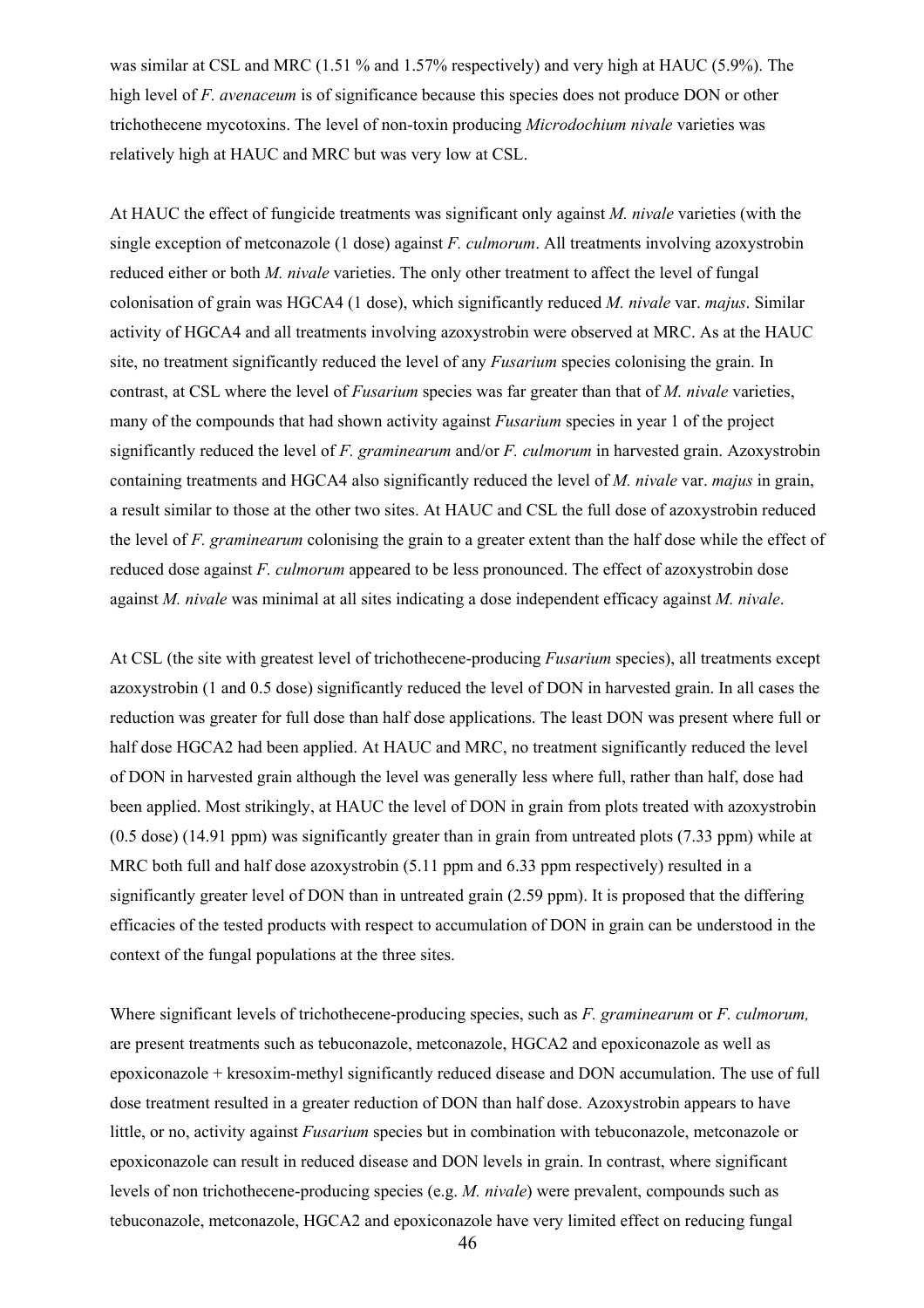colonisation of grain by the *Fusarium* species and accumulation of DON in grain. Azoxystrobin has high activity against both varieties of *M. nivale* and generally significantly reduced levels of these species, even where they comprised only a small proportion of the fungal FEB population. On sites, such as HAUC and MRC, where *M. nivale* comprised a significant proportion of the fungal population the application of treatments that included azoxystrobin led to a significant reduction in *M. nivale* but also often to a significant increase in the level of DON in harvested grain. Experiments carried out by partners in this project, as part of other projects, has revealed a competitive interaction between *F. culmorum* and *M. nivale* varieties. It is most probable that this increase in DON is a consequence of the control of *M. nivale* (and possibly also of other non toxin-producing fungi) that leads to an increase in the colonisation of wheat ears by trichothecene-producing *Fusarium* species. However, it is conceivable that the fungicide has a direct influence on toxin production by the fungi although no evidence to support this has been obtained by the partners to this project.

The effect of treatment against FEB on yield parameters was variable across the sites. At CSL (*Fusarium* species predominant) TGW was significantly increased by all treatments. TGW was also increased significantly by most treatments at MRC, particularly those including azoxystrobin while at HAUC only two treatments resulted in increased TGW (Azoxystrobin + tebuconazole and HGCA4). There was no relationship between TGW and DON observed at any site. The majority of treatments at MRC (significant levels of *M. nivale*) also significantly increased yield whereas at HAUC (intermediate between CSL and MRC with respect to fungal population) no treatment resulted in a significant increase in yield. Again, no relationship was observed between yield and DON content of grain.

The level of DON in grain of the untreated plots differed widely across the three sites with CSL having very high DON levels (13.63 ppm), HAUC intermediate levels (7.33 ppm) and MRC relatively low levels (2.59 ppm). It is envisaged that the EU will produce guidelines or action limits for DON levels in harvested grain of 0.75 ppm. This level is similar to those already in place in the Netherlands and Austria. It is notable that, even at MRC where the DON level was relatively low, no fungicide treatment reduced DON to below this level. The lowest DON contents were generally achieved at MRC where full dose tebuconazole and metconazole reduced levels to 1.73 ppm and 1.85 ppm, respectively. At CSL several (generally full dose) treatments also reduced DON levels over three fold with the greatest reduction being achieved by full dose HGCA2 (1.91 ppm).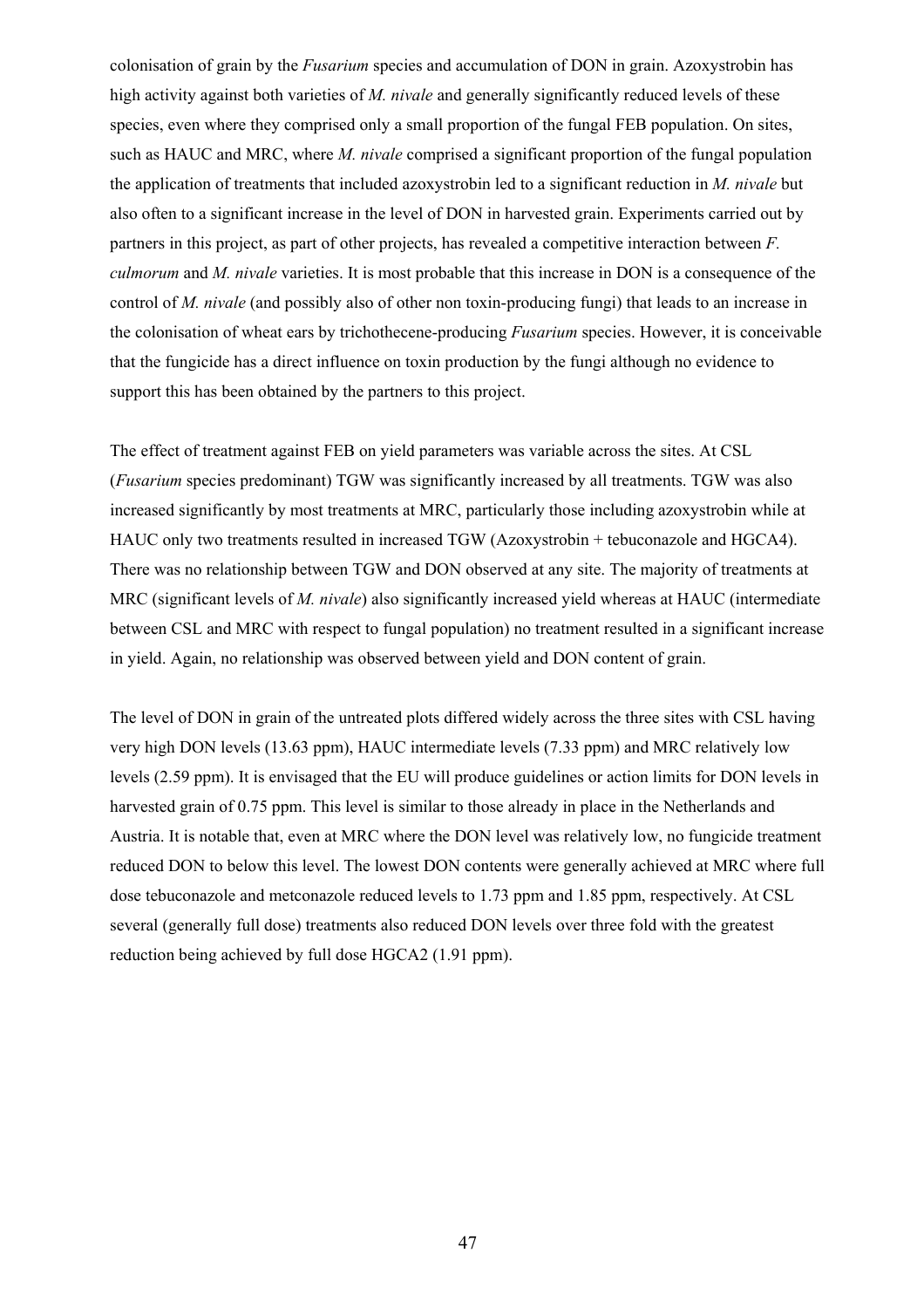# **5 Effect of timing of fungicide application and fungicide dose against Fusarium ear blight and trichothecene mycotoxin accumulation in grain of winter wheat.**

# **5.1 Background**

Results from the first two years of trials had indicated that application of full or half dose of three fungicides, HGCA2, metconazole and tebuconazole could reduce the level of disease, colonisation by *Fusarium* species and accumulation of trichothecenes in grain of wheat when applied to the crop 2-3 days following inoculation. The effects of full dose were generally found to be greater than those for half dose. Results had also demonstrated the efficacy of azoxystrobin against *M. nivale* another important pathogen associated with FEB in the UK. The effect of reduced dose of this compound against *M. nivale* was less pronounced than that for the fungicides active against the true *Fusarium* species.

The current study was undertaken to determine the effect of timing of fungicide application on disease control to assess whether efficacy could be improved by earlier application. In order to reflect better the fungicides doses currently being used by growers in the UK, the current study examined both half and quarter dose treatments. The combination of a compound active against *Fusarium* species (tebuconazole) with one active against *M. nivale* (azoxystrobin) was also tested with the reduced dose application to determine whether such treatments could provide control of the whole spectrum of FEB pathogens encountered under UK growing conditions.

## **5.2 Disease control**

## *5.2.1 HAUC*

Disease (% spikelets infected) on the ears from untreated inoculated plots was very low, being 7.0% at GS 85 (Figure 19). At GS 85 no treatment differed significantly from the untreated plots with respect to disease severity although the lowest level of disease was where tebuconazole  $(0.5$  dose) (pre – inoculation) or tebuconazole + azoxystrobin  $(0.5 + 0.5$  dose) (pre- and post-inoculation) had been applied.

# *5.2.2 CSL*

Disease (% ear area affected) was low on this site. Disease on the ears from untreated inoculated plots was 0.3% and 5.5% at GS 75 and GS 85 respectively (Figure 20). At GS75 no treatment differed significantly from the untreated plots with respect to disease severity. In contrast, at GS85 the majority of treatments significantly reduced disease relative to that on the untreated plots (Figure 20). The lowest level of disease was where tebuconazole (0.5 dose) was applied either pre- or post inoculation.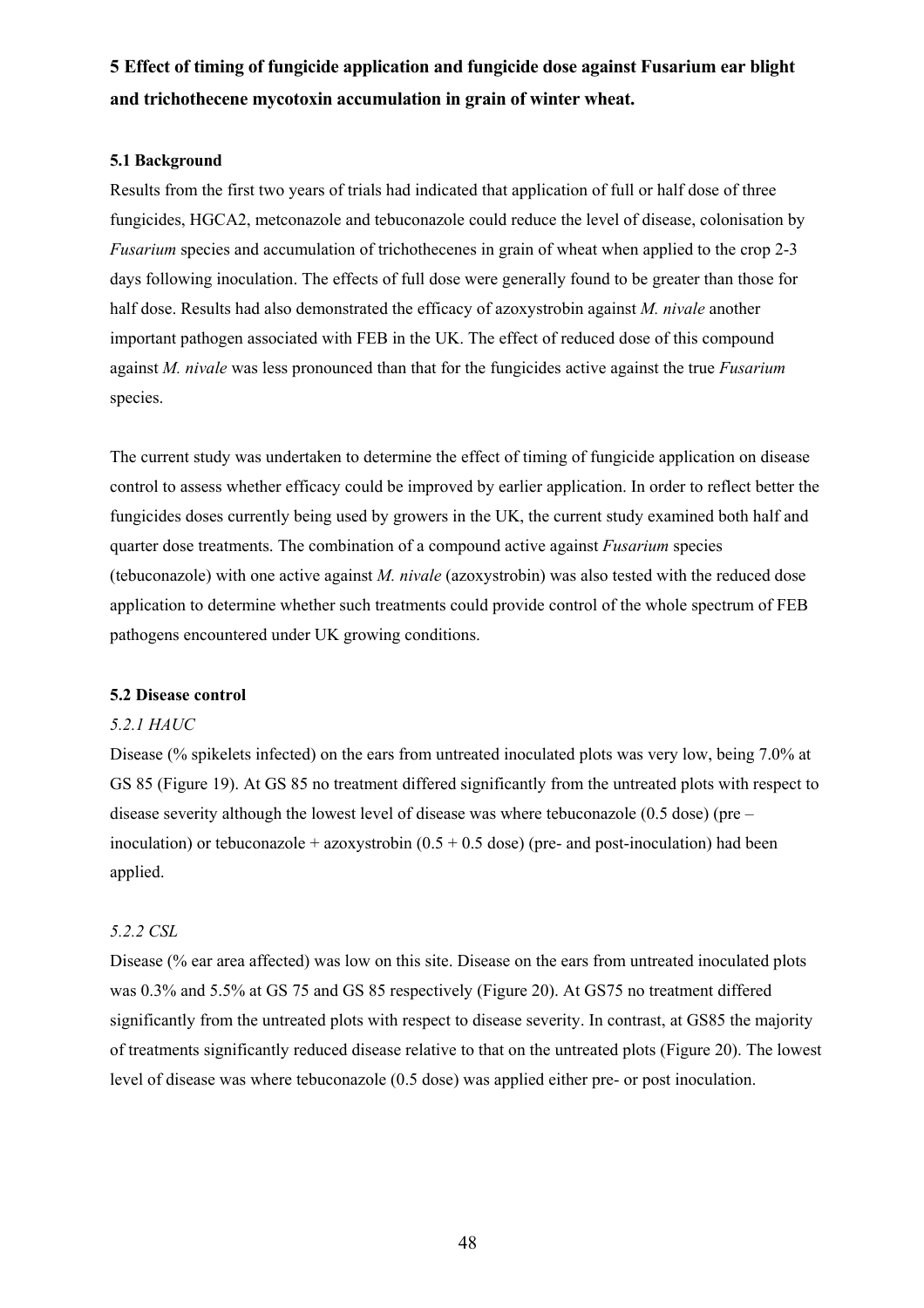

Figure 19. The effect of fungicide treatment on disease levels assessed at HAUC (GS 85) (2001).



Figure 20. The effect of fungicide treatment on disease levels assessed at CSL (GS 75 and 85) (2001).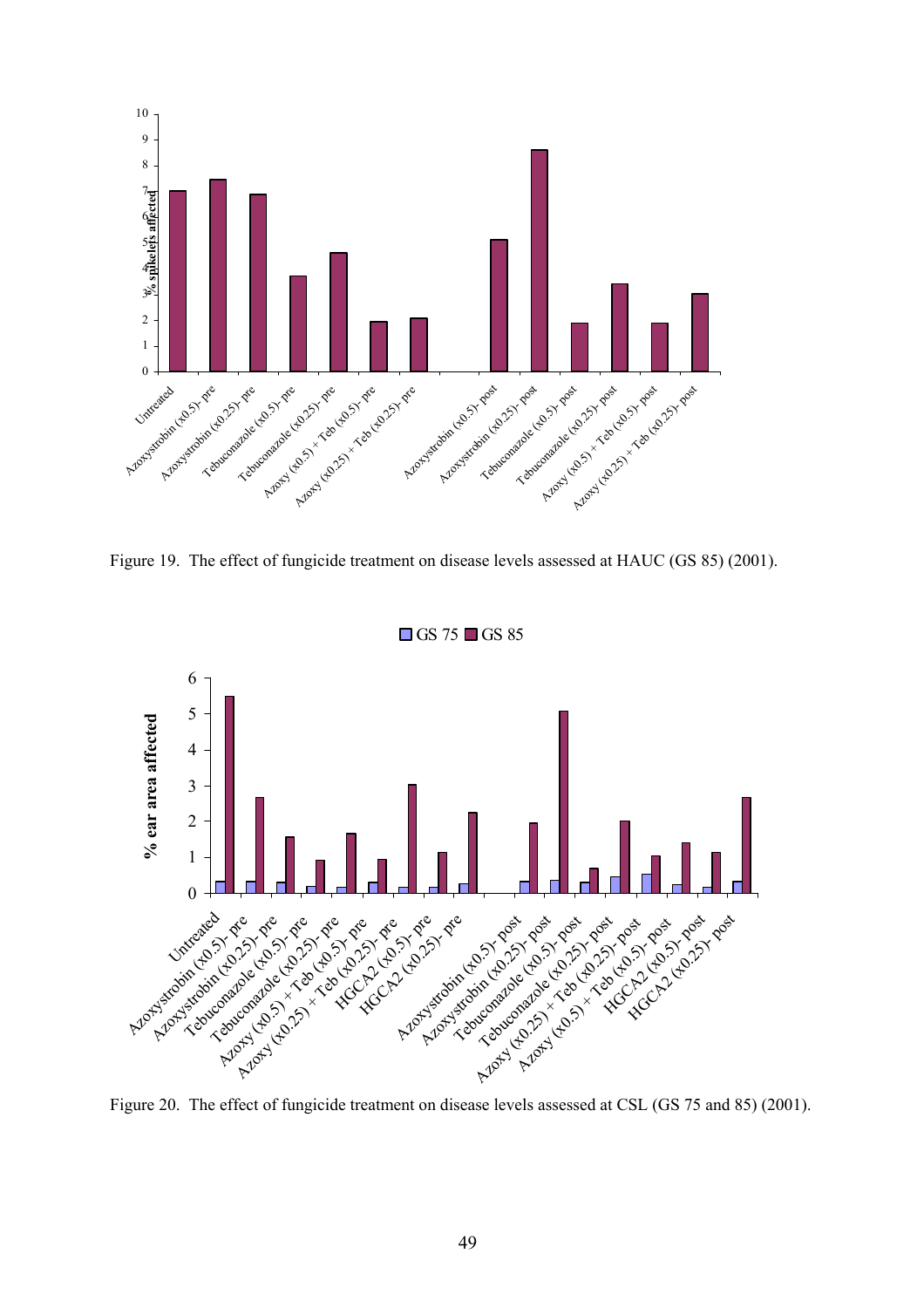## *5.2.3 MRC*

A high level of disease developed on this site. Disease (%spikelets infected) on the ears from untreated inoculated plots was 45.5% at GS 75 (Figure 21). At this time all treatments differed significantly from the untreated plots with respect to disease severity with the lowest level of disease where azoxystrobin + tebuconazole (0.5+0.5 dose or 0.25+0.25 dose) had been applied post inoculation. Post inoculation application of HGCA2 at 0.25 or 0.5 dose also markedly reduced disease at this stage (Figure 21). By the time of the second assessment the disease level on the untreated control plots was 62.5%. Most treatments significantly reduced disease with respect to the untreated. Post inoculation treatments appeared to be more effective than pre-inoculation with the greatest reduction being observed where azoxystrobin + tebuconazole (0.5+0.5 or 0.25+0.25 dose) was applied post inoculation. Notably no treatment involving HGCA2 significantly reduced disease.



Figure 21. The effect of fungicide treatment on disease levels assessed at MRC (GS 75 and 85) (2001).

### **5.3 Fungal species**

#### *5.3.1 HAUC*

The predominant species present in grain from the untreated plots at this site was *F. culmorum* (5.8% fungal DNA) although *F. avenaceum* (1.68%) was also present at moderate levels. *Fusarium graminearum* was present at only very low levels (0.04%), and *F. poae* and both *M. nivale* var. *majus* and var. *nivale* were absent (Figure 22). Only two treatments significantly influenced the amount of any *Fusarium* species (*F. culmorum*) in the grain. The two treatments were tebuconazole (0.5 dose) and tebuconazole +azoxystrobin  $(0.5 + 0.5$  dose).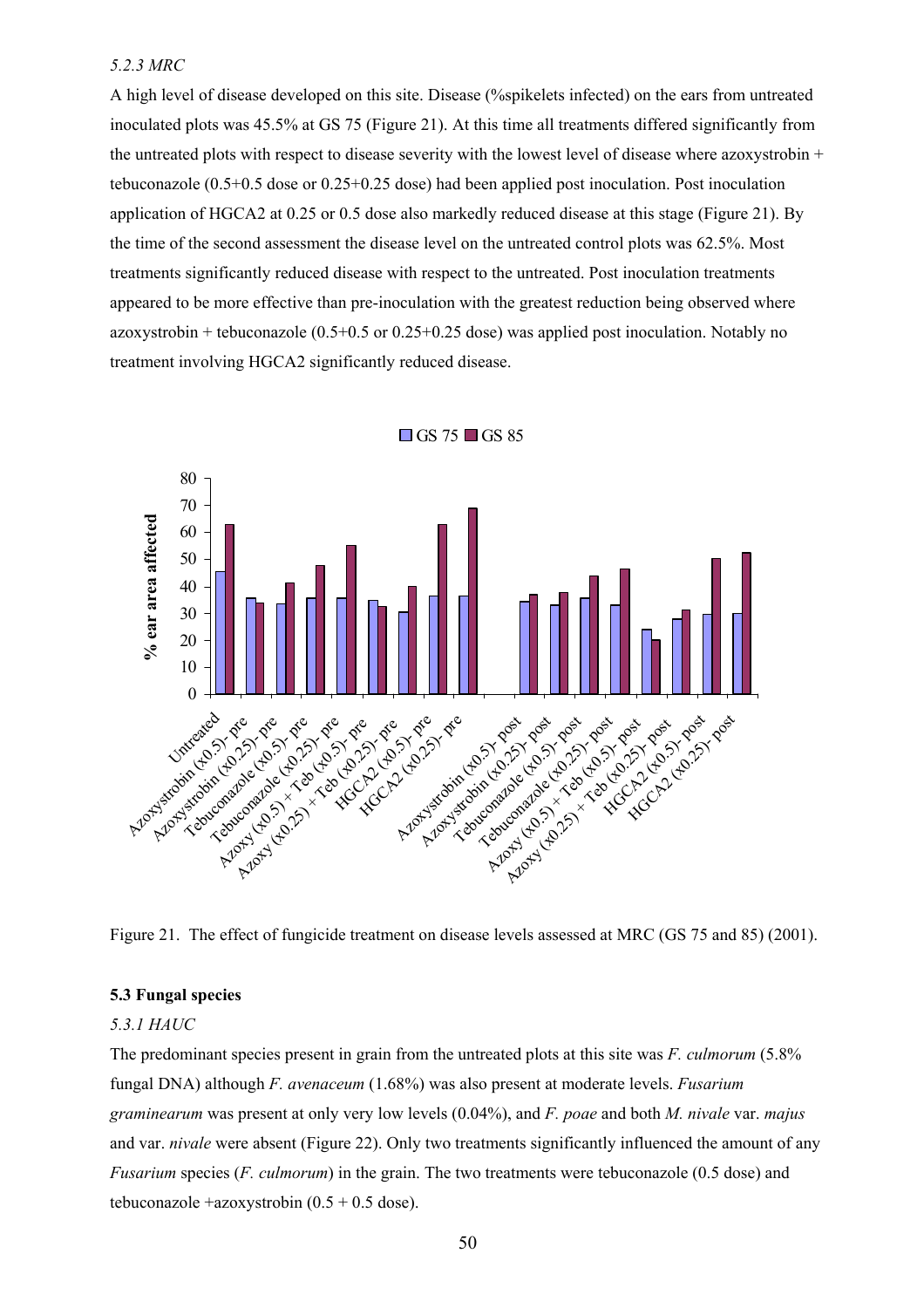

Figure 22. The effect of fungicide treatment on FEB pathogens (as determined by PCR analysis) at HAUC (2001).

#### *5.3.2 CSL*

Only *F. culmorum* (1.03% fungal DNA) was present in significant amounts in the grain from untreated plots. *F. graminearum, F. avenaceum* and *F. poae* were present but at only very low levels and the two *M. nivale* varieties were absent (Figure 23). Although all treatments reduced the amount of *F. culmorum* present the reduction was only significant where tebuconazole (0.5 dose) or HGCA2 (0.5 dose) were applied pre- or post- inoculation.

## *5.3.3 MRC*

Two *Fusarium* species (*F. culmorum* and *F. avenaceum*) were predominant in grain from the untreated plots, with low levels of *F. graminearum* also occurring (0.43% fungal DNA). The levels of *F. avenaceum* (14.7%) and *F. culmorum* (12.95%) were very high (Figure 24). The level of *F. poae* was very low and *M. nivale* vars. *majus* and *nivale* were absent. There was a very high level of variability observed in the amount of both *F. culmorum* and *F. avenaceum* within and between treatments. For example the mean for *F. culmorum* in the azoxystrobin (0.5 dose) pre inoculation treatment was 32.31% while that for HGCA2 (0.25 dose) post inoculation was only 5.52%. In spite of this, none of the differences in the levels of fungal DNA were statistically significant.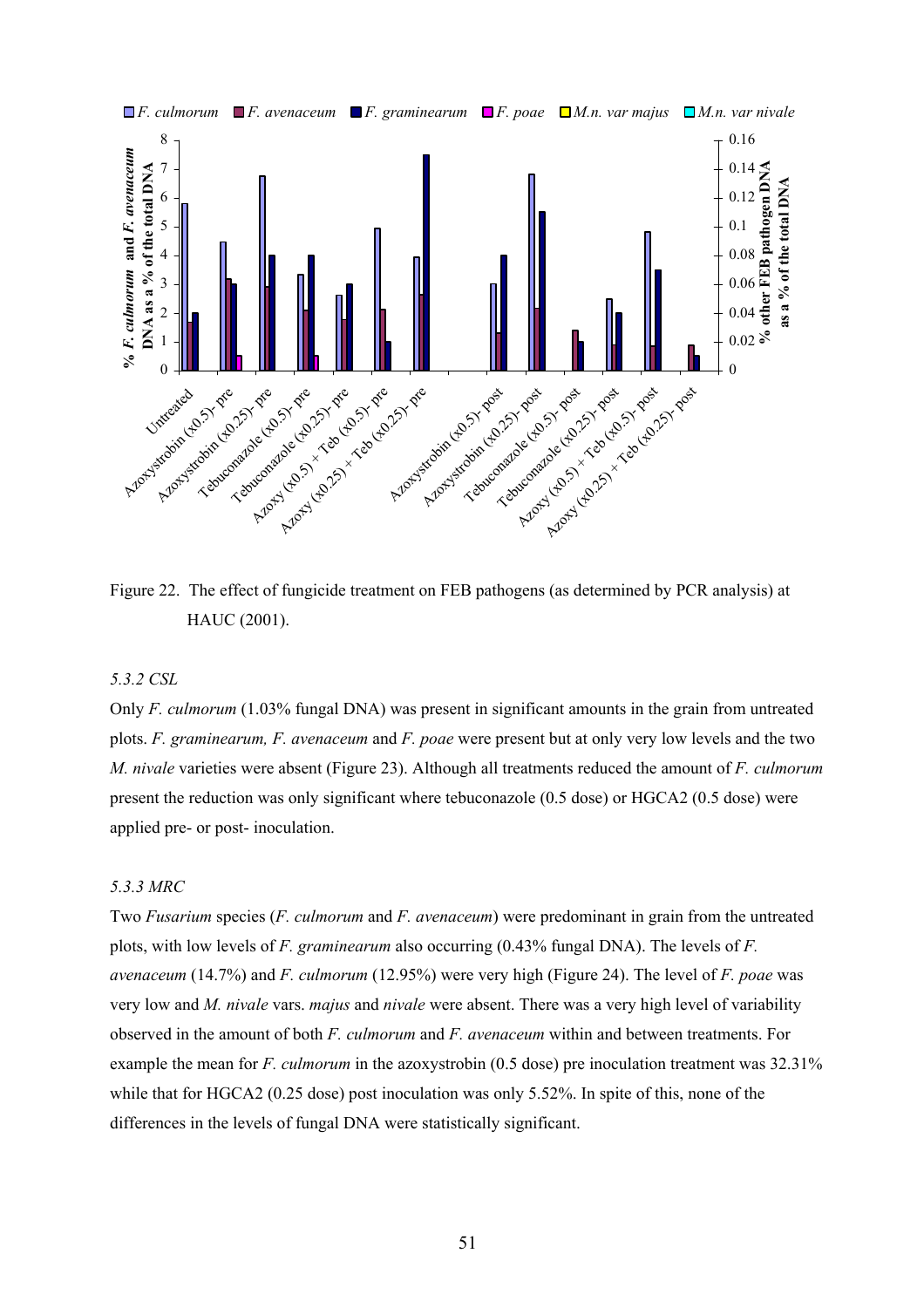

Figure 23. The effect of fungicide treatment on FEB pathogens (as determined by PCR analysis) at CSL (2000).



Figure 24. Effect of fungicide treatment on FEB pathogens at MRC (2001).

# **5.4 Deoxynivalenol content of harvested grain**

*5.4.1 HAUC*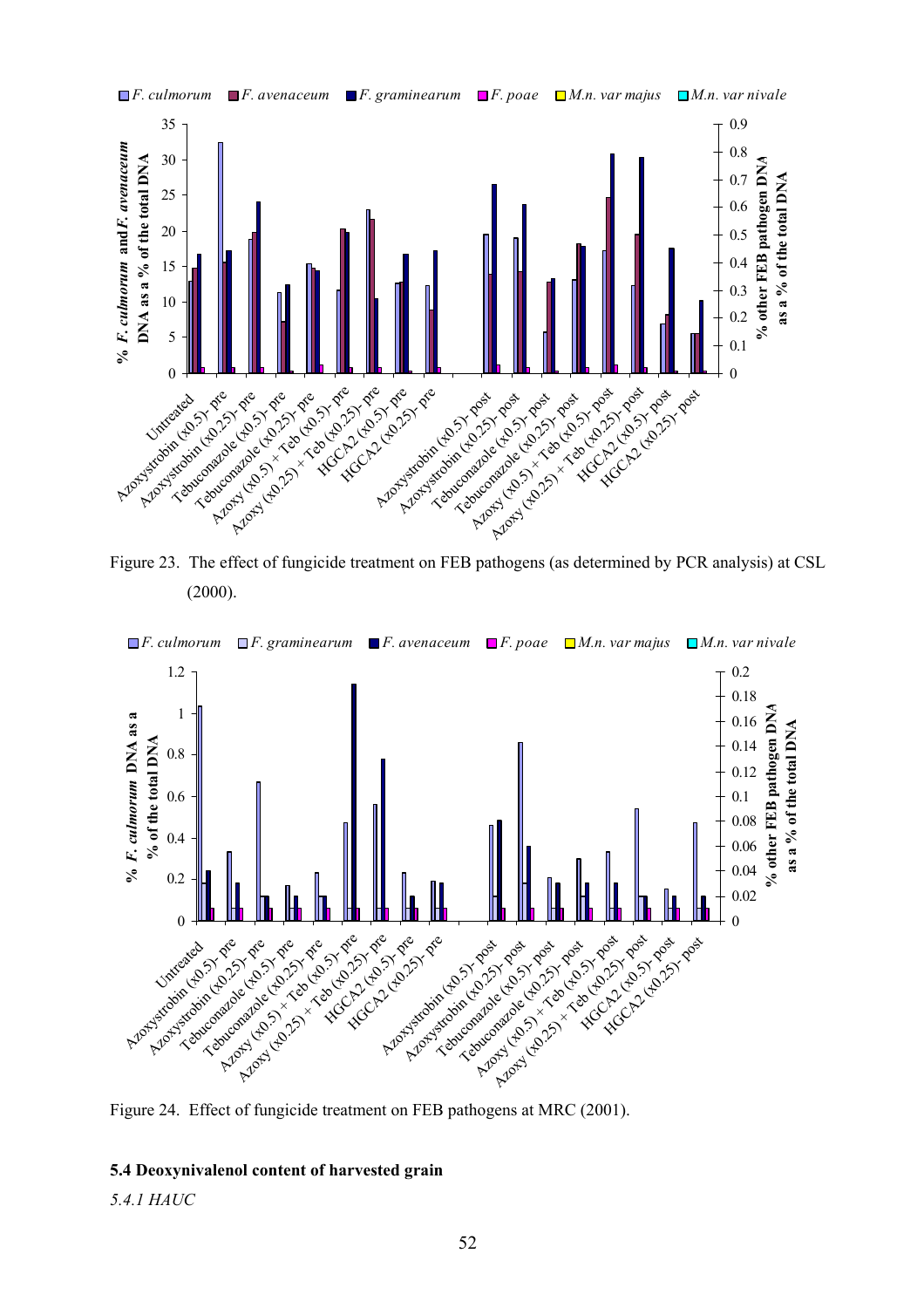The level of DON in the grain was 2.13 ppm in the untreated (Figure 25). No treatment significantly reduced the amount of DON although the mean level was less for most treatments. The level of DON was greater, relative to that of the untreated plots, where azoxystrobin (0.25 dose) and azoxystrobin (0.5 dose) had been applied post inoculation. The level of DON was also greater where azoxystrobin (0.5 dose) or azoxystrobin + tebuconazole  $(0.5 + 0.5$  dose) had been applied pre-inoculation but in no case was the increase statistically significant.



Figure 25. The effect of fungicide treatment on DON concentration in grain from HAUC (2001).

## *5.4.2 CSL*

The level of DON in the grain from untreated plots was low (2.66 ppm) relative to the previous trials at this site (Figure 26). This level was high, however, given the low level of disease observed at the site. The great majority of treatments significantly reduced the amount of DON in the grain with the least DON being where HGCA2 (0.5 or 0.25 dose) was applied pre-inoculation, azoxystrobin + tebuconazole (0.5+0.5 dose) post inoculation or tebuconazole (0.5 dose) pre-inoculation. Only two treatments, both applied post inoculation, failed to significantly reduce the level of DON that accumulated in the grain (azoxystrobin (0.25 dose) and HGCA2 (0.5 dose).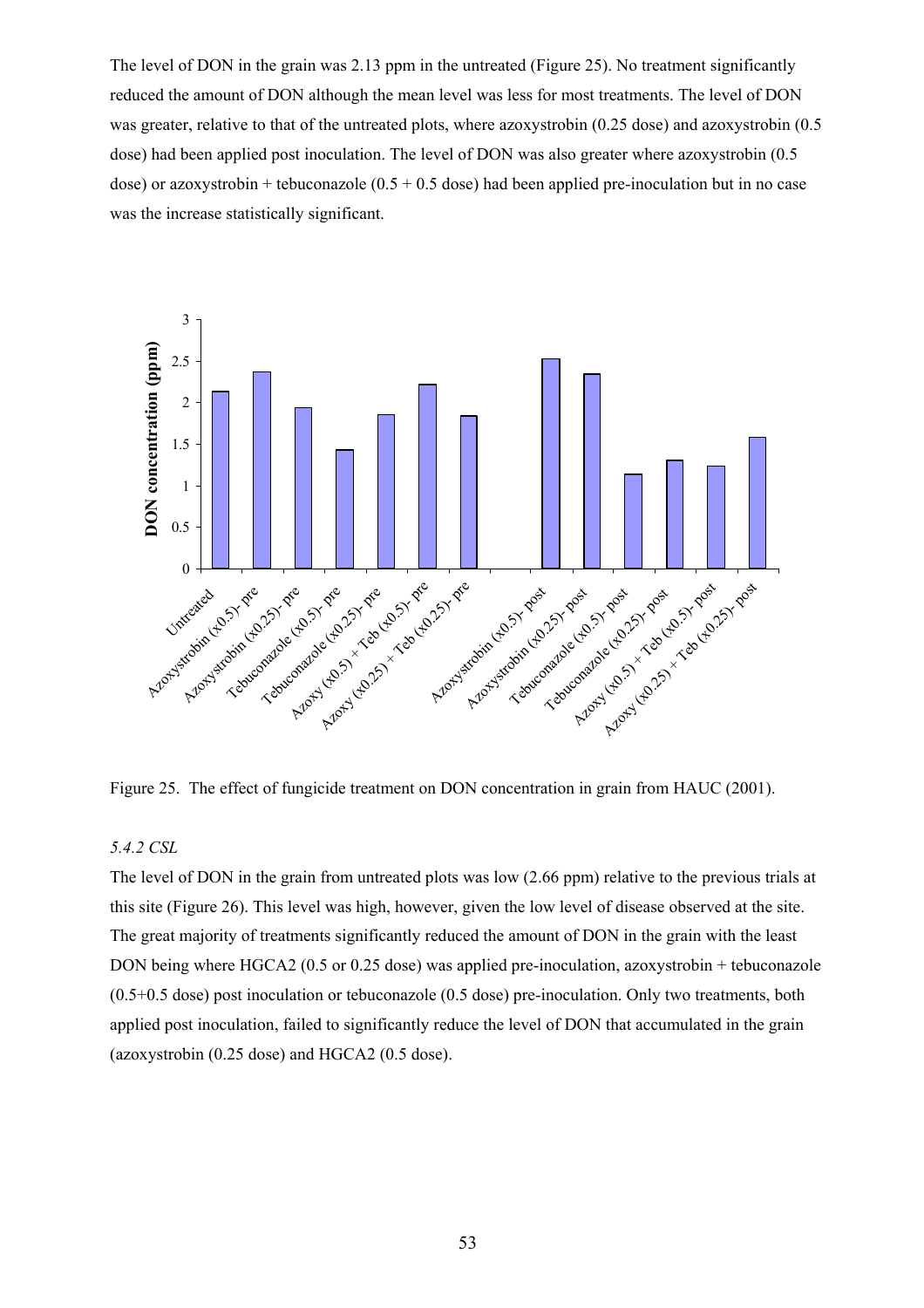

Figure 26. The effect of fungicide treatment on DON concentration in grain from CSL (2001).

# *5.4.3 MRC*

The level of DON in the grain of the untreated plots (15.13 ppm) was very high, being greater than that observed on any site in any of the three years. No treatment significantly influenced the level of DON in the grain although levels were higher following some treatments most notably azoxystrobin (0.25 or 0.5 dose) pre inoculation (Figure 27). The lowest level of DON detected in the grain was where HGCA2 (0.25 and 0.5 dose) post inoculation but again, these were not statistically significant from that of the untreated controls.

## **5.5 Yield parameters**

## *5.5.1 HAUC*

Yield was assessed as tonnes/hectare at 15% moisture (t/ha), thousand grain weight (TGW) and specific weight as kg per hectalitre (SPWT) (Table 10). The untreated plots produced 8.92 t/ha. While all treatments resulted in a higher yield the increase was not significant for any treatment. The weight of 1000 grains for the untreated was 52.85g and no treatments resulted in a significantly higher TGW, the greatest being 54.7g following treatment with azoxystrobin (0.5 dose) post inoculation. Similarly, no treatment significantly influenced specific weight although the greatest SPWT was obtained where  $a$ zoxystrobin + tebuconazole (0.25+0.25 dose) was applied post inoculation.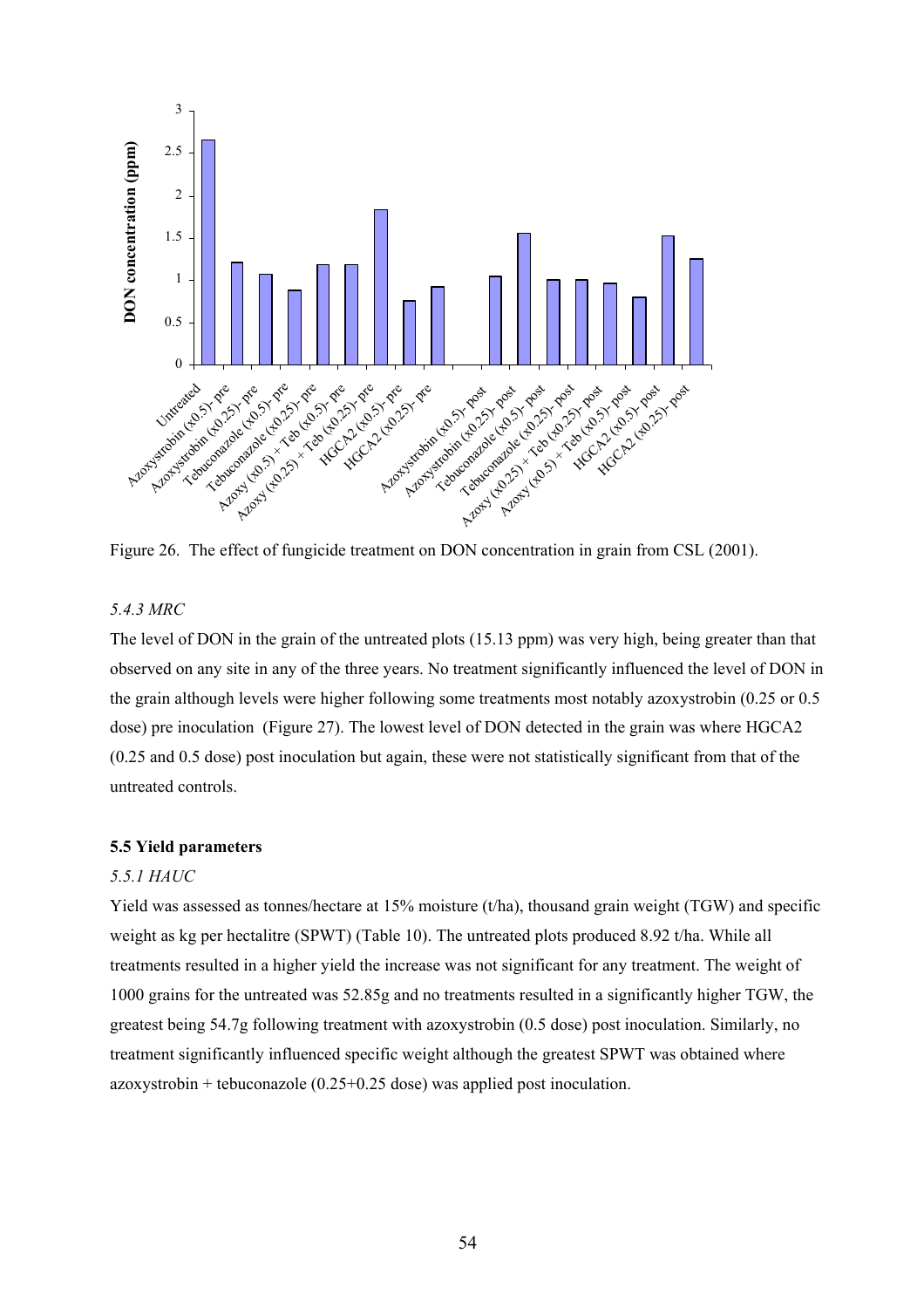

Figure 27. The effect of fungicide treatment on DON concentration in grain from MRC (2001).

|                                        | Yield  | <b>TGW</b> | Specific weight |
|----------------------------------------|--------|------------|-----------------|
| Fungicide                              | (t/ha) | (g)        | (kg/hl)         |
| Untreated                              | 8.92   | 52.85      | 74.35           |
| Azoxystrobin $(x0.5)$ - pre            | 9.64   | 52.50      | 73.53           |
| Azoxystrobin $(x0.25)$ - pre           | 9.10   | 52.05      | 73.48           |
| Tebuconazole $(x0.5)$ - pre            | 9.59   | 52.05      | 74.55           |
| Tebuconazole $(x0.25)$ - pre           | 9.45   | 52.10      | 75.15           |
| Azoxy $(x0.5)$ + Teb $(x0.5)$ - pre    | 9.33   | 52.30      | 74.00           |
| Azoxy $(x0.25)$ + Teb $(x0.25)$ - pre  | 9.30   | 51.80      | 74.30           |
| Azoxystrobin $(x0.5)$ - post           | 9.34   | 54.70      | 74.40           |
| Azoxystrobin $(x0.25)$ - post          | 9.30   | 51.90      | 74.10           |
| Tebuconazole $(x0.5)$ - post           | 9.49   | 52.70      | 74.50           |
| Tebuconazole $(x0.25)$ - post          | 9.67   | 53.05      | 74.95           |
| Azoxy $(x0.5)$ + Teb $(x0.5)$ - post   | 9.54   | 52.15      | 75.25           |
| Azoxy $(x0.25)$ + Teb $(x0.25)$ - post | 9.77   | 53.85      | 75.40           |

Table 10. Effects of fungicide application on yield parameters at HAUC (2001).

# *5.5.2 CSL*

Yield was assessed by TGW. The untreated plots produced TGW of 48.68 g (Table 11). No treatment significantly influenced TGW. Some treatments resulted in a higher TGW than the untreated with the increase being greatest for azoxystrobin + tebuconazole (0.5 and 0.25 dose) applied pre-inoculation.

Table 11. Effects of fungicide application on yield parameters at CSL (2001).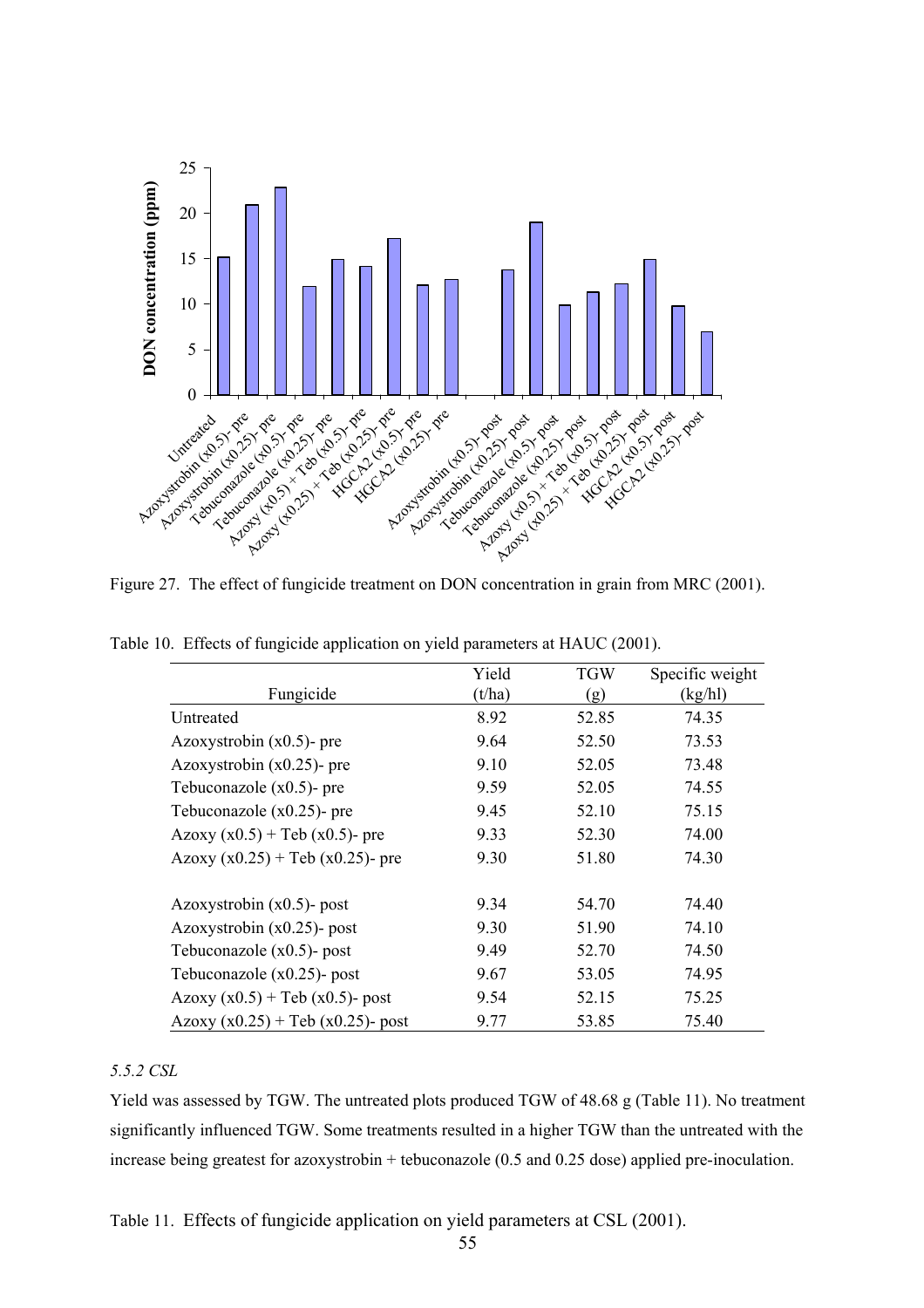|                                        | <b>TGW</b> |
|----------------------------------------|------------|
| Fungicide                              | (g)        |
| Untreated                              | 48.68      |
| Azoxystrobin $(x0.5)$ - pre            | 48.96      |
| Azoxystrobin $(x0.25)$ - pre           | 49.45      |
| Tebuconazole $(x0.5)$ - pre            | 49.34      |
| Tebuconazole $(x0.25)$ - pre           | 48.87      |
| Azoxy $(x0.5)$ + Teb $(x0.5)$ - pre    | 50.13      |
| Azoxy $(x0.25)$ + Teb $(x0.25)$ - pre  | 50.27      |
| $HGCA2 (x0.5)$ - pre                   | 49.22      |
| HGCA2 $(x0.25)$ - pre                  | 48.30      |
| Azoxystrobin $(x0.5)$ - post           | 47.95      |
| Azoxystrobin $(x0.25)$ - post          | 47.99      |
| Tebuconazole $(x0.5)$ - post           | 48.68      |
| Tebuconazole $(x0.25)$ - post          | 49.43      |
| Azoxy $(x0.25)$ + Teb $(x0.25)$ - post | 49.38      |
| Azoxy $(x0.5)$ + Teb $(x0.5)$ - post   | 49.58      |
| HGCA2 $(x0.5)$ - post                  | 48.74      |
| HGCA2 $(x0.25)$ - post                 | 49.51      |

# *5.5.3 MRC*

Yield was assessed by three measures; tonnes/hectare at 15% moisture (t/ha), TGW and SPWT (Table 12). The untreated plots produced 9.1 t/ha and all treatments resulted in a higher yield than the untreated although in no case was the increase statistically significant. The increase was greatest for HGCA2 at 0.25 and 0.5 dose applied post inoculation. The TGW for the untreated was 41.53 g and all treatments resulted in a higher TGW although in no case was the increase statistically significant (Table 12). Specific weight was greater than the untreated (64.2 kg/hl) for all but two treatments (azoxystrobin 0.25 and 0.5 dose pre-inoculation), however the increase was significant only for HGCA2 (0.25 and 0.5 dose) applied post inoculation.

Table 12. Effects of fungicide application on yield parameters at MRC (2001).

| TGW<br>Fungicide<br>Specific weight<br>i iviu<br>~ |
|----------------------------------------------------|
|----------------------------------------------------|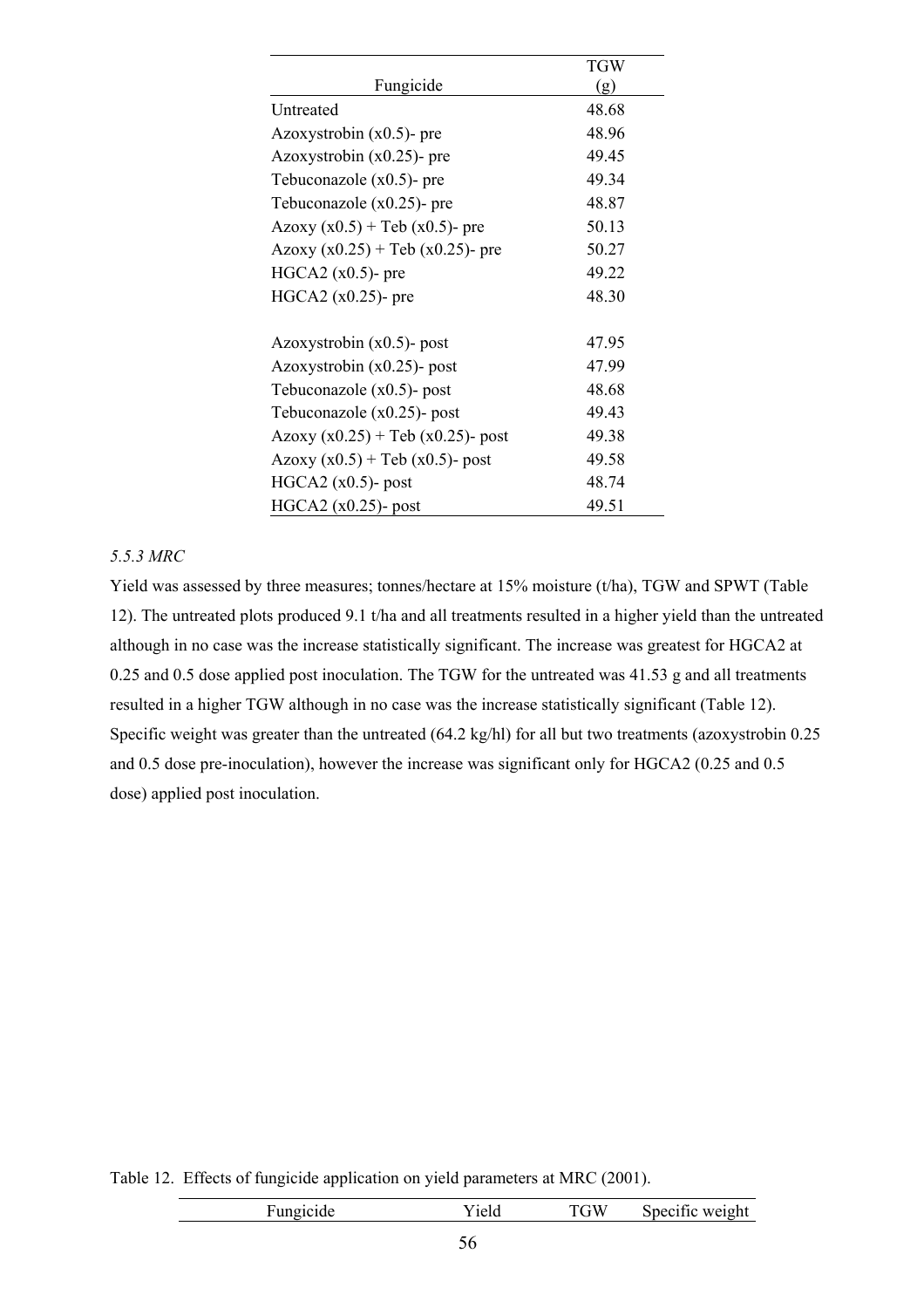|                                        | (t/ha) | (g)   | (kg/hl) |
|----------------------------------------|--------|-------|---------|
| Untreated                              | 9.10   | 41.53 | 64.20   |
| Azoxystrobin $(x0.5)$ - pre            | 9.69   | 43.27 | 63.27   |
| Azoxystrobin $(x0.25)$ - pre           | 9.21   | 42.39 | 63.44   |
| Tebuconazole $(x0.5)$ - pre            | 9.38   | 44.07 | 66.25   |
| Tebuconazole $(x0.25)$ - pre           | 9.18   | 43.21 | 65.27   |
| Azoxy $(x0.5)$ + Teb $(x0.5)$ - pre    | 9.78   | 44.44 | 65.41   |
| Azoxy $(x0.25)$ + Teb $(x0.25)$ - pre  | 9.26   | 44.62 | 65.54   |
| HGCA2 $(x0.5)$ - pre                   | 9.71   | 44.93 | 66.85   |
| HGCA2 $(x0.25)$ - pre                  | 9.14   | 45.17 | 65.27   |
| Azoxystrobin $(x0.5)$ - post           | 9.77   | 42.45 | 65.45   |
| Azoxystrobin $(x0.25)$ - post          | 9.54   | 43.24 | 64.94   |
| Tebuconazole $(x0.5)$ - post           | 9.48   | 45.59 | 67.24   |
| Tebuconazole $(x0.25)$ - post          | 9.29   | 43.13 | 66.86   |
| Azoxy $(x0.5)$ + Teb $(x0.5)$ - post   | 9.53   | 45.15 | 67.49   |
| Azoxy $(x0.25)$ + Teb $(x0.25)$ - post | 9.80   | 45.58 | 65.93   |
| HGCA2 $(x0.5)$ - post                  | 10.13  | 45.22 | 67.99   |
| $HGCA2 (x0.25)$ - post                 | 10.15  | 43.84 | 68.31   |

#### **5.6 Discussion**

Low levels of disease developed on two of the sites (HAUC and CSL) while at MRC disease levels were high. At CSL, where treatments were applied 3 days pre- and 3 days post inoculation, most treatments reduced disease and DON levels, whether applied pre- or post-inoculation. While the higher dose generally reduced disease more than the 0.25 dose, there appeared to be little effect of fungicide dose on DON content with 0.25 and 0.5 dose applications being largely similar in effect. Pre and postinoculation treatments resulted in similar DON levels. Considering only single products (0.25 or 0.5 dose), the average DON accumulation was least where tebuconazole (mean 1.02 ppm) was applied and greatest for azoxystrobin treatments (1.23 ppm) with HGCA2 (1.11 ppm) being intermediate. Only two treatments resulted in less trichothecene producing species (*F. culmorum*) accumulating in the grain (tebuconazole (0.5 dose) pre-inoculation and HGCA2 (0.5 dose) post inoculation. Thus the reduction in disease and DON levels was not accompanied by a reduction in the amount of fungus able to colonise the grain.

At HAUC no differences were observed in disease levels across treatments. Only two treatments significantly reduced the colonisation of grain by *F. culmorum* (tebuconazole (0.5 dose) postinoculation and azoxystrobin + tebuconazole (0.25+0.25 dose) post-inoculation. No treatment significantly reduced the amount of DON in grain although the lowest levels were in grain from plots treated with tebuconazole (0.5 dose) or azoxystrobin + tebuconazole (0.5+0.5 dose) post-inoculation. In general, the overall level of DON was less where treatments were applied post inoculation (mean 1.66 ppm) than where applied pre-inoculation (mean 1.94 ppm). Considering only single products (0.25 or 0.5 dose), the average DON accumulation was least where tebuconazole (mean 1.43 ppm) was applied and greatest for azoxystrobin treatments (2.29 ppm).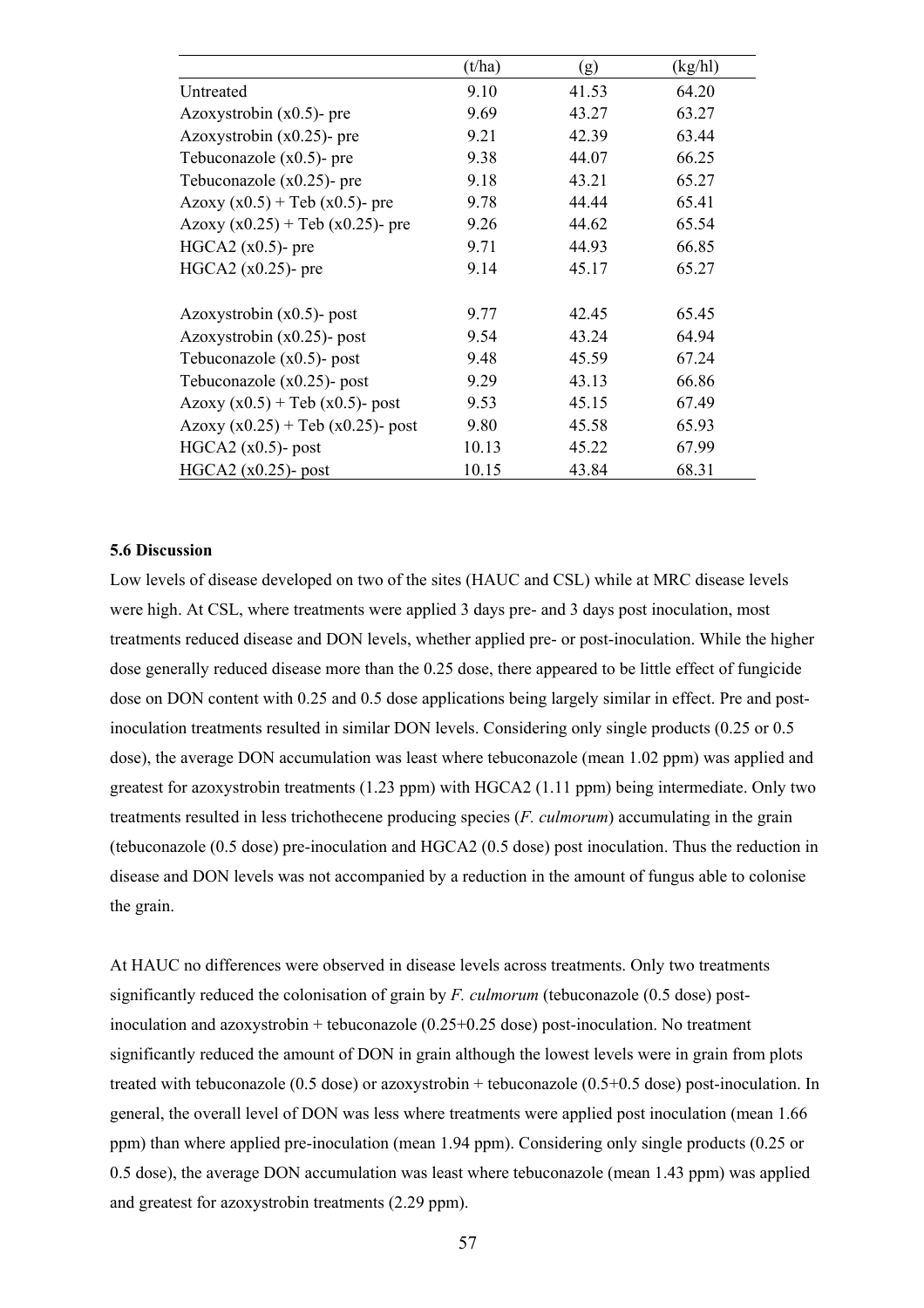Severe lodging was observed in the central portion of two rows of the MRC site. The amount of fungus and DON that accumulated in the grain of the plots in this region were significantly higher than those from the non-lodged plots. This variability was reflected in the lack of statistical evidence for any treatment having an effect on either fungal colonisation or DON accumulation. However, high levels of fungus and DON were observed even in non-lodged plots indicating that disease pressure at this site was very high. These factors may have contributed largely to the failure of any treatment to significantly influence DON accumulation or fungal colonisation at this site.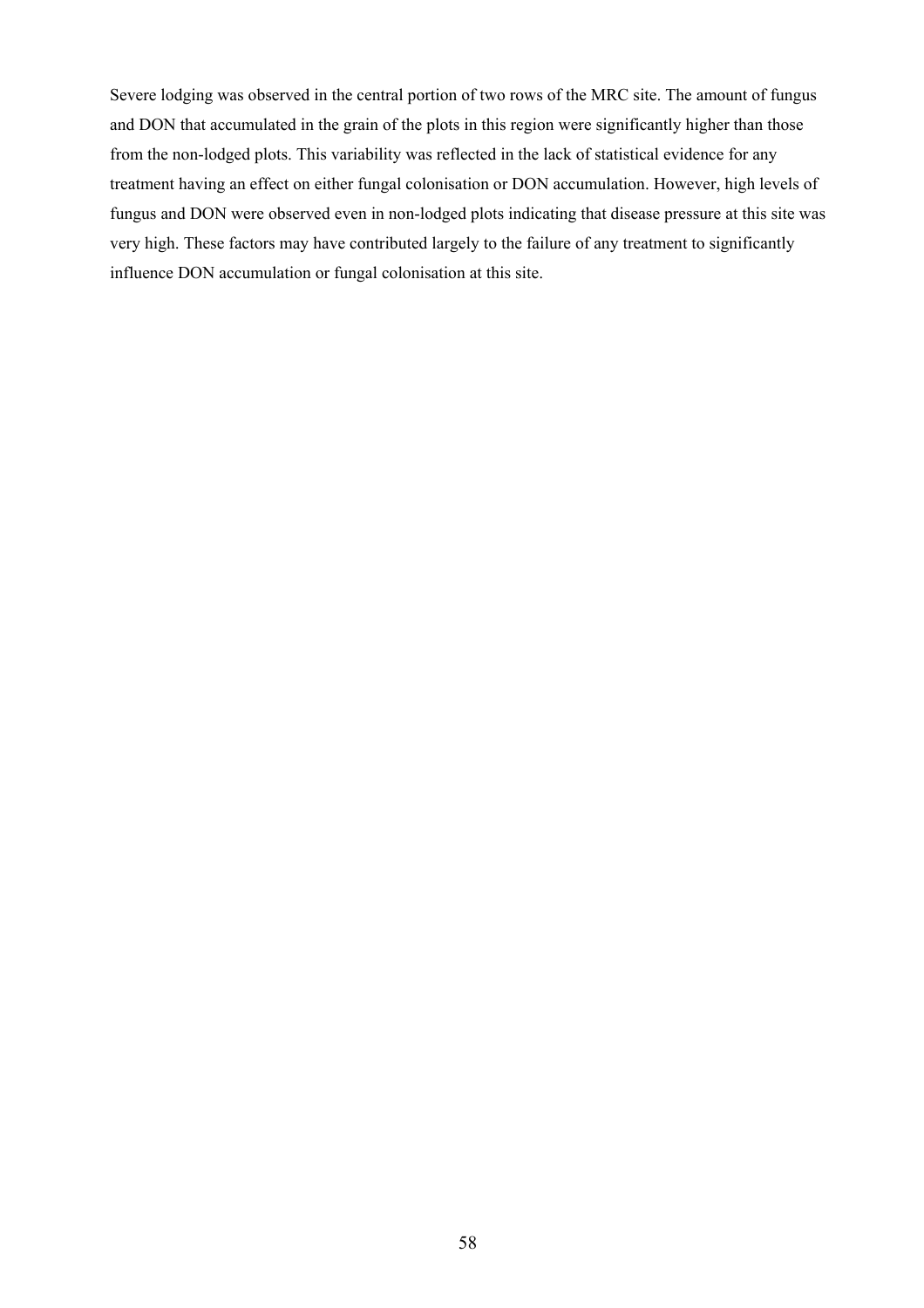# **6 Optimising control of FEB and mycotoxin accumulation through improved fungicide application techniques.**

# **6.1 Background**

The project originally intended to use track sprayer equipment at HAUC to study the effect of differing application techniques on the efficacy of control of FEB by selected fungicides. The field site experiments detailed above (Chapters 3-5) revealed highly significant site effects making it imperative that all three sites be used in each year to provide robust data on fungicide efficacy. Bayer plc had contracted ITCF to carry out extensive field and laboratory studies of fungicide distribution using differing nozzles. Additional tests were carried out to determine the effects of single and twin fan nozzles on FEB disease and yield parameters. Bayer plc offered to share their data with the project to permit the use of the HAUC site in all three years of the project.

# **6.2 Deposition studies**

# *6.2.1 Conventional application.*

Conventional single fan application was found to result in highly uneven distribution of fungicide upon wheat ears. The vast majority of fungicide is deposited on the side of the ear facing into the wind. On the windward side of the ear 39% of the upper third of the ear becomes covered while the central and lower portions are 36% and 30% covered respectively. On the leeward side only 2.1%, 1.6 and 1% of the ear becomes covered in the upper, central and lower portions respectively.

## *6.2.2 Nozzle variation*

Wheat was sprayed at a speed of 7.5 km/h with nozzles set at a height to provide triple coverage. Application using a single fan nozzle  $(110^{\circ}, 3.5 \text{ bars}, 277 \text{ l/ha})$  resulted in 7% coverage of the ear and 7.75% coverage of the collar. Application using double fan nozzles (80°, 3.5 bars, 273 l/ha) provided greater coverage of both the ear and collar regions and resulted in 11.15% coverage of the ear and 11.65% coverage of the collar. Results of application using air nozzles (6 bars, 317 l/ha) were intermediate, resulting in 8.95% coverage of the ear and 6.3% coverage of the collar.

# *6.2.3 Application speed*

Laboratory tests were carried out with double fan nozzles  $(110^{\circ}, 3.5 \text{ bars})$  by application to water sensitive paper presented to the sprayer as a "model" ear. When the application speed was 7.5 km/h (204  $l/ha$ ), deposition to the front of the ears was 25 droplets per cm<sup>2</sup> while that to the sides and back was 15 droplets per cm<sup>2</sup>. When the application speed was reduced to 4 km/h (382 l/ha) deposition rates increased markedly providing much improved coverage of the "model" ear. Deposition on the front, left and right of the ears was 40 droplets per  $\text{cm}^2$  while that to the back was 25 droplets per  $\text{cm}^2$ .

## *6.2.4 Field assessment of nozzle performance*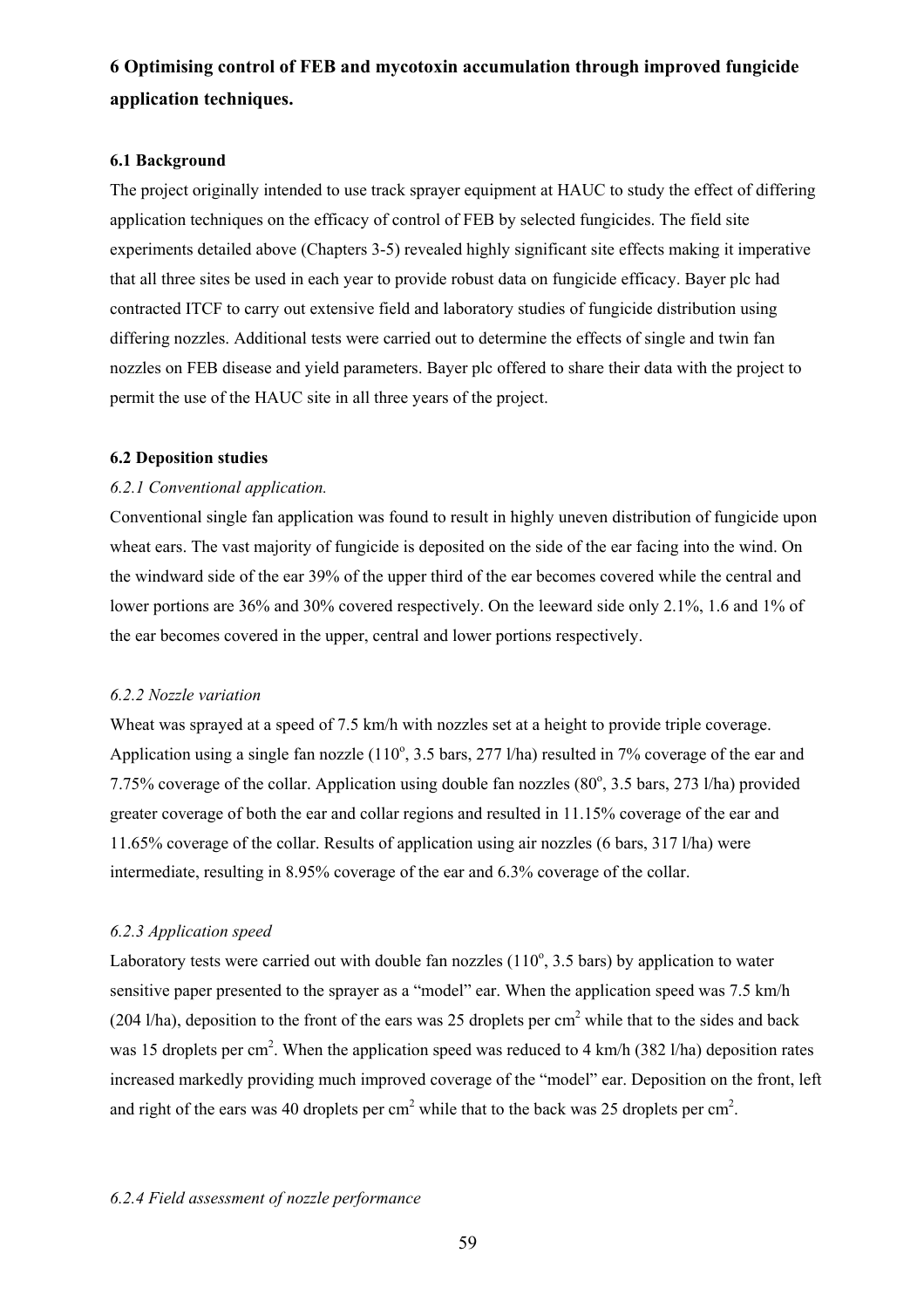Field plots of wheat were inoculated with conidia of FEB species. Plots were then either untreated or sprayed with full dose tebuconazole using either single or double fan nozzles. The untreated plots had 49% of spikelets infected. Disease on plots treated using single fan nozzles was 19.3% while double fan treated plots had only 10.6% disease. The percentage of infected grains (assessed visually) was 28.7% for the untreated and 13% and 11.6% for plots treated with single and double fan nozzles respectively. Yield was similarly improved by application using the double fan nozzles being 6.39 t/ha, 6.01 and 4.48 t/ha for double fan, single fan and the untreated respectively.

### **6.3 Discussion**

Results clearly demonstrate that the single fan nozzle produces uneven distribution of fungicide to the ear. The use of double fan nozzles improves the level and distribution of coverage. A further improvement was provided by reducing the speed of traverse from 7.5 to 4 km/h. The reduction in traverse speed results in a greater application volume. When tested under field conditions the use of double fan nozzles reduced the level of disease markedly with respect to that achieved using single fan nozzles (from 19.3% to 10.6%). Overall, the results indicate that the use of double fan nozzles and reduced traverse speeds increases fungicide coverage of the wheat ears and can result in reduced FEB disease.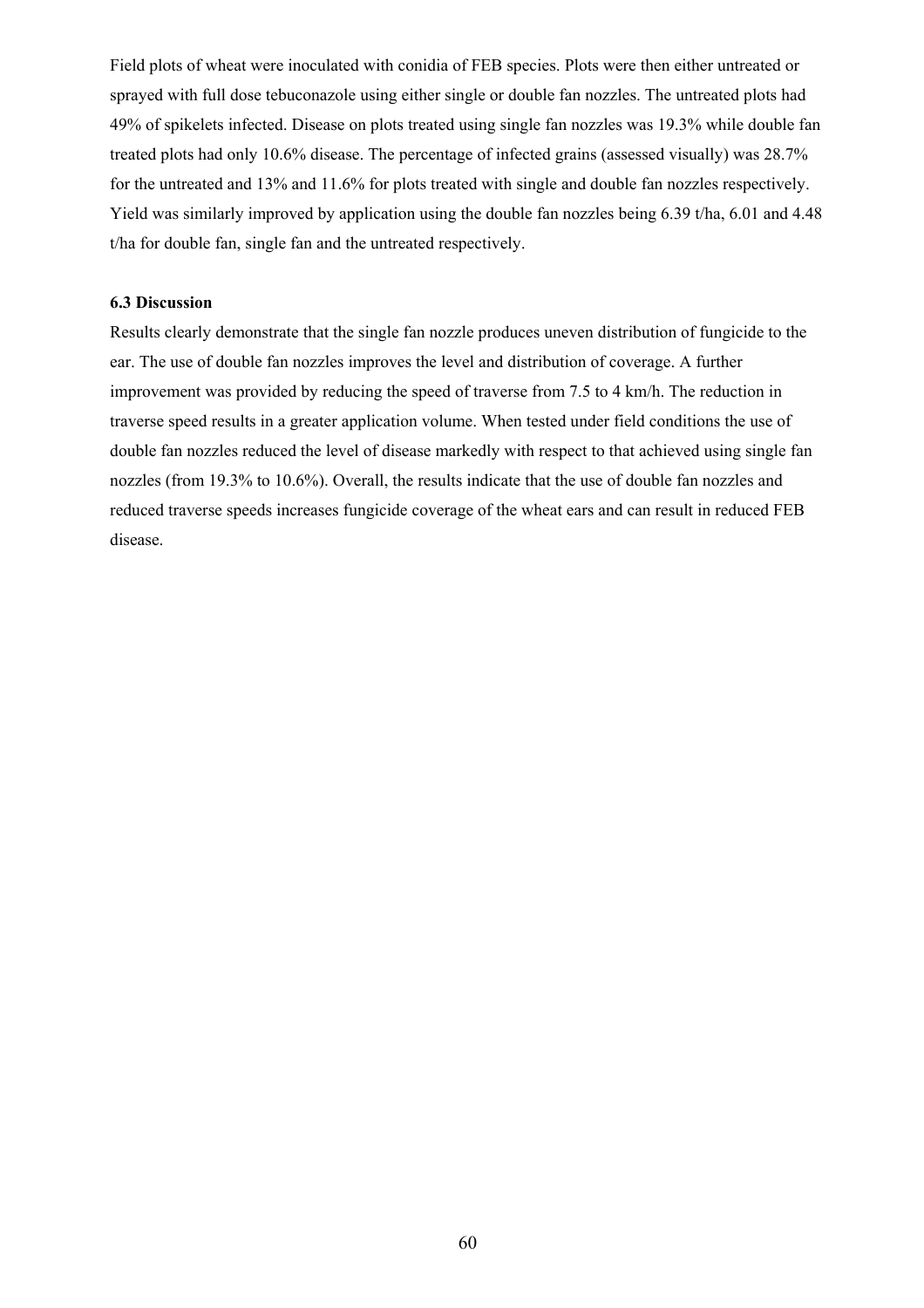## **7 Conclusions**

1. Fungicides are differentially active against the toxin-producing and non toxin-producing species that cause FEB. Azoxystrobin has very high activity against *M. nivale* but appears to have only very limited activity against *Fusarium* species. In contrast, tebuconazole, metconazole and HGCA2 have high activity against the *Fusarium* species while being ineffective against *M. nivale* varieties.

2. Full dose application, very close to mid-anthesis, of compounds with high activity against *Fusarium* species can significantly reduce disease, increase yield and reduce accumulation of DON. Fungicides with greatest efficacy against DON producing isolates also have most effect against NIV producing isolates.

3. Where high levels of disease occur chiefly due to *Fusarium* species, and high levels of DON accumulate in grain, both full and half dose fungicide (tebuconazole, metconazole and HGCA2) significantly reduce disease and toxin levels. The lower fungicide dose reduces efficacy of control of disease and toxin accumulation relative to the full dose.

4. Where high levels of disease occur and both *Fusarium* species and *M. nivale* varieties are present, reduction in disease and toxin levels by tebuconazole, metconazole and HGCA2 may not be significant although greater control of disease and toxin accumulation is generally achieved by the higher dose.

5. Where disease is due to *Fusarium* species and *M. nivale* is absent (or nearly so) higher levels of disease are associated with greater amounts of DON accumulating in grain irrespective of the fungicide applied.

6. Where high levels of disease occur and both *Fusarium* species and *M. nivale* varieties are present, application of azoxystrobin can result in significantly reduced disease but significantly higher DON levels. The effect on DON accumulation appears to be more marked when half dose azoxystrobin is applied than when full dose is applied. The increase in DON content of grain may even occur where azoxystrobin is applied in mixture with *Fusarium* active compounds.

7. Where disease levels are low, half and quarter dose application of tebuconazole or HGCA2 may significantly reduce disease and toxin levels, in some instances, when applied up to 3 days either side of mid-anthesis.

8. Lodging of the crop can lead to large increases in the toxin content of grain, overwhelming any effects of fungicide application to the ear.

9. Double fan nozzles combined with reduced traverse speed of fungicide application can improve disease control.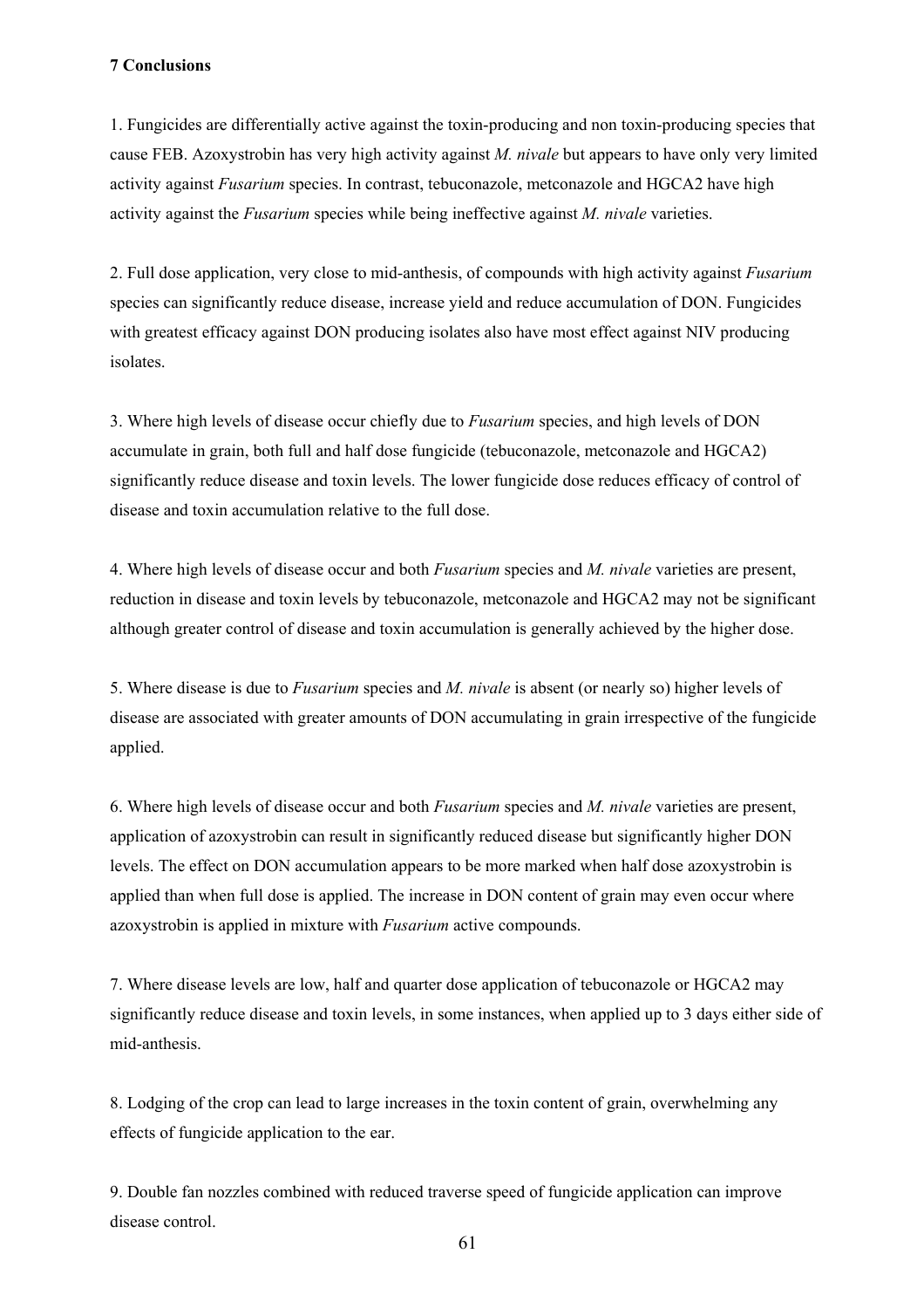# **Acknowledgements**

PN wishes to thank E Chandler and G Weston for their assistance with DNA extraction and PCR assays. The work of the JIC facultative pathology group is supported by DEFRA.

## **References**

Banks JN, Rizvi RH, Barker I, Turner JA, Rahman S & Northway BJ (1996) Specific monoclonal antibodies to *Fusarium* species and *Microdochium nivale*. *Food & Agricultural Immunology* 8, 249-268. Dill-Macky R (1997) Fusarium head blight: Recent epidemics and research efforts in the upper Midwest of the United States. In: *Fusarium head scab: global status and future prospects*. p. 1-7. Eds. Dubin HJ, Gilchrist L, Reeves J, & McNab A. Mexico, D.F.: CIMMYT.

Dill-Macky R, & Jones RK (1997) The effect of previous crops and tillage on *Fusarium* head blight of wheat. *Cereal Research Communications* 25, 711-712.

D'Mello JPF, MacDonald AMC & Placinta CM (1996) Production and control of mycotoxins from *Fusarium* species pathogenic on cereals. In: *Proceedings of the Brighton Crop Protection Conference. Pests and Diseases-1996* p.517-522.

Doohan FM (1998) *Molecular techniques for studying Fusarium ear blight of wheat*. PhD thesis, Open University, UK.

Doohan, FM, Parry DW, Jenkinson P, & Nicholson P (1998) The use of species-specific PCR-based assays to analyse *Fusarium* ear blight of wheat. *Plant Pathology* 47, 197-205.

Gareis M & Ceynowa J (1994) Influence of the fungicide Matador (tebuconazole/triadimenol) on mycotoxin production by *Fusarium culmorum. Zeitschrift fur Lebensmittel-Untersuchung und-Forschung* 198, 244-248.

Joffe A (1986) Fusarium *species: their biology and toxicology*. New York: Wiley and Sons. Liggitt J, Jenkinson P & Parry DW (1997) The role of saprophytic microflora in the development of Fusarium ear blight of winter wheat caused by *Fusarium Culmorum. Crop Protection* 16, 679-685. Nicholson P, Lees AK, Maurin N, Parry DW & Rezanoor HN (1996) Development of a PCR assay to

identify and quantify *Microdochium nivale* var. *nivale* and *Microdochium nivale* var. *majus* in wheat. *Physiological and Molecular Plant Pathology* 48, 257-271.

Nicholson P, Simpson DR, Weston G, Rezanoor HN, Lees AK, Parry DW & Joyce D (1996) Detection and quantification of *Fusarium culmorum* and *Fusarium graminearum* in cereals using PCR assays. *Physiological and Molecular Plant Pathology* (submitted).

Parry DW & Nicholson P (1996) Development of a PCR assay to detect *Fusarium poae* in wheat. *Plant Pathology* 45, 383-391.

Parry DW, Jenkinson P & McLeod L (1995) *Fusarium* ear blight (scab) in small grain cereals- a review. *Plant Pathology* 44, 207-238.

Polley RW & Turner JA (1995) Surveys of stem base diseases and fusarium ear diseases in winter wheat in England, Wales and Scotland, 1989-1990. *Annals of Applied Biology* 126, 45-59.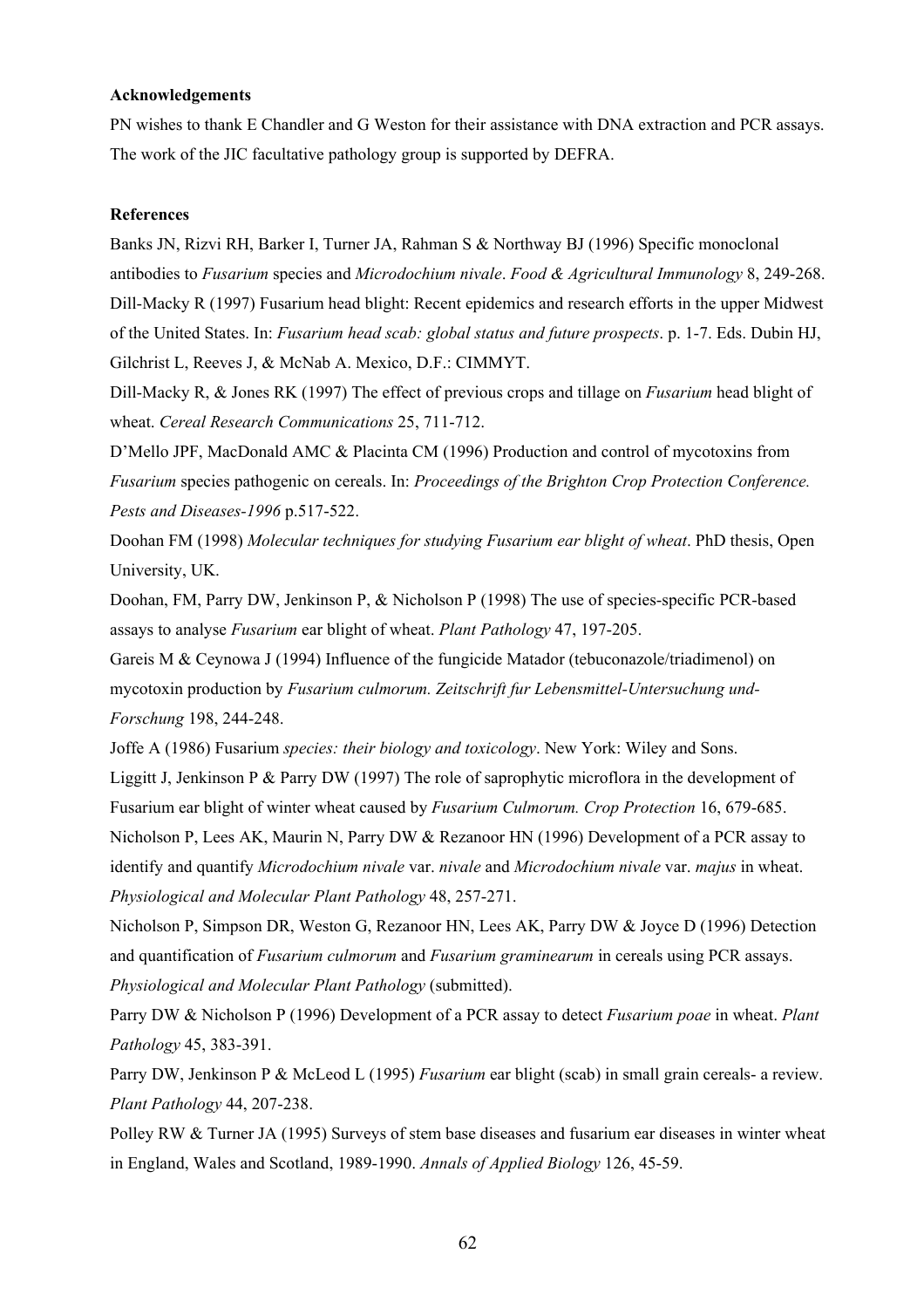Schilling AG (1996) Characterisation and differentiation of the cereal pathogens *Fusarium culmorum* and *F. graminearum* by PCR-based markers. PhD thesis, University of Hohenheim. Verlag Ulrich E. Grauer, Stuttgart, 1996.

Turner AS, Lees AK, Rezanoor HN & Nicholson P (1998) Refinement of PCR-detection of *Fusarium avenaceum* and evidence from DNA marker studies for phenetic relatedness to *Fusarium tricinctum. Plant Pathology* (In press).

Turner JA & Jennings P (1997) The effect of increasing humidity on *Fusarium* ear blight and grain quality. *Cereal Research Communications* 25, 825-826.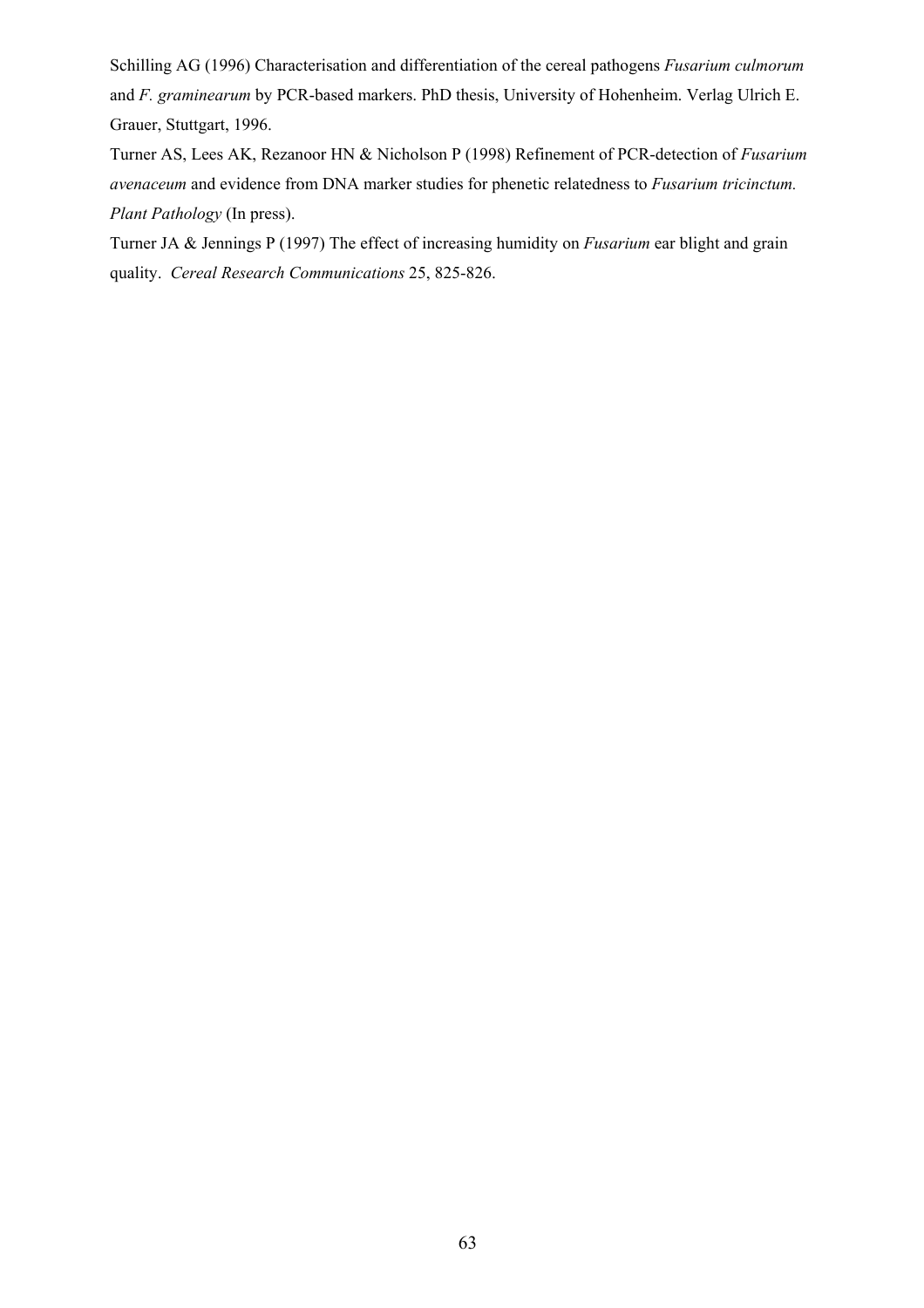**APPENDIX 1: Tables of results from field trials over three years.** 

| Fungicide                       | <b>Disease GS75</b> | <b>Disease GS85</b> | <b>TGW</b> |
|---------------------------------|---------------------|---------------------|------------|
| <b>Untreated</b>                | 4.20                | 34.18               | 44.59      |
| HGCA1                           | 3.71                | 28.10               | 44.81      |
| HGCA2                           | 2.63                | 10.82*              | 46.35      |
| HGCA3                           | 3.60                | $25.31*$            | 47.35      |
| <b>Difenoconazole</b>           | 5.12                | 28.52               | 44.67      |
| Epoxiconazole + Kresoxim-methyl | 2.89                | $17.76*$            | 47.79      |
| <b>Metconazole</b>              | 2.84                | 13.07*              | 45.28      |
| <b>MBC</b> (bavistim)           | 3.39                | 10.98*              | 47.63      |
| Azoxystrobin                    | 4.81                | $18.51*$            | 47.77      |
| <b>Tebuconazole</b>             | 2.33                | 14.76*              | 46.74      |
| Prochloraz                      | 3.60                | $20.31*$            | 46.60      |

**Table A.1. Disease scores at GS 75 and GS 85 and thousand grain weight - CSL 1999** 

\* significantly lower than untreated (P,0.05)

 $+$  significantly higher than untreated (P<0.05)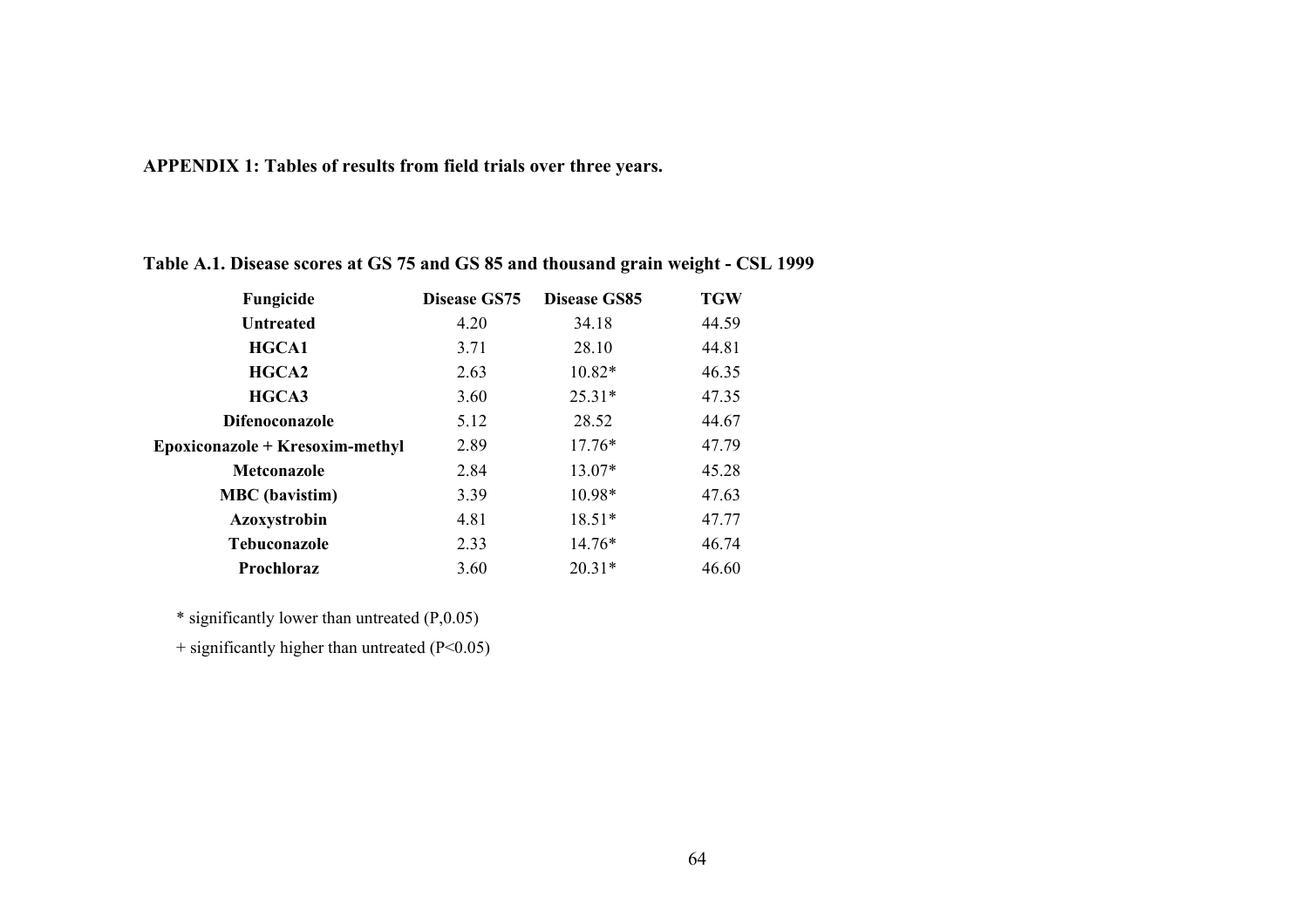| Fungicide                              | <b>DON</b> | 15AcDON | 3AcDON | <b>NIV</b> | FUS X <sup>1</sup> | $\mathbf{D}\mathbf{A}\mathbf{S}^1$ | HT2  | <b>T2</b> |
|----------------------------------------|------------|---------|--------|------------|--------------------|------------------------------------|------|-----------|
| <b>Untreated</b>                       | 12.12      | 0.14    | 0.11   | 1.29       | 0.00               | 0.00                               | 0.04 | 0.01      |
| HGCA1                                  | 10.58      | 0.09    | 0.10   | 0.71       | 0.00               | 0.00                               | 0.00 | 0.00      |
| HGCA2                                  | $1.05*$    | 0.07    | 0.00   | 0.26       | 0.00               | 0.00                               | 0.00 | 0.04      |
| HGCA3                                  | 9.56       | 0.07    | 0.11   | 0.79       | 0.00               | 0.03                               | 0.02 | 0.00      |
| <b>Difenoconazole</b>                  | 11.19      | 0.11    | 0.11   | 0.91       | 0.00               | 0.00                               | 0.02 | 0.01      |
| <b>Epoxiconazole + Kresoxim-methyl</b> | $5.69*$    | 0.07    | 0.07   | 0.36       | 0.00               | 0.00                               | 0.00 | 0.04      |
| <b>Metconazole</b>                     | $2.71*$    | 0.04    | 0.07   | 0.37       | 0.00               | 0.00                               | 0.01 | 0.01      |
| <b>MBC</b> (derosal)                   | 1.85*      | 0.05    | 0.01   | 0.24       | 0.00               | 0.00                               | 0.03 | 0.00      |
| Azoxystrobin                           | 10.41      | 0.12    | 0.17   | 0.90       | 0.00               | 0.03                               | 0.02 | 0.02      |
| <b>Tebuconazole</b>                    | $2.76*$    | 0.02    | 0.03   | 0.31       | 0.00               | 0.00                               | 0.00 | 0.00      |
| Prochloraz                             | $3.96*$    | 0.02    | 0.05   | 0.35       | 0.00               | 0.00                               | 0.00 | 0.01      |

# **Table A.2. Trichothecene mycotoxin content of grain - CSL 1999**

 $*$  significantly lower than untreated  $(P, 0.05)$ 

+ significantly higher than untreated (P<0.05)

<sup>1</sup> Below the level of detection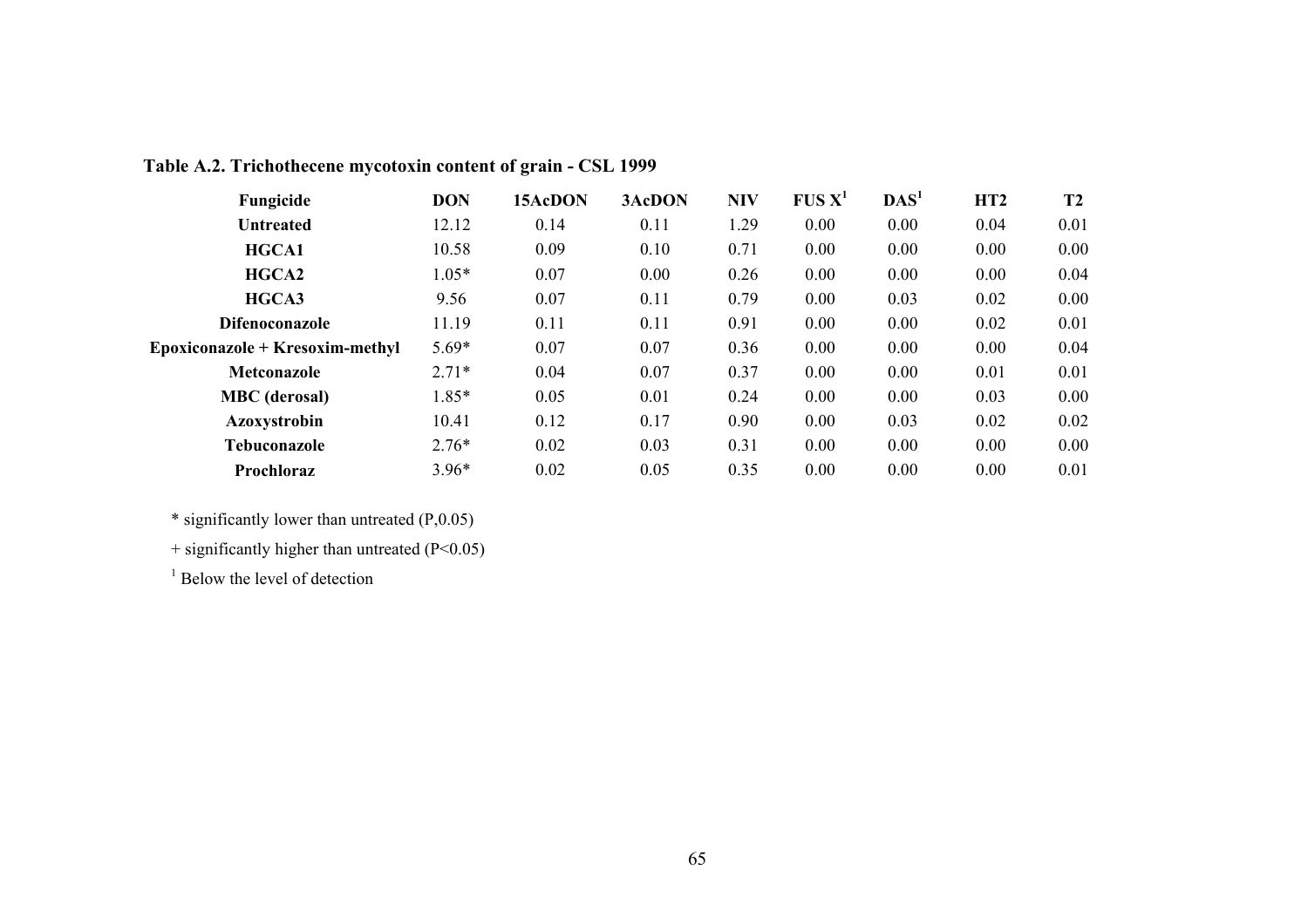| Fungicide                         | <i>F. culmorum</i> | <i>F.</i> graminearum | F. avenaceum | <i>F.</i> poae | M.n. var majus | M.n. var nivale |
|-----------------------------------|--------------------|-----------------------|--------------|----------------|----------------|-----------------|
| <b>Untreated</b>                  | 3.38               | 0.56                  | 0.19         | 0.41           | 0.02           | 0.04            |
| HGCA1                             | 4.82               | 0.45                  | 0.11         | 0.33           | 0.02           | 0.04            |
| HGCA2                             | $0.24*$            | $0.04*$               | $0.03*$      | 0.29           | 0.01           | 0.04            |
| HGCA3                             | 4.69               | 0.61                  | 0.22         | 0.42           | 0.01           | 0.05            |
| <b>Difenoconazole</b>             | 2.87               | 0.47                  | 0.10         | 0.25           | 0.02           | 0.04            |
| $Epoxiconazole + Kresoxim-methyl$ | 1.89               | 0.44                  | 0.16         | 0.36           | 0.01           | 0.05            |
| <b>Metconazole</b>                | 0.96               | 0.19                  | 0.15         | 0.42           | 0.02           | 0.05            |
| <b>MBC</b> (derosal)              | $0.29*$            | 0.14                  | 0.04         | 0.26           | 0.02           | 0.05            |
| Azoxystrobin                      | 3.88               | 0.69                  | 0.12         | 0.65           | 0.01           | 0.04            |
| <b>Tebuconazole</b>               | 0.49               | 0.12                  | $0.03*$      | 0.22           | 0.01           | 0.05            |
| Prochloraz                        | 1.09               | 0.12                  | 0.05         | 0.23           | 0.01           | 0.04            |

**Table A.3. Amount of** *Fusarium* **species and** *Microdochium nivale* **varieties in grain - CSL 1999**

 $*$  significantly lower than untreated  $(P, 0.05)$ 

+ significantly higher than untreated (P<0.05)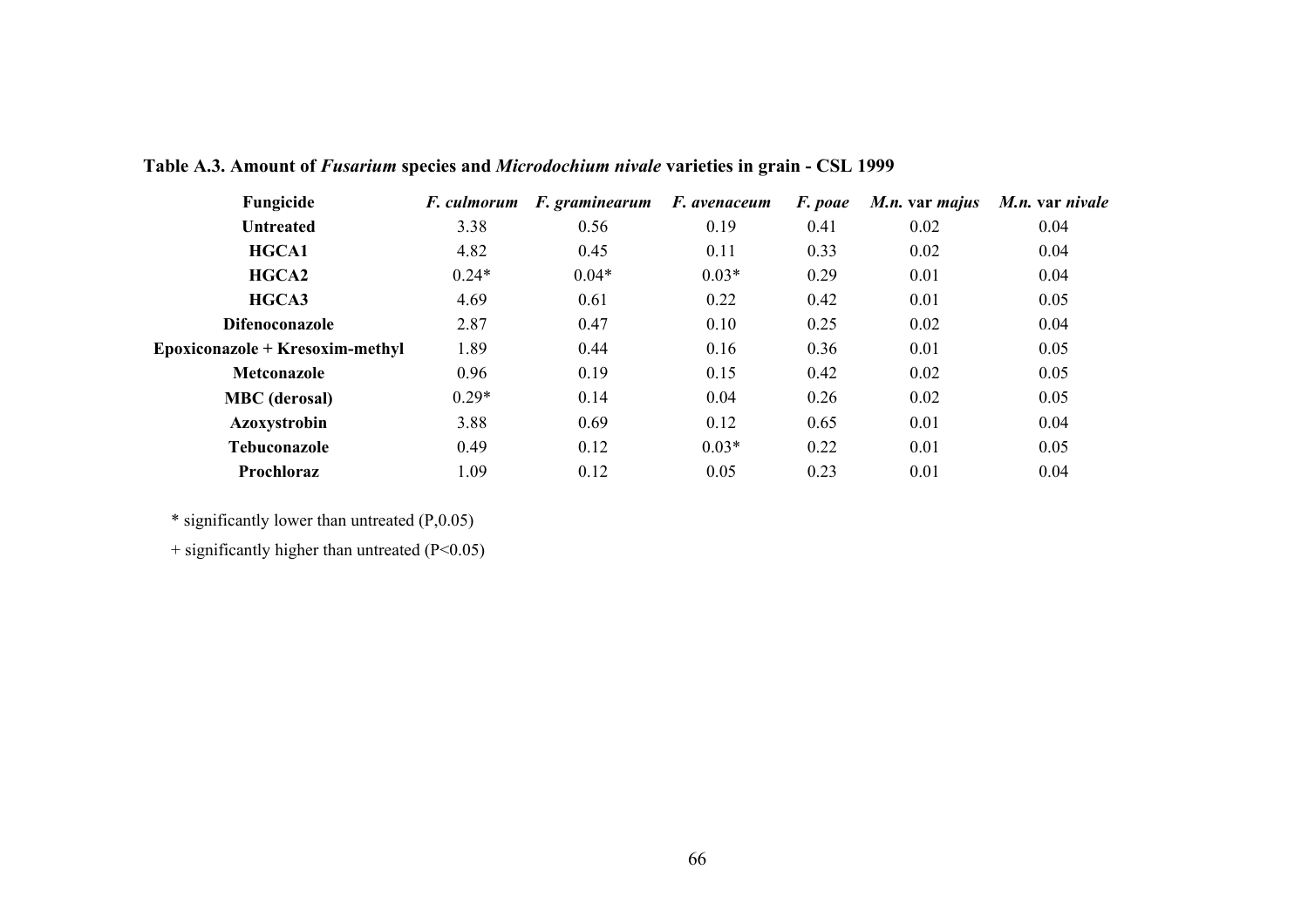| Fungicide                         | Disease 75 | Disease 85 | <b>Yield</b> | <b>TGW</b> | <b>SpWt</b> |
|-----------------------------------|------------|------------|--------------|------------|-------------|
| <b>Untreated</b>                  | 14.15      | 49.38      | 6.80         | 44.04      | 55.25       |
| <b>HGCA1</b>                      | 12.05      | 42.53      | 6.92         | 47.38      | 57.43       |
| HGCA2                             | 6.83       | 39.40      | $8.15+$      | $52.52+$   | $63.4+$     |
| HGCA3                             | 11.85      | 45.13      | 7.15         | 49.32      | 59.05       |
| <b>Difenoconazole</b>             | 15.00      | 46.03      | 7.22         | 47.55      | 56.90       |
| $Epoxiconazole + Kresoxim-methyl$ | 9.98       | 42.60      | 7.91         | $50.45+$   | 58.75       |
| <b>Metconazole</b>                | 8.53       | 48.15      | $8.27+$      | $53.00+$   | $62.88+$    |
| <b>MBC</b> (bavistim)             | 12.43      | 44.98      | 6.67         | 45.82      | 55.65       |
| Azoxystrobin                      | 16.25      | 43.20      | 6.96         | 46.63      | 55.93       |
| <b>Tebuconazole</b>               | 7.18       | 39.65      | 7.96         | $52.72+$   | $61.85+$    |
| Prochloraz                        | 9.88       | 48.55      | 7.48         | 48.65      | 58.88       |

**Table A.4. Disease scores at GS 75 and GS 85, yield, thousand grain weight (TGW) and specific weight (SpWt) - HAUC 1999**

 $*$  significantly lower than untreated  $(P, 0.05)$ 

+ significantly higher than untreated (P<0.05)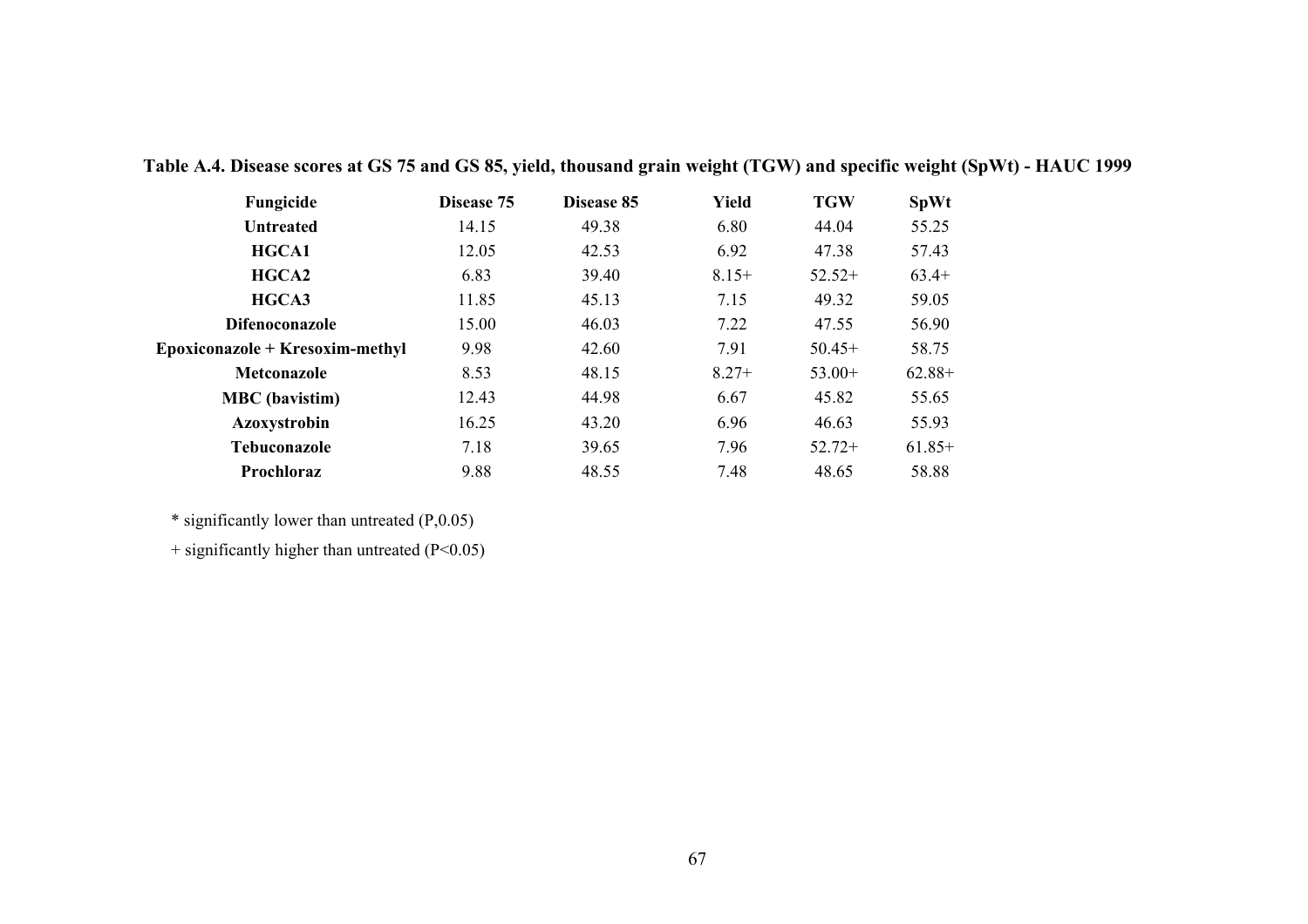| Fungicide                         | <b>DON</b> | 15AcDON | 3AcDON | <b>NIV</b> | FUS X <sup>1</sup> | <b>DAS</b> | HT2  | <b>T2</b> |
|-----------------------------------|------------|---------|--------|------------|--------------------|------------|------|-----------|
| <b>Untreated</b>                  | 9.29       | 0.09    | 0.09   | 1.39       | 0.00               | 0.00       | 0.04 | 0.01      |
| <b>HGCA1</b>                      | 10.53      | 0.01    | 0.24   | 1.85       | 0.00               | 0.00       | 0.06 | 0.00      |
| HGCA2                             | $2.63*$    | 0.03    | 0.02   | 1.02       | 0.00               | 0.00       | 0.03 | 0.00      |
| HGCA3                             | 7.85       | 0.06    | 0.22   | 1.38       | 0.00               | 0.04       | 0.04 | 0.03      |
| <b>Difenoconazole</b>             | 7.82       | 0.13    | 0.15   | 1.11       | 0.00               | 0.04       | 0.06 | 0.00      |
| $Epoxiconazole + Kresoxim-methyl$ | 8.53       | 0.08    | 0.17   | 1.36       | 0.00               | 0.03       | 0.03 | 0.02      |
| <b>Metconazole</b>                | $2.66*$    | 0.04    | 0.05   | 0.88       | 0.00               | 0.00       | 0.05 | 0.00      |
| <b>MBC</b> (bavistim)             | 8.24       | 0.09    | 0.24   | 1.46       | 0.00               | 0.00       | 0.03 | 0.01      |
| Azoxystrobin                      | 12.13      | 0.08    | 0.23   | 2.16       | 0.00               | 0.00       | 0.03 | 0.00      |
| <b>Tebuconazole</b>               | $3.43*$    | 0.01    | 0.05   | 0.51       | 0.00               | 0.00       | 0.02 | 0.00      |
| Prochloraz                        | 6.04       | 0.07    | 0.18   | 1.14       | 0.00               | 0.00       | 0.03 | 0.11      |

# **Table A.5. Trichothecene mycotoxin content of grain -HAUC 1999**

\* significantly lower than untreated (P,0.05)

+ significantly higher than untreated (P<0.05)

<sup>1</sup> Below the level of detection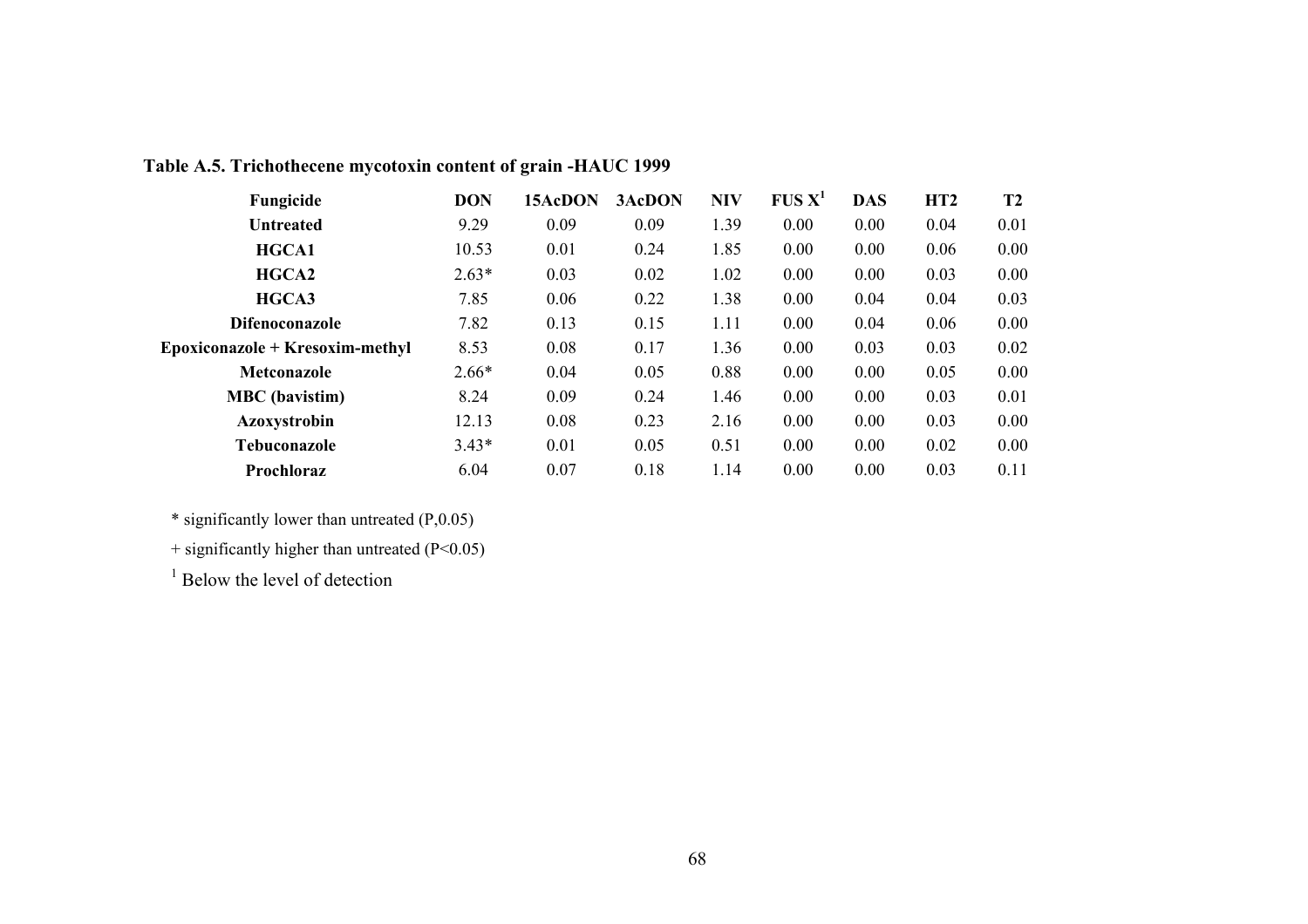| Fungicide                         | <i>F. culmorum</i> | <i>F.</i> graminearum | F. avenaceum |         | F. poae M.n. var majus M.n. var nivale |         |
|-----------------------------------|--------------------|-----------------------|--------------|---------|----------------------------------------|---------|
| <b>Untreated</b>                  | 6.70               | 0.10                  | 0.10         | 0.02    | 0.10                                   | 0.05    |
| HGCA1                             | 6.42               | 0.13                  | 0.13         | 0.06    | 0.08                                   | 0.06    |
| HGCA2                             | 3.36               | $0.02*$               | 0.06         | 0.06    | 0.14                                   | 0.08    |
| HGCA3                             | 4.07               | 0.16                  | 0.09         | 0.04    | 0.03                                   | 0.04    |
| <b>Difenoconazole</b>             | 5.72               | 0.16                  | 0.12         | 0.08    | 0.11                                   | 0.08    |
| $Epoxiconazole + Kresoxim-methyl$ | 6.29               | 0.14                  | 0.05         | $0.19+$ | 0.04                                   | 0.04    |
| Metconazole                       | $2.04*$            | 0.09                  | 0.04         | 0.02    | 0.21                                   | 0.11    |
| <b>MBC</b> (bavistim)             | 5.11               | 0.08                  | 0.10         | 0.10    | 0.12                                   | 0.07    |
| Azoxystrobin                      | 5.32               | 0.08                  | 0.05         | 0.07    | 0.08                                   | 0.06    |
| <b>Tebuconazole</b>               | 2.81               | 0.08                  | 0.23         | 0.02    | 0.36                                   | $0.14+$ |
| Prochloraz                        | 6.05               | 0.14                  | 0.03         | 0.07    | 0.07                                   | 0.08    |

**Table A.6. Amount of** *Fusarium* **species and** *Microdochium nivale* **varieties in grain - HAUC 1999**

 $*$  significantly lower than untreated  $(P, 0.05)$ 

+ significantly higher than untreated (P<0.05)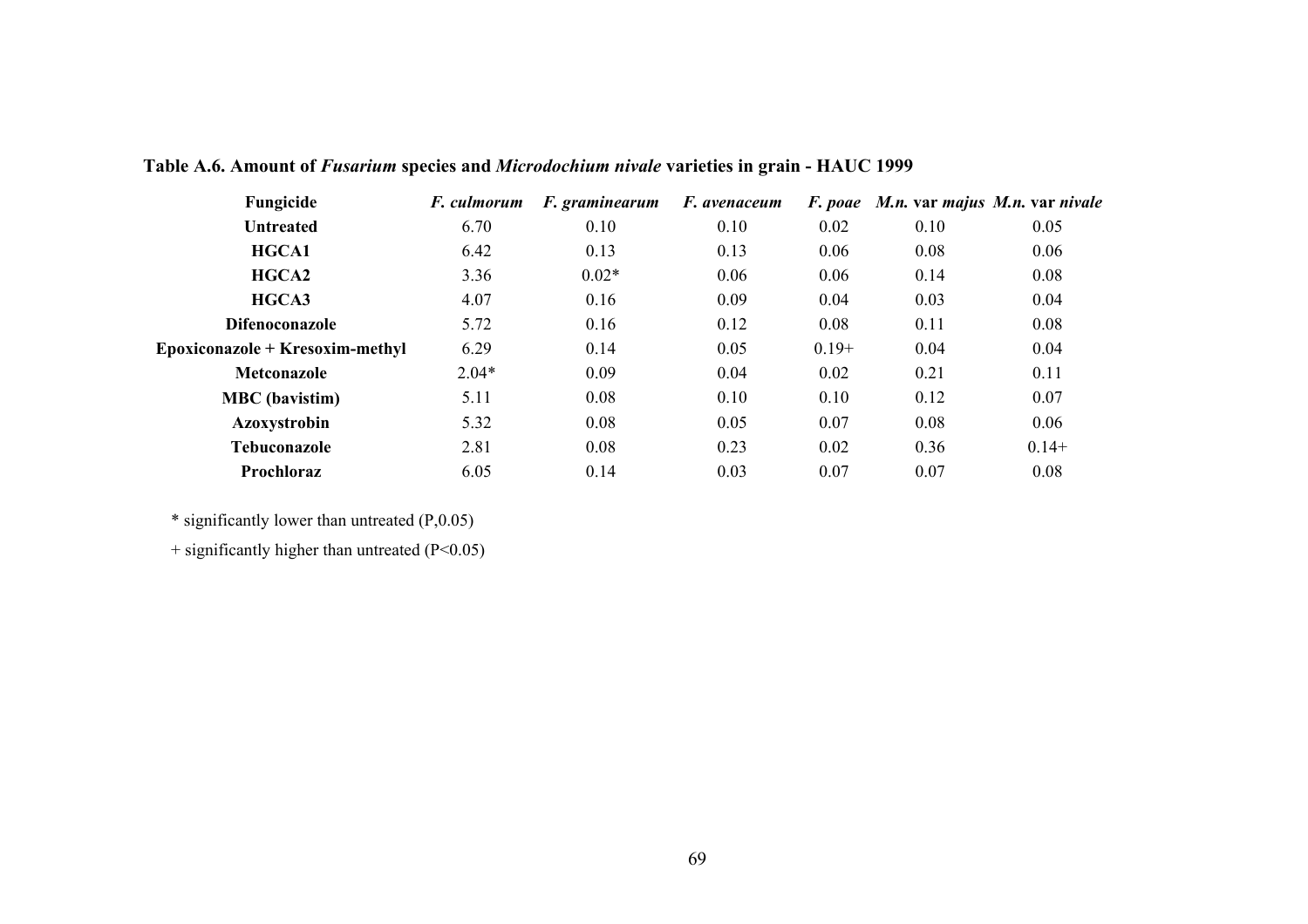| Fungicide                       | <b>Disease GS85</b> | Yield    | <b>TGW</b> |
|---------------------------------|---------------------|----------|------------|
| <b>Untreated</b>                | 19.88               | 9.54     | 44.71      |
| <b>HGCA1</b>                    | 17.17               | $10.10+$ | 46.24      |
| HGCA2                           | $14.5*$             | $10.72+$ | 47.06      |
| HGCA3                           | $17.25*$            | 10.04    | 44.11      |
| <b>Difenoconazole</b>           | 18.38               | 9.88     | 44.71      |
| Epoxiconazole + Kresoxim-methyl | $14.13*$            | $10.60+$ | 46.86      |
| <b>Metconazole</b>              | $13.13*$            | $10.72+$ | 46.36      |
| <b>MBC</b> (derosal)            | 17.88               | $10.37+$ | 46.43      |
| <b>Azoxystrobin</b>             | 18.00               | $10.18+$ | 44.61      |
| <b>Tebuconazole</b>             | 13.88*              | $10.78+$ | 46.40      |
| Prochloraz                      | $15.5*$             | $10.36+$ | 44.37      |

**Table A.7. Disease scores at GS 85, yield and thousand grain weight - MRC 1999** 

 $*$  significantly lower than untreated  $(P, 0.05)$ 

+ significantly higher than untreated (P<0.05)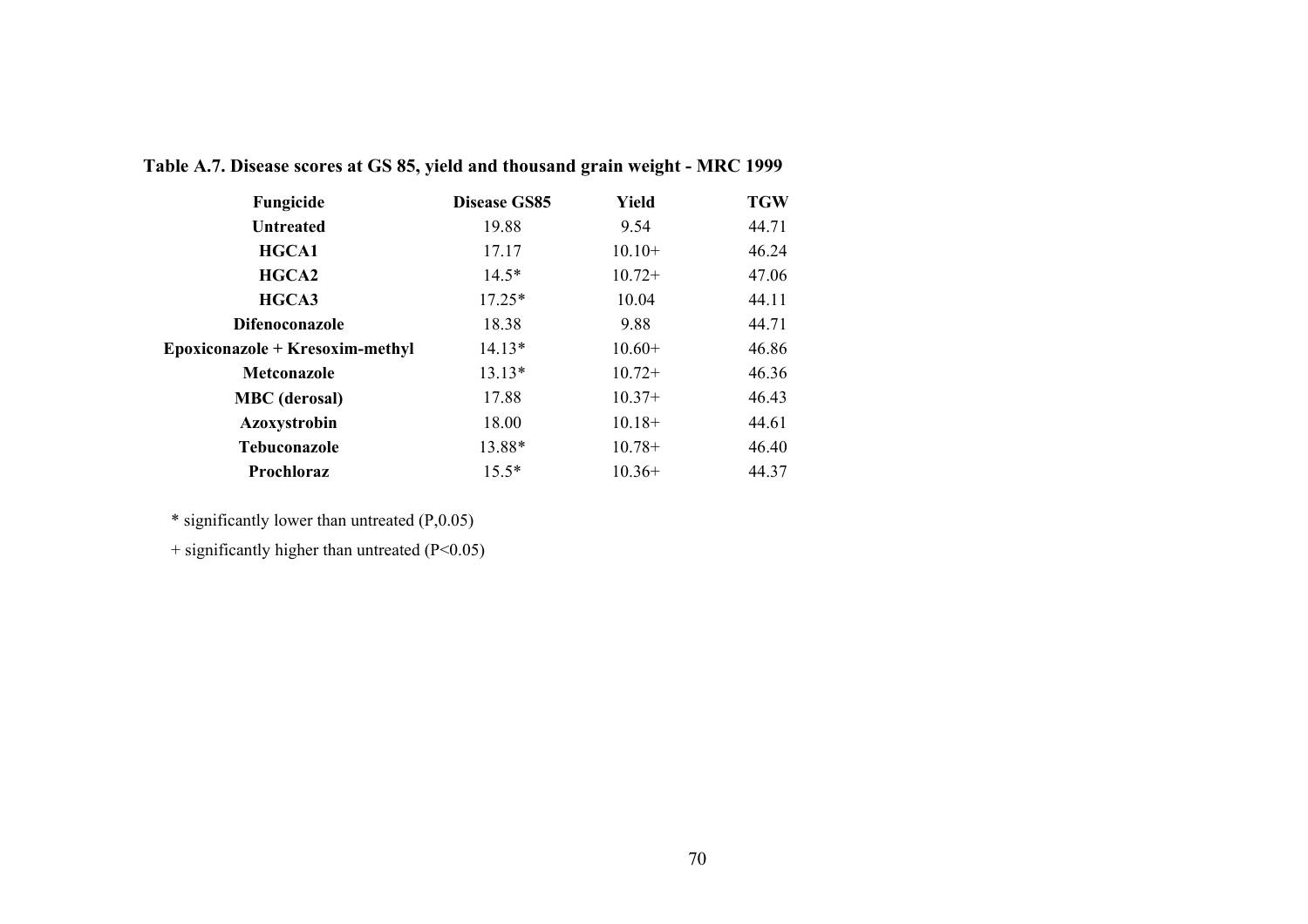| Fungicide                         | <b>DON</b> | 15AcDON | 3AcDON | <b>NIV</b> | FUS X <sup>1</sup> | $\mathbf{D}\mathbf{A}\mathbf{S}^1$ | HT <sub>2</sub> | <b>T2</b> |
|-----------------------------------|------------|---------|--------|------------|--------------------|------------------------------------|-----------------|-----------|
| <b>Untreated</b>                  | 0.44       | 0.03    | 0.04   | 2.53       | 0.00               | 0.04                               | 0.06            | 0.00      |
| <b>HGCA1</b>                      | 0.53       | 0.03    | 0.04   | 2.35       | 0.00               | 0.00                               | 0.10            | 0.09      |
| HGCA2                             | 0.51       | 0.05    | 0.00   | $1.33*$    | 0.00               | 0.00                               | 0.13            | 0.03      |
| HGCA3                             | 0.57       | 0.08    | 0.06   | 2.44       | 0.00               | 0.00                               | 0.10            | 0.05      |
| <b>Difenoconazole</b>             | 0.50       | 0.06    | 0.00   | 2.34       | 0.00               | 0.00                               | 0.08            | 0.06      |
| $Epoxiconazole + Kresoxim-methyl$ | 0.29       | 0.00    | 0.00   | 1.08*      | 0.00               | 0.00                               | 0.05            | 0.05      |
| <b>Metconazole</b>                | 0.46       | 0.03    | 0.00   | 2.21       | 0.00               | 0.00                               | 0.11            | 0.05      |
| <b>MBC</b> (derosal)              | 0.30       | 0.03    | 0.00   | $0.89*$    | 0.00               | 0.04                               | 0.06            | 0.00      |
| <b>Azoxystrobin</b>               | 0.46       | 0.03    | 0.00   | 1.62       | 0.00               | 0.00                               | 0.13            | 0.02      |
| <b>Tebuconazole</b>               | 0.47       | 0.06    | 0.00   | 1.60       | 0.00               | 0.00                               | 0.09            | 0.03      |
| Prochloraz                        | 0.30       | 0.03    | 0.00   | $1.31*$    | 0.00               | 0.00                               | 0.08            | 0.00      |

# **Table A.8. Trichothecene mycotoxin content of grain -MRC 1999**

 $*$  significantly lower than untreated  $(P, 0.05)$ 

+ significantly higher than untreated (P<0.05)

<sup>1</sup> Below the level of detection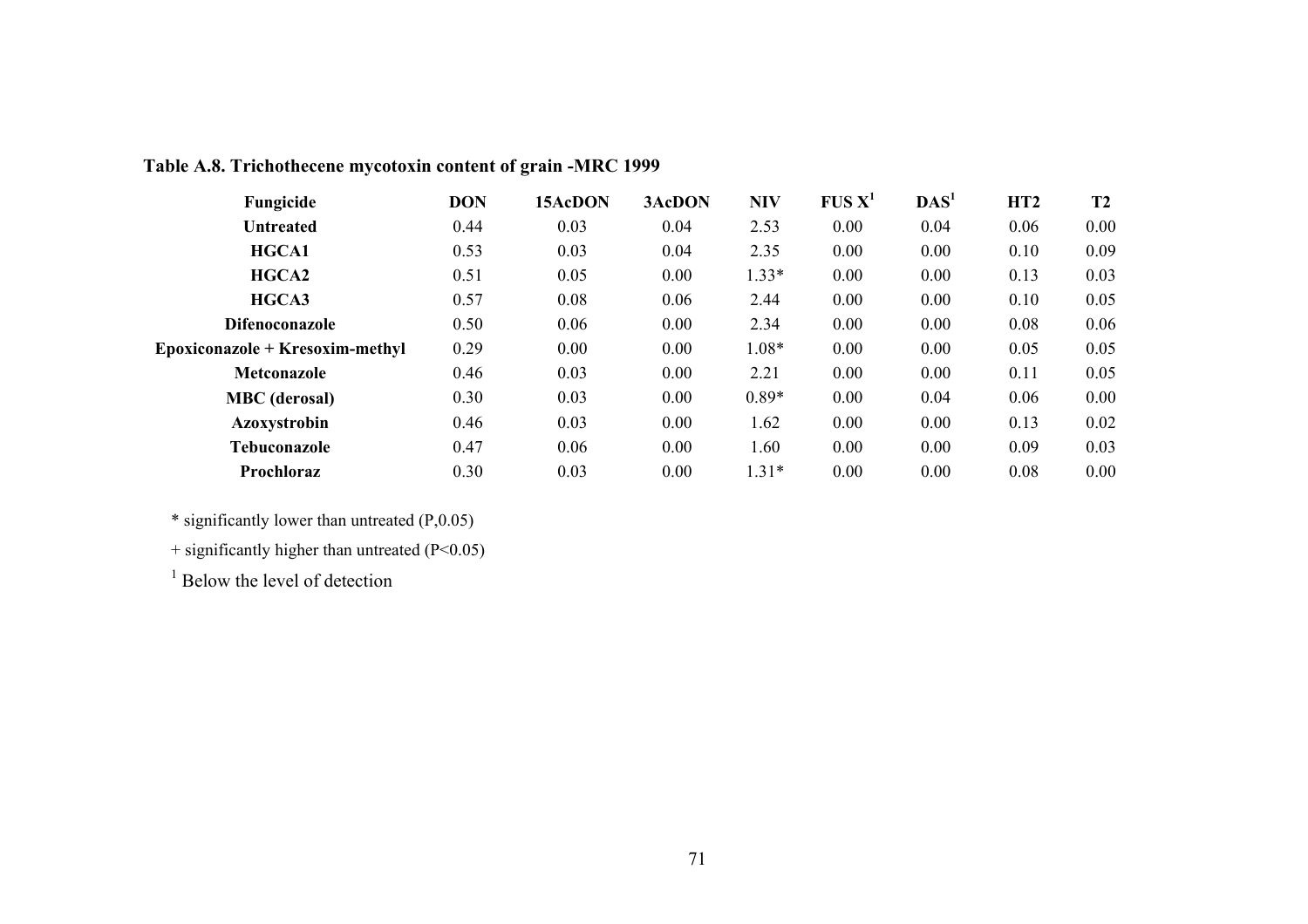| Fungicide                       | <i>F. culmorum</i> | $F.$ graminearum <sup>1</sup> | F. avenaceum | F. poae | <i>M.n.</i> var <i>majus</i> <sup><math>1</math></sup> | <i>M.n.</i> var <i>nivale</i> <sup>1</sup> |
|---------------------------------|--------------------|-------------------------------|--------------|---------|--------------------------------------------------------|--------------------------------------------|
| <b>Untreated</b>                | 8.17               | 0.01                          | 1.28         | 0.02    | 0.01                                                   | 0.04                                       |
| HGCA1                           | 5.77               | 0.00                          | 1.11         | 0.02    | 0.01                                                   | 0.03                                       |
| HGCA2                           | $2.47*$            | 0.00                          | $0.35*$      | 0.02    | 0.01                                                   | 0.04                                       |
| HGCA3                           | 4.32               | 0.00                          | 1.09         | 0.04    | 0.01                                                   | 0.04                                       |
| <b>Difenoconazole</b>           | 5.67               | 0.00                          | 1.30         | 0.02    | 0.01                                                   | 0.04                                       |
| Epoxiconazole + Kresoxim-methyl | $2.75*$            | 0.01                          | 0.95         | 0.04    | 0.01                                                   | 0.03                                       |
| <b>Metconazole</b>              | $2.32*$            | 0.00                          | 0.88         | 0.02    | 0.01                                                   | 0.04                                       |
| <b>MBC</b> (derosal)            | $2.99*$            | 0.00                          | 0.93         | 0.05    | 0.01                                                   | 0.03                                       |
| Azoxystrobin                    | 7.22               | 0.00                          | 0.99         | 0.05    | 0.01                                                   | 0.04                                       |
| Tebuconazole                    | $2.38*$            | 0.00                          | $0.63*$      | 0.06    | 0.01                                                   | 0.04                                       |
| Prochloraz                      | 3.44               | 0.01                          | 0.79         | 0.04    | 0.01                                                   | 0.04                                       |

**Table A.9. Amount of** *Fusarium* **species and** *Microdochium nivale* **varieties in grain - MRC 1999**

+ significantly higher than untreated (P<0.05)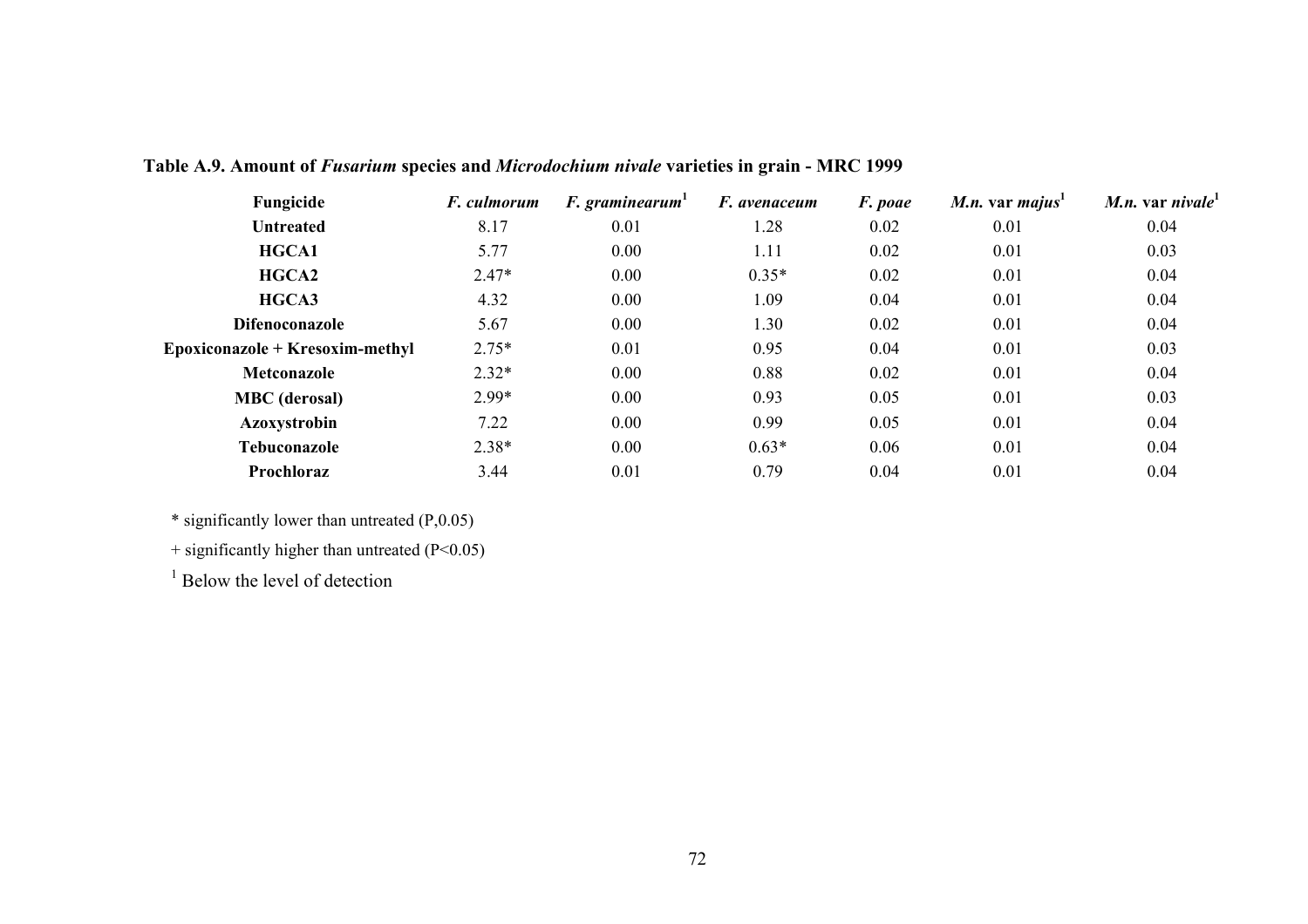| Fungicide                       | F. culmorum | F. graminearum | F. poae | <i>F.</i> avenaceum | M.n. var majus | M.n. var nivale |
|---------------------------------|-------------|----------------|---------|---------------------|----------------|-----------------|
| <b>Untreated</b>                | 0.12        | 2.38           | 0.00    | 5.90                | 0.29           | 0.15            |
| Tebuconazole (x1)               | 0.06        | 1.46           | 0.00    | 2.07                | 0.29           | 0.23            |
| Tebuconazole (x0.5)             | 0.05        | 2.39           | 0.00    | 4.06                | 0.32           | 0.16            |
| <b>Metconazole (x1)</b>         | $0.03*$     | 0.58           | 0.00    | 4.04                | 0.37           | 0.16            |
| Metconazole $(x0.5)$            | 0.08        | 1.23           | 0.00    | 6.90                | 0.36           | 0.22            |
| <b>Azoxystrobin</b> (x1)        | 0.16        | 2.56           | 0.01    | 7.43                | 0.19           | $0.05*$         |
| Azoxystrobin $(x0.5)$           | 0.16        | 3.43           | 0.00    | 5.84                | $0.15*$        | $0.04*$         |
| HGCA2(x1)                       | 0.04        | 1.99           | 0.00    | 2.35                | 0.20           | 0.20            |
| HGCA2(x0.5)                     | 0.07        | 2.05           | 0.00    | 3.78                | 0.25           | 0.20            |
| Azoxy $(x0.5)$ + Teb $(x0.5)$   | 0.10        | 1.94           | 0.00    | 6.20                | $0.16*$        | $0.06*$         |
| Azoxy $(x0.5)$ + Met $(x0.5)$   | 0.08        | 3.71           | 0.00    | 7.71                | $0.16*$        | 0.06            |
| HGCA4(x1)                       | 0.07        | 1.27           | 0.01    | 4.66                | $0.14*$        | 0.07            |
| <b>Epoxiconazole</b> (x1)       | 0.13        | 1.43           | 0.00    | 4.94                | 0.33           | 0.19            |
| Epoxiconazole $(x0.5)$          | 0.14        | 1.59           | 0.01    | 4.92                | 0.33           | 0.21            |
| Azoxy $(x0.5)$ + Epoxi $(x0.5)$ | 0.15        | 2.42           | 0.00    | 6.92                | $0.16*$        | $0.06*$         |

**Table A.10. Amount of** *Fusarium* **species and** *Microdochium nivale* **varieties in grain - HAUC 2000**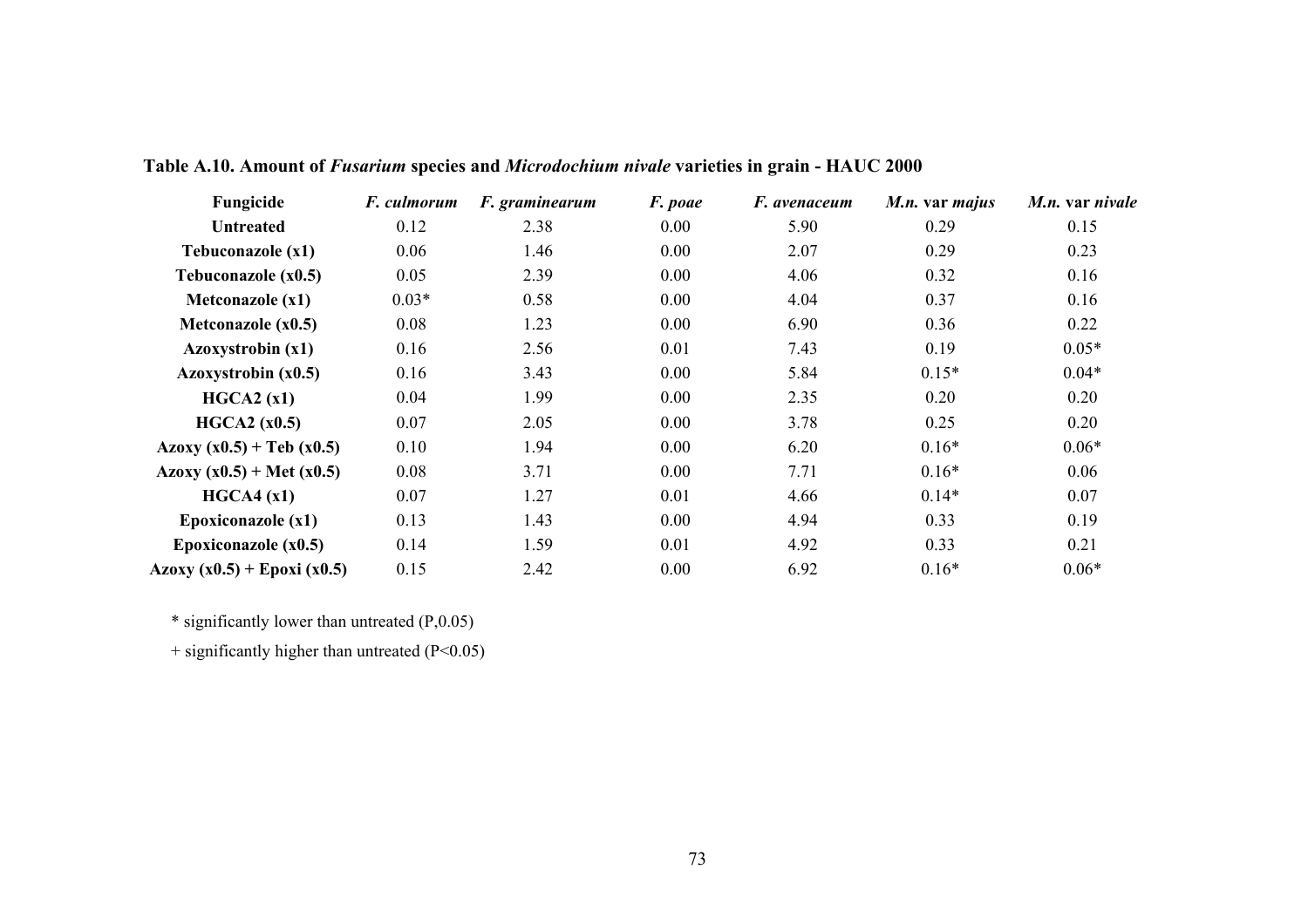| Fungicide                     | <b>Disease GS75</b> | <b>Disease GS85</b> | Yield | <b>TGW</b> | <b>SpWt</b> | <b>DON</b> |
|-------------------------------|---------------------|---------------------|-------|------------|-------------|------------|
| <b>Untreated</b>              | 47.5                | 62.03               | 6.83  | 48.84      | 63.85       | 7.33       |
| Tebuconazole (x1)             | 44.6                | 61.27               | 7.10  | 52.99      | 66.78       | 4.61       |
| Tebuconazole (x0.5)           | 42.55               | 58.41               | 7.48  | 50.31      | 65.93       | 4.19       |
| <b>Metconazole (x1)</b>       | 47.36               | 58.28               | 7.47  | 53.60      | 66.95       | 2.66       |
| Metconazole $(x0.5)$          | 47.47               | 57.32*              | 6.83  | 51.39      | 65.48       | 4.26       |
| <b>Azoxystrobin</b> (x1)      | 46.54               | 53.83*              | 7.35  | 53.02      | 65.33       | 7.58       |
| Azoxystrobin $(x0.5)$         | 50.07               | 55.39*              | 7.50  | 51.76      | 64.15       | $14.91+$   |
| HGCA2(x1)                     | 46.5                | 57.32*              | 7.66  | 53.12      | 66.75       | 4.30       |
| HGCA2(x0.5)                   | 46.41               | 58.59               | 7.14  | 51.44      | 66.25       | 5.33       |
| Azoxy $(x0.5) + Teb(0.5)$     | 44.08               | 54.06*              | 7.64  | $56.01+$   | $68.3+$     | 7.50       |
| Azoxy $(x0.5)$ + Met $(0.5)$  | 45.5                | 56.87*              | 7.62  | 53.26      | 66.43       | 6.90       |
| HGCA4(x1)                     | 46.36               | 55.26*              | 7.49  | $55.63+$   | $68+$       | 3.95       |
| Epoxiconazole $(x1)$          | 46.87               | 57.68               | 7.76  | 52.90      | 66.50       | 4.73       |
| Epoxiconazole $(x0.5)$        | 50.03               | 60.19               | 7.07  | 50.57      | 64.58       | 6.93       |
| Azoxy $(0.5)$ + Epoxi $(0.5)$ | 42.99               | 54.38*              | 7.67  | 53.63      | 66.05       | 5.64       |

**Table A.11. Disease scores at GS 75 and GS 85 yield, thousand grain weight, specific weight and DON - HAUC 2000**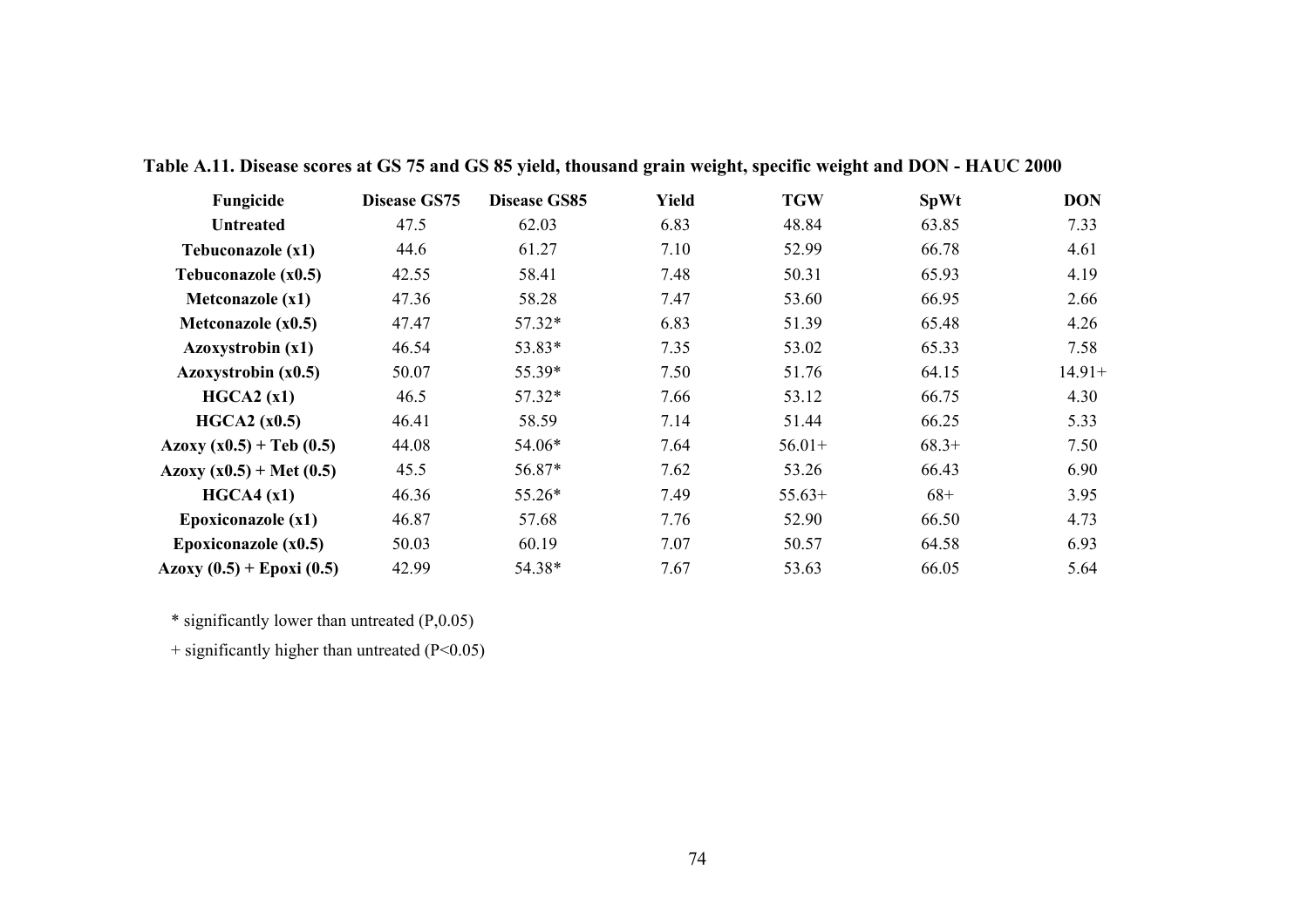| Fungicide                         |         | F. culmorum F. graminearum F. avenaceum |         | F. poae | M.n. var nivale | M.n. var majus |
|-----------------------------------|---------|-----------------------------------------|---------|---------|-----------------|----------------|
| <b>Untreated</b>                  | 0.57    | 2.85                                    | 1.51    | 0.03    | 0.01            | 0.07           |
| Tebuconazole (x1)                 | $0.10*$ | $0.64*$                                 | 0.59    | 0.02    | 0.01            | 0.08           |
| Tebuconazole (x0.5)               | $0.2*$  | $0.95*$                                 | 0.49    | 0.02    | 0.01            | 0.08           |
| <b>Metconazole (x1)</b>           | $0.15*$ | $0.58*$                                 | $0.05*$ | 0.02    | 0.01            | 0.06           |
| Metconazole $(x0.5)$              | 0.25    | 1.55                                    | 0.66    | 0.03    | 0.01            | 0.05           |
| Azoxystrobin (x1)                 | 0.51    | $1.22*$                                 | 0.58    | 0.04    | 0.00            | $0.01*$        |
| Azoxystrobin $(x0.5)$             | 0.57    | 1.85                                    | 0.58    | 0.04    | $0.00*$         | $0.02*$        |
| $Epoxiconazole + Kresoxim-methyl$ | 0.31    | 1.86                                    | 1.15    | 0.03    | 0.00            | 0.02           |
| Epoxiconazole $(x1)$              | 0.26    | $1.27*$                                 | 0.85    | 0.02    | 0.00            | 0.03           |
| Epoxiconazole $(x0.5)$            | 0.25    | 1.49                                    | 1.72    | 0.02    | 0.00            | 0.03           |
| Azoxy $(x0.5) + Teb(x0.5)$        | 0.27    | $1.29*$                                 | 0.81    | 0.03    | 0.00            | $0.01*$        |
| Azoxy $(x0.5)$ + Met $(x0.5)$     | 0.21    | $0.94*$                                 | 0.43    | 0.05    | 0.00            | $0.01*$        |
| Azoxy $(x0.5)$ + Epoxi $(x0.5)$   | 0.39    | 1.67                                    | 1.12    | 0.03    | $0.00*$         | $0.01*$        |
| HGCA2(x1)                         | $0.05*$ | $0.45*$                                 | 0.06    | 0.02    | 0.00            | 0.03           |
| HGCA2(x0.5)                       | $0.13*$ | $0.46*$                                 | 0.11    | 0.02    | 0.00            | 0.03           |
| HGCA4(x1)                         | $0.15*$ | $0.34*$                                 | 0.15    | 0.03    | 0.00            | $0.01*$        |

**Table A.12. Amount of** *Fusarium* **species and** *Microdochium nivale* **varieties in grain - CSL 2000**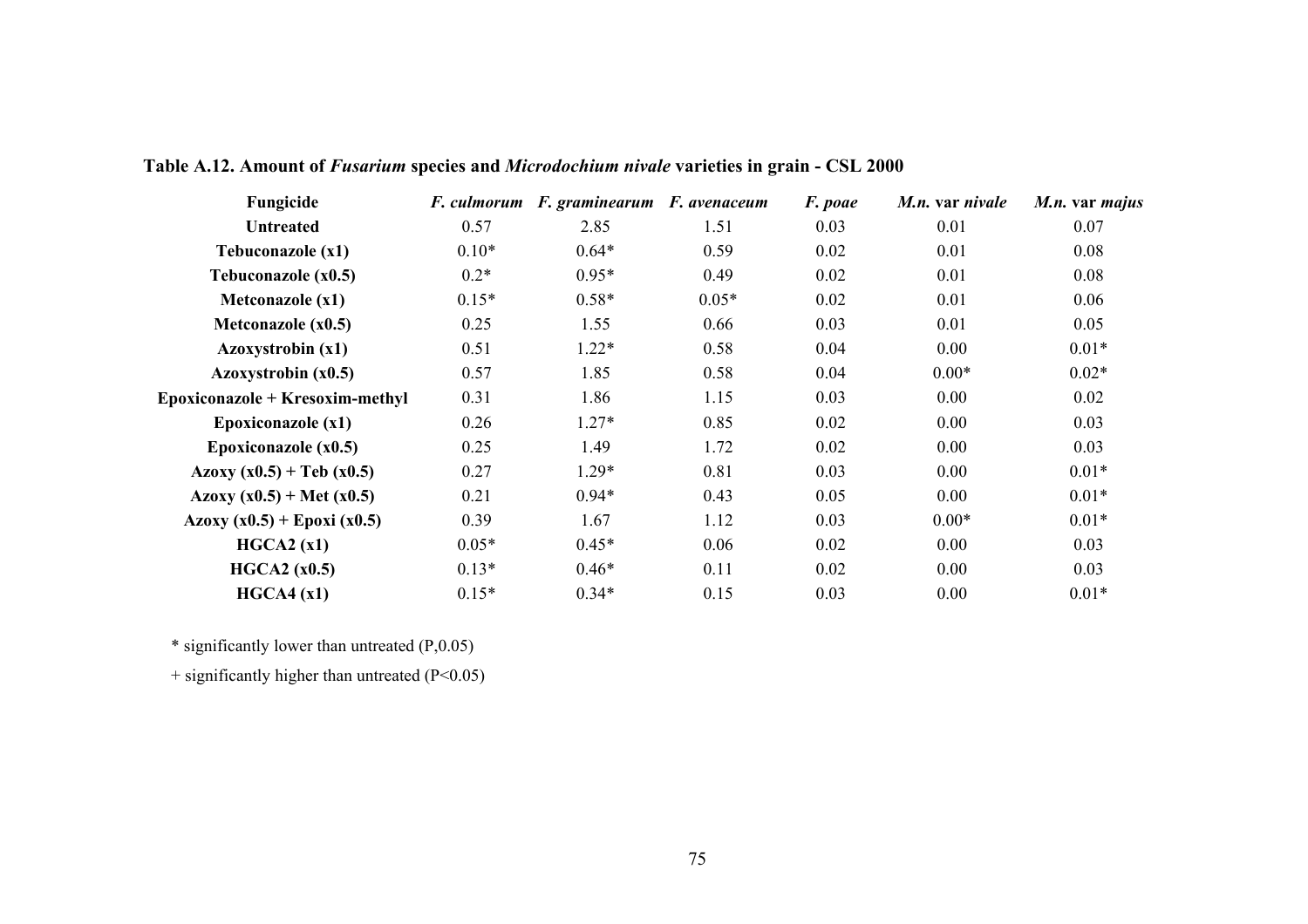| Fungicide                         | Disease 75 | Disease 85 | <b>TGW</b> | <b>DON</b> |
|-----------------------------------|------------|------------|------------|------------|
| <b>Untreated</b>                  | 1.58       | 30.38      | 43.78      | 13.63      |
| Tebuconazole (x1)                 | $0.46*$    | $5.58*$    | $47.90+$   | $4.26*$    |
| Tebuconazole (x0.5)               | $0.72*$    | 10.87*     | $47.88+$   | $7.62*$    |
| Metconazole (x1)                  | $0.35*$    | $6.02*$    | $49.22+$   | $5.79*$    |
| Metconazole $(x0.5)$              | $0.71*$    | 12.28*     | $48.38+$   | $7.39*$    |
| Azoxystrobin (x1)                 | $0.62*$    | 18.77*     | $49.48+$   | 10.28      |
| Azoxystrobin $(x0.5)$             | $0.84*$    | 24.36      | $48.73+$   | 10.38      |
| $Epoxiconazole + Kresoxim-methyl$ | $0.52*$    | 9.78*      | $48.11+$   | $7.39*$    |
| Epoxiconazole (x1)                | $0.7*$     | $10.95*$   | $48.35+$   | $3.74*$    |
| Epoxiconazole $(x0.5)$            | $0.77*$    | $15.16*$   | $47.82+$   | $5.61*$    |
| Azoxy $(x0.5)$ + Teb $(x0.5)$     | $0.42*$    | $12.22*$   | $47.96+$   | $7.74*$    |
| Azoxy $(x0.5)$ + Met $(x0.5)$     | $0.36*$    | $10.14*$   | $50.11+$   | $5.7*$     |
| Azoxy $(x0.5)$ + Epoxi $(x0.5)$   | $0.82*$    | $11.15*$   | $48.58+$   | $8.35*$    |
| HGCA2(x1)                         | $0.33*$    | $7.08*$    | $49.16+$   | $1.91*$    |
| HGCA2 (x0.5)                      | $0.56*$    | $3.92*$    | $50.26+$   | $3.65*$    |
| HGCA4(x1)                         | $0.32*$    | $5.14*$    | $49.97+$   | $3.58*$    |

**Table A.13. Disease scores at GS 75 and GS 85, thousand grain weight and DON - CSL 2000**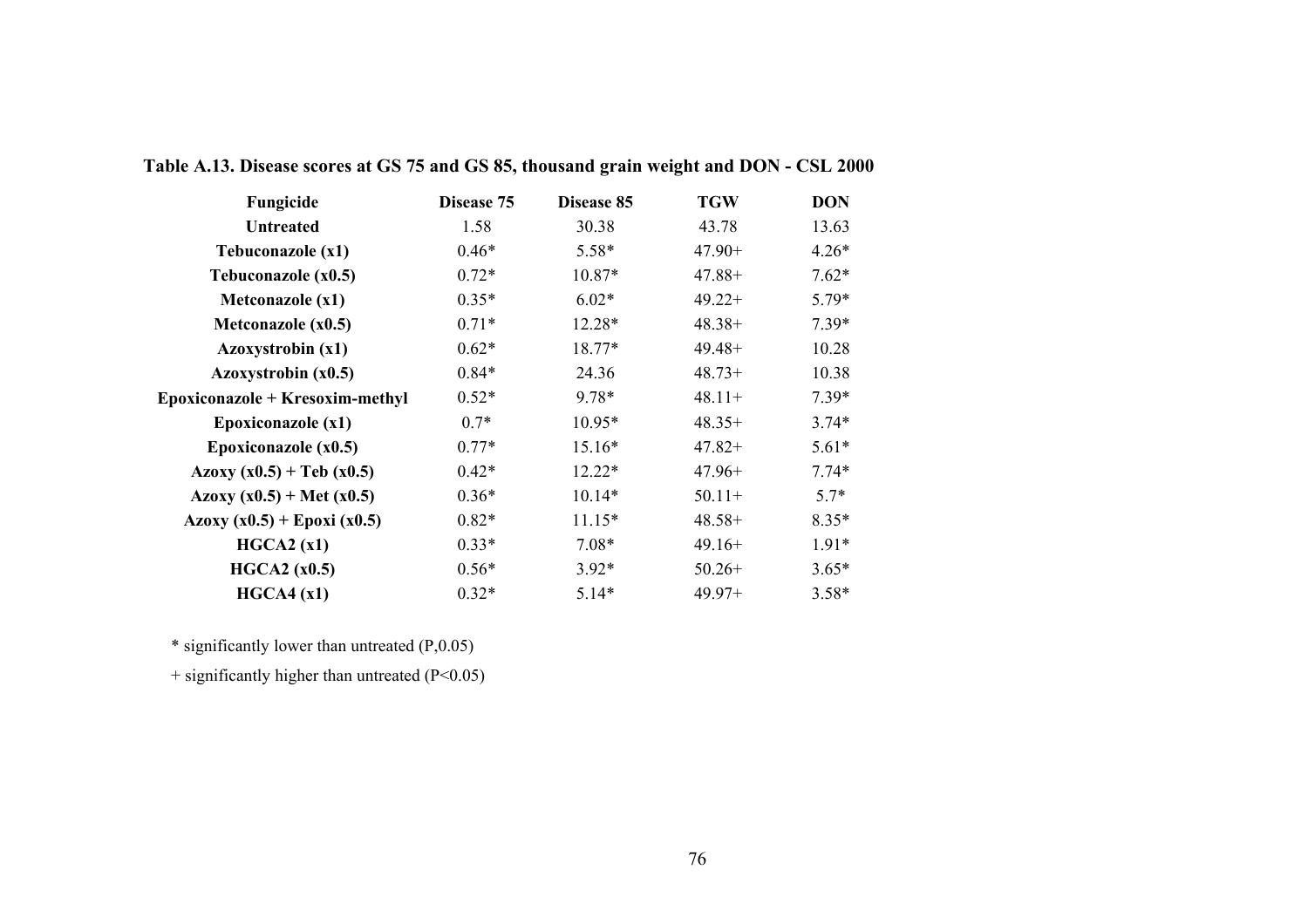| Fungicide                         | <i>F. culmorum</i> | F. graminearum F. avenaceum |      |      | F. poae M.n. var majus M.n. var nivale |         |
|-----------------------------------|--------------------|-----------------------------|------|------|----------------------------------------|---------|
| <b>Untreated</b>                  | 0.18               | 0.06                        | 1.57 | 0.00 | 0.33                                   | 0.05    |
| Tebuconazole (x1)                 | 0.05               | 0.03                        | 1.86 | 0.00 | 0.43                                   | 0.10    |
| Tebuconazole $(x0.5)$             | 0.08               | 0.01                        | 1.44 | 0.00 | 0.41                                   | 0.07    |
| <b>Metconazole (x1)</b>           | 0.09               | 0.04                        | 1.44 | 0.00 | 0.40                                   | 0.09    |
| Metconazole $(x0.5)$              | 0.10               | 0.04                        | 1.40 | 0.01 | 0.38                                   | 0.11    |
| Azoxystrobin(x1)                  | 0.18               | 0.12                        | 2.27 | 0.00 | $0.11*$                                | $0.02*$ |
| Azoxystrobin $(x0.5)$             | 0.20               | 0.08                        | 3.26 | 0.00 | $0.13*$                                | $0.02*$ |
| $Epoxiconazole + Kresoxim-methyl$ | 0.11               | 0.05                        | 1.87 | 0.00 | 0.22                                   | 0.04    |
| Epoxiconazole (x1)                | 0.11               | 0.04                        | 2.27 | 0.01 | 0.33                                   | 0.07    |
| Epoxiconazole $(x0.5)$            | 0.13               | 0.03                        | 1.67 | 0.01 | 0.32                                   | 0.08    |
| Azoxy $(x0.5)$ + Teb $(x0.5)$     | 0.17               | 0.10                        | 1.75 | 0.01 | $0.12*$                                | 0.02    |
| Azoxy $(x0.5)$ + Met $(x0.5)$     | 0.16               | 0.10                        | 2.26 | 0.00 | $0.15*$                                | $0.01*$ |
| Azoxy $(x0.5)$ + Epoxi $(x0.5)$   | 0.13               | 0.08                        | 1.73 | 0.00 | $0.15*$                                | 0.02    |
| HGCA2(x1)                         | 0.08               | 0.06                        | 0.90 | 0.00 | 0.20                                   | 0.09    |
| HGCA2 $(x0.5)$                    | 0.11               | 0.05                        | 1.17 | 0.00 | 0.20                                   | 0.06    |
| HGCA4(x1)                         | 0.11               | 0.19                        | 1.25 | 0.00 | $0.11*$                                | 0.02    |

**Table A.14. Amount of** *Fusarium* **species and** *Microdochium nivale* **varieties in grain - MRC 2000**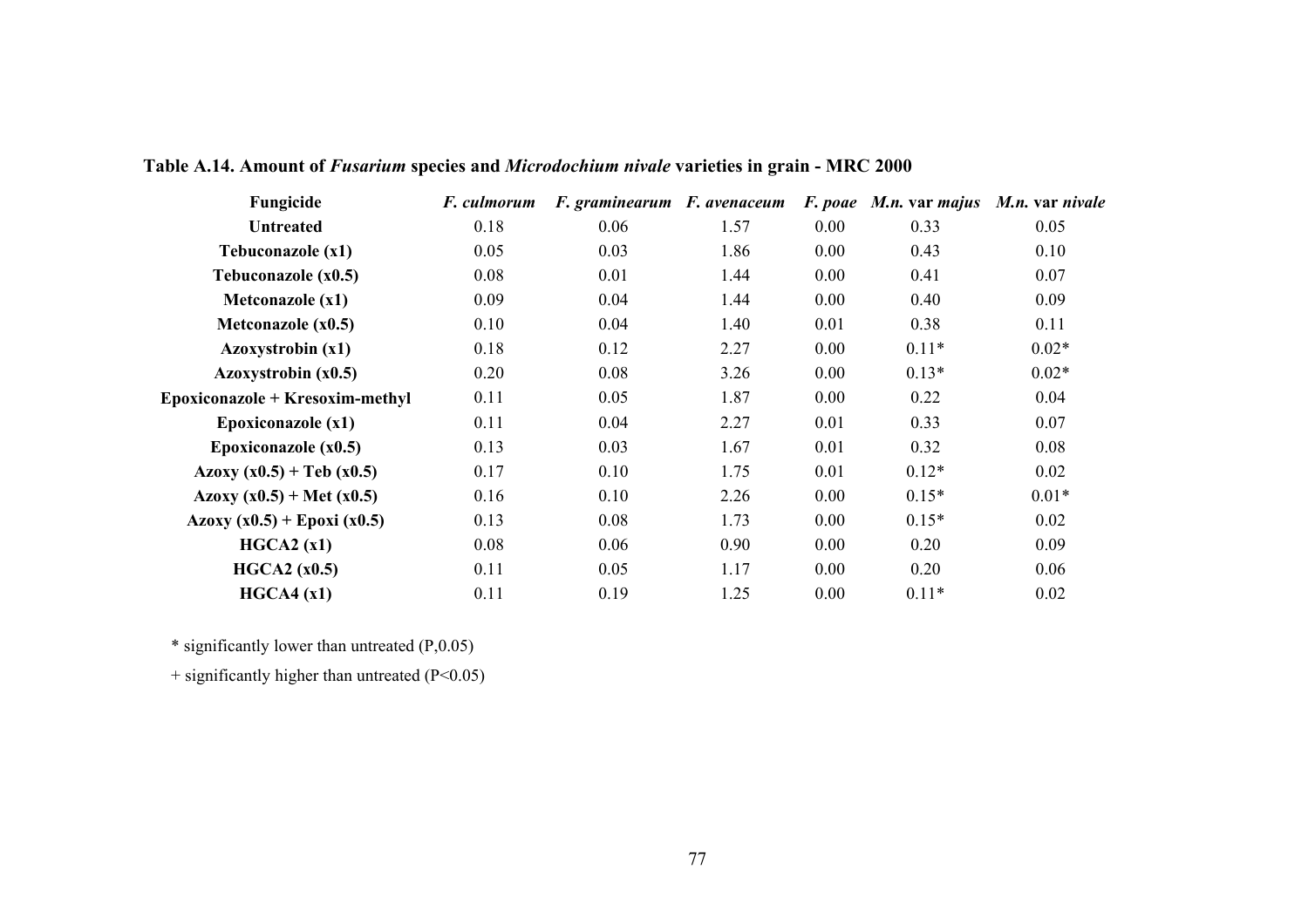| Fungicide                       | Disease GS 85 | <b>Yield</b> | <b>TGW</b> | <b>SpWt</b> | <b>DON</b> |
|---------------------------------|---------------|--------------|------------|-------------|------------|
| <b>Untreated</b>                | 45.00         | 8.20         | 37.52      | 71.94       | 2.59       |
| Tebuconazole (x1)               | 29.75*        | $8.85+$      | 39.53      | 72.98       | 1.73       |
| Tebuconazole (x0.5)             | $30.5*$       | 8.68         | 37.49      | 72.41       | 2.80       |
| Metconazole (x1)                | $30.75*$      | 8.61         | 38.41      | 71.96       | 1.85       |
| Metconazole $(x0.5)$            | $34.25*$      | 8.48         | 38.61      | 72.09       | 2.75       |
| Azoxystrobin (x1)               | 24.25*        | $9.09 +$     | $40.74+$   | 73.45       | $5.11+$    |
| Azoxystrobin $(x0.5)$           | 26.75*        | $9.03+$      | $40.23+$   | 72.98       | $6.33+$    |
| Epoxiconazole + Kresoxim-methyl | $20*$         | $9.56+$      | $41.9+$    | 73.97       | 2.53       |
| Epoxiconazole (x1)              | $25.25*$      | $9.09 +$     | $40.25+$   | 73.04       | 2.64       |
| Epoxiconazole (x0.5)            | $27.5*$       | $8.94+$      | 38.54      | 71.36       | 2.74       |
| Azoxy $(x0.5) + Teb(x0.5)$      | 20.75*        | $9.48+$      | $41.66+$   | $74.07+$    | 3.95       |
| Azoxy $(x0.5)$ + Met $(x0.5)$   | $23.5*$       | $9.08 +$     | $39.95+$   | 73.46       | 4.03       |
| Azoxy $(x0.5)$ + Epoxi $(x0.5)$ | $19*$         | $9.34+$      | $40.69+$   | $74.21+$    | 4.21       |
| HGCA2(x1)                       | $23.25*$      | $9.03+$      | $40.92+$   | 73.57       | 2.44       |
| HGCA2 $(x0.5)$                  | $26.75*$      | $8.95+$      | 38.02      | 73.21       | 2.61       |
| HGCA4(x1)                       | 20.75*        | $9.67+$      | $40.68+$   | $74.31+$    | 3.63       |

**Table A.15. Disease score at GS 85 yield, thousand grain weight, specific weight and DON -MRC 2000**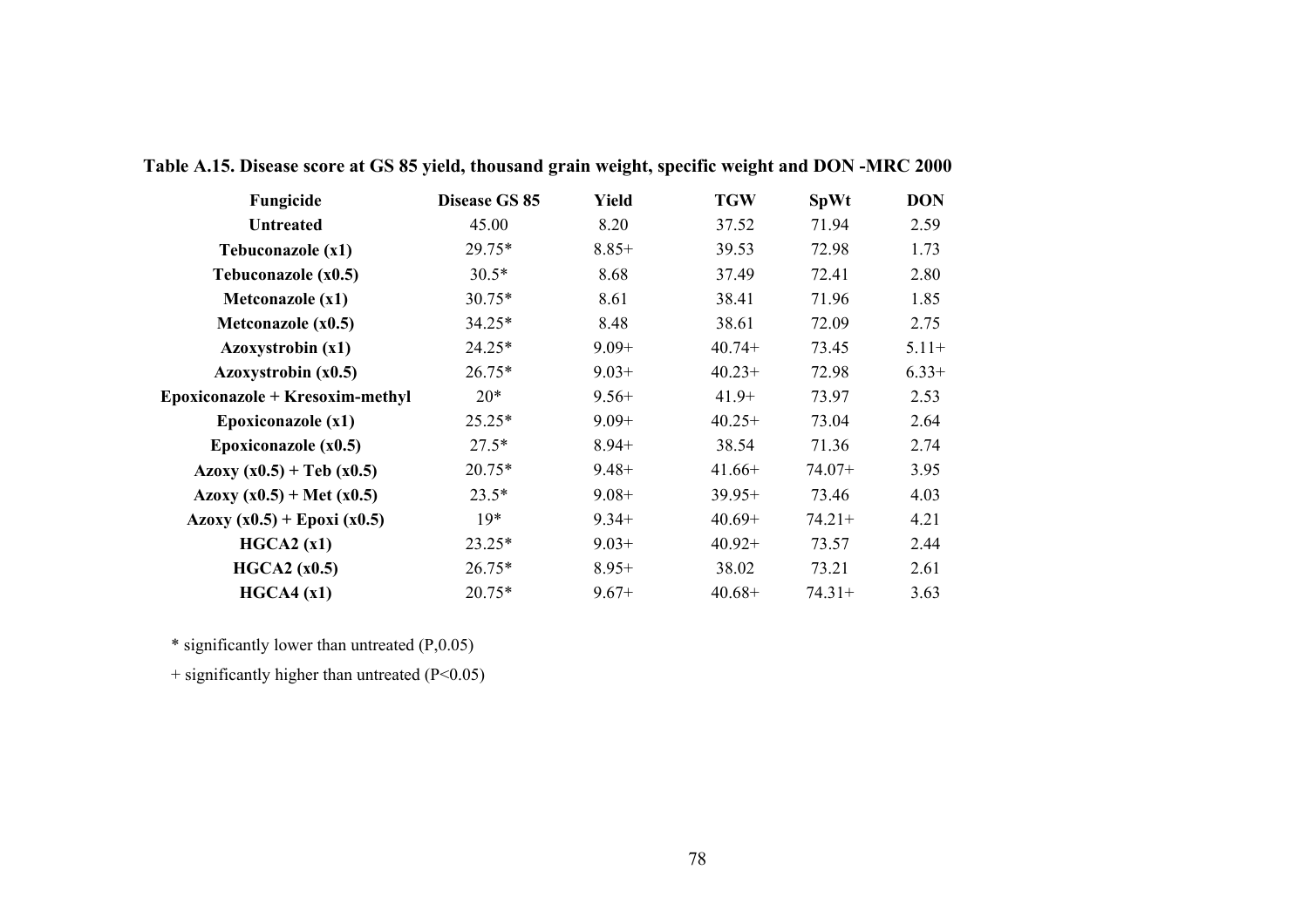| Fungicide                              | F. culmorum | F. graminearum | F. avenaceum |      | <i>F. poae M.n.</i> var <i>majus</i> <sup>1</sup> | <i>M.n.</i> var nivale |
|----------------------------------------|-------------|----------------|--------------|------|---------------------------------------------------|------------------------|
| <b>Untreated</b>                       | 1.03        | 0.03           | 0.04         | 0.01 | 0.00                                              | 0.00                   |
| Azoxystrobin (x0.5)- pre               | 0.33        | 0.01           | 0.03         | 0.01 | 0.00                                              | 0.00                   |
| Azoxystrobin $(x0.25)$ - pre           | 0.67        | 0.02           | 0.02         | 0.01 | 0.00                                              | 0.00                   |
| Tebuconazole $(x0.5)$ - pre            | $0.17*$     | 0.01           | 0.02         | 0.01 | 0.00                                              | 0.00                   |
| Tebuconazole $(x0.25)$ - pre           | 0.23        | 0.02           | 0.02         | 0.01 | 0.00                                              | 0.00                   |
| Azoxy $(x0.5)$ + Teb $(x0.5)$ - pre    | 0.47        | 0.01           | 0.19         | 0.01 | 0.00                                              | 0.00                   |
| Azoxy $(x0.25)$ + Teb $(x0.25)$ - pre  | 0.56        | 0.01           | 0.13         | 0.01 | 0.00                                              | 0.00                   |
| $HGCA2 (x0.5)$ - pre                   | 0.23        | 0.01           | 0.02         | 0.01 | 0.00                                              | 0.00                   |
| $HGCA2 (x0.25)$ - pre                  | 0.19        | 0.01           | 0.03         | 0.01 | 0.00                                              | 0.00                   |
| Azoxystrobin $(x0.5)$ - post           | 0.46        | 0.02           | 0.08         | 0.01 | 0.00                                              | 0.00                   |
| Azoxystrobin $(x0.25)$ - post          | 0.86        | 0.03           | 0.06         | 0.01 | 0.00                                              | 0.00                   |
| Tebuconazole $(x0.5)$ - post           | 0.21        | 0.01           | 0.03         | 0.01 | 0.00                                              | 0.00                   |
| Tebuconazole $(x0.25)$ - post          | 0.30        | 0.02           | 0.03         | 0.01 | 0.00                                              | 0.00                   |
| Azoxy $(x0.5)$ + Teb $(x0.5)$ - post   | 0.33        | 0.01           | 0.03         | 0.01 | 0.00                                              | 0.00                   |
| Azoxy $(x0.25)$ + Teb $(x0.25)$ - post | 0.54        | 0.02           | 0.02         | 0.01 | 0.00                                              | 0.00                   |
| $HGCA2 (x0.5)$ - post                  | $0.15*$     | 0.01           | 0.02         | 0.01 | 0.00                                              | 0.00                   |
| $HGCA2 (x0.25)$ - post                 | 0.47        | 0.01           | 0.02         | 0.01 | 0.00                                              | 0.00                   |

**Table A.16. Amount of** *Fusarium* **species and** *Microdochium nivale* **varieties in grain - CSL 2001**

 $+$  significantly higher than untreated (P<0.05)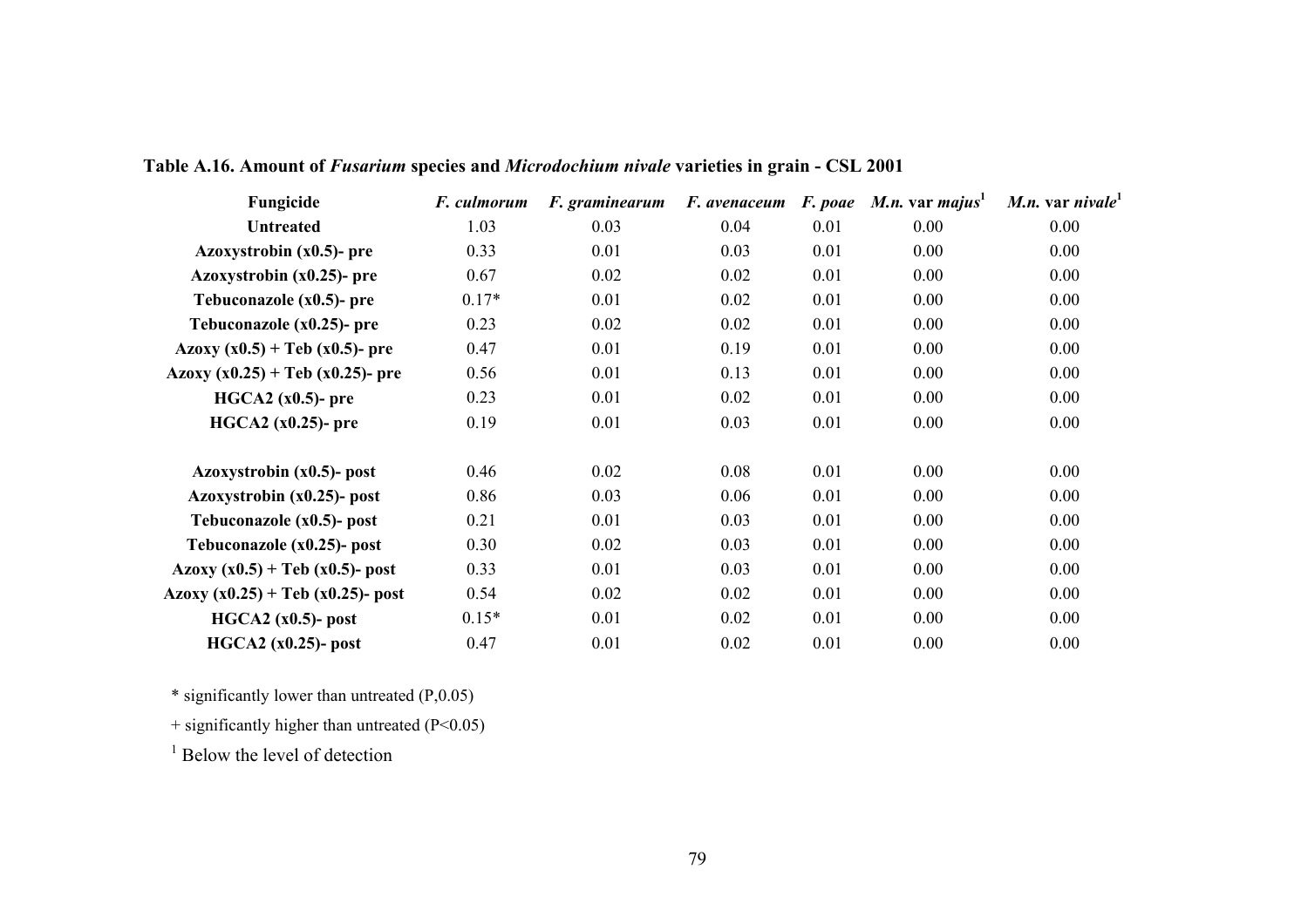| Fungicide                             | <b>Disease GS75</b> | <b>Disease GS85</b> | <b>TGW</b> | <b>DON</b> |
|---------------------------------------|---------------------|---------------------|------------|------------|
| <b>Untreated</b>                      | 0.34                | 5.49                | 48.68      | 2.66       |
| Azoxystrobin (x0.5)- pre              | 0.32                | 2.65                | 48.96      | $1.21*$    |
| Azoxystrobin (x0.25)- pre             | 0.28                | $1.55*$             | 49.45      | $1.08*$    |
| Tebuconazole $(x0.5)$ - pre           | 0.19                | $0.92*$             | 49.34      | $0.88*$    |
| Tebuconazole (x0.25)- pre             | 0.15                | $1.66*$             | 48.87      | $1.19*$    |
| Azoxy $(x0.5) +$ Teb $(x0.5)$ - pre   | 0.30                | $0.93*$             | 50.13      | $1.18*$    |
| Azoxy $(x0.25)$ + Teb $(x0.25)$ - pre | 0.17                | 3.03                | 50.27      | 1.83       |
| $HGCA2 (x0.5)$ - pre                  | 0.16                | $1.14*$             | 49.22      | $0.76*$    |
| $HGCA2 (x0.25)$ - pre                 | 0.25                | 2.24                | 48.30      | $0.92*$    |
| Azoxystrobin (x0.5)- post             | 0.33                | $1.95*$             | 47.95      | $1.05*$    |
| Azoxystrobin $(x0.25)$ - post         | 0.35                | 5.06                | 47.99      | 1.56       |
| Tebuconazole (x0.5)- post             | 0.29                | $0.67*$             | 48.68      | $1.00*$    |
| Tebuconazole (x0.25)- post            | 0.44                | $2.00*$             | 49.43      | $1.00*$    |
| Azoxy $(x0.25) + Teb(x0.25)$ - post   | 0.53                | $1.04*$             | 49.38      | $0.96*$    |
| Azoxy $(x0.5)$ + Teb $(x0.5)$ - post  | 0.23                | $1.41*$             | 49.58      | $0.8*$     |
| $HGCA2 (x0.5)$ - post                 | 0.15                | $1.15*$             | 48.74      | 1.53       |
| $HGCA2 (x0.25)$ - post                | 0.34                | 2.67                | 49.51      | $1.25*$    |

**Table A.17. Disease scores at GS 75 and GS 85, thousand grain weight and DON -CSL 2001**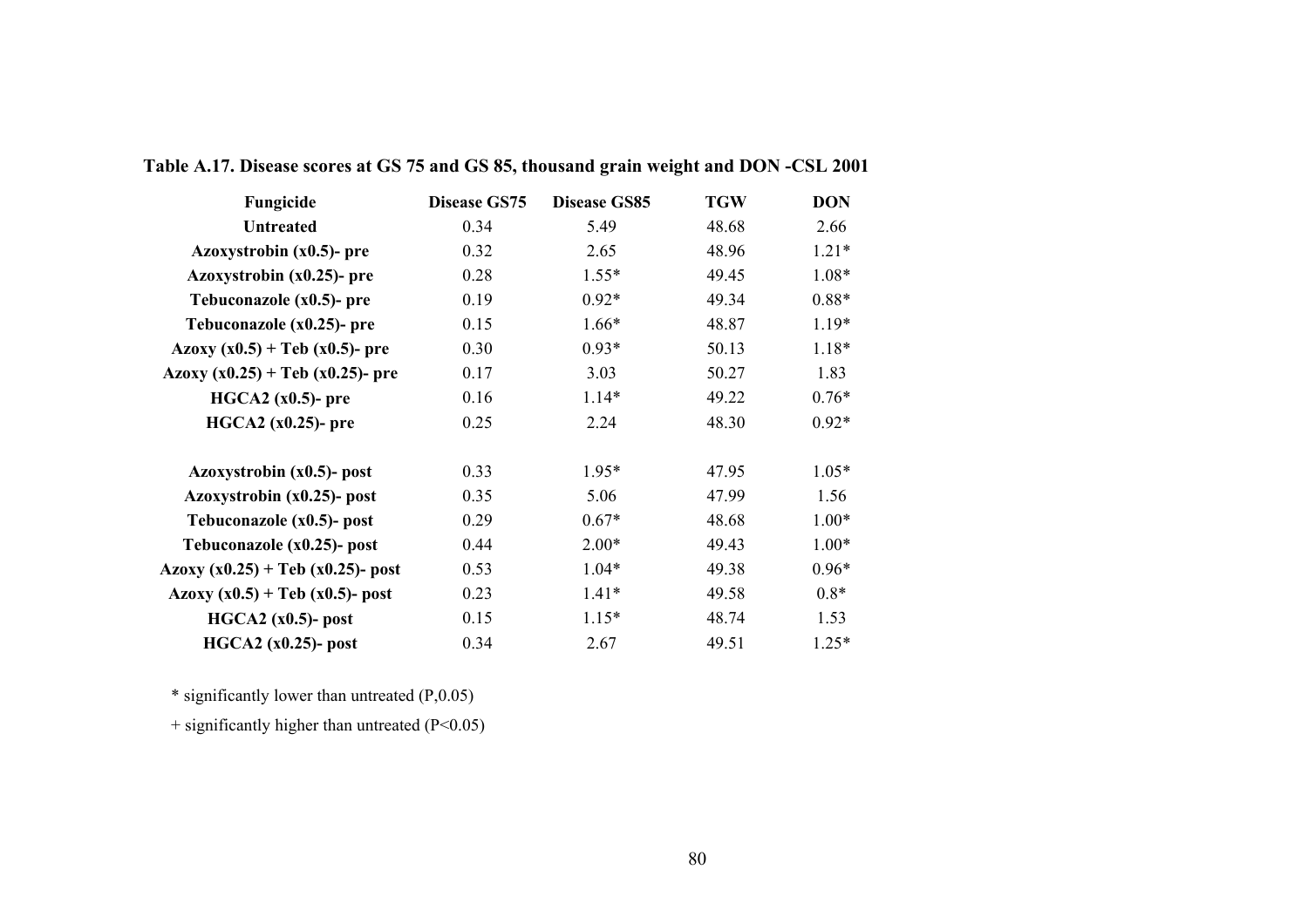| Fungicide                              | <i>F. culmorum</i> | <i>F.</i> graminearum |      |      | <i>F. avenaceum F. poae M.n.</i> var <i>majus</i> <sup>1</sup> | <i>M.n.</i> var <i>nivale</i> |
|----------------------------------------|--------------------|-----------------------|------|------|----------------------------------------------------------------|-------------------------------|
| <b>Untreated</b>                       | 5.80               | 0.04                  | 1.68 | 0.00 | 0.00                                                           | 0.00                          |
| Azoxystrobin $(x0.5)$ - pre            | 4.47               | 0.06                  | 3.17 | 0.01 | 0.00                                                           | 0.00                          |
| Azoxystrobin $(x0.25)$ - pre           | 6.74               | 0.08                  | 2.90 | 0.00 | 0.00                                                           | 0.00                          |
| Tebuconazole $(x0.5)$ - pre            | 3.33               | 0.08                  | 2.09 | 0.01 | 0.00                                                           | 0.00                          |
| Tebuconazole $(x0.25)$ - pre           | 2.61               | 0.06                  | 1.77 | 0.00 | 0.00                                                           | 0.00                          |
| Azoxy $(x0.5) + Teb(x0.5)$ - pre       | 4.94               | 0.02                  | 2.11 | 0.00 | 0.00                                                           | 0.00                          |
| Azoxy $(x0.25) + Teb(x0.25)$ - pre     | 3.93               | 0.15                  | 2.63 | 0.00 | 0.00                                                           | 0.00                          |
| Azoxystrobin $(x0.5)$ - post           | 3.02               | 0.08                  | 1.31 | 0.00 | 0.00                                                           | 0.00                          |
| Azoxystrobin $(x0.25)$ - post          | 6.81               | 0.11                  | 2.16 | 0.00 | 0.00                                                           | 0.00                          |
| Tebuconazole $(x0.5)$ - post           | $1.31*$            | 0.02                  | 1.40 | 0.00 | 0.00                                                           | 0.00                          |
| Tebuconazole (x0.25)- post             | 2.49               | 0.04                  | 0.89 | 0.00 | 0.00                                                           | 0.00                          |
| Azoxy $(x0.5)$ + Teb $(x0.5)$ - post   | 4.81               | 0.07                  | 0.85 | 0.00 | 0.00                                                           | 0.00                          |
| Azoxy $(x0.25)$ + Teb $(x0.25)$ - post | $1.69*$            | 0.01                  | 0.87 | 0.00 | 0.00                                                           | 0.00                          |

**Table A.18. Amount of** *Fusarium* **species and** *Microdochium nivale* **varieties in grain - HAUC 2001**

+ significantly higher than untreated (P<0.05)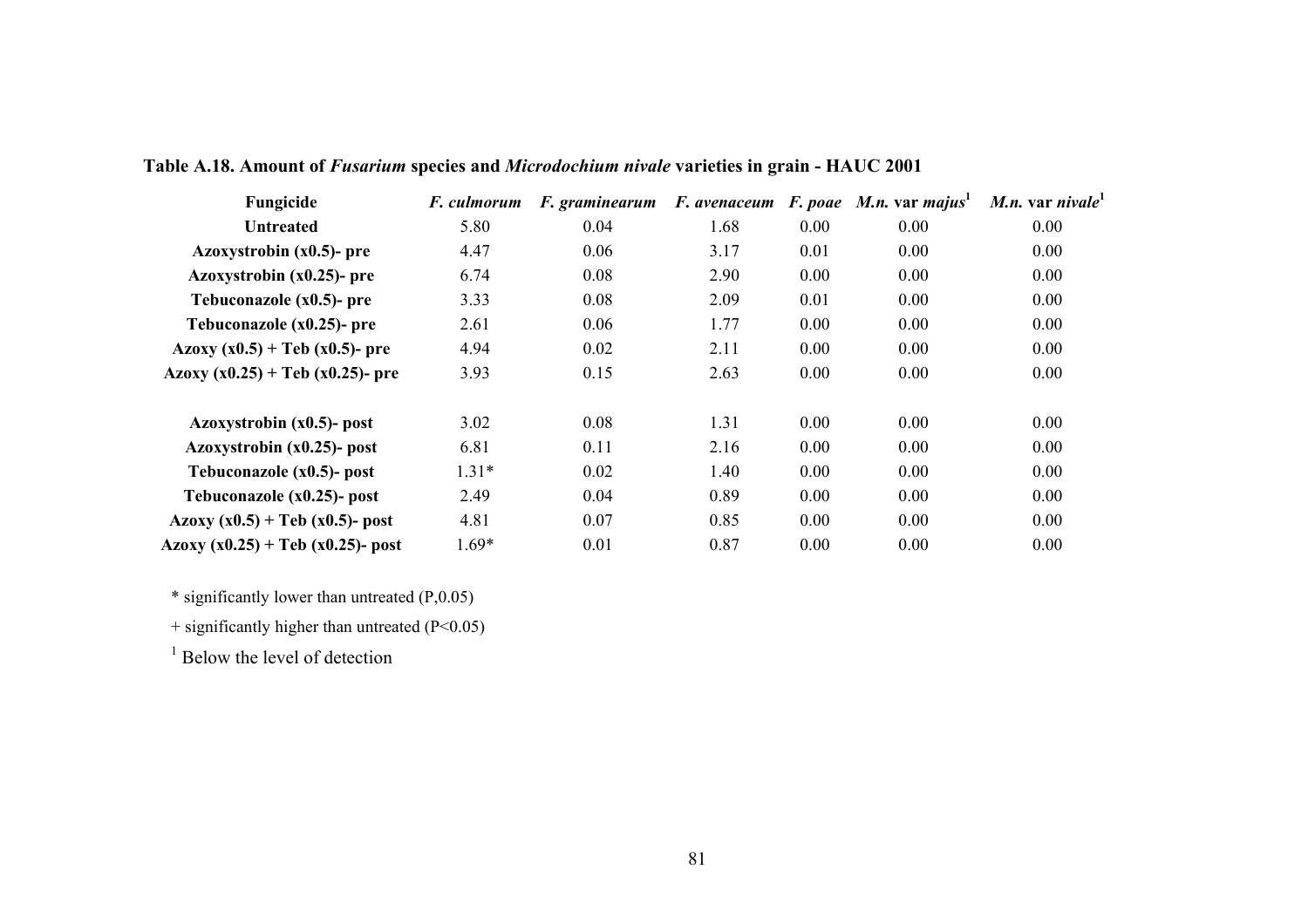| Fungicide                              | <b>Disease GS75</b> | <b>Disease GS85</b> | Yield | <b>TGW</b> | <b>SpWt</b> | <b>DON</b> |
|----------------------------------------|---------------------|---------------------|-------|------------|-------------|------------|
| <b>Untreated</b>                       | 7.06                | 7.00                | 8.92  | 52.85      | 74.35       | 2.13       |
| Azoxystrobin (x0.5)- pre               | 4.94                | 7.45                | 9.64  | 52.50      | 73.53       | 2.37       |
| Azoxystrobin $(x0.25)$ - pre           | 7.71                | 6.88                | 9.10  | 52.05      | 73.48       | 1.93       |
| Tebuconazole $(x0.5)$ - pre            | 1.82*               | 3.70                | 9.59  | 52.05      | 74.55       | 1.43       |
| Tebuconazole $(x0.25)$ - pre           | 3.35                | 4.60                | 9.45  | 52.10      | 75.15       | 1.85       |
| Azoxy $(x0.5) + Teb(x0.5)$ - pre       | $2.47*$             | 1.93                | 9.33  | 52.30      | 74.00       | 2.22       |
| Azoxy $(x0.25)$ + Teb $(x0.25)$ - pre  | 2.65                | 2.07                | 9.30  | 51.80      | 74.30       | 1.84       |
| Azoxystrobin $(x0.5)$ - post           | 2.88                | 5.13                | 9.34  | 54.70      | 74.40       | 2.53       |
| Azoxystrobin $(x0.25)$ - post          | 5.00                | 8.60                | 9.30  | 51.90      | 74.10       | 2.34       |
| Tebuconazole $(x0.5)$ - post           | 4.41                | 1.88                | 9.49  | 52.70      | 74.50       | 1.13       |
| Tebuconazole $(x0.25)$ - post          | 3.24                | 3.40                | 9.67  | 53.05      | 74.95       | 1.31       |
| Azoxy $(x0.5)$ + Teb $(x0.5)$ - post   | 3.35                | 1.88                | 9.54  | 52.15      | 75.25       | 1.24       |
| Azoxy $(x0.25)$ + Teb $(x0.25)$ - post | 3.06                | 3.03                | 9.77  | 53.85      | 75.40       | 1.58       |

**Table A.19. Disease scores at GS 75 and GS 85 yield, thousand grain weight, specific weight and DON -HAUC 2001**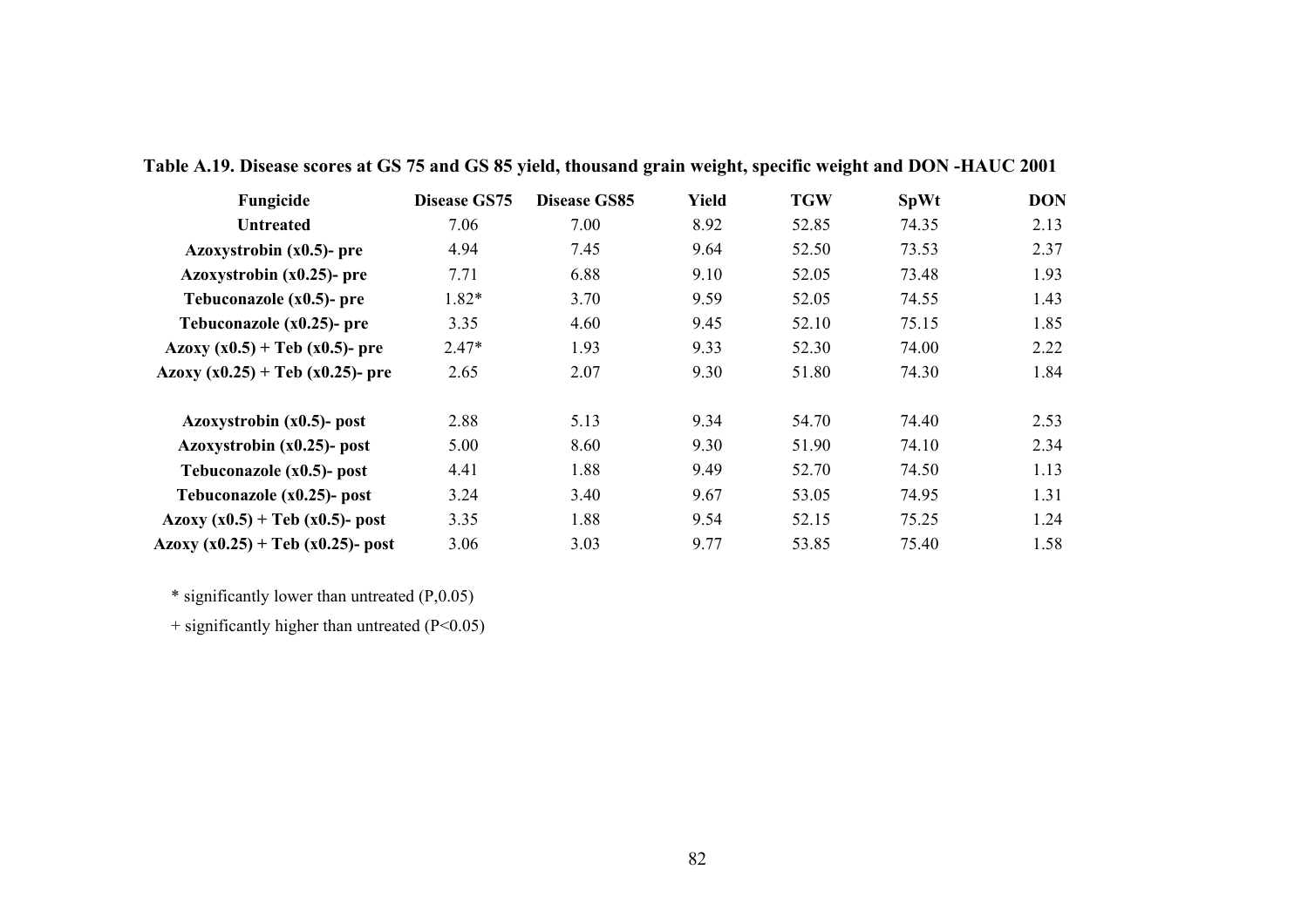| Fungicide                             | F. culmorum | F. graminearum F. avenaceum |       | F. poae | <i>M.n.</i> var majus <sup>1</sup> | M.n. var nivale |
|---------------------------------------|-------------|-----------------------------|-------|---------|------------------------------------|-----------------|
| <b>Untreated</b>                      | 12.95       | 0.43                        | 14.70 | 0.02    | 0.00                               | 0.00            |
| Azoxystrobin $(x0.5)$ - pre           | 32.31       | 0.44                        | 15.53 | 0.02    | 0.00                               | 0.00            |
| Azoxystrobin $(x0.25)$ - pre          | 18.85       | 0.62                        | 19.76 | 0.02    | 0.00                               | 0.00            |
| Tebuconazole $(x0.5)$ - pre           | 11.26       | 0.32                        | 7.18  | 0.01    | 0.00                               | 0.00            |
| Tebuconazole $(x0.25)$ - pre          | 15.32       | 0.37                        | 14.65 | 0.03    | 0.00                               | 0.00            |
| Azoxy $(x0.5)$ + Teb $(x0.5)$ - pre   | 11.60       | 0.51                        | 20.29 | 0.02    | 0.00                               | 0.00            |
| Azoxy $(x0.25)$ + Teb $(x0.25)$ - pre | 22.82       | 0.27                        | 21.64 | 0.02    | 0.00                               | 0.00            |
| $HGCA2 (x0.5)$ - pre                  | 12.59       | 0.43                        | 12.74 | 0.01    | 0.00                               | 0.00            |
| $HGCA2 (x0.25)$ - pre                 | 12.26       | 0.44                        | 8.90  | 0.02    | 0.00                               | 0.00            |
| Azoxystrobin (x0.5)- post             | 19.48       | 0.68                        | 13.87 | 0.03    | 0.00                               | 0.00            |
| Azoxystrobin $(x0.25)$ - post         | 18.94       | 0.61                        | 14.30 | 0.02    | 0.00                               | 0.00            |
| Tebuconazole $(x0.5)$ - post          | 5.75        | 0.34                        | 12.83 | 0.01    | 0.00                               | 0.00            |
| Tebuconazole (x0.25)- post            | 13.01       | 0.46                        | 18.21 | 0.02    | 0.00                               | 0.00            |
| Azoxy $(x0.5) + Teb(x0.5)$ - post     | 17.22       | 0.79                        | 24.62 | 0.03    | 0.00                               | 0.00            |
| Azoxy $(x0.25) + Teb(x0.25)$ -        |             |                             |       |         |                                    |                 |
| post                                  | 12.19       | 0.78                        | 19.54 | 0.02    | 0.00                               | 0.00            |
| $HGCA2 (x0.5)$ - post                 | 6.85        | 0.45                        | 8.17  | 0.01    | 0.00                               | 0.00            |
| $HGCA2 (x0.25)$ - post                | 5.52        | 0.26                        | 5.48  | 0.01    | 0.00                               | 0.00            |

**Table A.20. Amount of** *Fusarium* **species and** *Microdochium nivale* **varieties in grain - MRC 2001**

 $+$  significantly higher than untreated (P<0.05)